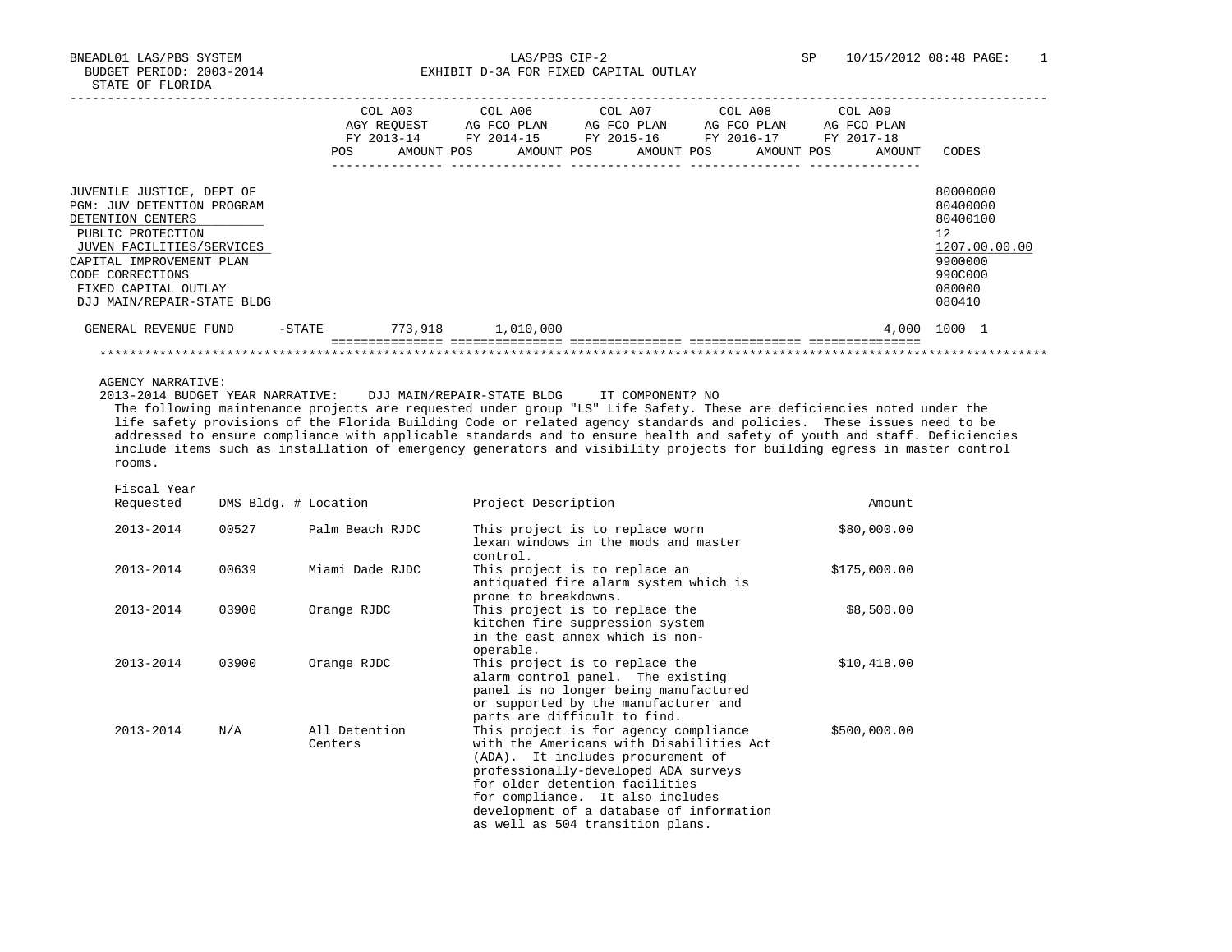BNEADL01 LAS/PBS SYSTEM LAS/PBS CIP-2 SP 10/15/2012 08:48 PAGE: 2 BUDGET PERIOD: 2003-2014 **EXHIBIT D-3A FOR FIXED CAPITAL OUTLAY** 

|                                                                                                                                                                                |       | <b>POS</b>   | $\begin{tabular}{lcccc} COL A03 & COL A06 & COL A07 & COL A08 & COL A09 \\ AGY REQUEST & AG FCO PLAN & AG FCO PLAN & AG FCO PLAN & AG FCO PLAN \\ \end{tabular}$<br>FY 2013-14 FY 2014-15 FY 2015-16 FY 2016-17 FY 2017-18<br>AMOUNT POS AMOUNT POS AMOUNT POS AMOUNT POS |                                                                                                                                                                                                                                                  | AMOUNT       | CODES                                                                                      |
|--------------------------------------------------------------------------------------------------------------------------------------------------------------------------------|-------|--------------|---------------------------------------------------------------------------------------------------------------------------------------------------------------------------------------------------------------------------------------------------------------------------|--------------------------------------------------------------------------------------------------------------------------------------------------------------------------------------------------------------------------------------------------|--------------|--------------------------------------------------------------------------------------------|
| JUVENILE JUSTICE, DEPT OF<br>PGM: JUV DETENTION PROGRAM<br>DETENTION CENTERS<br>PUBLIC PROTECTION<br>JUVEN FACILITIES/SERVICES<br>CAPITAL IMPROVEMENT PLAN<br>CODE CORRECTIONS |       |              |                                                                                                                                                                                                                                                                           |                                                                                                                                                                                                                                                  |              | 80000000<br>80400000<br>80400100<br>12 <sup>°</sup><br>1207.00.00.00<br>9900000<br>990C000 |
| 2014-2015                                                                                                                                                                      | 05157 | Leon RJDC    |                                                                                                                                                                                                                                                                           | Finally, a portion of the funding would go<br>to phase-one corrective action for a<br>portion of these identified issues.<br>This project is to install a<br>secondary door control system                                                       | \$30,000.00  |                                                                                            |
| 2014-2015                                                                                                                                                                      | 00631 | Broward RJDC |                                                                                                                                                                                                                                                                           | as a backup to the primary system.<br>This project is to add a second<br>generator to the facility to<br>ensure full working capabilities<br>during an outage. With the present<br>generator the likelihood of<br>evacuation is high if power is | \$80,000.00  |                                                                                            |
| 2014-2015                                                                                                                                                                      | 00368 | Duval RJDC   | This project is to add a                                                                                                                                                                                                                                                  | out for more than 24 hours.<br>generator that can handle the<br>required systems to maintain<br>health and security during power                                                                                                                 | \$400,000.00 |                                                                                            |
| 2014-2015                                                                                                                                                                      | 01992 | Pasco RJDC   | outages.                                                                                                                                                                                                                                                                  | This project is to replace the<br>current generator with a larger<br>unit for increased operating                                                                                                                                                | \$250,000.00 |                                                                                            |
| 2014-2015                                                                                                                                                                      | 01991 | Brevard RJDC |                                                                                                                                                                                                                                                                           | capabilities during a power outage.<br>This project is to replace the<br>current generator with a larger<br>unit for increased operating capacity.                                                                                               | \$250,000.00 |                                                                                            |
| 2017-2018                                                                                                                                                                      | 01992 | Pasco RJDC   |                                                                                                                                                                                                                                                                           | This project is to rebuild the<br>kitchen hood system. The present<br>system is old and does not provide<br>full operational efficiency.                                                                                                         | \$4,000.00   |                                                                                            |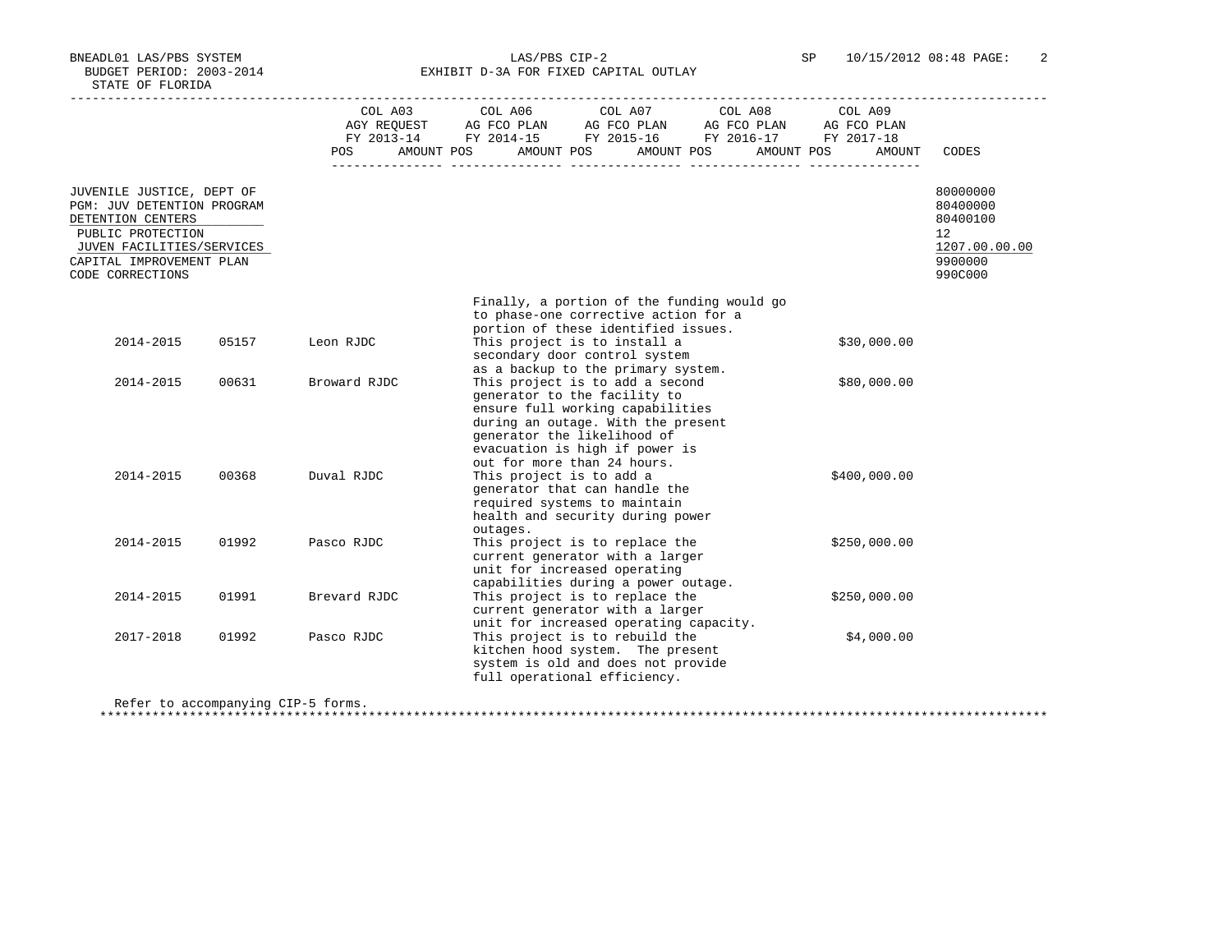BNEADL01 LAS/PBS SYSTEM LAS/PBS CIP-2 SP 10/15/2012 08:48 PAGE: 3 BUDGET PERIOD: 2003-2014 **EXHIBIT D-3A FOR FIXED CAPITAL OUTLAY** 

|                                                                                                                                                                                                                                               | <b>POS</b> | COL A03<br>AGY REOUEST<br>FY 2013-14<br>AMOUNT POS | COL A06<br>AG FCO PLAN<br>FY 2014-15 | COL A07<br>AG FCO PLAN<br>FY 2015-16<br>AMOUNT POS<br>AMOUNT POS | COL A08<br>AG FCO PLAN<br>FY 2016-17<br>AMOUNT POS | COL A09<br>AG FCO PLAN<br>FY 2017-18<br>AMOUNT | CODES                                                                                             |
|-----------------------------------------------------------------------------------------------------------------------------------------------------------------------------------------------------------------------------------------------|------------|----------------------------------------------------|--------------------------------------|------------------------------------------------------------------|----------------------------------------------------|------------------------------------------------|---------------------------------------------------------------------------------------------------|
| JUVENILE JUSTICE, DEPT OF<br><b>PGM: JUV DETENTION PROGRAM</b><br>DETENTION CENTERS<br>PUBLIC PROTECTION<br>JUVEN FACILITIES/SERVICES<br>CAPITAL IMPROVEMENT PLAN<br>SUPPORT FACILITIES<br>FIXED CAPITAL OUTLAY<br>DJJ MAIN/REPAIR-STATE BLDG |            |                                                    |                                      |                                                                  |                                                    |                                                | 80000000<br>80400000<br>80400100<br>12<br>1207.00.00.00<br>9900000<br>990F000<br>080000<br>080410 |
| GENERAL REVENUE FUND                                                                                                                                                                                                                          | -STATE     | 4,485,368                                          | 2,520,073                            | 636,296                                                          | 575,805                                            | 116,000 1000 1                                 |                                                                                                   |
|                                                                                                                                                                                                                                               |            |                                                    |                                      |                                                                  |                                                    |                                                |                                                                                                   |

AGENCY NARRATIVE:

 2013-2014 BUDGET YEAR NARRATIVE: DJJ MAIN/REPAIR-STATE BLDG IT COMPONENT? NO The following projects are maintenance projects requested under group "SFS" Security. These requests are issues required to safely maintain the security and operations of the sites. The following projects are requested to correct security concerns and ensure safety to both youth and staff. These projects include items such as fencing, lock replacements, repair or acquisition of master controls, Closed Circuit Television (CCTV) repairs and upgrades, door and window replacements, and installation of detention grade plumbing fixtures.

Fiscal Year

| Requested | DMS Bldg. # Location |                 | Project Description                                                                                                                                                                                                          | Amount         |
|-----------|----------------------|-----------------|------------------------------------------------------------------------------------------------------------------------------------------------------------------------------------------------------------------------------|----------------|
| 2013-2014 | 00233                | Alachua RJDC    | This project is to replace existing<br>ceramic toilets with stainless steel<br>combination units as existing<br>porcelain fixtures are a safety and<br>security problem.                                                     | \$216,000.00   |
| 2013-2014 | 01991                | Brevard RJDC    | This project is to replace existing<br>ceramic toilets with stainless steel<br>combination units as existing porcelain<br>fixtures are a safety and security<br>problem.                                                     | \$156,000.00   |
| 2013-2014 | 01991                | Brevard RJDC    | This project is to replace all of the cell<br>doors and doors entering the secure area<br>which are rusting or are bent beyond<br>repair.                                                                                    | \$55,000.00    |
| 2013-2014 | 00631                | Broward RJDC    | This project is to replace old worn<br>locks and the electronic locking<br>systems.                                                                                                                                          | \$100,000.00   |
| 2013-2014 | N/A                  | Detention Sites | This project is to upgrade six (6) more<br>detention centers from analoque<br>systems to digital systems since<br>the department was allocated<br>\$1,518,860.00 in FY 2006-07 to upgrade<br>seven centers. That project was | \$1,300,000.00 |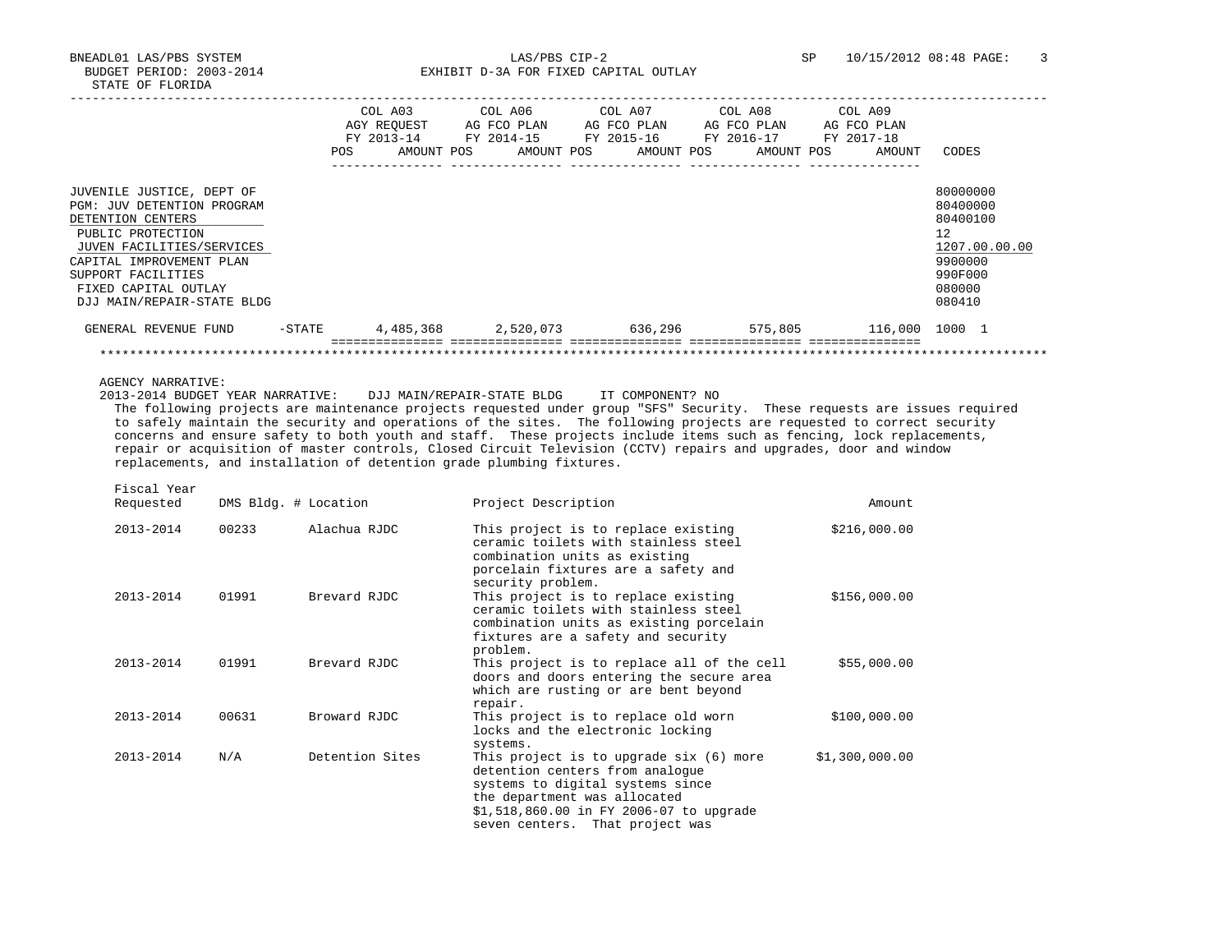BNEADL01 LAS/PBS SYSTEM LAS/PBS CIP-2 SP 10/15/2012 08:48 PAGE: 4 BUDGET PERIOD: 2003-2014 **EXHIBIT D-3A FOR FIXED CAPITAL OUTLAY** 

|                                                                                                                                                            |       | COL A03<br>AGY REOUEST    | COL A06<br>COL A07<br>COL A08<br>COL A09<br>AG FCO PLAN AG FCO PLAN AG FCO PLAN<br>AG FCO PLAN<br>FY 2013-14 FY 2014-15 FY 2015-16 FY 2016-17 FY 2017-18                                                                                                                                                                                                                         |                                                                    |
|------------------------------------------------------------------------------------------------------------------------------------------------------------|-------|---------------------------|----------------------------------------------------------------------------------------------------------------------------------------------------------------------------------------------------------------------------------------------------------------------------------------------------------------------------------------------------------------------------------|--------------------------------------------------------------------|
|                                                                                                                                                            |       | AMOUNT POS<br>POS         | AMOUNT POS<br>AMOUNT POS<br>AMOUNT POS                                                                                                                                                                                                                                                                                                                                           | AMOUNT<br>CODES                                                    |
| JUVENILE JUSTICE, DEPT OF<br>PGM: JUV DETENTION PROGRAM<br>DETENTION CENTERS<br>PUBLIC PROTECTION<br>JUVEN FACILITIES/SERVICES<br>CAPITAL IMPROVEMENT PLAN |       |                           |                                                                                                                                                                                                                                                                                                                                                                                  | 80000000<br>80400000<br>80400100<br>12<br>1207.00.00.00<br>9900000 |
| SUPPORT FACILITIES                                                                                                                                         |       |                           |                                                                                                                                                                                                                                                                                                                                                                                  | 990F000                                                            |
| 2013-2014                                                                                                                                                  | 04123 | Hillsborough West<br>RJDC | completed in 2008. Based on the<br>specifications developed and methodology<br>used in the prior project, the cost to<br>upgrade $six$ (6) more centers is $$1,300,000$ .<br>Five (5) more centers remain to be upgraded.<br>This project is to replace existing ceramic<br>\$279,000.00<br>toilets with stainless steel combination<br>units as existing porcelain fixtures are |                                                                    |
| 2013-2014                                                                                                                                                  | 03165 | Manatee RJDC              | a safety and security problem.<br>This project is to replace existing ceramic<br>\$216,000.00<br>toilets with stainless steel combination<br>units as existing porcelain fixtures are a                                                                                                                                                                                          |                                                                    |
| 2013-2014                                                                                                                                                  | 03165 | Manatee RJDC              | safety and security problem.<br>This project is to replace existing wooden<br>\$180,000.00<br>doors with heavy duty steel doors                                                                                                                                                                                                                                                  |                                                                    |
| 2013-2014                                                                                                                                                  | 00234 | Marion RJDC               | for detainee rooms.<br>This project is to integrate the master<br>\$70,000.00<br>control systems including CCTV, intercom<br>and door locking controls throughout the<br>facility.                                                                                                                                                                                               |                                                                    |
| 2013-2014                                                                                                                                                  | 00438 | Orange RJDC               | This project is to replace existing ceramic<br>\$453,000.00<br>toilets with stainless steel combination<br>units as existing porcelain fixtures are a                                                                                                                                                                                                                            |                                                                    |
| 2013-2014                                                                                                                                                  | 00527 | Palm Beach RJDC           | safety and security problem.<br>This project is to integrate the master<br>\$72,000.00<br>control systems including CCTV, intercom<br>and door locking controls throughout the                                                                                                                                                                                                   |                                                                    |
| 2013-2014                                                                                                                                                  | 01992 | Pasco RJDC                | facility.<br>This project is to replace fifty (50)<br>\$100,000.00<br>wooden doors with heavy duty steel<br>doors including all related hardware                                                                                                                                                                                                                                 |                                                                    |
| 2013-2014                                                                                                                                                  | 01992 | Pasco RJDC                | for detainee rooms.<br>This project is to replace existing ceramic<br>\$171,000.00<br>toilets with stainless steel combination<br>units as existing porcelain fixtures are a                                                                                                                                                                                                     |                                                                    |
| 2013-2014                                                                                                                                                  | 04630 | Pinellas RJDC             | safety and security problem.<br>This project is to replace existing ceramic<br>\$360,000.00<br>toilets with stainless steel combination<br>units as existing porcelain fixtures are<br>a safety and security problem.                                                                                                                                                            |                                                                    |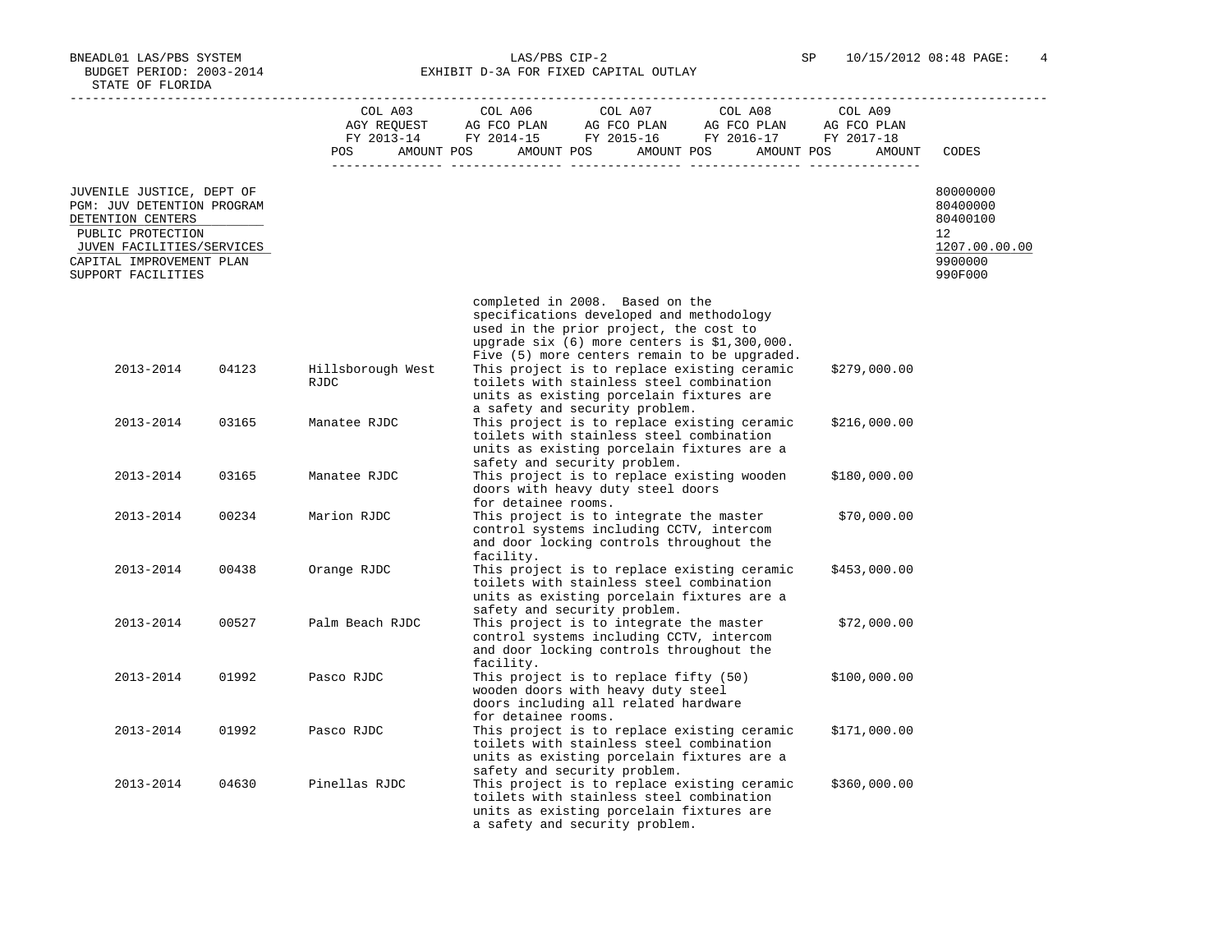BNEADL01 LAS/PBS SYSTEM LAS/PBS CIP-2 SP 10/15/2012 08:48 PAGE: 5 BUDGET PERIOD: 2003-2014 **EXHIBIT D-3A FOR FIXED CAPITAL OUTLAY** 

|                                                                                                                                                                                  |       | COL A03         | COL A06<br>COL A07 COL A08<br>COL A09                                                                                                                                                                                                                                                                    |                                                                               |
|----------------------------------------------------------------------------------------------------------------------------------------------------------------------------------|-------|-----------------|----------------------------------------------------------------------------------------------------------------------------------------------------------------------------------------------------------------------------------------------------------------------------------------------------------|-------------------------------------------------------------------------------|
|                                                                                                                                                                                  |       | POS             | AMOUNT POS AMOUNT POS AMOUNT POS<br>AMOUNT POS<br>AMOUNT                                                                                                                                                                                                                                                 | CODES                                                                         |
| JUVENILE JUSTICE, DEPT OF<br>PGM: JUV DETENTION PROGRAM<br>DETENTION CENTERS<br>PUBLIC PROTECTION<br>JUVEN FACILITIES/SERVICES<br>CAPITAL IMPROVEMENT PLAN<br>SUPPORT FACILITIES |       |                 |                                                                                                                                                                                                                                                                                                          | 80000000<br>80400000<br>80400100<br>12<br>1207.00.00.00<br>9900000<br>990F000 |
| 2013-2014                                                                                                                                                                        | 04630 | Pinellas RJDC   | This project is to replace existing wood<br>\$200,000.00<br>and lexan doors with heavy duty steel<br>doors and includes all related hardware.                                                                                                                                                            |                                                                               |
| 2013-2014                                                                                                                                                                        | 04630 | Pinellas RJDC   | This project is to replace the existing<br>\$115,000.00<br>locks due to excessive age and wear.                                                                                                                                                                                                          |                                                                               |
| 2013-2014                                                                                                                                                                        | 00455 | Southwest RJDC  | This project is to replace old worn locks<br>\$49,500.00<br>and locking systems.                                                                                                                                                                                                                         |                                                                               |
| 2013-2014                                                                                                                                                                        | 00455 | Southwest RJDC  | This project is to replace existing ceramic<br>\$100,000.00<br>toilets with stainless steel combination<br>units as existing porcelain fixtures are<br>a safety and security problem.                                                                                                                    |                                                                               |
| 2013-2014                                                                                                                                                                        | 00526 | St. Lucie RJDC  | This project is to replace existing ceramic<br>\$234,000.00<br>toilets with stainless steel combination<br>units as existing porcelain fixtures are a<br>safety and security problem.                                                                                                                    |                                                                               |
| 2013-2014                                                                                                                                                                        | 00526 | St. Lucie RJDC  | This project is to replace the chain<br>\$58,868.00<br>link fence, cloth and razor wire at the<br>recreation area. The fence and fence<br>posts are severely corroded.                                                                                                                                   |                                                                               |
| 2014-2015                                                                                                                                                                        | 01961 | Bay RJDC        | This project is to install an automatic<br>\$25,000.00<br>gate opener to the facility. Currently,<br>there is no way to open and close the gate<br>automatically to allow transport vehicles<br>to exit securely.                                                                                        |                                                                               |
| 2014-2015                                                                                                                                                                        | 01961 | Bay RJDC        | This project is to replace existing<br>\$185,000.00<br>perimeter fencing with fencing meeting<br>departmental specifications.                                                                                                                                                                            |                                                                               |
| 2014-2015                                                                                                                                                                        | 00631 | Broward RJDC    | This project is to cage the delivery dock<br>\$30,000.00<br>area to enhance security.                                                                                                                                                                                                                    |                                                                               |
| 2014-2015                                                                                                                                                                        | 00631 | Broward RJDC    | This project is to enclose the parking<br>\$30,000.00<br>lot with fencing for security reasons.                                                                                                                                                                                                          |                                                                               |
| 2014-2015                                                                                                                                                                        | 04379 | Collier RJDC    | This project is to replace the facility's<br>\$45,000.00<br>44 black and white cameras with colored<br>cameras and add additional cameras<br>in the hallway, day room area of Mods<br>1, 2, and 3 and an additional camera<br>on the recreation field. This<br>would increase the security in all areas. |                                                                               |
| 2014-2015                                                                                                                                                                        | 01933 | Miami Dade RJDC | This project is to replace the viewing<br>\$150,000.00<br>windows into the cell doors in each of                                                                                                                                                                                                         |                                                                               |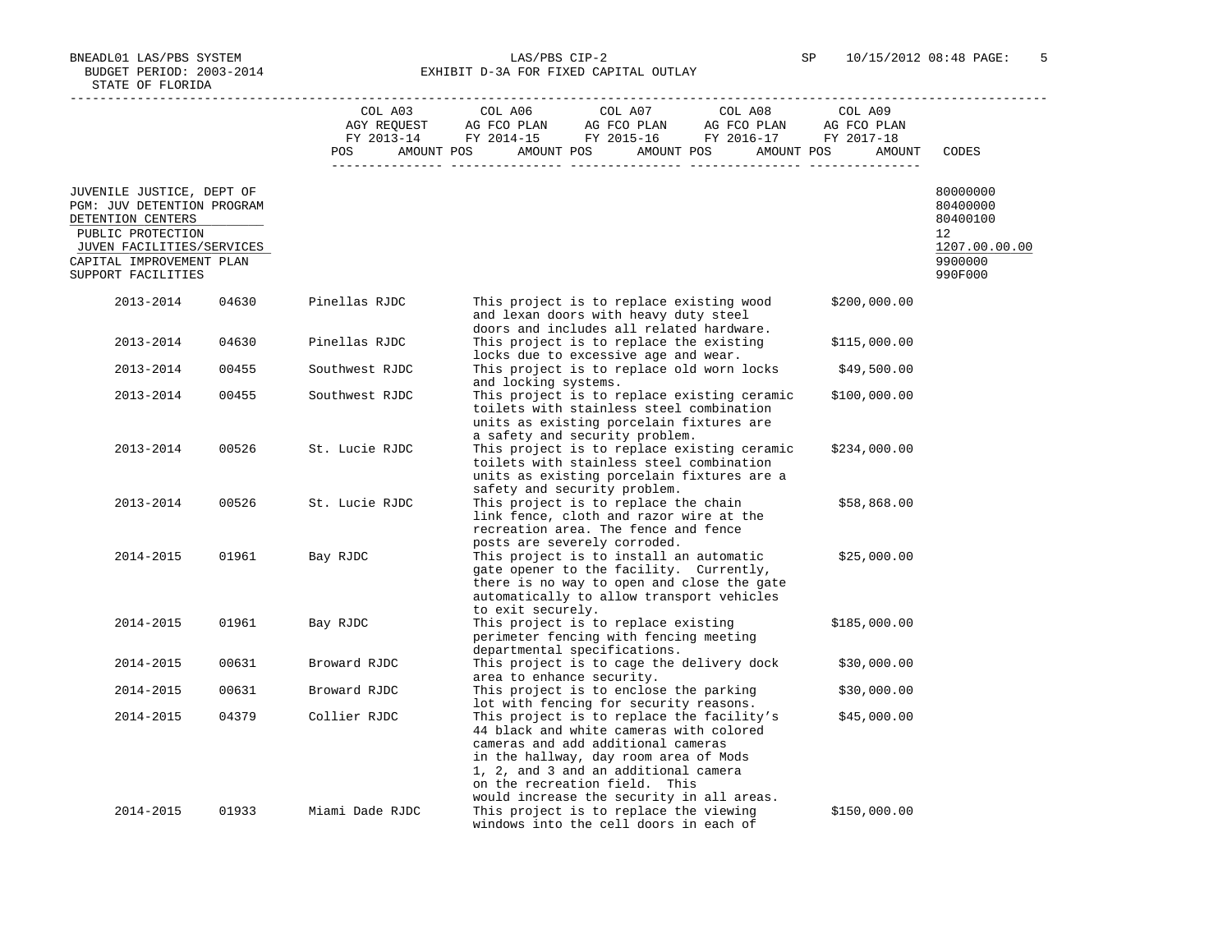BUDGET PERIOD: 2003-2014 EXHIBIT D-3A FOR FIXED CAPITAL OUTLAY

 ----------------------------------------------------------------------------------------------------------------------------------- COL A03 COL A06 COL A07 COL A08 COL A09 AGY REQUEST AG FCO PLAN AG FCO PLAN AG FCO PLAN AG FCO PLAN FY 2013-14 FY 2014-15 FY 2015-16 FY 2016-17 FY 2017-18 POS AMOUNT POS AMOUNT POS AMOUNT POS AMOUNT POS AMOUNT CODES --------------- --------------- --------------- --------------- --------------- JUVENILE JUSTICE, DEPT OF 80000000 PGM: JUV DETENTION PROGRAM 80100000<br>DETENTION CENTERS 80400100 DETENTION CENTERS AND RESOLUTION CONTRASSED AND RESOLUTION CONTRACT AND RELEASED AND RELEASED AND RELEASED AND RELEASED AND RELEASED AND RELEASED AND RELEASED AND RELEASED AND RELEASED AND RELEASED AND RELEASED AND RELEASE PUBLIC PROTECTION 12<br>JUVEN FACILITIES/SERVICES 1207.00.00 PUBLIC PROTECTION 1207.00.00.00  $\frac{\text{JUVEN} }{\text{JDFTAI}}$ , IMPROVEMENT PLAN  $\frac{1207.00}{9900000}$ CAPITAL IMPROVEMENT PLAN 9900000<br>SUPPORT FACILITIES 9900000 SUPPORT FACILITIES the 14 mods. All lexan needs to be replaced. This is a life and safety issue. 2014-2015 N/A Detention Sites This project is to upgrade the five \$1,100,000.00 (5) remaining detention centers to a digital-based CCTV system. This project is to replace chain link \$130,000.00 fencing inside the perimeter which is rusting away. Exteed Fillsborough West This project is to redesign and upgrade  $$75,000.00$ <br>RJDC the sub-controls to facilitate efficient the sub-controls to facilitate efficient and safe use of computers, monitors and other security equipment.<br>2014-2015 05157 Leon RJDC This project is to install This project is to install a secure \$40,000.00 vestibule in the lobby which will lesson the likelihood of escapes.<br>2014-2015 03165 Manatee RJDC This project is to secure t This project is to secure the food service  $$36,950.00$  delivery and maintenance areas with fencing. This project is to install a secondary \$120,000.00 fence with razor wire, hardware cloth, gates and related hardware to enhance safety and security.<br>2014-2015 04147 Okaloosa RJDC This project is to in This project is to integrate the master \$65,000.00 control systems including CCTV, intercom and door locking controls throughout the facility. This project is for fencing and is needed \$34,123.00 in different areas throughout the east and west annex buildings. 2014-2015 00527 Palm Beach RJDC This project is to replace old worn locks \$55,000.00 with an electronic locking system.<br>01992 Desco RJDC This project is to secure the food 2014-2015 01992 Pasco RJDC This project is to secure the food service \$75,000.00 delivery area with fencing. 2014-2015 01992 Pasco RJDC This project is to construct a new entrance \$30,000.00 including all related hardware to create a vestibule which will enhance safety and security. Pasco RJDC This project is to upgrade master control \$132,000.00 capabilities to include digital viewing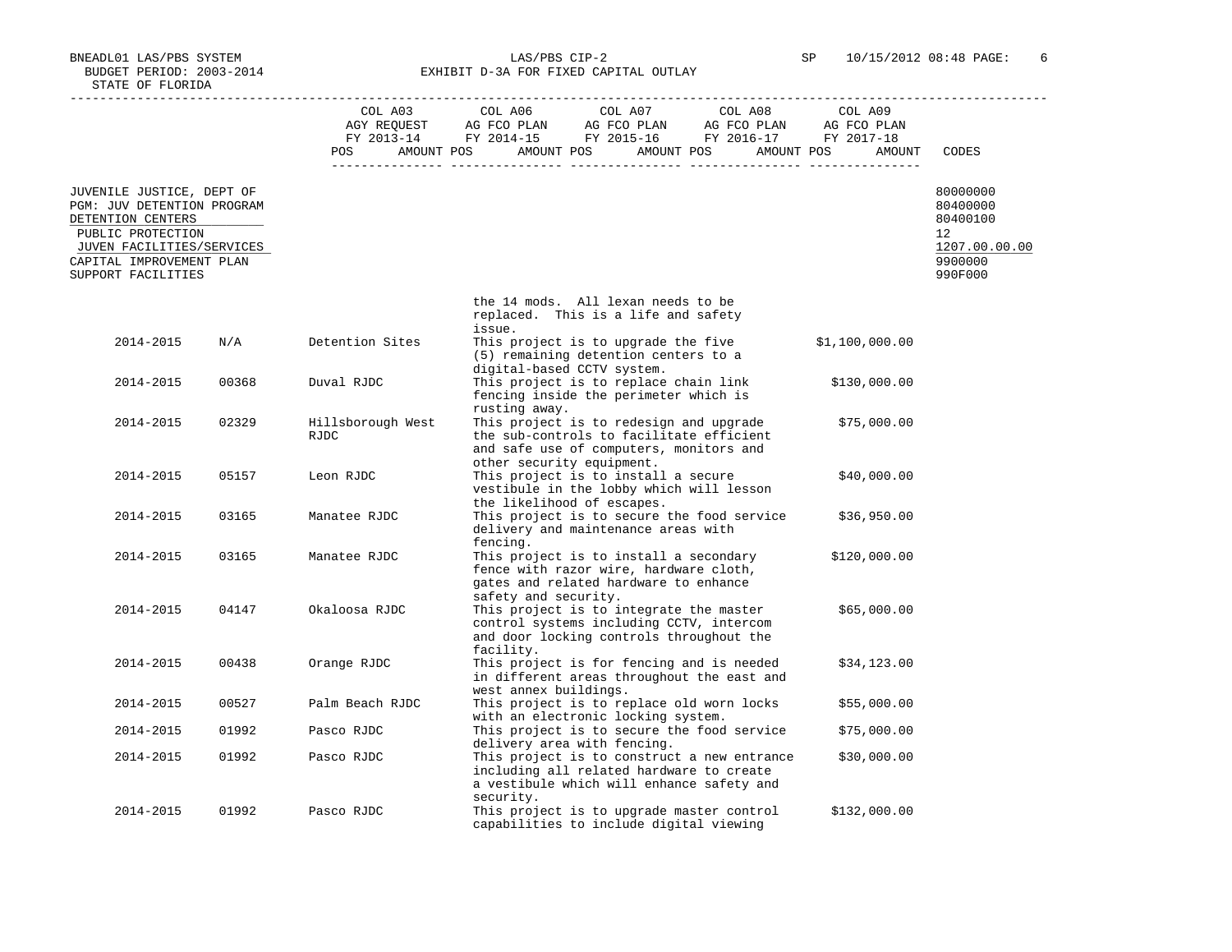BNEADL01 LAS/PBS SYSTEM LAS/PBS CIP-2 SP 10/15/2012 08:48 PAGE: 7 BUDGET PERIOD: 2003-2014 **EXHIBIT D-3A FOR FIXED CAPITAL OUTLAY** 

|                                                                              |       | COL A03         | COL A06 COL A07 COL A08                                                                                                                                           | COL A09      |                                  |
|------------------------------------------------------------------------------|-------|-----------------|-------------------------------------------------------------------------------------------------------------------------------------------------------------------|--------------|----------------------------------|
|                                                                              |       |                 |                                                                                                                                                                   |              |                                  |
|                                                                              |       |                 | POS AMOUNT POS AMOUNT POS AMOUNT POS AMOUNT POS                                                                                                                   | AMOUNT       | CODES                            |
| JUVENILE JUSTICE, DEPT OF<br>PGM: JUV DETENTION PROGRAM<br>DETENTION CENTERS |       |                 |                                                                                                                                                                   |              | 80000000<br>80400000<br>80400100 |
| PUBLIC PROTECTION                                                            |       |                 |                                                                                                                                                                   |              | 12                               |
| JUVEN FACILITIES/SERVICES                                                    |       |                 |                                                                                                                                                                   |              | 1207.00.00.00                    |
| CAPITAL IMPROVEMENT PLAN<br>SUPPORT FACILITIES                               |       |                 |                                                                                                                                                                   |              | 9900000<br>990F000               |
|                                                                              |       |                 | and recording.                                                                                                                                                    |              |                                  |
| 2014-2015                                                                    | 04630 | Pinellas RJDC   | This project is to integrate the master<br>control systems including CCTV, intercom<br>and door locking controls throughout the<br>facility.                      | \$125,000.00 |                                  |
| 2014-2015                                                                    | 00526 | St. Lucie RJDC  | This project is to replace door locks with<br>an electronic locking system. The door locks<br>are old and worn.                                                   | \$24,500.00  |                                  |
| 2014-2015                                                                    | 00526 | St. Lucie RJDC  | This project is to add additional cameras<br>in the dayroom areas in mod's A, B, C, D, E,<br>hallway and DVR room.                                                | \$12,500.00  |                                  |
| 2015-2016                                                                    | 00233 | Alachua RJDC    | This project is for a maintenance<br>agreement for the CCTV system which                                                                                          | \$15,480.00  |                                  |
| 2015-2016                                                                    | 00368 | Duval RJDC      | requires service.<br>This project is for a maintenance<br>agreement for the newly installed<br>digital CCTV system which requires<br>service.                     | \$20,520.00  |                                  |
| 2015-2016                                                                    | 05157 | Leon RJDC       | This project is to repair the access<br>control board which does not function<br>properly. Some intercoms controlled<br>by the access control system do not work. | \$15,500.00  |                                  |
| 2015-2016                                                                    | 00234 | Marion RJDC     | This project is for a maintenance agreement<br>for the digital CCTV system which<br>requires service.                                                             | \$16, 296.00 |                                  |
| 2015-2016                                                                    | 01933 | Miami Dade RJDC | This project is to replace all locks<br>with an electronic control system to                                                                                      | \$75,000.00  |                                  |
| 2015-2016                                                                    | 01933 | Miami Dade RJDC | enhanced the facility's security.<br>This project is to replace numerous doors<br>which are worn and have been battered by<br>youth.                              | \$40,000.00  |                                  |
| 2015-2016                                                                    | 01933 | Miami Dade RJDC | This project is to replace the existing<br>toilets with stainless steel fixtures<br>to improve safety and security.                                               | \$288,000.00 |                                  |
| 2015-2016                                                                    | 00527 | Palm Beach RJDC | This project is to replace the sally<br>port gate closers which requires<br>frequent repairs.                                                                     | \$10,000.00  |                                  |
| 2015-2016                                                                    | 01992 | Pasco RJDC      | This project is to replace the locking system<br>including all electronic and mechanical<br>equipment. The current system is old, high                            | \$80,000.00  |                                  |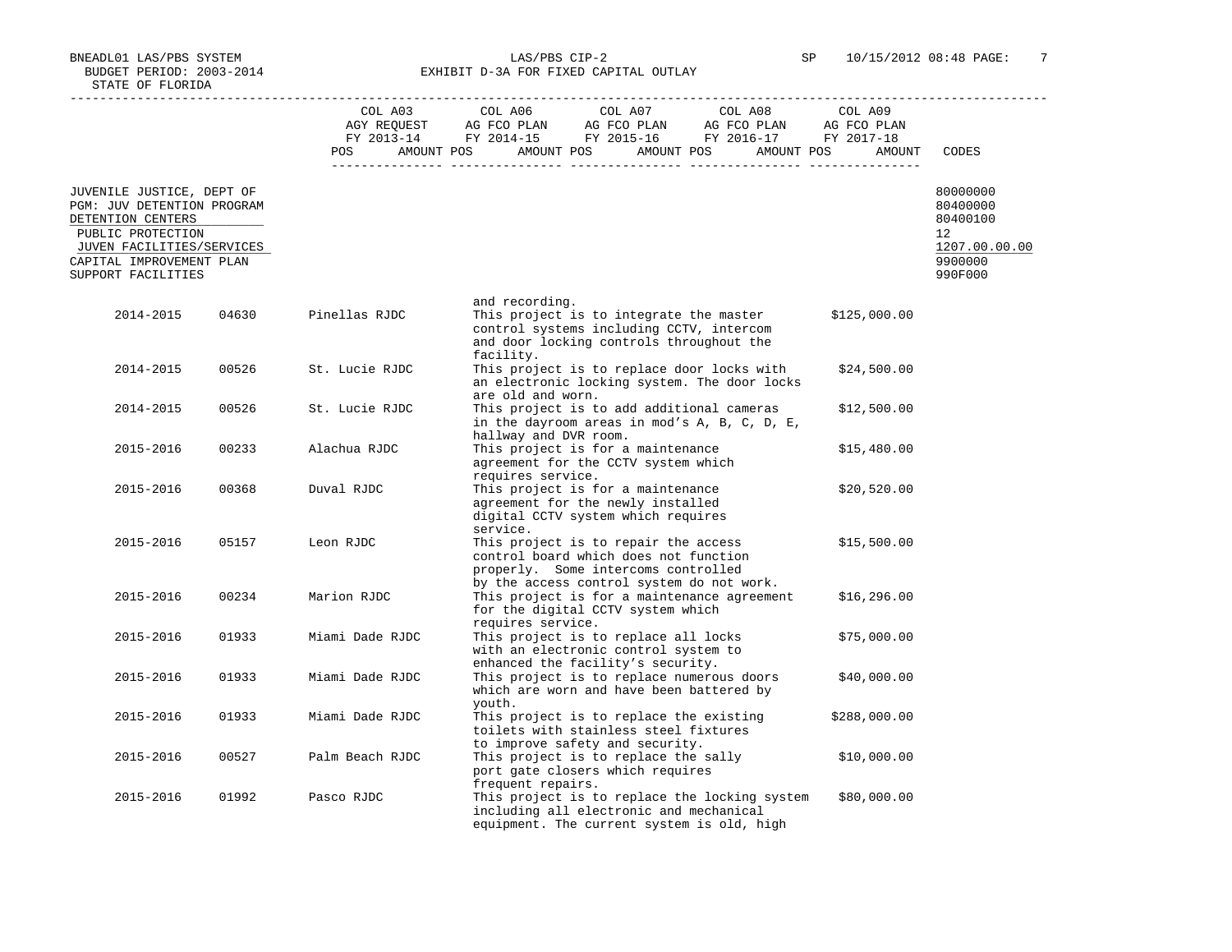BNEADL01 LAS/PBS SYSTEM LAS/PBS CIP-2 SP 10/15/2012 08:48 PAGE: 8 BUDGET PERIOD: 2003-2014 **EXHIBIT D-3A FOR FIXED CAPITAL OUTLAY** 

 ----------------------------------------------------------------------------------------------------------------------------------- COL A03 COL A06 COL A07 COL A08 COL A09 AGY REQUEST AG FCO PLAN AG FCO PLAN AG FCO PLAN AG FCO PLAN FY 2013-14 FY 2014-15 FY 2015-16 FY 2016-17 FY 2017-18 POS AMOUNT POS AMOUNT POS AMOUNT POS AMOUNT POS AMOUNT CODES --------------- --------------- --------------- --------------- --------------- JUVENILE JUSTICE, DEPT OF 80000000 PGM: JUV DETENTION PROGRAM 80100000<br>DETENTION CENTERS 80400100 DETENTION CENTERS AND RESOLUTION CONTRASSED AND RESOLUTION CONTRACT AND RELEASED AND RELEASED AND RELEASED AND RELEASED AND RELEASED AND RELEASED AND RELEASED AND RELEASED AND RELEASED AND RELEASED AND RELEASED AND RELEASE PUBLIC PROTECTION 12<br>JUVEN FACILITIES/SERVICES 1207.00.00 PUBLIC PROTECTION 1207.00.00.00  $\frac{\text{JUVEN} }{\text{JDFTAI}}$ , IMPROVEMENT PLAN  $\frac{1207.00}{9900000}$ CAPITAL IMPROVEMENT PLAN 9900000<br>SUPPORT FACILITIES 990F000 SUPPORT FACILITIES maintenance, and subject to failures. This project is to adequately light \$52,000.00 the exterior perimeter of the compound. 2015-2016 00455 Southwest RJDC This project is to install razor wire \$23,500.00 around the building's roof perimeter. A recent security survey revealed the area as a possible escape liability. 2016-2017 00233 Alachua RJDC This project is to integrate the master \$165,000.00 control systems including CCTV, intercom and door locking controls throughout the facility.<br>2016-2017 00527 Palm Beach RJDC This project 2016-2017 00527 Palm Beach RJDC This project is to replace existing ceramic \$279,000.00 toilets with stainless steel combination units as existing porcelain fixtures are a safety and security problem. This project is to integrate the master \$80,000.00 control systems including CCTV, intercom and door locking controls throughout the facility. This project is to upgrade master \$43,925.00 control and sub-control, install a touch panel control and upgrade capability for internal security control of facility. 2016-2017 01991 Brevard RJDC This project is to replace the facility \$7,880.00 telephone system. The system is over ten (10) years old. This project is to replace locks \$28,000.00 within the building. This project is to replace locks within \$70,000.00 the building.<br>2017-2018 02329 Hillsborough West This project This project is to purchase security  $$6,000.00$ RJDC screening for the facility perimeter.<br>2017-2018 02329 Hillsborough West This project is to purchase additional 2017-2018 02329 Hillsborough West This project is to purchase additional \$12,000.00 RJDC security cameras for the facility.

Refer to accompanying CIP-5 forms.

\*\*\*\*\*\*\*\*\*\*\*\*\*\*\*\*\*\*\*\*\*\*\*\*\*\*\*\*\*\*\*\*\*\*\*\*\*\*\*\*\*\*\*\*\*\*\*\*\*\*\*\*\*\*\*\*\*\*\*\*\*\*\*\*\*\*\*\*\*\*\*\*\*\*\*\*\*\*\*\*\*\*\*\*\*\*\*\*\*\*\*\*\*\*\*\*\*\*\*\*\*\*\*\*\*\*\*\*\*\*\*\*\*\*\*\*\*\*\*\*\*\*\*\*\*\*\*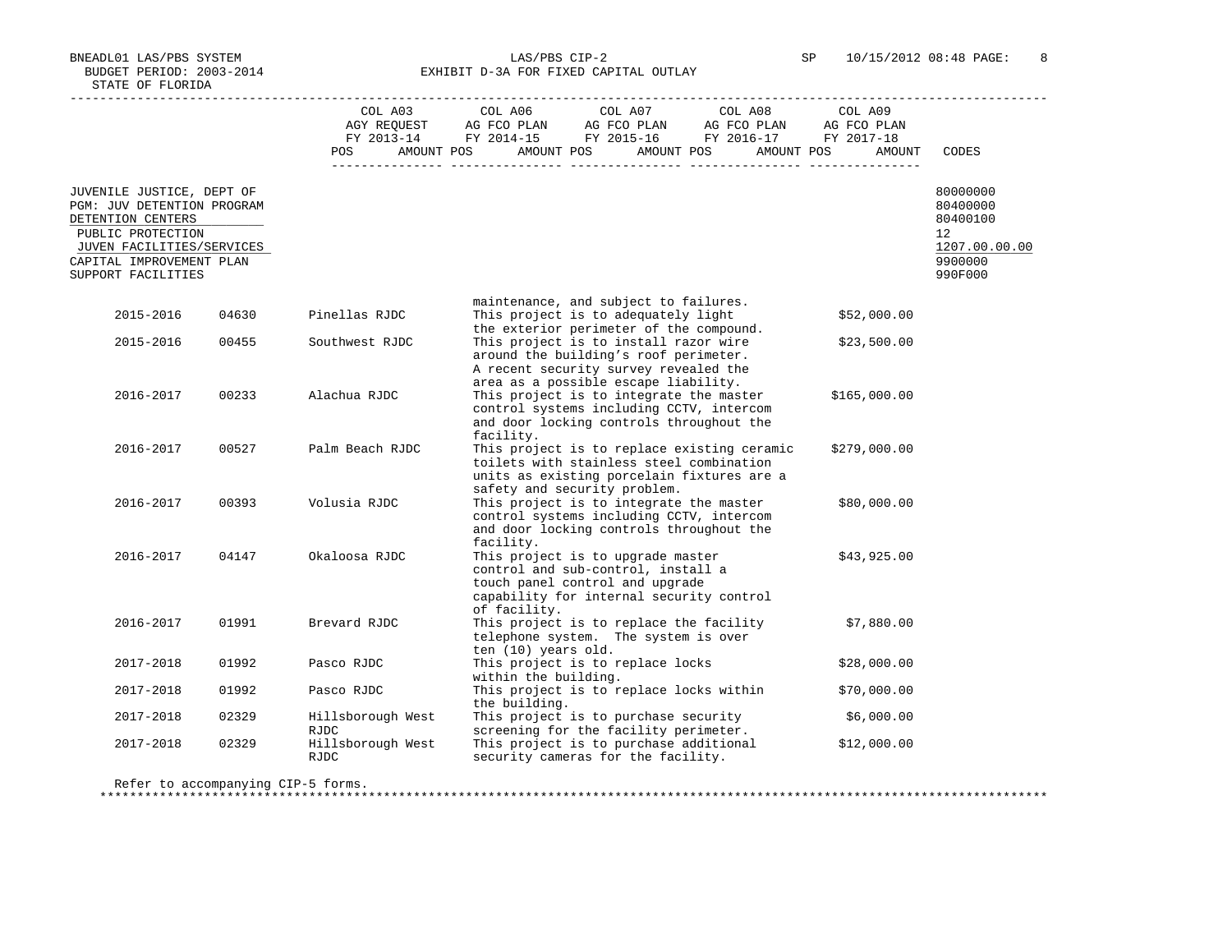BNEADL01 LAS/PBS SYSTEM LAS/PBS CIP-2 SP 10/15/2012 08:48 PAGE: 9 BUDGET PERIOD: 2003-2014 **EXHIBIT D-3A FOR FIXED CAPITAL OUTLAY** 

|                            |           | COL A03<br>AGY REOUEST<br>FY 2013-14 | COL A06<br>AG FCO PLAN<br>FY 2014-15 | COL A07<br>AG FCO PLAN<br>FY 2015-16 |            | COL A08<br>AG FCO PLAN<br>FY 2016-17 |            | COL A09<br>AG FCO PLAN<br>FY 2017-18 |               |
|----------------------------|-----------|--------------------------------------|--------------------------------------|--------------------------------------|------------|--------------------------------------|------------|--------------------------------------|---------------|
|                            | POS.      | AMOUNT POS                           | AMOUNT POS                           |                                      | AMOUNT POS |                                      | AMOUNT POS | AMOUNT                               | CODES         |
| JUVENILE JUSTICE, DEPT OF  |           |                                      |                                      |                                      |            |                                      |            |                                      | 80000000      |
| PGM: JUV DETENTION PROGRAM |           |                                      |                                      |                                      |            |                                      |            |                                      | 80400000      |
| DETENTION CENTERS          |           |                                      |                                      |                                      |            |                                      |            |                                      | 80400100      |
| PUBLIC PROTECTION          |           |                                      |                                      |                                      |            |                                      |            |                                      | 12            |
| JUVEN FACILITIES/SERVICES  |           |                                      |                                      |                                      |            |                                      |            |                                      | 1207.00.00.00 |
| CAPITAL IMPROVEMENT PLAN   |           |                                      |                                      |                                      |            |                                      |            |                                      | 9900000       |
| MAINTENANCE AND REPAIR     |           |                                      |                                      |                                      |            |                                      |            |                                      | 990M000       |
| FIXED CAPITAL OUTLAY       |           |                                      |                                      |                                      |            |                                      |            |                                      | 080000        |
| DJJ MAIN/REPAIR-STATE BLDG |           |                                      |                                      |                                      |            |                                      |            |                                      | 080410        |
| GENERAL REVENUE FUND       | $-$ STATE | 2,167,117                            | 1,796,050                            |                                      |            |                                      |            | 2,048,253                            | 1000 1        |
|                            |           |                                      |                                      |                                      |            |                                      |            |                                      |               |

AGENCY NARRATIVE:

2013-2014 BUDGET YEAR NARRATIVE: DJJ MAIN/REPAIR-STATE BLDG IT COMPONENT? NO

 The following maintenance projects are requested under group "BR" Roofing. These requests are typically for roofs which are leaking due to age or wear and require replacement or repair. By not addressing these roof leaks, the department incurs additional expenses to repair interior water damage including but not limited to potential mold issues.

 The following maintenance projects are requested under group "BM" Mechanical. These are typically older sites and mechanical systems fail suddenly and youth may have to be moved to other facilities or temporary units brought-in for cooling resulting in significant expense. These projects typically include repair or replacement of existing Heating Ventilation and Air-Conditioning (HVAC) or ventilation systems and related controls.

 The following maintenance projects are requested under group "BE" Electrical. The requests noted under this group are issues that will enhance the functionality of the sites. These projects include such items as interior lighting and lightning protection.

 The following maintenance projects are requested under group "BI" Interior. The requests noted under this group are issues that will ensure the functionality and safety of the sites. Many of the sites are old and the interiors are showing substantial signs of deterioration which leads to safety concerns. The projects need to be completed to stop the deterioration of the buildings and extend their useful life-span. These projects include floor surface replacements, painting, minor renovations, etc.

 The following maintenance projects are requested under group "BG" Site. The requests noted under this category are issues that will ensure the functionality, security, and safety of the sites. These projects include covered walkways, exterior lighting, fencing and erosion issues.

 The following maintenance projects are requested under group "BP" Plumbing. These are typically older sites and the plumbing systems and fixtures have been repaired numerous times and are at the end of their lifespan. These projects include items such as piping, fixture replacement, and water control/mixing valve system repairs.

 The following maintenance projects are requested under group "BX" Envelope (building exterior). The requests noted under this group are issues that need to be addressed to ensure security of the buildings and building exterior protections. These are older sites and the buildings are in need of maintenance to prolong their life-span.

The following maintenance projects are requested under group "CP" Paving (other). The requests noted under this group are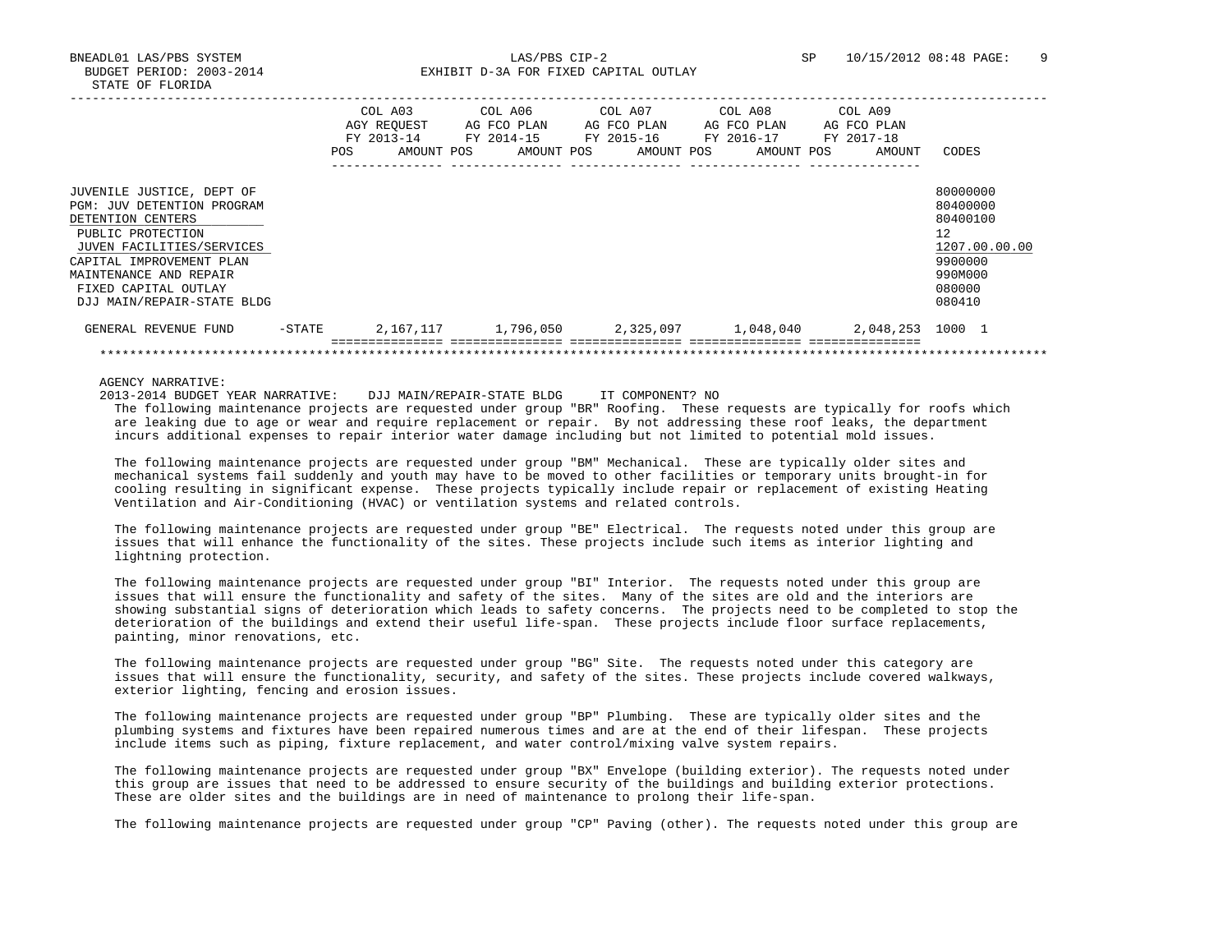BNEADL01 LAS/PBS SYSTEM LAS/PBS CIP-2 SP 10/15/2012 08:48 PAGE: 10 BUDGET PERIOD: 2003-2014 **EXHIBIT D-3A FOR FIXED CAPITAL OUTLAY** 

|                                                                                                                                                                                      | COL A03<br>AGY REOUEST<br>FY 2013-14<br>POS | AMOUNT POS | COL A06<br>AG FCO PLAN<br>FY 2014-15<br>AMOUNT POS | COL A07<br>AG FCO PLAN<br>FY 2015-16<br>AMOUNT POS | COL A08<br>AG FCO PLAN<br>FY 2016-17<br>AMOUNT POS | COL A09<br>AG FCO PLAN<br>FY 2017-18<br>AMOUNT | CODES                                                                         |
|--------------------------------------------------------------------------------------------------------------------------------------------------------------------------------------|---------------------------------------------|------------|----------------------------------------------------|----------------------------------------------------|----------------------------------------------------|------------------------------------------------|-------------------------------------------------------------------------------|
| JUVENILE JUSTICE, DEPT OF<br>PGM: JUV DETENTION PROGRAM<br>DETENTION CENTERS<br>PUBLIC PROTECTION<br>JUVEN FACILITIES/SERVICES<br>CAPITAL IMPROVEMENT PLAN<br>MAINTENANCE AND REPAIR |                                             |            |                                                    |                                                    |                                                    |                                                | 80000000<br>80400000<br>80400100<br>12<br>1207.00.00.00<br>9900000<br>990M000 |

 issues that need to be addressed to ensure the safety of the sites and make them more functional. These are older sites that have unsafe parking lots for both staff and visitors. These projects include recreation paving.

 The following maintenance projects are requested under group "BS" Structure. The requests noted under this group are issues that will ensure the functionality and safety of the facility and also include the request for the annual repair and maintenance allocation for all detention facilities statewide.

| Amount       | Project Description                                                                                                                                                                 |                   | DMS Bldg. # Location | Fiscal Year<br>Requested |  |
|--------------|-------------------------------------------------------------------------------------------------------------------------------------------------------------------------------------|-------------------|----------------------|--------------------------|--|
| \$445,000.00 | This project is to replace the<br>roof which leaks during heavy<br>rain.                                                                                                            | Palm Beach RJDC   | 00527                | 2013-2014                |  |
| \$250,000.00 | This project is to replace the<br>old built-up roof with a new<br>roofing system.                                                                                                   | Alachua RJDC      | 00233                | 2013-2014                |  |
| \$22,000.00  | This project is to replace<br>the existing kitchen hood<br>system that is old, and is<br>frequently non-functional.<br>The system should be replaced<br>with a dry chemical system. | Pinellas RJDC     | 04630                | 2013-2014                |  |
| \$20,000.00  | This project is to upgrade all<br>kitchen equipment. Much of the<br>present equipment is at the end of<br>its life-cycle.                                                           | Pasco RJDC        | 01992                | 2013-2014                |  |
| \$6,595.00   | This project is to replace equipment<br>for the outside walk-in freezer.                                                                                                            | Orange RJDC       | 00438                | 2013-2014                |  |
| \$2,985.00   | This project is to replace the walk-in<br>cooler evaporator coil.                                                                                                                   | Orange RJDC       | 00438                | 2013-2014                |  |
| \$3,742.00   | This project is to install a mini-split<br>ductless air conditioning unit<br>for the medical office in the east<br>annex.                                                           | Orange RJDC       | 00438                | 2013-2014                |  |
| \$123,000.00 | This project is to replace<br>facility air handlers. All<br>existing units are undersized,<br>resulting in undercooling of<br>facility.                                             | Palm Beach RJDC   | 00527                | 2013-2014                |  |
| \$40,000.00  | This project is to remove the facility's                                                                                                                                            | Hillsborough RJDC | 02329                | 2013-2014                |  |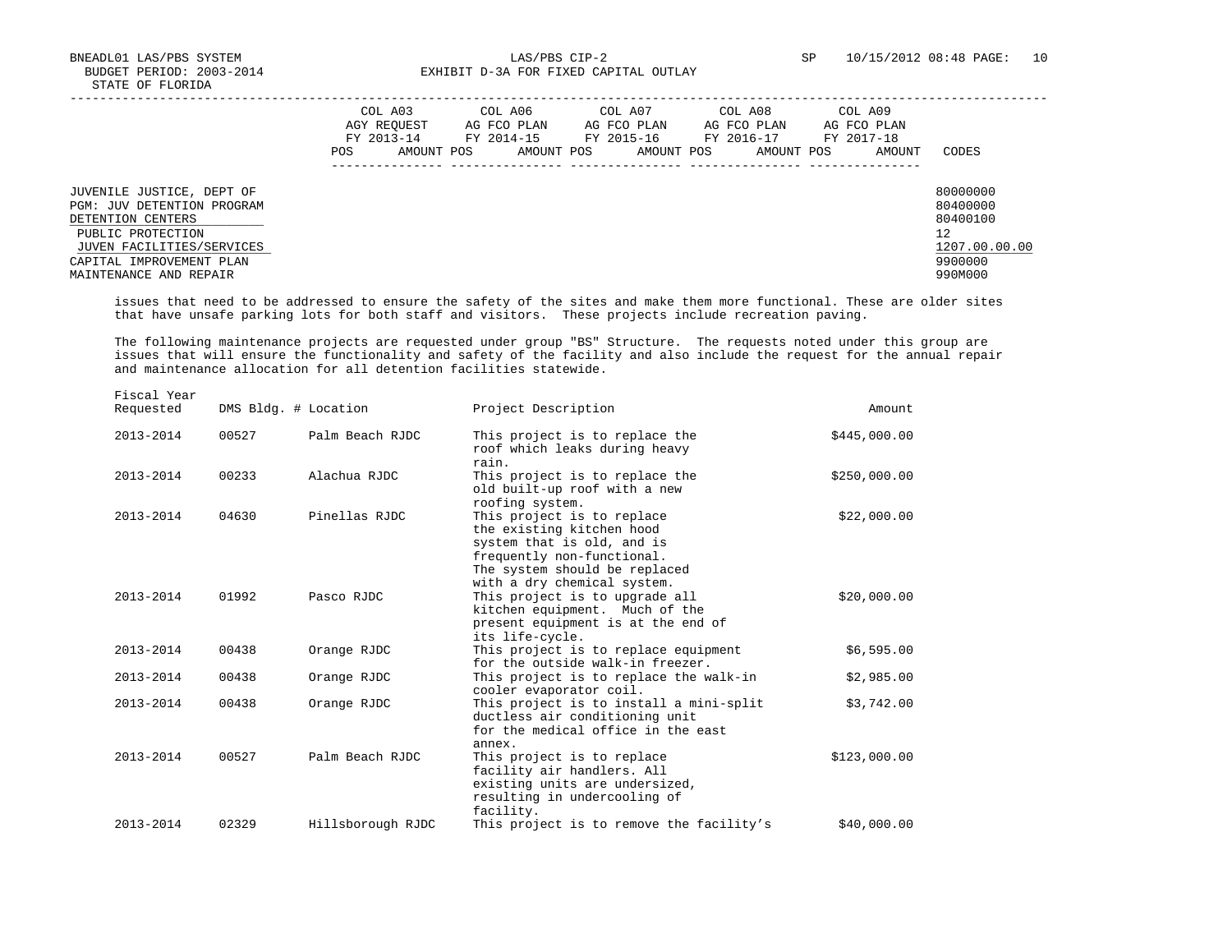BNEADL01 LAS/PBS SYSTEM LAS/PBS CIP-2 SP 10/15/2012 08:48 PAGE: 11 BUDGET PERIOD: 2003-2014 **EXHIBIT D-3A FOR FIXED CAPITAL OUTLAY** 

|                                                                                                   |       | COL A03<br>POS            | COL A06<br>COL A07<br>COL A08<br>AMOUNT POS AMOUNT POS AMOUNT POS AMOUNT POS                                                                                                                                                                                              | COL A09<br>AMOUNT | CODES                                  |
|---------------------------------------------------------------------------------------------------|-------|---------------------------|---------------------------------------------------------------------------------------------------------------------------------------------------------------------------------------------------------------------------------------------------------------------------|-------------------|----------------------------------------|
| JUVENILE JUSTICE, DEPT OF<br>PGM: JUV DETENTION PROGRAM<br>DETENTION CENTERS<br>PUBLIC PROTECTION |       |                           |                                                                                                                                                                                                                                                                           |                   | 80000000<br>80400000<br>80400100<br>12 |
| JUVEN FACILITIES/SERVICES<br>CAPITAL IMPROVEMENT PLAN<br>MAINTENANCE AND REPAIR                   |       |                           |                                                                                                                                                                                                                                                                           |                   | 1207.00.00.00<br>9900000<br>990M000    |
|                                                                                                   |       |                           |                                                                                                                                                                                                                                                                           |                   |                                        |
| 2013-2014                                                                                         | N/A   | West<br>Detention Sites   | mod sub-controls.<br>This project is phase-one of a multiple<br>-phase project to perform energy-<br>saving lighting retrofits statewide.                                                                                                                                 | \$250,000.00      |                                        |
|                                                                                                   |       |                           | Lighting retrofits are an energy<br>conservation measure which allow<br>buildings energy-savings by replacing<br>the entire fixture or components<br>and achieve reduction of electricity<br>use and nitrogen oxide emissions.<br>The first centers to be retrofitted are |                   |                                        |
| 2013-2014                                                                                         | 04630 | Pinellas RJDC             | Orange, Marion, Broward and<br>Hillsborough West RJDC's.<br>This project is to remove two $(2)$<br>existing 100 gallon natural gas<br>water heaters and install two (2)<br>new Rheem 120V natural gas water<br>heaters. This will also include                            | \$15,172.00       |                                        |
| 2013-2014                                                                                         | 03165 | Manatee RJDC              | electrical disconnect and electrical<br>hook-up to water heaters and plumbing.<br>This project is to replace shower<br>doors and jambs in two mods. Currently,<br>these doors are rusting, causing                                                                        | \$17,800.00       |                                        |
| 2013-2014                                                                                         | 01992 | Pasco RJDC                | a safety and security issue.<br>This project is to replace worn<br>tile and carpeted areas within                                                                                                                                                                         | \$22,000.00       |                                        |
| 2013-2014                                                                                         | 01991 | Brevard RJDC              | the building.<br>This project is to replace carpeting<br>in entrance lobby and administrative<br>offices. The carpeting is deteriorating,                                                                                                                                 | \$6,823.00        |                                        |
| 2013-2014                                                                                         | 02329 | Hillsborough RJDC<br>West | heavily stained and unsanitary.<br>This project is to replace the water<br>fountains in the facility's four<br>mods which have been in place since                                                                                                                        | \$20,000.00       |                                        |
| 2013-2014                                                                                         | 00455 | Southwest RJDC            | 1979. They are in poor condition.<br>This project is to install a grinder<br>pump in the lift station to reduce<br>costs of replacing motors. This<br>would be a cost effective measure<br>and would reduce the current                                                   | \$100,000.00      |                                        |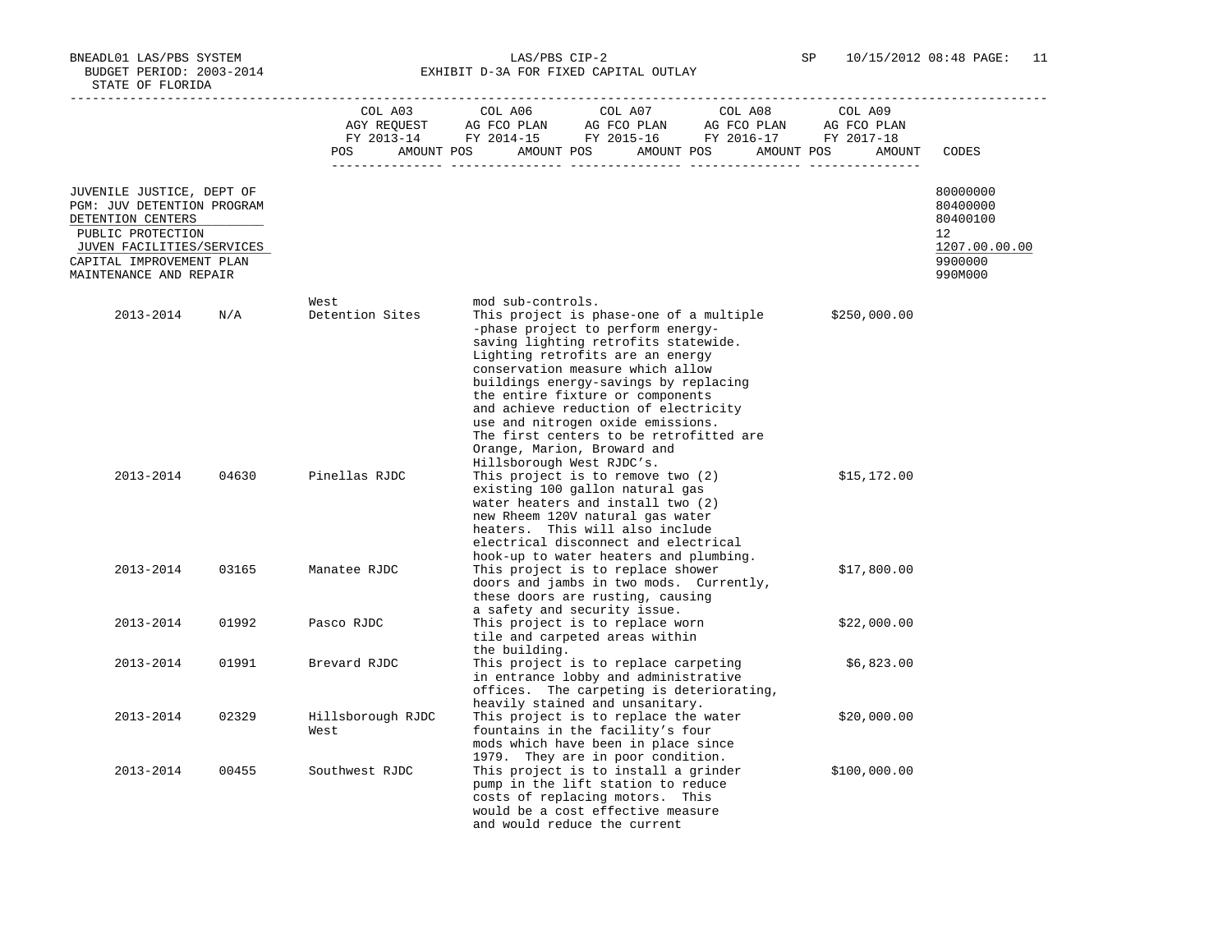BNEADL01 LAS/PBS SYSTEM LAS/PBS CIP-2 SP 10/15/2012 08:48 PAGE: 12 BUDGET PERIOD: 2003-2014 **EXHIBIT D-3A FOR FIXED CAPITAL OUTLAY** 

|                                                                                                                                |       | POS             | COL A03 COL A06 COL A07 COL A08<br>COL A09<br>$\begin{array}{ccccccccc}\n\text{GUT} & \text{GUT} & \text{GUT} & \text{GUT} & \text{GUT} & \text{GUT} & \text{GUT} & \text{GUT} & \text{GUT} & \text{GUT} & \text{GUT} & \text{GUT} & \text{GUT} & \text{GUT} & \text{GUT} & \text{GUT} & \text{GUT} & \text{GUT} & \text{GUT} & \text{GUT} & \text{GUT} & \text{GUT} & \text{GUT} & \text{GUT} & \text{GUT} & \text{GUT} & \text{GUT} & \text{GUT} & \text{GUT} & \text{GUT} &$<br>AMOUNT POS AMOUNT POS AMOUNT POS AMOUNT POS<br>AMOUNT                                                                                                                                                                     | CODES                                                   |
|--------------------------------------------------------------------------------------------------------------------------------|-------|-----------------|--------------------------------------------------------------------------------------------------------------------------------------------------------------------------------------------------------------------------------------------------------------------------------------------------------------------------------------------------------------------------------------------------------------------------------------------------------------------------------------------------------------------------------------------------------------------------------------------------------------------------------------------------------------------------------------------------------------|---------------------------------------------------------|
|                                                                                                                                |       |                 |                                                                                                                                                                                                                                                                                                                                                                                                                                                                                                                                                                                                                                                                                                              |                                                         |
| JUVENILE JUSTICE, DEPT OF<br>PGM: JUV DETENTION PROGRAM<br>DETENTION CENTERS<br>PUBLIC PROTECTION<br>JUVEN FACILITIES/SERVICES |       |                 |                                                                                                                                                                                                                                                                                                                                                                                                                                                                                                                                                                                                                                                                                                              | 80000000<br>80400000<br>80400100<br>12<br>1207.00.00.00 |
| CAPITAL IMPROVEMENT PLAN<br>MAINTENANCE AND REPAIR                                                                             |       |                 |                                                                                                                                                                                                                                                                                                                                                                                                                                                                                                                                                                                                                                                                                                              | 9900000<br>990M000                                      |
|                                                                                                                                |       |                 |                                                                                                                                                                                                                                                                                                                                                                                                                                                                                                                                                                                                                                                                                                              |                                                         |
| 2013-2014                                                                                                                      | 00526 | St. Lucie RJDC  | problems with the plumbing system.<br>This project is to install a<br>\$100,000.00<br>grinder pump in the lift station<br>to reduce costs of replacing motors.<br>This would be a cost effective<br>measure and would reduce the current                                                                                                                                                                                                                                                                                                                                                                                                                                                                     |                                                         |
| 2013-2014                                                                                                                      | 00527 | Palm Beach RJDC | problems with the plumbing system.<br>This project is to build a covered<br>\$10,000.00<br>parking area for loading and<br>unloading youth in and out of vehicles                                                                                                                                                                                                                                                                                                                                                                                                                                                                                                                                            |                                                         |
| 2013-2014                                                                                                                      | N/A   | Detention Sites | during inclement weather.<br>This allocation is for the continued<br>\$650,000.00<br>upkeep and maintenance of all<br>detention services facilities<br>statewide. Costs computed using<br>industry-standard data from the Building<br>Owner's and Manager's Association (BOMA),<br>the International Facility Management<br>Association (IFMA) and historical data<br>from agency expenditures for repair/<br>maintenance issues over the past five<br>years. Costs have also been revised<br>downward to reflect over-lapping<br>projects in this current request.<br>Work covers building items which break-<br>down or fail during the current year<br>and need to be repaired to maintain<br>operations. |                                                         |
| 2013-2014                                                                                                                      | 04147 | Okaloosa RJDC   | This prject is to convert to gas from<br>\$62,000.00<br>electric.                                                                                                                                                                                                                                                                                                                                                                                                                                                                                                                                                                                                                                            |                                                         |
| 2014-2015                                                                                                                      | 00631 | Broward RJDC    | This project is to replace the facility<br>\$300,000.00<br>roof. There are numerous leaks<br>whenever it rains.                                                                                                                                                                                                                                                                                                                                                                                                                                                                                                                                                                                              |                                                         |
| 2014-2015                                                                                                                      | 04147 | Okaloosa RJDC   | This project is to replace shingles<br>\$45,000.00<br>in the kitchen and intake areas.                                                                                                                                                                                                                                                                                                                                                                                                                                                                                                                                                                                                                       |                                                         |
| 2014-2015                                                                                                                      | 00527 | Palm Beach RJDC | This project is to replace duct<br>\$435,000.00<br>work which is old and has numerous<br>leaks.                                                                                                                                                                                                                                                                                                                                                                                                                                                                                                                                                                                                              |                                                         |
| 2014-2015                                                                                                                      | 00527 | Palm Beach RJDC | This project is to replace HVAC<br>\$55,000.00<br>grills which are old and deteriorating.                                                                                                                                                                                                                                                                                                                                                                                                                                                                                                                                                                                                                    |                                                         |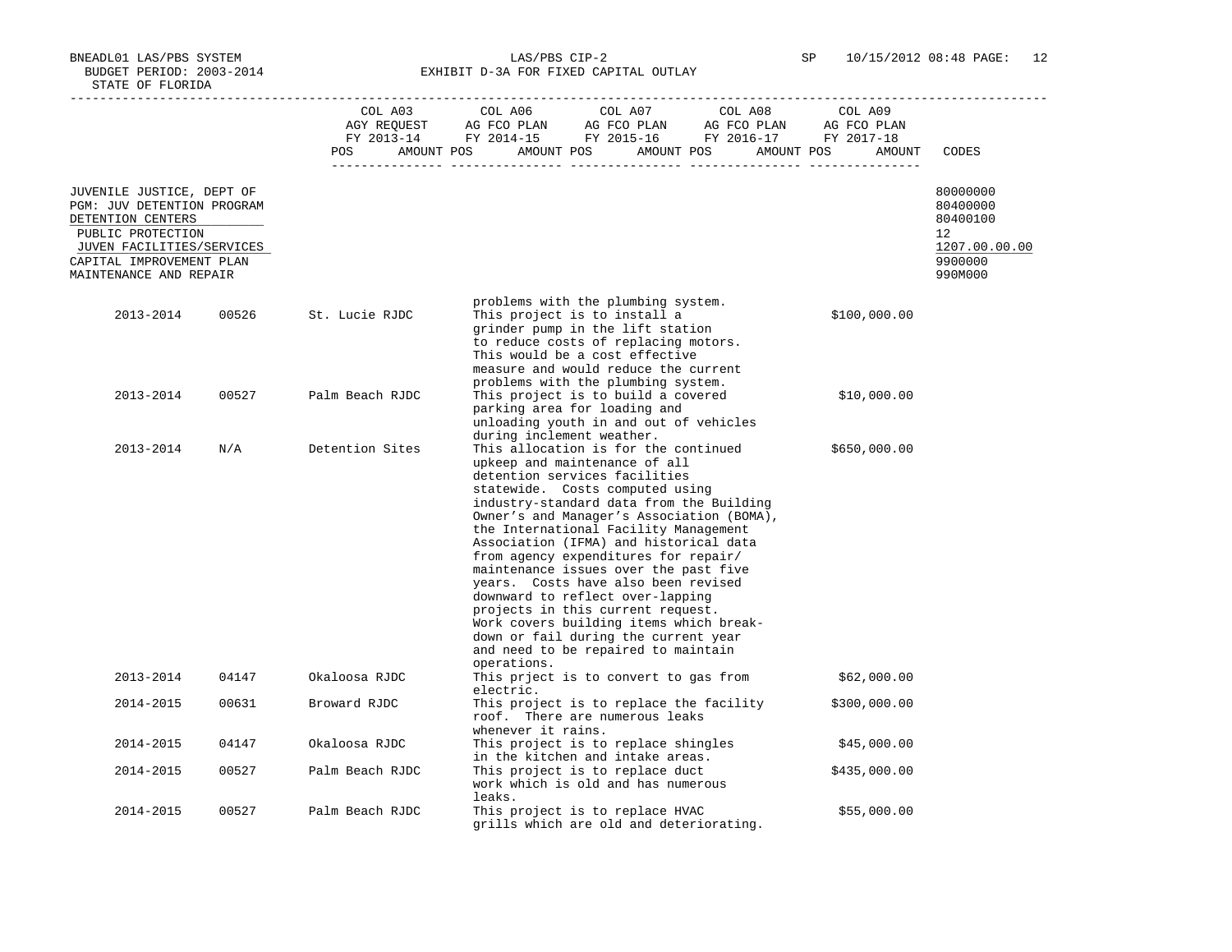BNEADL01 LAS/PBS SYSTEM LAS/PBS CIP-2 SP 10/15/2012 08:48 PAGE: 13 BUDGET PERIOD: 2003-2014 **EXHIBIT D-3A FOR FIXED CAPITAL OUTLAY** 

|                                                                              |       |                                  | $\begin{tabular}{lcccccc} CDL A03 & CDL A06 & CDL A07 & CDL A08 & CDL A09 \\ AGY REQUEST & AG FCO PLAN & AG FCO PLAN & AG FCO PLAN & AG FCO PLAN \\ FY & 2013-14 & FY & 2014-15 & FY & 2015-16 & FY & 2016-17 & FY & 2017-18 \\ \end{tabular}$<br>POS AMOUNT POS AMOUNT POS AMOUNT POS AMOUNT POS<br>AMOUNT                            | CODES                            |
|------------------------------------------------------------------------------|-------|----------------------------------|----------------------------------------------------------------------------------------------------------------------------------------------------------------------------------------------------------------------------------------------------------------------------------------------------------------------------------------|----------------------------------|
| JUVENILE JUSTICE, DEPT OF<br>PGM: JUV DETENTION PROGRAM<br>DETENTION CENTERS |       |                                  |                                                                                                                                                                                                                                                                                                                                        | 80000000<br>80400000<br>80400100 |
| PUBLIC PROTECTION                                                            |       |                                  |                                                                                                                                                                                                                                                                                                                                        | 12                               |
| JUVEN FACILITIES/SERVICES                                                    |       |                                  |                                                                                                                                                                                                                                                                                                                                        | 1207.00.00.00                    |
| CAPITAL IMPROVEMENT PLAN<br>MAINTENANCE AND REPAIR                           |       |                                  |                                                                                                                                                                                                                                                                                                                                        | 9900000<br>990M000               |
| 2014-2015                                                                    | 00455 | Southwest RJDC                   | This project is to clean the duct<br>\$45,000.00<br>work system which is old and dirty.                                                                                                                                                                                                                                                |                                  |
| 2014-2015                                                                    | 01991 | Brevard RJDC                     | This project is to clean the duct<br>\$45,000.00<br>work system which is old and dirty.                                                                                                                                                                                                                                                |                                  |
| 2014-2015                                                                    | 00233 | Alachua RJDC                     | This project is to clean the duct<br>\$55,000.00<br>work system which is old and dirty.                                                                                                                                                                                                                                                |                                  |
| 2014-2015                                                                    | 01992 | Pasco RJDC                       | This project is to replace<br>\$27,000.00<br>the current kitchen exhaust system<br>due to excessive age and wear.                                                                                                                                                                                                                      |                                  |
| 2014-2015                                                                    | 04630 | Pinellas RJDC                    | This project is to replace three<br>\$55,000.00<br>10-ton split heat pump systems,<br>one 5-ton split heat pump system,<br>one 7.5-ton split heat pump system<br>and one 3-ton split heat pump system<br>which are nearing the end of<br>life expectancy.                                                                              |                                  |
| 2014-2015                                                                    | 02329 | Hillsborough RJDC<br>West        | This project is to replace multiple HVAC<br>\$72,000.00<br>systems which are approaching the end of<br>their life expectancy.                                                                                                                                                                                                          |                                  |
| 2014-2015                                                                    | 01991 | Brevard RJDC                     | This project is to replace multiple HVAC<br>\$60,000.00<br>systems which are approaching the end<br>of their life expectancy.                                                                                                                                                                                                          |                                  |
| 2014-2015                                                                    | 02329 | Hillsborough West<br><b>RJDC</b> | This project is to replace facility<br>\$20,000.00<br>exhaust fans. Many fans do not work<br>properly and are old.                                                                                                                                                                                                                     |                                  |
| 2014-2015                                                                    | 01992 | Pasco RJDC                       | This project is to replace multiple<br>\$50,000.00<br>HVAC systems which are approaching<br>the end of their life expectancy.                                                                                                                                                                                                          |                                  |
| 2014-2015                                                                    | 01991 | Brevard RJDC                     | This project is to install an ice maker<br>\$5,486.00<br>for the kitchen. An ice maker is<br>needed for the kitchen for safety and<br>sanitation.                                                                                                                                                                                      |                                  |
| 2014-2015                                                                    | 04630 | Pinellas RJDC                    | This project is to remove and replace<br>\$15,200.00<br>existing 10-ton split heat pump<br>system. This would involve replacing<br>air handler, secondary drain piping,<br>float switch, modify supply and<br>return air plenums, hook-up to existing<br>supply and return duct work, seal duct<br>system, and certify and install new |                                  |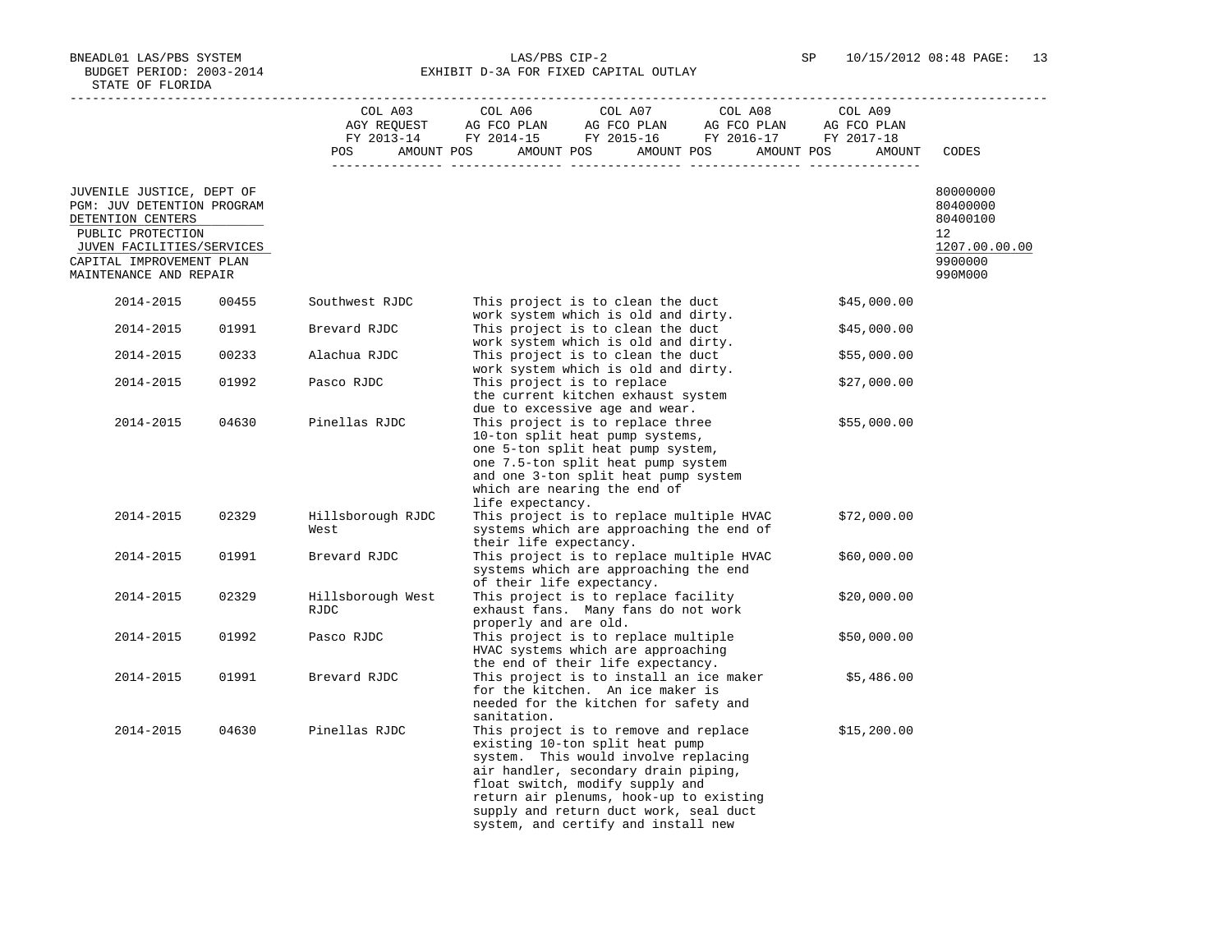BNEADL01 LAS/PBS SYSTEM LAS/PBS CIP-2 SP 10/15/2012 08:48 PAGE: 14 BUDGET PERIOD: 2003-2014 **EXHIBIT D-3A FOR FIXED CAPITAL OUTLAY** 

|                                                                              |       |                                  | $\begin{tabular}{lcccccc} CDL A03 & CDL A06 & CDL A07 & CDL A08 & CDL A09 \\ AGY REQUEST & AG FCO PLAN & AG FCO PLAN & AG FCO PLAN & AG FCO PLAN \\ FY & 2013-14 & FY & 2014-15 & FY & 2015-16 & FY & 2016-17 & FY & 2017-18 \\ \end{tabular}$<br>POS AMOUNT POS AMOUNT POS AMOUNT POS AMOUNT POS<br>AMOUNT | CODES                            |
|------------------------------------------------------------------------------|-------|----------------------------------|-------------------------------------------------------------------------------------------------------------------------------------------------------------------------------------------------------------------------------------------------------------------------------------------------------------|----------------------------------|
| JUVENILE JUSTICE, DEPT OF<br>PGM: JUV DETENTION PROGRAM<br>DETENTION CENTERS |       |                                  |                                                                                                                                                                                                                                                                                                             | 80000000<br>80400000<br>80400100 |
| PUBLIC PROTECTION                                                            |       |                                  |                                                                                                                                                                                                                                                                                                             | $12^{\circ}$                     |
| JUVEN FACILITIES/SERVICES                                                    |       |                                  |                                                                                                                                                                                                                                                                                                             | 1207.00.00.00                    |
| CAPITAL IMPROVEMENT PLAN<br>MAINTENANCE AND REPAIR                           |       |                                  |                                                                                                                                                                                                                                                                                                             | 9900000<br>990M000               |
| 2014-2015                                                                    | 00526 | St. Lucie RJDC                   | condenser and refrigeration lines.<br>This project is to replace the outside<br>\$42,500.00<br>cooling dehumidifier system which is<br>approaching the end of its life                                                                                                                                      |                                  |
| 2014-2015                                                                    | 04379 | Collier RJDC                     | expectancy.<br>This project is to add carpeting<br>\$74,000.00<br>in mods 2 and 3. The previous<br>carpeting was worn and removed and                                                                                                                                                                       |                                  |
| 2014-2015                                                                    | 01992 | Pasco RJDC                       | the cement floor was painted.<br>This project is to re-tile restroom<br>\$15,000.00<br>and replace sinks in mod.                                                                                                                                                                                            |                                  |
| 2014-2015                                                                    | 02329 | Hillsborough West<br><b>RJDC</b> | This project is to build/purchase new<br>\$10,000.00<br>podiums for facility officers in<br>four mods.                                                                                                                                                                                                      |                                  |
| 2014-2015                                                                    | 00526 | St. Lucie RJDC                   | This project is to add a perimeter<br>\$125,000.00<br>fence outside existing facility for<br>added security.                                                                                                                                                                                                |                                  |
| 2014-2015                                                                    | 04630 | Pinellas RJDC                    | This project is to replace the<br>\$19,500.00<br>rear gate closer and sally port<br>gate closers that are requiring<br>frequent repairs.                                                                                                                                                                    |                                  |
| 2014-2015                                                                    | 00527 | Palm Beach RJDC                  | This project is to enclose the<br>\$15,000.00<br>parking lot with fencing for security<br>reasons.                                                                                                                                                                                                          |                                  |
| 2014-2015                                                                    | 00233 | Alachua RJDC                     | This project is to replace<br>\$12,364.00<br>four (4) exterior light poles which<br>are not working.                                                                                                                                                                                                        |                                  |
| 2014-2015                                                                    | 04630 | Pinellas RJDC                    | This project is to replace or repair<br>\$75,000.00<br>all exterior window frames due to<br>excessive deterioration.                                                                                                                                                                                        |                                  |
| 2014-2015                                                                    | 05157 | Leon RJDC                        | This project is to paint the<br>\$40,000.00<br>exterior of facility which is<br>weathered and requires protection.                                                                                                                                                                                          |                                  |
| 2014-2015                                                                    | 01992 | Pasco RJDC                       | This project is to repair exterior<br>\$45,000.00<br>stucco.                                                                                                                                                                                                                                                |                                  |
| 2014-2015                                                                    | 01991 | Pasco RJDC                       | This project is to repave the parking<br>\$12,000.00<br>lot. The current lot has holes and<br>patches which cause an unsafe<br>pedestrian and vehicle environment.                                                                                                                                          |                                  |
| 2014-2015                                                                    | 04147 | Okaloosa RJDC                    | \$26,000.00<br>This project is to place sun covers                                                                                                                                                                                                                                                          |                                  |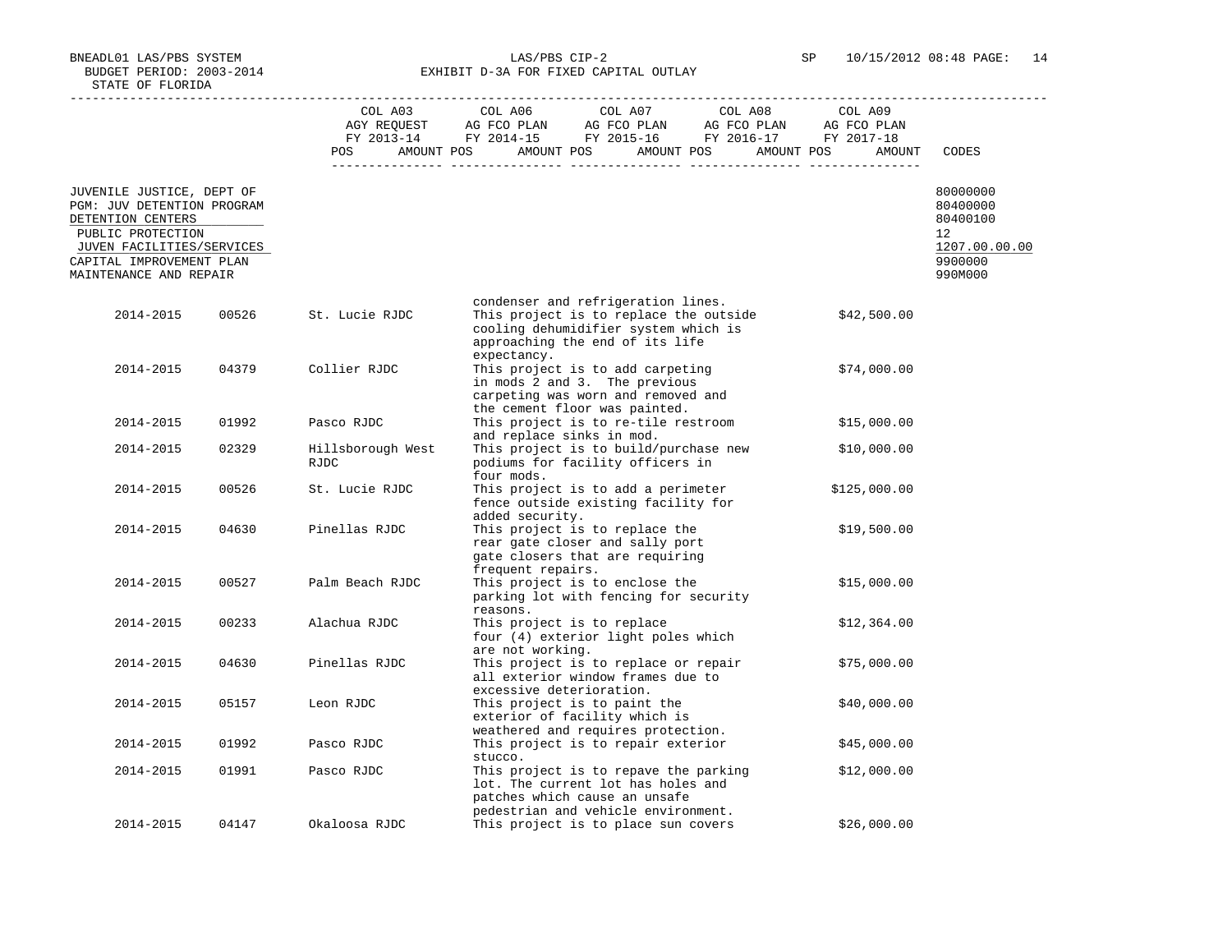BNEADL01 LAS/PBS SYSTEM LAS/PBS CIP-2 SP 10/15/2012 08:48 PAGE: 15 BUDGET PERIOD: 2003-2014 **EXHIBIT D-3A FOR FIXED CAPITAL OUTLAY** 

-----------------------------------------------------------------------------------------------------------------------------------

|                                                                                                                                                                                      |       |                                  | COL A03<br>AGY REQUEST<br>FY 2013-14 | COL A06<br>AG FCO PLAN<br>FY 2014-15 FY 2015-16                                                                                                                     | COL A07<br>AG FCO PLAN | COL A08<br>AG FCO PLAN<br>FY 2016-17 | COL A09<br>AG FCO PLAN<br>FY 2017-18 |                                                                               |
|--------------------------------------------------------------------------------------------------------------------------------------------------------------------------------------|-------|----------------------------------|--------------------------------------|---------------------------------------------------------------------------------------------------------------------------------------------------------------------|------------------------|--------------------------------------|--------------------------------------|-------------------------------------------------------------------------------|
|                                                                                                                                                                                      |       | POS                              | AMOUNT POS                           | AMOUNT POS                                                                                                                                                          | AMOUNT POS             | AMOUNT POS                           | AMOUNT                               | CODES                                                                         |
| JUVENILE JUSTICE, DEPT OF<br>PGM: JUV DETENTION PROGRAM<br>DETENTION CENTERS<br>PUBLIC PROTECTION<br>JUVEN FACILITIES/SERVICES<br>CAPITAL IMPROVEMENT PLAN<br>MAINTENANCE AND REPAIR |       |                                  |                                      |                                                                                                                                                                     |                        |                                      |                                      | 80000000<br>80400000<br>80400100<br>12<br>1207.00.00.00<br>9900000<br>990M000 |
| 2015-2016                                                                                                                                                                            | 01933 | Miami Dade RJDC                  |                                      | over the recreation area.<br>This project it to replace old<br>leaking roofs on the gym, kitchen,<br>home detention and central control<br>buildings.               |                        |                                      | \$500,000.00                         |                                                                               |
| 2015-2016                                                                                                                                                                            | 00438 | Orange RJDC                      |                                      | This project is to replace the<br>roof of the east annex building.                                                                                                  |                        |                                      | \$150,000.00                         |                                                                               |
| 2015-2016                                                                                                                                                                            | 04630 | Pinellas RJDC                    |                                      | This project is to replace two (2)<br>walk-in freezers. Both systems<br>are at the end of their life<br>expectancy.                                                 |                        |                                      | \$9,000.00                           |                                                                               |
| 2015-2016                                                                                                                                                                            | 04630 | Pinellas RJDC                    |                                      | This project is to replace the<br>walk-in cooler which is at the end of<br>its life expectancy.                                                                     |                        |                                      | \$3,000.00                           |                                                                               |
| 2015-2016                                                                                                                                                                            | 02329 | Hillsborough West<br><b>RJDC</b> |                                      | This project is to replace two (2) walk-<br>in coolers which are at the end of life<br>expectancy.                                                                  |                        |                                      | \$6,000.00                           |                                                                               |
| 2015-2016                                                                                                                                                                            | 02329 | Hillsborough West<br>RJDC        |                                      | This project is to replace two (2) walk-<br>in freezers which are at the end of life<br>expectancy.                                                                 |                        |                                      | \$9,000.00                           |                                                                               |
| 2015-2016                                                                                                                                                                            | 03165 | Manatee RJDC                     |                                      | This project is to replace walk-in<br>refrigerator units. The systems require<br>frequent maintenance and repair and<br>are at the end of their life expectancy.    |                        |                                      | \$9,000.00                           |                                                                               |
| 2015-2016                                                                                                                                                                            | 03165 | Manatee RJDC                     |                                      | This project is to replace walk-in<br>freezer units. The systems require<br>frequent maintenance and repair and<br>are at the end of their life expectancy.         |                        |                                      | \$6,000.00                           |                                                                               |
| 2015-2016                                                                                                                                                                            | 01992 | Pasco RJDC                       |                                      | This project is to replace walk-in<br>refrigerator units. The systems<br>require frequent maintenance and<br>repair and are at the end of their<br>life expectancy. |                        |                                      | \$12,000.00                          |                                                                               |
| 2015-2016                                                                                                                                                                            | 01992 | Pasco RJDC                       |                                      | This project is to replace two (2) A/C<br>units that are at the end of their<br>life expectancy.                                                                    |                        |                                      | \$22,000.00                          |                                                                               |
| 2015-2016                                                                                                                                                                            | 01991 | Brevard RJDC                     |                                      | This project is to replace A/C in<br>unit #5.                                                                                                                       |                        |                                      | \$13,225.00                          |                                                                               |
| 2015-2016                                                                                                                                                                            | 04630 | Pinellas RJDC                    |                                      | This project is to replace Southbend<br>convention natural gas oven and includes                                                                                    |                        |                                      | \$7,148.00                           |                                                                               |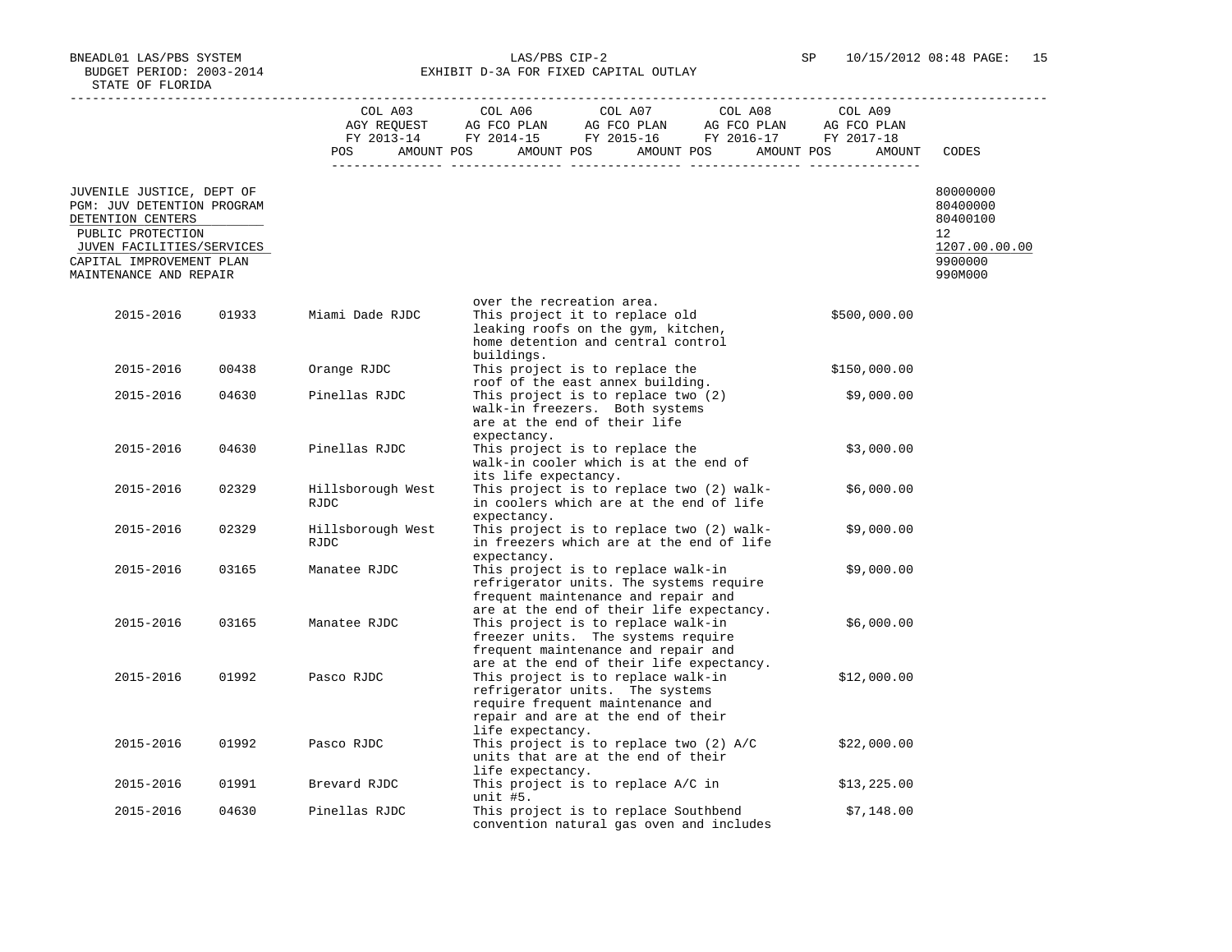BNEADL01 LAS/PBS SYSTEM LAS/PBS CIP-2 SP 10/15/2012 08:48 PAGE: 16 BUDGET PERIOD: 2003-2014 **EXHIBIT D-3A FOR FIXED CAPITAL OUTLAY** 

-----------------------------------------------------------------------------------------------------------------------------------

|                                                                                                                                                                                      |       | COL A03<br>AGY REQUEST<br>FY 2013-14<br>AMOUNT POS<br>POS | COL A06<br>AG FCO PLAN<br>FY 2014-15 | COL A07<br>AG FCO PLAN<br>FY 2015-16<br>AMOUNT POS<br>AMOUNT POS                                                                                                                          | COL A08<br>AG FCO PLAN<br>FY 2016-17<br>AMOUNT POS | COL A09<br>AG FCO PLAN<br>FY 2017-18<br>AMOUNT | CODES                                                                         |
|--------------------------------------------------------------------------------------------------------------------------------------------------------------------------------------|-------|-----------------------------------------------------------|--------------------------------------|-------------------------------------------------------------------------------------------------------------------------------------------------------------------------------------------|----------------------------------------------------|------------------------------------------------|-------------------------------------------------------------------------------|
| JUVENILE JUSTICE, DEPT OF<br>PGM: JUV DETENTION PROGRAM<br>DETENTION CENTERS<br>PUBLIC PROTECTION<br>JUVEN FACILITIES/SERVICES<br>CAPITAL IMPROVEMENT PLAN<br>MAINTENANCE AND REPAIR |       |                                                           |                                      |                                                                                                                                                                                           |                                                    |                                                | 80000000<br>80400000<br>80400100<br>12<br>1207.00.00.00<br>9900000<br>990M000 |
| 2015-2016                                                                                                                                                                            | 00631 | Broward RJDC                                              | removal and delivery.                | This project is to replace existing<br>200 KW emergency generator with<br>one 350 KW to ensure adequate<br>power is available to power all facility                                       |                                                    | \$200,000.00                                   |                                                                               |
| 2015-2016                                                                                                                                                                            | 01933 | Miami Dade RJDC                                           | repeated failures.                   | equipment in the event of a power failure.<br>This project is to replace and<br>upgrade the electrical panels<br>in the main building as the current<br>antiquated system is experiencing |                                                    | \$400,000.00                                   |                                                                               |
| 2015-2016                                                                                                                                                                            | 01933 | Miami Dade RJDC                                           |                                      | This project is to replace the<br>covers around light fixtures<br>in corridors used by the youths.                                                                                        |                                                    | \$26,500.00                                    |                                                                               |
| 2015-2016                                                                                                                                                                            | 00233 | Alachua RJDC                                              | worn carpeting which is              | This project is to replace                                                                                                                                                                |                                                    | \$6,412.00                                     |                                                                               |
| 2015-2016                                                                                                                                                                            | 00438 | Orange RJDC                                               |                                      | unraveling, stained and has holes.<br>This project is to install<br>tile in both the east and west                                                                                        |                                                    | \$9,862.00                                     |                                                                               |
| 2015-2016                                                                                                                                                                            | 02329 | Hillsborough West<br>RJDC                                 | annexes.<br>years old and cracking.  | This project is to replace the<br>youth furniture which is several<br>At full capacity the facility would<br>not have enough suitable furniture<br>to accommodate the youth.              |                                                    | \$85,000.00                                    |                                                                               |
| 2015-2016                                                                                                                                                                            | 01933 | Miami Dade RJDC                                           | living conditions.                   | This project is to remove the<br>old, worn and stained carpet from<br>the youth mods which is necessary<br>to maintain clean and sanitary                                                 |                                                    | \$30,000.00                                    |                                                                               |
| 2015-2016                                                                                                                                                                            | 00393 | Volusia RJDC                                              |                                      | This project is to re-tile intake,<br>administration offices and administration<br>restrooms which are dilapidated.                                                                       |                                                    | \$15,000.00                                    |                                                                               |
| 2015-2016                                                                                                                                                                            | 00527 | Palm Beach RJDC                                           | dilapidated.                         | This project is to demolish and<br>renovate the ceiling and showers<br>in the dorm bathrooms which are                                                                                    |                                                    | \$75,000.00                                    |                                                                               |
| 2015-2016                                                                                                                                                                            | 00527 | Palm Beach RJDC                                           |                                      | This project is to replace the<br>flooring in dorms with rubber tiles.                                                                                                                    |                                                    | \$60,000.00                                    |                                                                               |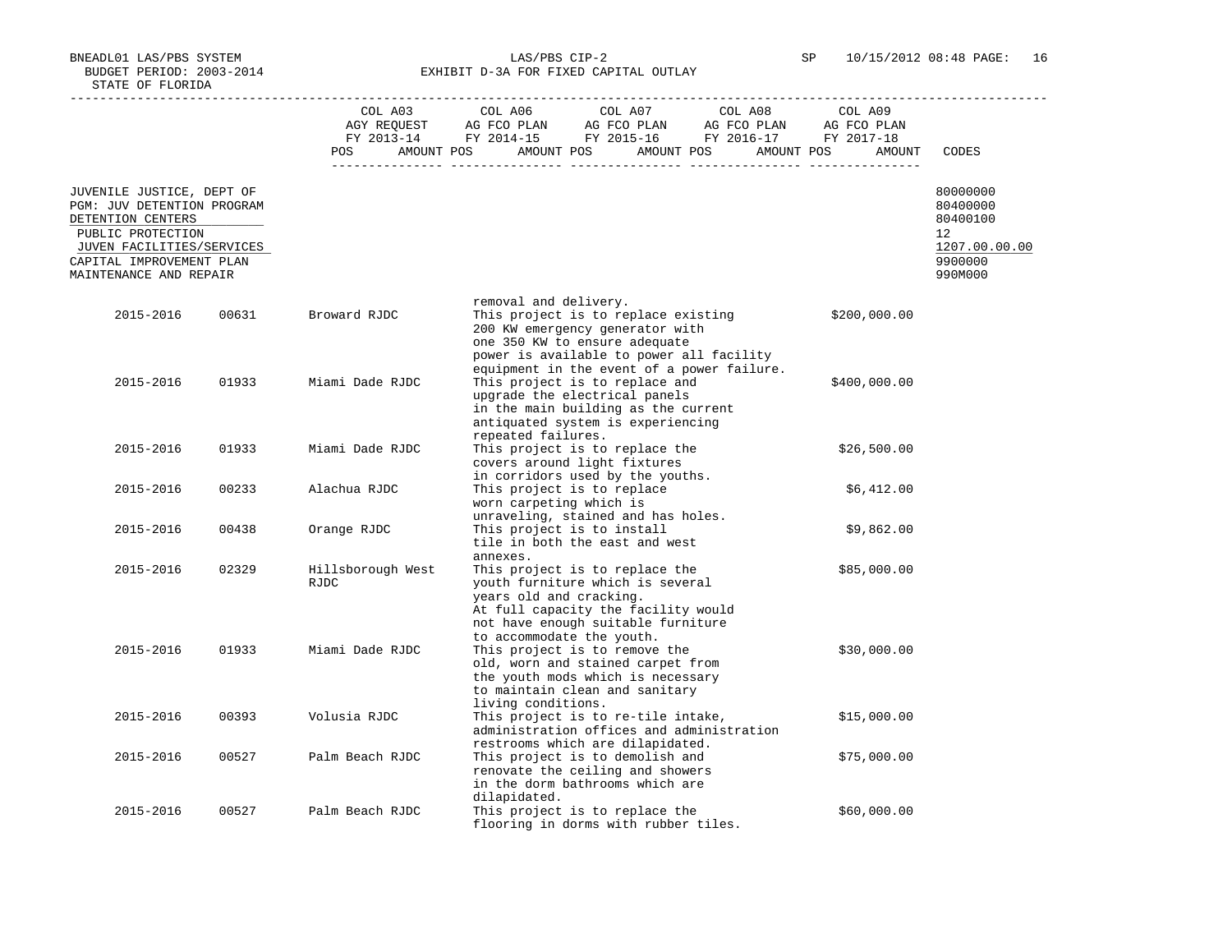BNEADL01 LAS/PBS SYSTEM LAS/PBS CIP-2 SP 10/15/2012 08:48 PAGE: 17 BUDGET PERIOD: 2003-2014 **EXHIBIT D-3A FOR FIXED CAPITAL OUTLAY** 

|                                                                                 |       | COL A03<br>POS FOR        | COL A06<br>COL A07<br>COL A08<br>COL A03 COL A06 COL A07 COL A08 COL A09<br>AGY REQUEST AG FCO PLAN AG FCO PLAN AG FCO PLAN AG FCO PLAN<br>FY 2013-14 FY 2014-15 FY 2015-16 FY 2016-17 FY 2017-18<br>AMOUNT POS AMOUNT POS AMOUNT POS AMOUNT POS                        | COL A09<br>AMOUNT | CODES                               |
|---------------------------------------------------------------------------------|-------|---------------------------|-------------------------------------------------------------------------------------------------------------------------------------------------------------------------------------------------------------------------------------------------------------------------|-------------------|-------------------------------------|
| JUVENILE JUSTICE, DEPT OF<br>PGM: JUV DETENTION PROGRAM<br>DETENTION CENTERS    |       |                           |                                                                                                                                                                                                                                                                         |                   | 80000000<br>80400000<br>80400100    |
| PUBLIC PROTECTION                                                               |       |                           |                                                                                                                                                                                                                                                                         |                   | 12                                  |
| JUVEN FACILITIES/SERVICES<br>CAPITAL IMPROVEMENT PLAN<br>MAINTENANCE AND REPAIR |       |                           |                                                                                                                                                                                                                                                                         |                   | 1207.00.00.00<br>9900000<br>990M000 |
|                                                                                 |       |                           |                                                                                                                                                                                                                                                                         |                   |                                     |
| 2015-2016                                                                       | 05157 | Leon RJDC                 | The current flooring is old and worn.<br>This project is to re-tile the shower<br>stalls to eliminate cracks, leaks and<br>other sanitization problems.                                                                                                                 | \$4,750.00        |                                     |
| 2015-2016                                                                       | 04147 | Okaloosa RJDC             | This project is to remove carpet and<br>tile flooring from master control and<br>administration and replace with modular<br>carpet.                                                                                                                                     | \$10,500.00       |                                     |
| 2015-2016                                                                       | 02329 | Hillsborough West<br>RJDC | This project is to re-tile the<br>dining room floor.                                                                                                                                                                                                                    | \$3,000.00        |                                     |
| 2015-2016                                                                       | 04379 | Collier RJDC              | This project is to add security<br>lights to the north parking lot.                                                                                                                                                                                                     | \$33,000.00       |                                     |
| 2015-2016                                                                       | 04630 | Pinellas RJDC             | This project is to repair<br>the facility irrigation system.<br>The timer is not functioning<br>which is causing all of the<br>facility's grass, landscaping,<br>and plants to die. Replace the<br>timer, rebuild the valves, and<br>fix all leaks and sprinkler heads. | \$11,700.00       |                                     |
| 2015-2016                                                                       | 03165 | Manatee RJDC              | This project is to replace water<br>heaters, pumps and mixing valves<br>which are all worn.                                                                                                                                                                             | \$35,000.00       |                                     |
| 2015-2016                                                                       | 04630 | Pinellas RJDC             | This project is to replace<br>plumbing valves and fixtures                                                                                                                                                                                                              | \$155,000.00      |                                     |
| 2015-2016                                                                       | 01933 | Miami Dade RJDC           | due to leaking and excessive age.<br>This project is to replace<br>existing plumbing fixtures and<br>controls in the classroom and<br>living mods.                                                                                                                      | \$225,000.00      |                                     |
| 2015-2016                                                                       | 01992 | Pasco RJDC                | This project is to remodel mod<br>shower areas to include fixtures<br>and flooring which will enhance safety.                                                                                                                                                           | \$45,000.00       |                                     |
| 2015-2016                                                                       | 01933 | Miami Dade RJDC           | This project is to replace<br>ninety-six (96) access doors<br>and water valves on youth mods<br>due to wear.                                                                                                                                                            | \$48,000.00       |                                     |
| 2015-2016                                                                       | 04379 | Collier RJDC              | This project is to add floor drains<br>to the shower rooms. These rooms<br>currently have no drains and the                                                                                                                                                             | \$8,000.00        |                                     |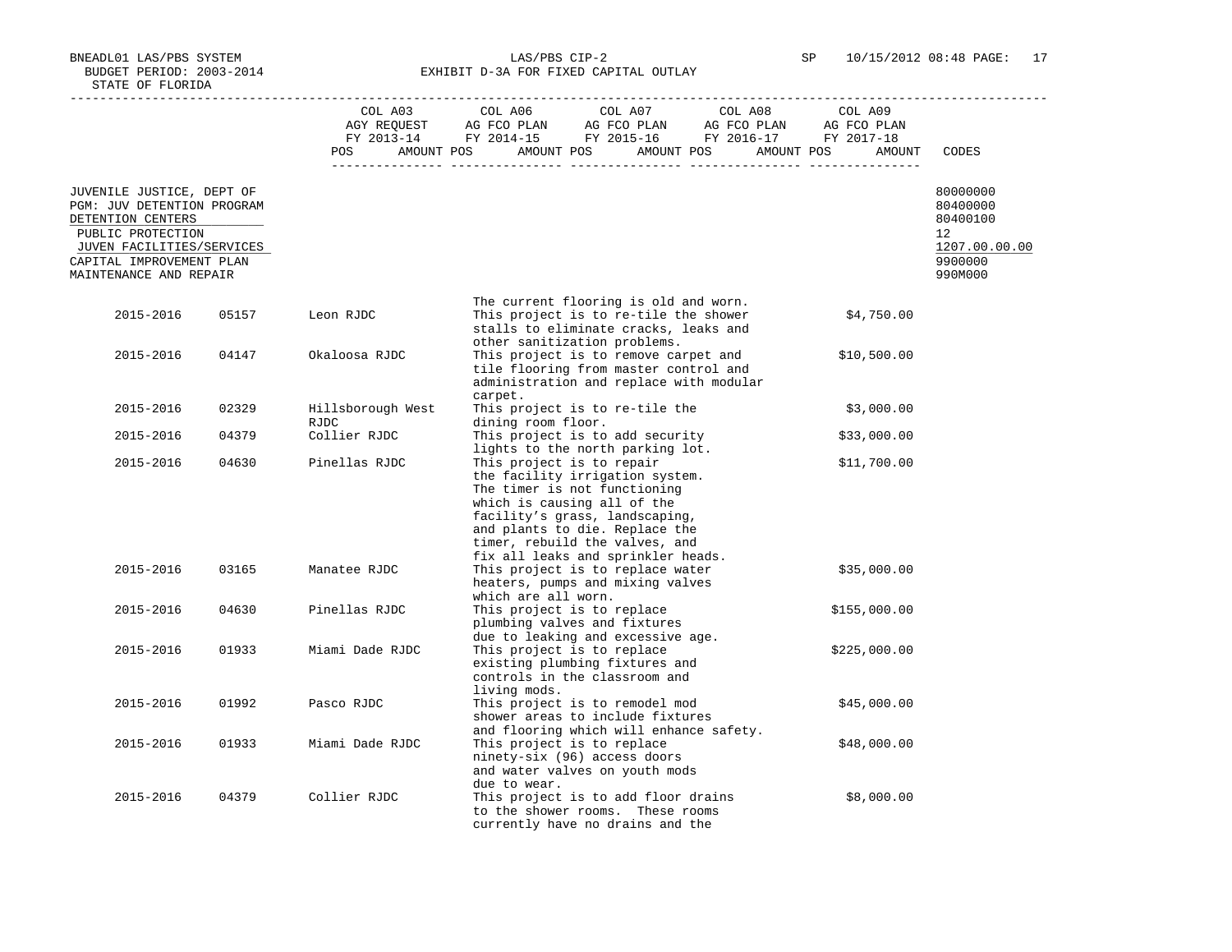BNEADL01 LAS/PBS SYSTEM LAS/PBS CIP-2 SP 10/15/2012 08:48 PAGE: 18 BUDGET PERIOD: 2003-2014 **EXHIBIT D-3A FOR FIXED CAPITAL OUTLAY** 

|                                                                                                                                                                                      |       |                 | COL A03 COL A06 COL A07 COL A08<br>POS AMOUNT POS AMOUNT POS AMOUNT POS AMOUNT POS                                                                                                                                                                                                                | COL A09<br>AMOUNT | CODES                                                                         |
|--------------------------------------------------------------------------------------------------------------------------------------------------------------------------------------|-------|-----------------|---------------------------------------------------------------------------------------------------------------------------------------------------------------------------------------------------------------------------------------------------------------------------------------------------|-------------------|-------------------------------------------------------------------------------|
| JUVENILE JUSTICE, DEPT OF<br>PGM: JUV DETENTION PROGRAM<br>DETENTION CENTERS<br>PUBLIC PROTECTION<br>JUVEN FACILITIES/SERVICES<br>CAPITAL IMPROVEMENT PLAN<br>MAINTENANCE AND REPAIR |       |                 |                                                                                                                                                                                                                                                                                                   |                   | 80000000<br>80400000<br>80400100<br>12<br>1207.00.00.00<br>9900000<br>990M000 |
|                                                                                                                                                                                      |       |                 |                                                                                                                                                                                                                                                                                                   |                   |                                                                               |
|                                                                                                                                                                                      |       |                 | floors are difficult to keep dry<br>and clean.                                                                                                                                                                                                                                                    |                   |                                                                               |
| 2015-2016                                                                                                                                                                            | 00367 | Duval RJDC      | This project is to re-stripe the<br>parking lot which is difficult to                                                                                                                                                                                                                             | \$12,000.00       |                                                                               |
| 2015-2016                                                                                                                                                                            | 05157 | Leon RJDC       | navigate due to wear.<br>This project is to add a new<br>laundry room as the current<br>room is in a remote and unsecured                                                                                                                                                                         | \$55,000.00       |                                                                               |
| 2015-2016                                                                                                                                                                            | 00631 | Broward RJDC    | part of the facility.<br>This project is to build a<br>covered walkway to the school<br>portables. The existing<br>classrooms are exposed to the<br>elements and need a structure<br>to protect youths during                                                                                     | \$25,000.00       |                                                                               |
| 2016-2017                                                                                                                                                                            | 01992 | Pasco RJDC      | inclement weather.<br>This project is to replace the<br>roof which is at the end of its                                                                                                                                                                                                           | \$250,000.00      |                                                                               |
| 2016-2017                                                                                                                                                                            | 04630 | Pinellas RJDC   | useful life.<br>This project is to repair Alpha mod<br>qutters and roof, fabricate and<br>install 80 linear feet of 6" box<br>gutter to match existing metal roof,<br>and fabricate and install 25 feet of<br>4" x 5" downspout. Downspouts will<br>run along wall and away from the<br>building. | \$1,765.00        |                                                                               |
| 2016-2017                                                                                                                                                                            | 01933 | Miami Dade RJDC | This project is to replace<br>components of the chilled<br>water system including<br>thermostatic controls,<br>obsolete hot water piping<br>connections to system, and capping-off                                                                                                                | \$100,000.00      |                                                                               |
| 2016-2017                                                                                                                                                                            | 03165 | Manatee RJDC    | water piping.<br>This project is to replace nine $(9)$ roof $$61,700.00$<br>top A/C units. Price includes<br>installation of manual balancing<br>dampers and heat strip units to be<br>installed on welded curb adapters<br>with smoke detectors and new thermostats.                             |                   |                                                                               |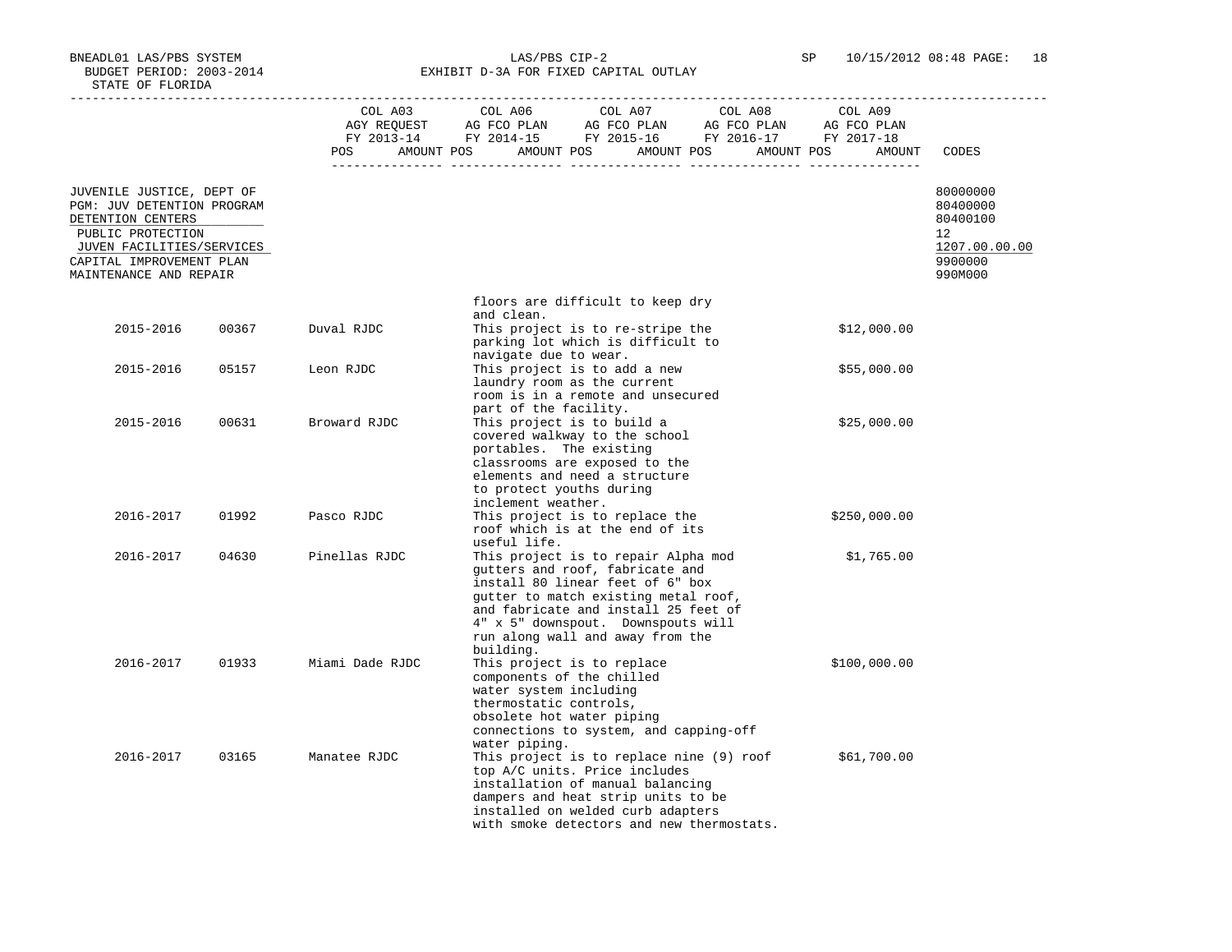BNEADL01 LAS/PBS SYSTEM LAS/PBS CIP-2 SP 10/15/2012 08:48 PAGE: 19 BUDGET PERIOD: 2003-2014 **EXHIBIT D-3A FOR FIXED CAPITAL OUTLAY** 

|                                                                              |       |                 | $\begin{tabular}{lcccc} CDL A03 & CDL A06 & CDL A07 & CDL A08 & CDL A09 \\ AGY REQUEST & AG FCO PLAN & AG FCO PLAN & AG FCO PLAN & AG FCO PLAN \\ FY & 2013-14 & FY & 2014-15 & FY & 2015-16 & FY & 2016-17 & FY & 2017-18 \\ \end{tabular}$<br>POS AMOUNT POS AMOUNT POS AMOUNT POS AMOUNT POS                | AMOUNT      | CODES                            |
|------------------------------------------------------------------------------|-------|-----------------|----------------------------------------------------------------------------------------------------------------------------------------------------------------------------------------------------------------------------------------------------------------------------------------------------------------|-------------|----------------------------------|
| JUVENILE JUSTICE, DEPT OF<br>PGM: JUV DETENTION PROGRAM<br>DETENTION CENTERS |       |                 |                                                                                                                                                                                                                                                                                                                |             | 80000000<br>80400000<br>80400100 |
| PUBLIC PROTECTION                                                            |       |                 |                                                                                                                                                                                                                                                                                                                |             | $12^{\circ}$                     |
| JUVEN FACILITIES/SERVICES                                                    |       |                 |                                                                                                                                                                                                                                                                                                                |             | 1207.00.00.00                    |
| CAPITAL IMPROVEMENT PLAN<br>MAINTENANCE AND REPAIR                           |       |                 |                                                                                                                                                                                                                                                                                                                |             | 9900000<br>990M000               |
| 2016-2017                                                                    | 03165 | Manatee RJDC    | This project is to replace the cooler<br>freezer combination outdoor unit.<br>Complete with all hoods, controls,<br>tie downs, etc. to meet Florida codes.                                                                                                                                                     | \$34,223.00 |                                  |
| 2016-2017                                                                    | 03165 | Manatee RJDC    | This project is to replace the upright<br>two door freezer.                                                                                                                                                                                                                                                    | \$3,061.00  |                                  |
| 2016-2017                                                                    | 01991 | Brevard RJDC    | This project is to replace the A/C<br>in unit 7.                                                                                                                                                                                                                                                               | \$13,225.00 |                                  |
| 2016-2017                                                                    | 00631 | Broward RJDC    | This project is to replace the<br>the following component of HVAC<br>system: chiller cooler, 4 condensing<br>coils, 4 compressor contactors,<br>2 core filter driers, 68 pounds R-410 freon,<br>crane, misc. pipe installation, welding,<br>misc. stainless steel nuts & bolts, and<br>back up chiller rental. | \$85,276.00 |                                  |
| 2016-2017                                                                    | 00393 | Volusia RJDC    | This project is to replace carpet<br>in the lobby, administrative area<br>and the multi-purpose room.                                                                                                                                                                                                          | \$18,300.00 |                                  |
| 2016-2017                                                                    | 01991 | Brevard RJDC    | This project is to replace<br>the existing worn carpet with<br>new carpet and ceramic tile.                                                                                                                                                                                                                    | \$30,000.00 |                                  |
| 2016-2017                                                                    | 01933 | Miami Dade RJDC | This project is to replace carpet<br>in the administrative area which is<br>worn and threadbare.                                                                                                                                                                                                               | \$40,000.00 |                                  |
| 2016-2017                                                                    | 01933 | Miami Dade RJDC | This project is to paint walls<br>in the administrative office of<br>the court including waiting areas.                                                                                                                                                                                                        | \$75,000.00 |                                  |
| 2016-2017                                                                    | 00233 | Alachua RJDC    | This project is to replace the<br>existing floor tiles which are<br>worn, chipped and faded.                                                                                                                                                                                                                   | \$18,500.00 |                                  |
| 2016-2017                                                                    | 00393 | Volusia RJDC    | This project is to re-tile<br>existing floors and to replace<br>ceiling tiles which are worn.                                                                                                                                                                                                                  | \$20,000.00 |                                  |
| 2016-2017                                                                    | 01992 | Pasco RJDC      | This project is to replace rested<br>door frames and doors.                                                                                                                                                                                                                                                    | \$25,000.00 |                                  |
| 2016-2017                                                                    | 00631 | Broward RJDC    | This project is to install a new<br>fence on the east side of<br>the property that backs up to the<br>railroad tracks. It is needed                                                                                                                                                                            | \$14,000.00 |                                  |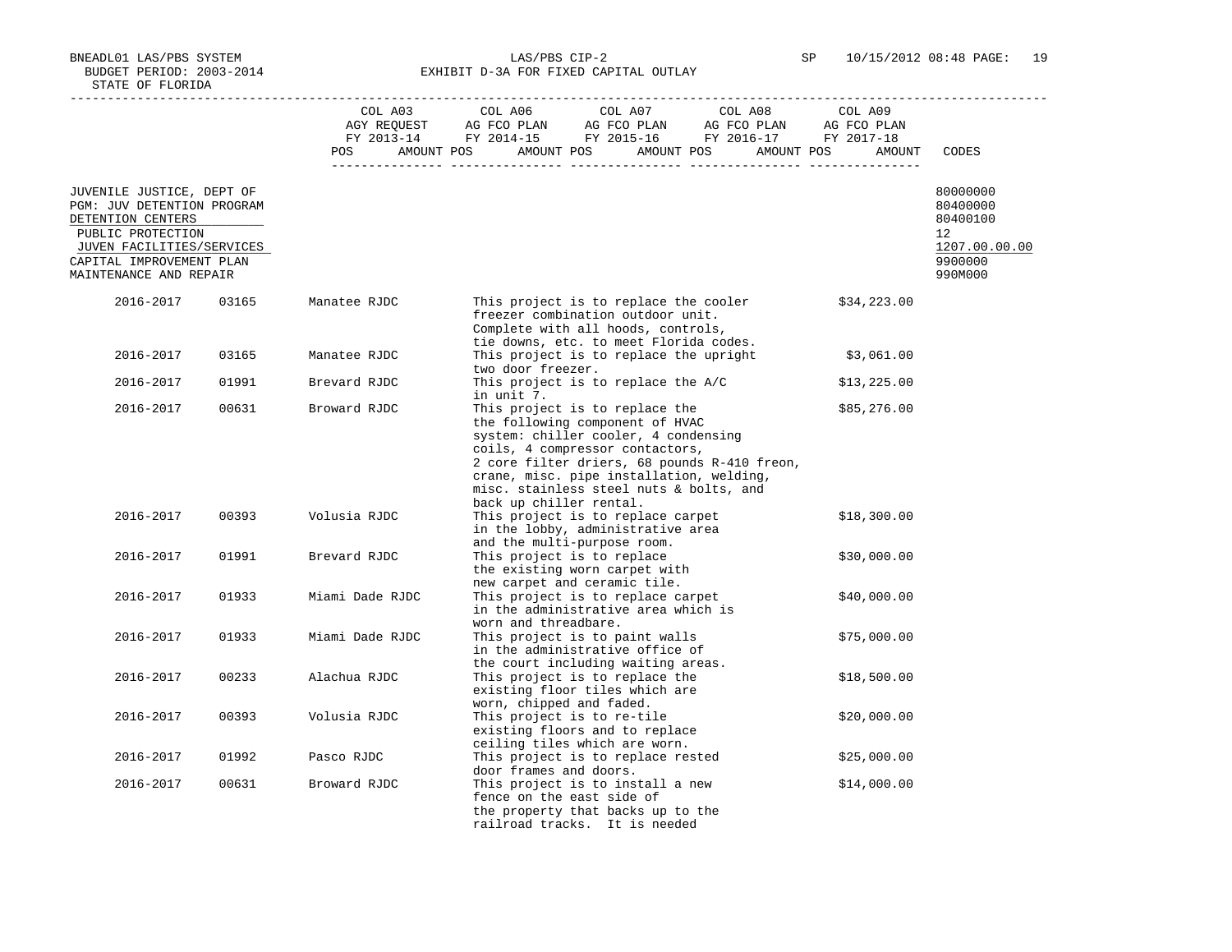BNEADL01 LAS/PBS SYSTEM LAS/PBS CIP-2 SP 10/15/2012 08:48 PAGE: 20 BUDGET PERIOD: 2003-2014 **EXHIBIT D-3A FOR FIXED CAPITAL OUTLAY** 

|                                                                              |       | POS                       | $\begin{tabular}{lcccc} CDL A03 & CDL A06 & CDL A07 & CDL A08 & CDL A09 \\ AGY REQUEST & AG FCO PLAN & AG FCO PLAN & AG FCO PLAN & AG FCO PLAN \\ FY & 2013-14 & FY & 2014-15 & FY & 2015-16 & FY & 2016-17 & FY & 2017-18 \\ \end{tabular}$<br>AMOUNT POS AMOUNT POS AMOUNT POS AMOUNT POS<br>AMOUNT | CODES                                       |
|------------------------------------------------------------------------------|-------|---------------------------|-------------------------------------------------------------------------------------------------------------------------------------------------------------------------------------------------------------------------------------------------------------------------------------------------------|---------------------------------------------|
| JUVENILE JUSTICE, DEPT OF<br>PGM: JUV DETENTION PROGRAM<br>DETENTION CENTERS |       |                           |                                                                                                                                                                                                                                                                                                       | 80000000<br>80400000<br>80400100            |
| PUBLIC PROTECTION<br>JUVEN FACILITIES/SERVICES<br>CAPITAL IMPROVEMENT PLAN   |       |                           |                                                                                                                                                                                                                                                                                                       | 12 <sup>1</sup><br>1207.00.00.00<br>9900000 |
| MAINTENANCE AND REPAIR                                                       |       |                           |                                                                                                                                                                                                                                                                                                       | 990M000                                     |
|                                                                              |       |                           | to help ensure maximum security<br>in this area.                                                                                                                                                                                                                                                      |                                             |
| 2016-2017                                                                    | 01961 | Bay RJDC                  | This project is to add a covered area<br>\$23,990.00<br>for outdoor exercise for youth.                                                                                                                                                                                                               |                                             |
| 2016-2017                                                                    | 00367 | Duval RJDC                | This project is to construct a new 2,300 sq.<br>\$50,000.00<br>ft. storage building and remove the existing<br>storage trailer which is dilapidated.                                                                                                                                                  |                                             |
| 2016-2017                                                                    | 01991 | Brevard RJDC              | This project is to repave the entire<br>\$35,000.00<br>parking lot which is worn.                                                                                                                                                                                                                     |                                             |
| 2016-2017                                                                    | 00234 | Marion RJDC               | This project is to repave the<br>\$13,000.00<br>basketball court which has deteriorated<br>causing unsafe conditions for youth.                                                                                                                                                                       |                                             |
| 2016-2017                                                                    | 00393 | Volusia RJDC              | This project is to resurface<br>\$31,500.00<br>the parking lot and basketball<br>court which has deteriorated<br>causing unsafe conditions for staff,<br>youth and visitors.                                                                                                                          |                                             |
| 2016-2017                                                                    | 00526 | St. Lucie RJDC            | This project is to repair<br>\$17,500.00<br>the driveway and parking lot<br>which are deteriorated.                                                                                                                                                                                                   |                                             |
| 2016-2017                                                                    | 00455 | Southwest RJDC            | This project is to repair the<br>\$32,000.00<br>driveway and parking lot which<br>are deteriorated.                                                                                                                                                                                                   |                                             |
| 2016-2017                                                                    | 02329 | Hillsborough West<br>RJDC | This project is to re-seal the<br>\$5,000.00<br>facility parking lot areas.                                                                                                                                                                                                                           |                                             |
| 2016-2017                                                                    | 00427 | Marion RJDC               | This project is to renovate<br>\$50,000.00<br>the maintenance building to<br>accommodate a commercial laundry<br>and records storage.                                                                                                                                                                 |                                             |
| 2017-2018                                                                    | 05157 | Leon RJDC                 | This project is to construct<br>\$50,000.00<br>a covered structure for outside<br>recreation during inclement weather.                                                                                                                                                                                |                                             |
| 2017-2018                                                                    | 00233 | Alachua RJDC              | This project is to place a skylight<br>\$36,960.00<br>over the courtyard area.                                                                                                                                                                                                                        |                                             |
| 2017-2018                                                                    | 01992 | Pasco RJDC                | This project is to replace the<br>\$12,000.00<br>roof over the library.                                                                                                                                                                                                                               |                                             |
| 2017-2018                                                                    | 04630 | Pinellas RJDC             | This project is to repair Delta<br>\$1,549.00<br>mod gutters and roof, furnish<br>and install 80 linear feet of 6"<br>box gutter to match existing metal                                                                                                                                              |                                             |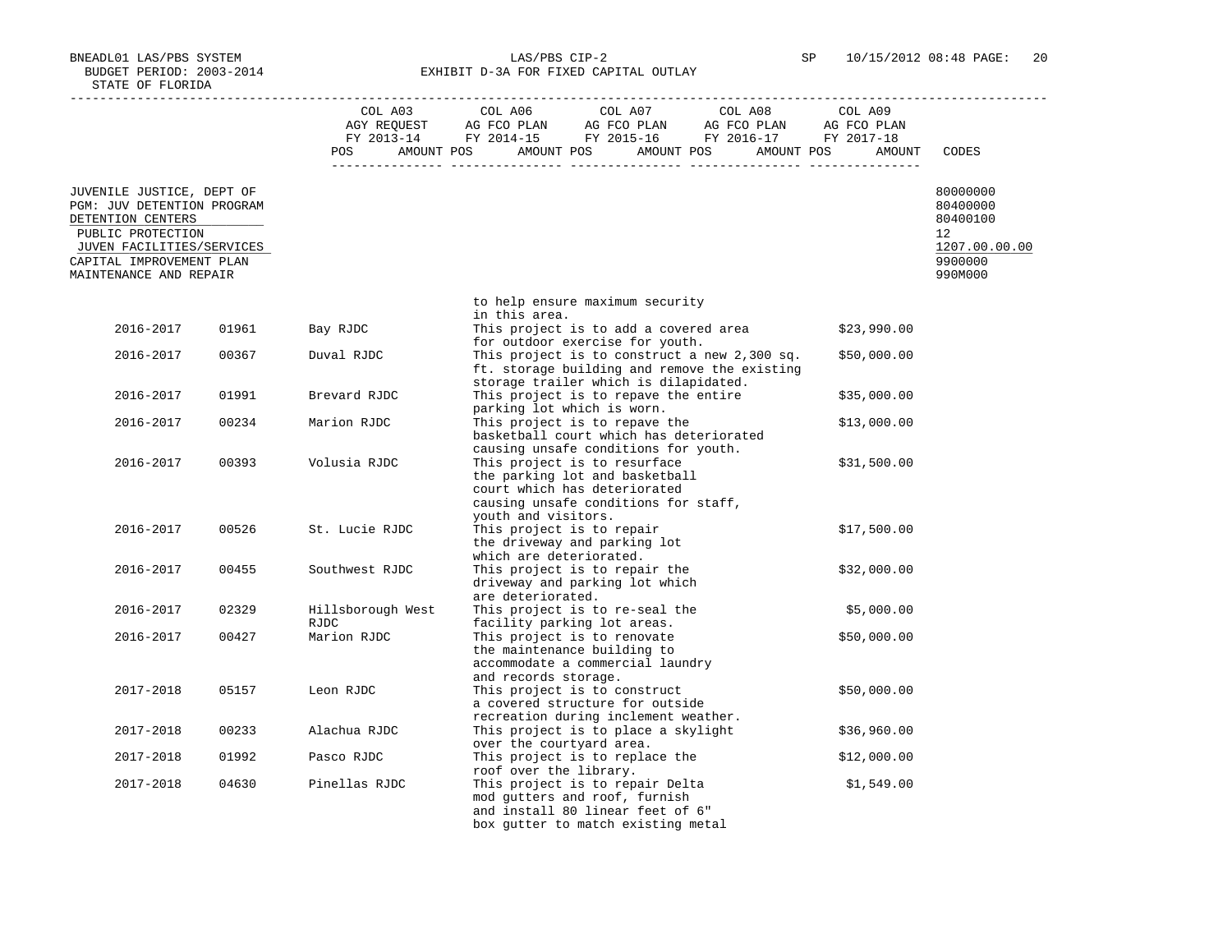BNEADL01 LAS/PBS SYSTEM LAS/PBS CIP-2 SP 10/15/2012 08:48 PAGE: 21 BUDGET PERIOD: 2003-2014 **EXHIBIT D-3A FOR FIXED CAPITAL OUTLAY** 

|                                                                              |       |                                                                                                                | $\begin{tabular}{lcccccc} CDL A03 & CDL A06 & CDL A07 & CDL A08 & CDL A09 \\ AGY REQUEST & AG FCO PLAN & AG FCO PLAN & AG FCO PLAN & AG FCO PLAN \\ FY & 2013-14 & FY & 2014-15 & FY & 2015-16 & FY & 2016-17 & FY & 2017-18 \\ \end{tabular}$ |             |                                  |
|------------------------------------------------------------------------------|-------|----------------------------------------------------------------------------------------------------------------|------------------------------------------------------------------------------------------------------------------------------------------------------------------------------------------------------------------------------------------------|-------------|----------------------------------|
|                                                                              |       |                                                                                                                |                                                                                                                                                                                                                                                |             |                                  |
|                                                                              |       | POS FOR THE POST OF THE STATE STATE STATE STATE STATE STATE STATE STATE STATE STATE STATE STATE STATE STATE ST | AMOUNT POS AMOUNT POS AMOUNT POS AMOUNT POS                                                                                                                                                                                                    | AMOUNT      | CODES                            |
|                                                                              |       |                                                                                                                |                                                                                                                                                                                                                                                |             |                                  |
| JUVENILE JUSTICE, DEPT OF<br>PGM: JUV DETENTION PROGRAM<br>DETENTION CENTERS |       |                                                                                                                |                                                                                                                                                                                                                                                |             | 80000000<br>80400000<br>80400100 |
| PUBLIC PROTECTION                                                            |       |                                                                                                                |                                                                                                                                                                                                                                                |             | 12 <sup>°</sup>                  |
| JUVEN FACILITIES/SERVICES                                                    |       |                                                                                                                |                                                                                                                                                                                                                                                |             | 1207.00.00.00                    |
| CAPITAL IMPROVEMENT PLAN<br>MAINTENANCE AND REPAIR                           |       |                                                                                                                |                                                                                                                                                                                                                                                |             | 9900000<br>990M000               |
|                                                                              |       |                                                                                                                | roof, and to furnish and install 4" x 5"<br>downspout to move water away from<br>building.                                                                                                                                                     |             |                                  |
| 2017-2018                                                                    | 01992 | Pasco RJDC                                                                                                     | This project is to replace condenser<br>unit.                                                                                                                                                                                                  | \$5,000.00  |                                  |
| 2017-2018                                                                    | 01992 | Pasco RJDC                                                                                                     | This project is to replace fans on<br>the exhaust system.                                                                                                                                                                                      | \$5,000.00  |                                  |
| 2017-2018                                                                    | 01992 | Pasco RJDC                                                                                                     | This project is to replace the<br>lift station pumps.                                                                                                                                                                                          | \$25,000.00 |                                  |
| 2017-2018                                                                    | 00631 | Broward RJDC                                                                                                   | This project is to replace A/C units<br>that cools kitchen area. The existing<br>units have a defective evaporator                                                                                                                             | \$8,660.00  |                                  |
| 2017-2018                                                                    | 04379 | Collier RJDC                                                                                                   | blower housing and bottom of units<br>have rusted away.<br>This project is to add the kitchen                                                                                                                                                  | \$5,000.00  |                                  |
|                                                                              |       |                                                                                                                | equipment to generator circuits.<br>The current kitchen equipment is not<br>on the emergency generator circuit.                                                                                                                                |             |                                  |
| 2017-2018                                                                    | 01991 | Brevard RJDC                                                                                                   | This project is to install a 3-phase<br>120/208 volt surge protector for the<br>building. The surge protection<br>system will protect electrical                                                                                               | \$650.00    |                                  |
| 2017-2018                                                                    | 05157 | Leon RJDC                                                                                                      | equipment in the facility.<br>This project is to replace<br>existing flooring that is old                                                                                                                                                      | \$10,000.00 |                                  |
| 2017-2018                                                                    | 04147 | Okaloosa RJDC                                                                                                  | and worn and requires replacement.<br>This project is remove tile from<br>modular hallways, remove paint from<br>all sleeping room floors, skim coat                                                                                           | \$9,800.00  |                                  |
| 2017-2018                                                                    | 04147 | Okaloosa RJDC                                                                                                  | level and clear coat polyurethane.<br>This project is to sand blast/strip<br>all metal doors and frames and apply                                                                                                                              | \$8,500.00  |                                  |
| 2017-2018                                                                    | 02329 | Hillsborough West                                                                                              | clear coat of polyurethane.<br>This project is to install                                                                                                                                                                                      | \$2,000.00  |                                  |
| 2017-2018                                                                    | 02329 | Hillsborough West<br>RJDC                                                                                      | new carpet in intake/release offices.<br>This project is to re-tile<br>bathroom walls.                                                                                                                                                         | \$15,000.00 |                                  |
| 2017-2018                                                                    | 02329 | Hillsborough West<br><b>RJDC</b>                                                                               | This project is to replace rusted<br>door frames and doors.                                                                                                                                                                                    | \$25,000.00 |                                  |
| 2017-2018                                                                    | 00631 | Broward RJDC                                                                                                   | This project is to replace the                                                                                                                                                                                                                 | \$15,000.00 |                                  |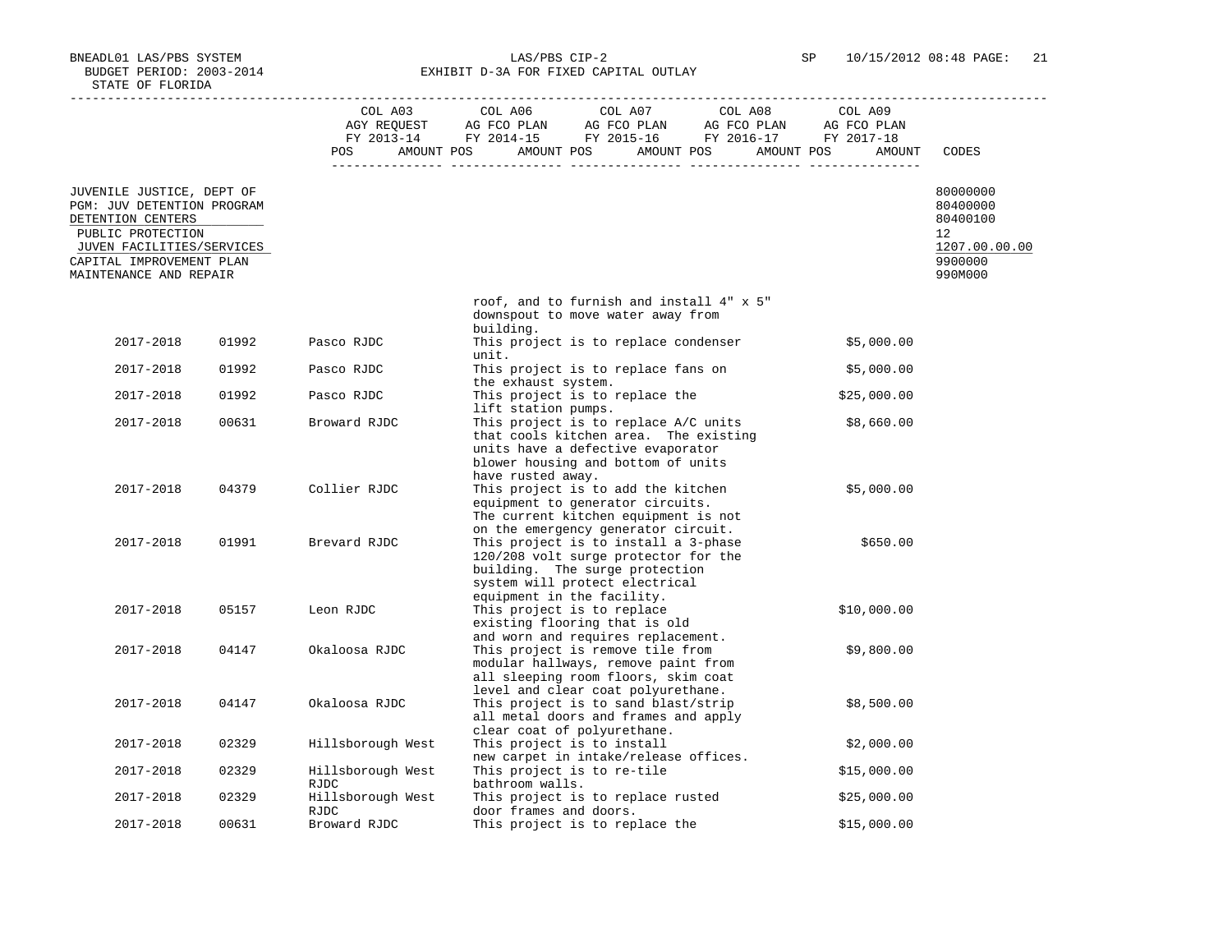BNEADL01 LAS/PBS SYSTEM LAS/PBS CIP-2 SP 10/15/2012 08:48 PAGE: 22 BUDGET PERIOD: 2003-2014 **EXHIBIT D-3A FOR FIXED CAPITAL OUTLAY** 

|                                                         |       | COL A03                          | COL A06<br>COL A07<br>COL A08<br>COL A09                                                                                                                                                                                                                                              |                             |
|---------------------------------------------------------|-------|----------------------------------|---------------------------------------------------------------------------------------------------------------------------------------------------------------------------------------------------------------------------------------------------------------------------------------|-----------------------------|
|                                                         |       | POS                              | AMOUNT POS AMOUNT POS AMOUNT POS AMOUNT POS<br>AMOUNT                                                                                                                                                                                                                                 | CODES                       |
| JUVENILE JUSTICE, DEPT OF<br>PGM: JUV DETENTION PROGRAM |       |                                  |                                                                                                                                                                                                                                                                                       | 80000000<br>80400000        |
| DETENTION CENTERS<br>PUBLIC PROTECTION                  |       |                                  |                                                                                                                                                                                                                                                                                       | 80400100<br>12 <sup>°</sup> |
| JUVEN FACILITIES/SERVICES                               |       |                                  |                                                                                                                                                                                                                                                                                       | 1207.00.00.00               |
| CAPITAL IMPROVEMENT PLAN<br>MAINTENANCE AND REPAIR      |       |                                  |                                                                                                                                                                                                                                                                                       | 9900000<br>990M000          |
|                                                         |       |                                  | obsolete lawn sprinkler system.                                                                                                                                                                                                                                                       |                             |
| 2017-2018                                               | 02329 | Hillsborough West<br>RJDC        | This project is to replace Mod<br>\$18,000.00<br>and intake shower valves.                                                                                                                                                                                                            |                             |
| 2017-2018                                               | 04630 | Pinellas RJDC                    | This project is to paint the<br>\$65,000.00<br>exterior and interior walls of the<br>facility.                                                                                                                                                                                        |                             |
| 2017-2018                                               | 00438 | Orange RJDC                      | This project is to paint the<br>\$45,198.00<br>exterior of the east building.                                                                                                                                                                                                         |                             |
| 2017-2018                                               | 03165 | Manatee RJDC                     | This project is to paint the<br>\$55,000.00<br>exterior and interior walls of the<br>facility.                                                                                                                                                                                        |                             |
| 2017-2018                                               | 00367 | Duval RJDC                       | This project is to paint the<br>\$50,000.00<br>the exterior walls of the facility.                                                                                                                                                                                                    |                             |
| 2017-2018                                               | 04379 | Collier RJDC                     | This project is to paint the<br>\$40,500.00<br>exterior walls of the facility.                                                                                                                                                                                                        |                             |
| 2017-2018                                               | 04630 | Pinellas RJDC                    | This project is to replace rusting<br>\$65,000.00<br>doors.                                                                                                                                                                                                                           |                             |
| 2017-2018                                               | 00393 | Volusia RJDC                     | This project is to paint the<br>\$60,000.00<br>exterior and portions of the interior<br>walls of the facility.                                                                                                                                                                        |                             |
| 2017-2018                                               | 02329 | Hillsborough West<br><b>RJDC</b> | This project is to repair building<br>\$45,000.00<br>exterior stucco.                                                                                                                                                                                                                 |                             |
| 2017-2018                                               | 02329 | Hillsborough West<br><b>RJDC</b> | This project is to install concrete<br>\$15,000.00<br>walk-around perimeter of recreation<br>field.                                                                                                                                                                                   |                             |
| 2017-2018                                               | 00233 | Alachua RJDC                     | This project is to pave and<br>\$70,000.00<br>stripe the parking area in<br>the sally port and the primary parking<br>area. This will provide paved<br>parking for transport vehicles<br>and eliminate soil erosion around<br>the building and replace badly<br>deteriorated asphalt. |                             |
| 2017-2018                                               | 00233 | Alachua RJDC                     | This project is to repave<br>\$15,000.00<br>the basketball court as existing<br>surface is cracked and causing<br>security issues with broken rocks.                                                                                                                                  |                             |
| 2017-2018                                               | 00234 | Marion RJDC                      | This project is to repave the<br>\$40,000.00<br>parking lot due to cracks,<br>potholes and broken edges.                                                                                                                                                                              |                             |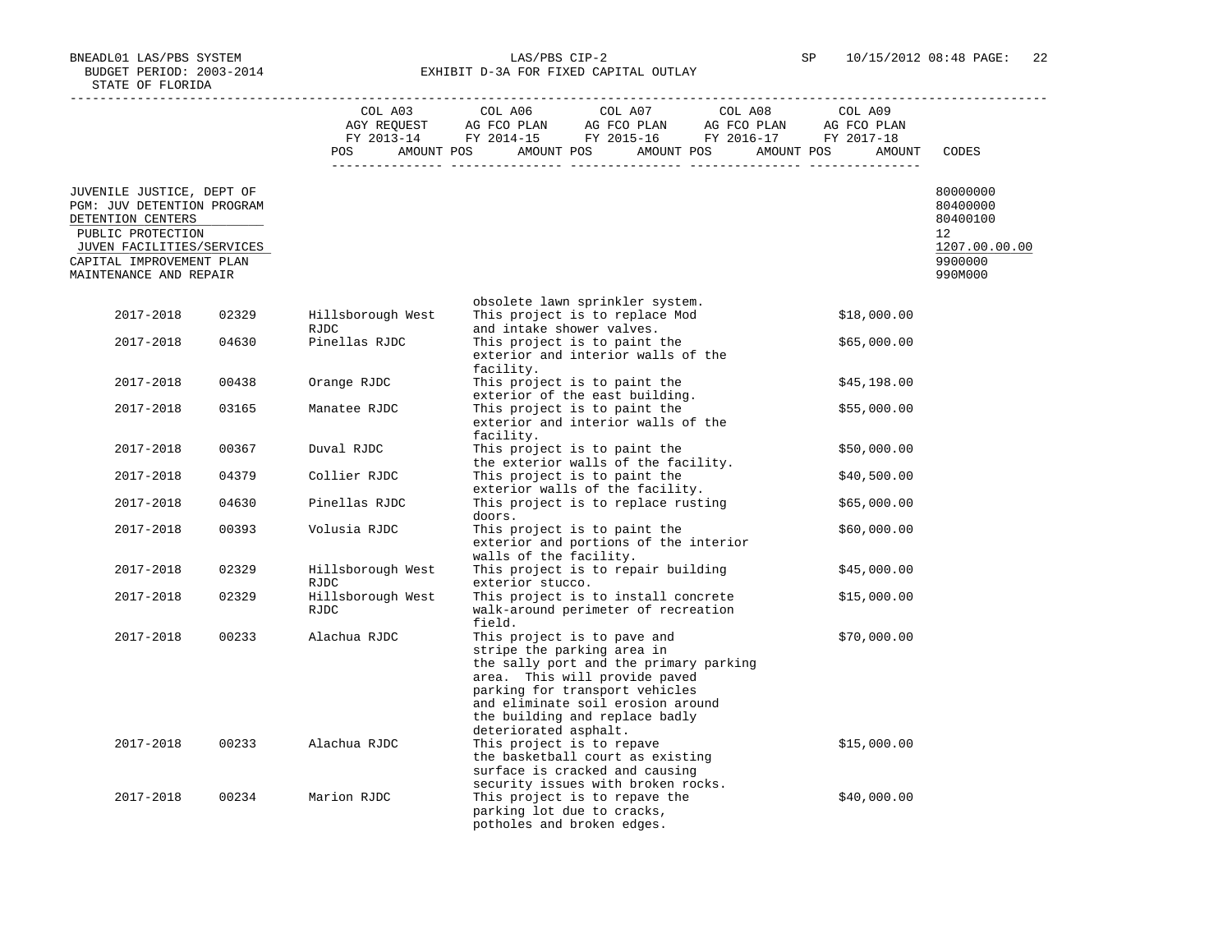BNEADL01 LAS/PBS SYSTEM LAS/PBS CIP-2 SP 10/15/2012 08:48 PAGE: 23 BUDGET PERIOD: 2003-2014 **EXHIBIT D-3A FOR FIXED CAPITAL OUTLAY** 

|                                                                                                                                                                                             |       | COL A03         | COL A06<br>AGY REQUEST AG FCO PLAN AG FCO PLAN AG FCO PLAN AG FCO PLAN<br>FY 2013-14 FY 2014-15 FY 2015-16 FY 2016-17 FY 2017-18                                                  | COL A07 COL A08 | COL A09        |                                                                               |
|---------------------------------------------------------------------------------------------------------------------------------------------------------------------------------------------|-------|-----------------|-----------------------------------------------------------------------------------------------------------------------------------------------------------------------------------|-----------------|----------------|-------------------------------------------------------------------------------|
|                                                                                                                                                                                             |       | <b>POS</b>      | AMOUNT POS AMOUNT POS AMOUNT POS AMOUNT POS                                                                                                                                       |                 | AMOUNT         | CODES                                                                         |
| JUVENILE JUSTICE, DEPT OF<br><b>PGM: JUV DETENTION PROGRAM</b><br>DETENTION CENTERS<br>PUBLIC PROTECTION<br>JUVEN FACILITIES/SERVICES<br>CAPITAL IMPROVEMENT PLAN<br>MAINTENANCE AND REPAIR |       |                 |                                                                                                                                                                                   |                 |                | 80000000<br>80400000<br>80400100<br>12<br>1207.00.00.00<br>9900000<br>990M000 |
| 2017-2018                                                                                                                                                                                   | 01961 | Bay RJDC        | This project is to resurface<br>the basketball court which<br>is dilapidated.                                                                                                     |                 | \$15,000.00    |                                                                               |
| 2017-2018                                                                                                                                                                                   | 00233 | Alachua RJDC    | This project is to install additional<br>parking as existing staff and visitor<br>parking is inadequate.                                                                          |                 | \$46,436.00    |                                                                               |
| 2017-2018                                                                                                                                                                                   | 01961 | Bay RJDC        | This project is to install additional<br>(secure) parking as existing staff and<br>visitor parking is inadequate.                                                                 |                 | \$75,000.00    |                                                                               |
| 2017-2018                                                                                                                                                                                   | 01991 | Pasco RJDC      | This project is to repave the<br>parking lot.                                                                                                                                     |                 | \$12,000.00    |                                                                               |
| 2017-2018                                                                                                                                                                                   | 01933 | Miami Dade RJDC | This project is to repair concrete<br>in various areas of the juvenile justice<br>complex (approximately 9000 sq. ft. x 6"<br>depth).                                             |                 | \$81,000.00    |                                                                               |
| 2017-2018                                                                                                                                                                                   | 00234 | Marion RJDC     | This project is to replace seven (7)<br>modular classrooms which are over<br>30 years old. The roofs and<br>plumbing continue to leak, causing rot<br>of both ceiling and floors. |                 | \$1,000,000.00 |                                                                               |

\*\*\*\*\*\*\*\*\*\*\*\*\*\*\*\*\*\*\*\*\*\*\*\*\*\*\*\*\*\*\*\*\*\*\*\*\*\*\*\*\*\*\*\*\*\*\*\*\*\*\*\*\*\*\*\*\*\*\*\*\*\*\*\*\*\*\*\*\*\*\*\*\*\*\*\*\*\*\*\*\*\*\*\*\*\*\*\*\*\*\*\*\*\*\*\*\*\*\*\*\*\*\*\*\*\*\*\*\*\*\*\*\*\*\*\*\*\*\*\*\*\*\*\*\*\*\*

| INCREASED CAPACITY<br>FIXED CAPITAL OUTLAY<br>DJJ MAIN/REPAIR-STATE BLDG |          |           |           |            |            |                   | 990P000<br>080000<br>080410 |
|--------------------------------------------------------------------------|----------|-----------|-----------|------------|------------|-------------------|-----------------------------|
| GENERAL REVENUE FUND                                                     | $-STATE$ | 1,300,000 | 7,084,880 | 32,784,360 | 27,368,040 | 14,946,960 1000 1 |                             |
|                                                                          |          |           |           |            |            |                   |                             |

AGENCY NARRATIVE:

 2013-2014 BUDGET YEAR NARRATIVE: DJJ MAIN/REPAIR-STATE BLDG IT COMPONENT? NO The following projects are requested under group "SFM" Maintenance. These are older facilities which have effectively reached the end of their life-span and are beginning to experience expensive systemic failures regularly. All facilities are within five to ten years of the end of their anticipated life-cycle. First year request is for site location and architectural programming of replacement buildings.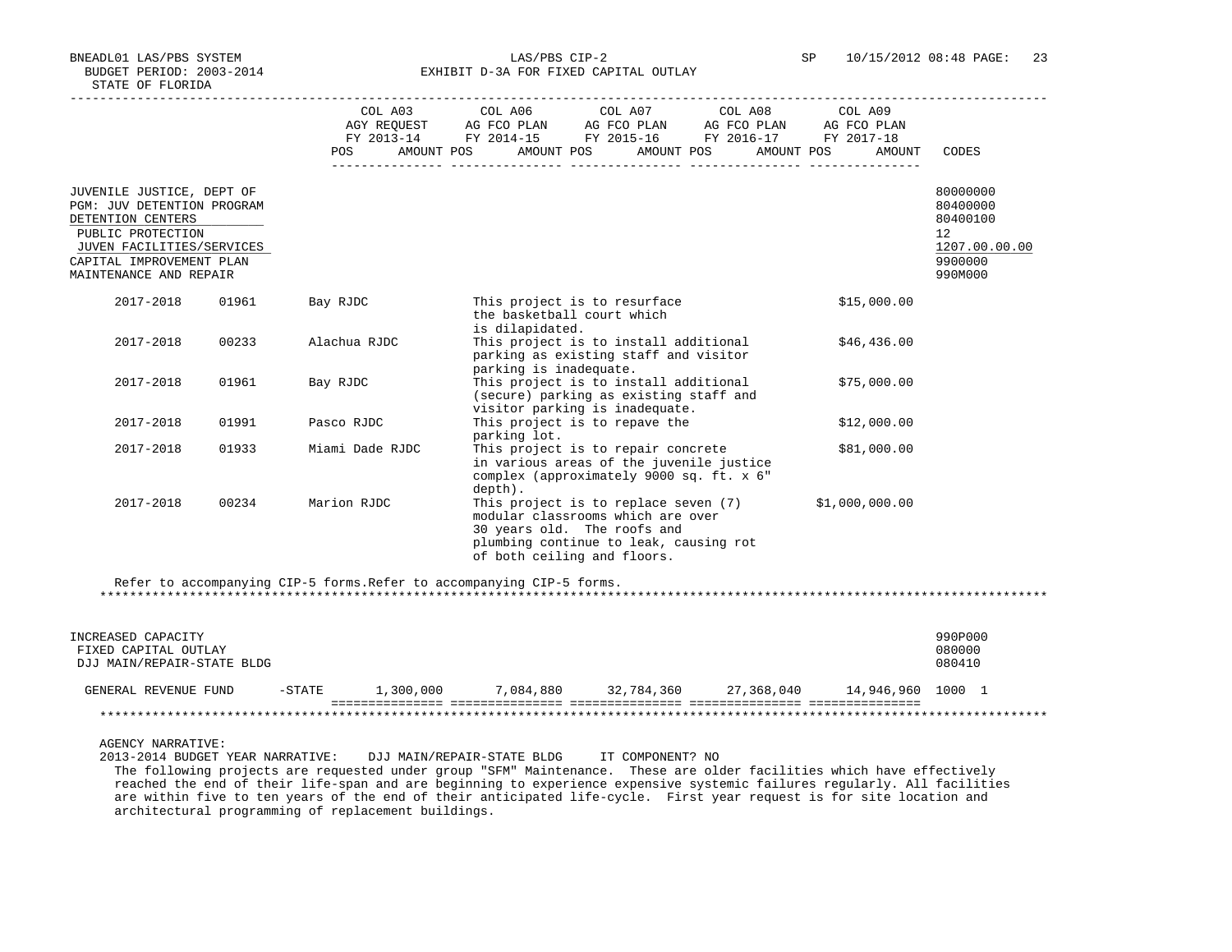BNEADL01 LAS/PBS SYSTEM LAS/PBS CIP-2 SP 10/15/2012 08:48 PAGE: 24 BUDGET PERIOD: 2003-2014 **EXHIBIT D-3A FOR FIXED CAPITAL OUTLAY** 

|                                                                                                 |       | COL A03              | COL A06<br>COL A07<br>COL A08<br>COL A09                                                                                                                                                                                                                                                                                                                                                                                                                                                                                                    |                                            |
|-------------------------------------------------------------------------------------------------|-------|----------------------|---------------------------------------------------------------------------------------------------------------------------------------------------------------------------------------------------------------------------------------------------------------------------------------------------------------------------------------------------------------------------------------------------------------------------------------------------------------------------------------------------------------------------------------------|--------------------------------------------|
|                                                                                                 |       | <b>POS</b>           | AMOUNT POS<br>AMOUNT POS<br>AMOUNT POS<br>AMOUNT POS<br>AMOUNT                                                                                                                                                                                                                                                                                                                                                                                                                                                                              | CODES                                      |
| JUVENILE JUSTICE, DEPT OF<br>PGM: JUV DETENTION PROGRAM                                         |       |                      |                                                                                                                                                                                                                                                                                                                                                                                                                                                                                                                                             | 80000000<br>80400000                       |
| DETENTION CENTERS<br>PUBLIC PROTECTION<br>JUVEN FACILITIES/SERVICES<br>CAPITAL IMPROVEMENT PLAN |       |                      |                                                                                                                                                                                                                                                                                                                                                                                                                                                                                                                                             | 80400100<br>12<br>1207.00.00.00<br>9900000 |
| INCREASED CAPACITY                                                                              |       |                      |                                                                                                                                                                                                                                                                                                                                                                                                                                                                                                                                             | 990P000                                    |
| Fiscal Year<br>Requested                                                                        |       | DMS Bldg. # Location | Project Description<br>Amount                                                                                                                                                                                                                                                                                                                                                                                                                                                                                                               |                                            |
| 2013-2014                                                                                       | 00527 | Palm Beach RJDC      | This project is for the replacement of the<br>\$400,000.00<br>current facility which is 30 years old,<br>operated 24 hours per day and is experiencing<br>system flaws and inadequacies due to age and<br>original HVAC under-design. Odor problems<br>are endemic of Heating Ventilation and<br>Air-Conditioning (HVAC) system requiring a<br>massive upgrade. Electrical service is over<br>capacity and old. The entire roof needs<br>replacing. First year funding would be to<br>determine site location and architectural<br>program. |                                            |
| 2013-2014                                                                                       | 00368 | Duval RJDC           | This project is for the replacement of the<br>\$400,000.00<br>current facility which is 29 years old<br>and operated 24 hours a day.<br>First year funding would be to determine<br>site location and architectural program.                                                                                                                                                                                                                                                                                                                |                                            |
| 2013-2014                                                                                       | 00368 | Miami RJDC           | This project is for the replacement of the<br>\$500,000.00<br>current facility which is 31 years old<br>and is operated 24 hours a day.<br>chiller piping is old. The Electrical system<br>is experiencing malfunctions and classroom<br>spaces and living mods are in need of<br>renovation. First year funding would be<br>to determine site location and<br>architectural program.                                                                                                                                                       |                                            |
| 2014-2015                                                                                       | 00527 | Palm Beach RJDC      | This project is for complete construction<br>\$2,195,320.00<br>documents based on program, permitting<br>and site construction.                                                                                                                                                                                                                                                                                                                                                                                                             |                                            |
| 2014-2015                                                                                       | 00368 | Duval RJDC           | This project is for complete construction<br>\$2,166,800.00<br>documents based on program, permitting<br>and site construction.                                                                                                                                                                                                                                                                                                                                                                                                             |                                            |
| 2014-2015                                                                                       | 00368 | Miami RJDC           | This project is for complete construction<br>\$2,722,760.00<br>documents based on program, permitting<br>and site construction.                                                                                                                                                                                                                                                                                                                                                                                                             |                                            |
| 2015-2016                                                                                       | 00527 | Palm Beach RJDC      | This project is for site construction,<br>\$10,381,280.00<br>utilities infrastructure and building                                                                                                                                                                                                                                                                                                                                                                                                                                          |                                            |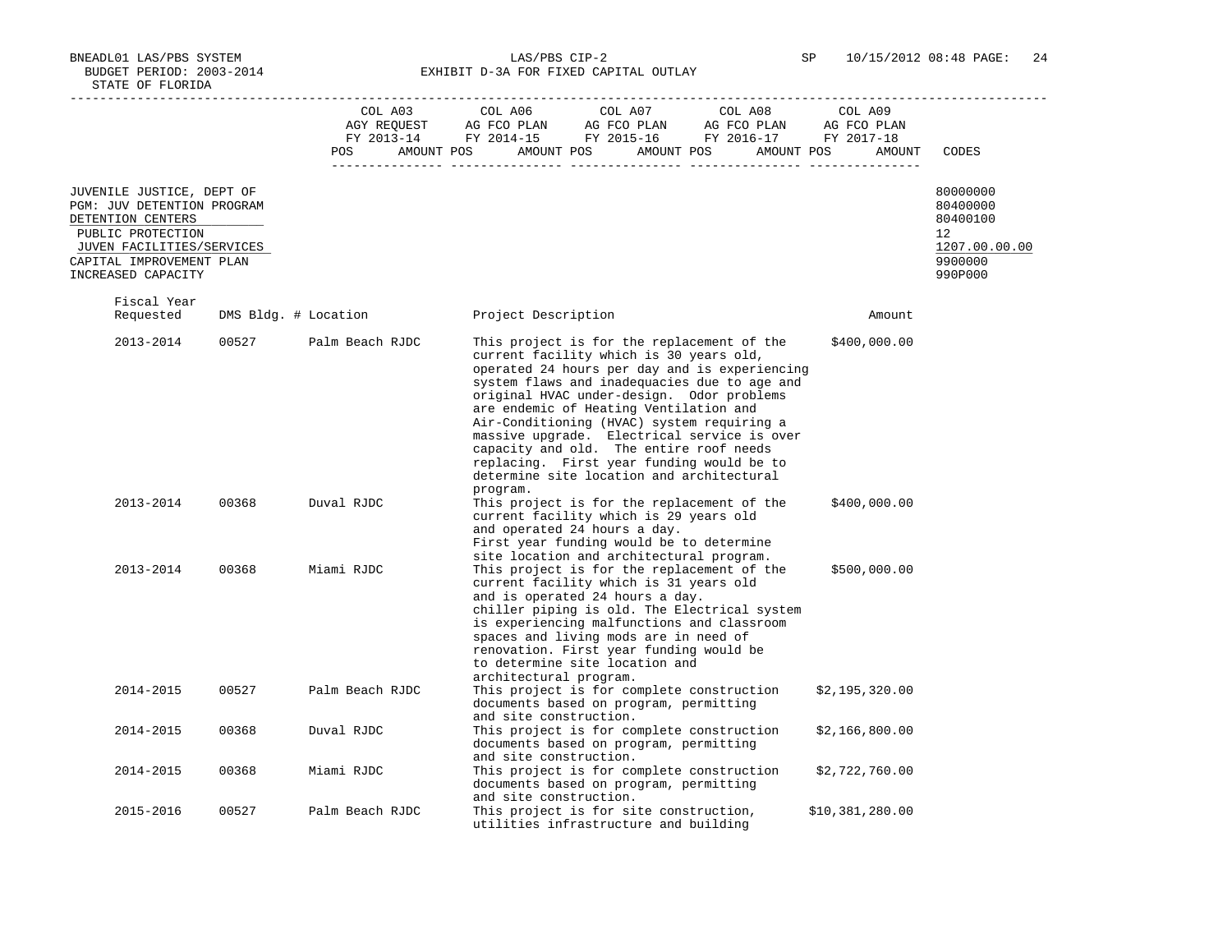BNEADL01 LAS/PBS SYSTEM LAS/PBS CIP-2 SP 10/15/2012 08:48 PAGE: 25 BUDGET PERIOD: 2003-2014 **EXHIBIT D-3A FOR FIXED CAPITAL OUTLAY** 

|                                  |       |                                    |               | COL A03 COL A06 COL A07 COL A08 COL A09 |            |                      |               |
|----------------------------------|-------|------------------------------------|---------------|-----------------------------------------|------------|----------------------|---------------|
|                                  |       |                                    |               |                                         |            |                      |               |
|                                  |       |                                    |               |                                         |            |                      |               |
|                                  |       | AMOUNT POS<br><b>POS</b>           |               | AMOUNT POS                              | AMOUNT POS | AMOUNT POS<br>AMOUNT | CODES         |
|                                  |       |                                    |               |                                         |            |                      |               |
|                                  |       |                                    |               |                                         |            |                      |               |
| JUVENILE JUSTICE, DEPT OF        |       |                                    |               |                                         |            |                      | 80000000      |
| PGM: JUV DETENTION PROGRAM       |       |                                    |               |                                         |            |                      | 80400000      |
| DETENTION CENTERS                |       |                                    |               |                                         |            |                      | 80400100      |
| PUBLIC PROTECTION                |       |                                    |               |                                         |            |                      | 12            |
| JUVEN FACILITIES/SERVICES        |       |                                    |               |                                         |            |                      | 1207.00.00.00 |
| CAPITAL IMPROVEMENT PLAN         |       |                                    |               |                                         |            |                      | 9900000       |
| INCREASED CAPACITY               |       |                                    |               |                                         |            |                      | 990P000       |
|                                  |       |                                    |               |                                         |            |                      |               |
|                                  |       |                                    | construction. |                                         |            |                      |               |
| 2015-2016                        | 00368 | Duval RJDC                         |               | This project is for site construction,  |            | \$9,932,400.00       |               |
|                                  |       |                                    |               | utilities infrastructure and building   |            |                      |               |
|                                  |       |                                    | construction. |                                         |            |                      |               |
| 2015-2016                        | 00368 | Miami RJDC                         |               | This project is for site construction   |            | \$12,470,680.00      |               |
|                                  |       |                                    |               | utilities infrastructure and building   |            |                      |               |
|                                  |       |                                    | construction. |                                         |            |                      |               |
| 2016-2017                        | 00527 | Palm Beach RJDC                    |               | This project is for building            |            | \$8,237,320.00       |               |
|                                  |       |                                    |               | construction, and continued             |            |                      |               |
|                                  |       |                                    |               | equipment an systems installations.     |            |                      |               |
| 2016-2017                        | 00368 | Duval RJDC                         |               | This project is for building            |            | \$8,481,600.00       |               |
|                                  |       |                                    |               | construction and continued              |            |                      |               |
|                                  |       |                                    |               | equipment and systems installations.    |            |                      |               |
| 2016-2017                        | 00368 | Miami RJDC                         |               | This project is for building            |            | \$10,649,120.00      |               |
|                                  |       |                                    |               | construction and continued              |            |                      |               |
|                                  |       |                                    |               | equipment and systems installations.    |            |                      |               |
| 2017-2018                        | 00527 | Palm Beach RJDC                    |               | This project is for completion of       |            | \$4,626,440.00       |               |
|                                  |       |                                    |               | building construction and systems.      |            |                      |               |
| 2017-2018                        | 00368 | Duval RJDC                         |               | This project is for completion of       |            | \$4,575,600.00       |               |
|                                  |       |                                    |               | building construction and systems.      |            |                      |               |
| 2017-2018                        | 00368 | Miami RJDC                         |               | This project is for completion of       |            | \$5,744,920.00       |               |
|                                  |       |                                    |               | Building construction and systems.      |            |                      |               |
|                                  |       |                                    |               |                                         |            |                      |               |
|                                  |       | Refer to accompanying CIP-3 forms. |               |                                         |            |                      |               |
|                                  |       |                                    |               |                                         |            |                      |               |
|                                  |       |                                    |               |                                         |            |                      |               |
| TOTAL: JUVEN FACILITIES/SERVICES |       |                                    |               |                                         |            |                      | 1207.00.00.00 |
| BY FUND TYPE                     |       |                                    |               |                                         |            |                      |               |
| GENERAL REVENUE FUND             |       |                                    |               |                                         |            | 17, 115, 213 1000    |               |

=============== =============== =============== =============== ===============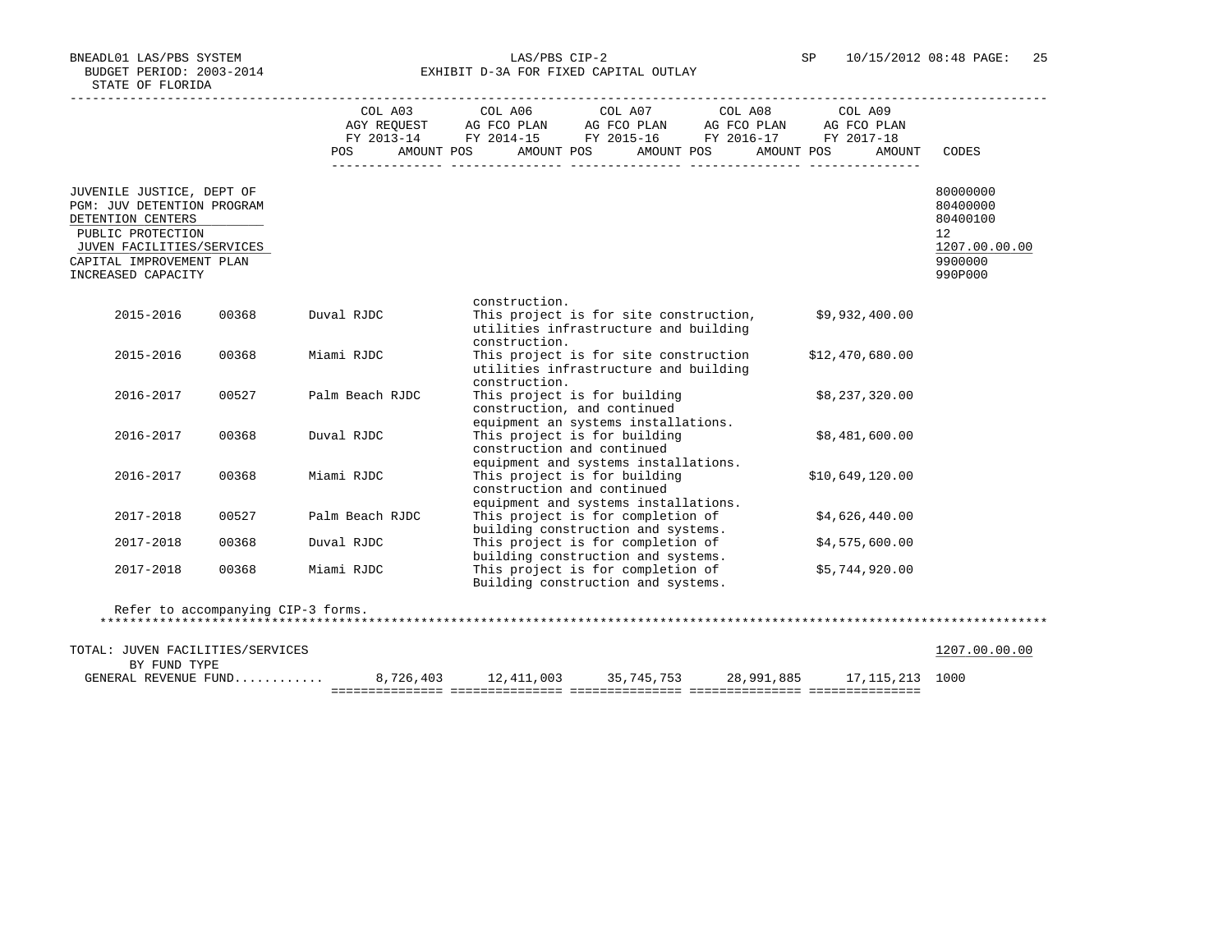BNEADL01 LAS/PBS SYSTEM LAS/PBS CIP-2 SP 10/15/2012 08:48 PAGE: 26 BUDGET PERIOD: 2003-2014 **EXHIBIT D-3A FOR FIXED CAPITAL OUTLAY** 

|                                                                                                                                                                                                                                               | <b>POS</b> | COL A03<br>AGY REOUEST<br>FY 2013-14<br>AMOUNT POS | AG FCO PLAN<br>FY 2014-15 | COL A06 COL A07<br>AG FCO PLAN<br>FY 2015-16<br>AMOUNT POS<br>AMOUNT POS | COL A08<br>AG FCO PLAN<br>FY 2016-17<br>AMOUNT POS | COL A09<br>AG FCO PLAN<br>FY 2017-18<br>AMOUNT | CODES                                                                                             |
|-----------------------------------------------------------------------------------------------------------------------------------------------------------------------------------------------------------------------------------------------|------------|----------------------------------------------------|---------------------------|--------------------------------------------------------------------------|----------------------------------------------------|------------------------------------------------|---------------------------------------------------------------------------------------------------|
| JUVENILE JUSTICE, DEPT OF<br>PGM: PROB/COMMUN CORR PRG<br>COMMUNITY SUPERVISION<br>PUBLIC PROTECTION<br>JUVEN FACILITIES/SERVICES<br>CAPITAL IMPROVEMENT PLAN<br>MAINTENANCE AND REPAIR<br>FIXED CAPITAL OUTLAY<br>DJJ MAIN/REPAIR-STATE BLDG |            |                                                    |                           |                                                                          |                                                    |                                                | 80000000<br>80700000<br>80700700<br>12<br>1207.00.00.00<br>9900000<br>990M000<br>080000<br>080410 |
| GENERAL REVENUE FUND                                                                                                                                                                                                                          | -STATE     | 565,028                                            |                           | 274,300                                                                  | 55,327 39,737                                      |                                                | 26,100 1000 1                                                                                     |
|                                                                                                                                                                                                                                               |            |                                                    |                           |                                                                          |                                                    |                                                |                                                                                                   |

AGENCY NARRATIVE:

Fiscal Year

2013-2014 BUDGET YEAR NARRATIVE: DJJ MAIN/REPAIR-STATE BLDG IT COMPONENT? NO

 The following maintenance projects are requested under group "BM" Mechanical. These are older sites and the mechanical systems are at the end of their life-cycle. These projects include replacement or restoration of Heating Ventilation and Air-Conditioning (HVAC) systems.

 The following maintenance projects are requested under group "BE" Electrical. The requests noted under this category are issues that will enhance functionality and safety of the sites. These projects include generators and alarm systems.

 The following maintenance projects are requested under group "BI" Interior. The requests noted under this category are bathroom upgrades, renovation of office space, carpet replacement and upgrade of elevators. These projects will ensure the functionality and safety of the buildings.

 The following maintenance projects are requested under group "BX" Envelope (building exterior.) These projects include items such as exterior painting to improve weather-resistance and appearance of buildings as well as the request for general repairs to probation facilities statewide.

| TTACAT TCAT<br>Requested |       | DMS Bldg. # Location       | Project Description                                                                                                                                                                                         | Amount       |
|--------------------------|-------|----------------------------|-------------------------------------------------------------------------------------------------------------------------------------------------------------------------------------------------------------|--------------|
| 2013-2014                | 00408 | Sunland                    | This project is to replace on site<br>potable water lines for site building<br>managed by the Department of Juvenile<br>Justice (DJJ). Recommendation was made<br>by the State Fire Marshal's (SFM) office. | \$35,000.00  |
| $2013 - 2014$            | 00408 | Wildwood Service<br>Center | This project is to add hot water via<br>instant heating units to eight (8)<br>bathrooms. Currently, there is hot water<br>in only 2 bathrooms                                                               | \$16,000.00  |
| $2013 - 2014$            | 01443 | Sunland                    | This project is to replace existing<br>insulation.                                                                                                                                                          | \$32,000.00  |
| $2013 - 2014$            | N/A   | Probation Sites            | This allocation is for the continued<br>upkeep and maintenance of all<br>juvenile probation facilities                                                                                                      | \$200,000.00 |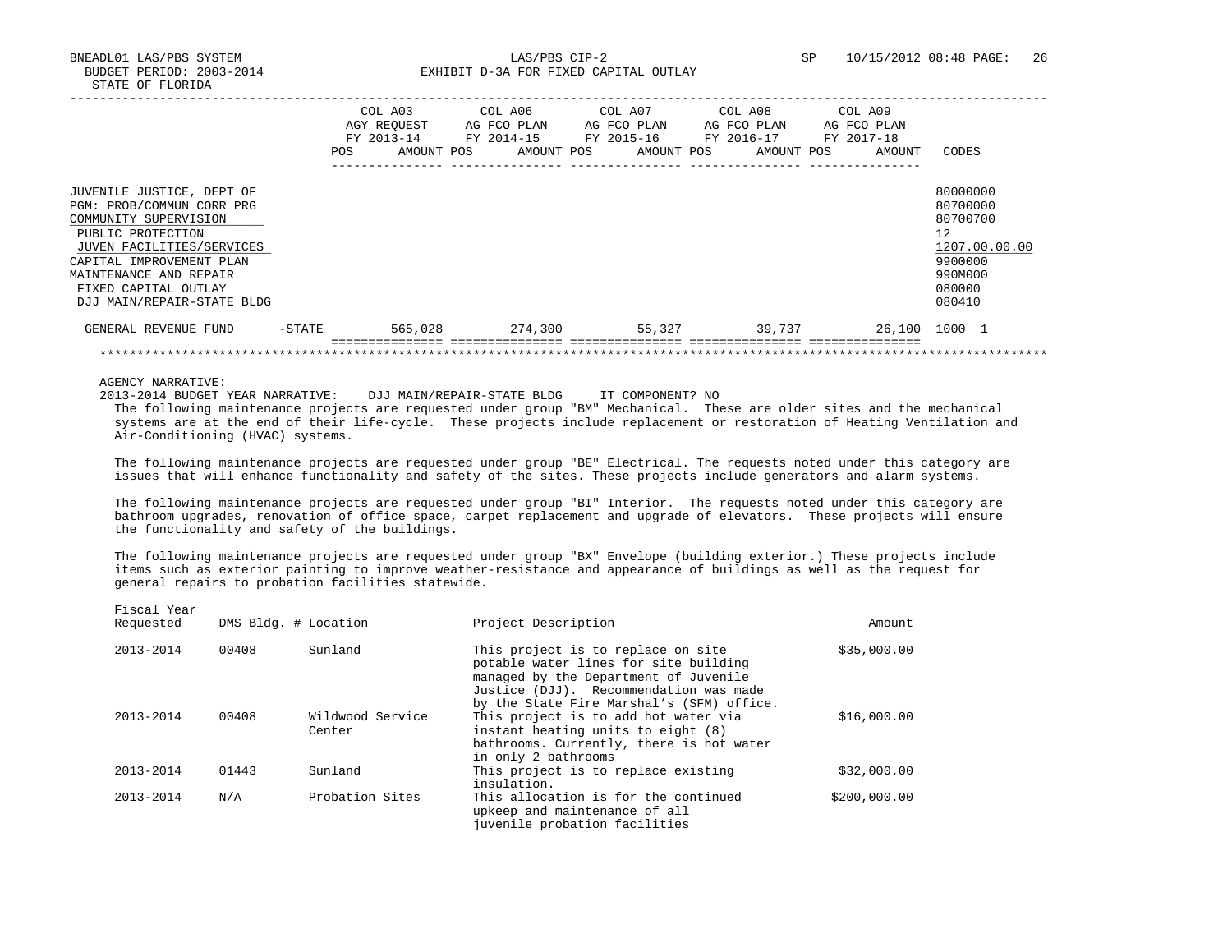BNEADL01 LAS/PBS SYSTEM LAS/PBS CIP-2 SP 10/15/2012 08:48 PAGE: 27 BUDGET PERIOD: 2003-2014 **EXHIBIT D-3A FOR FIXED CAPITAL OUTLAY** 

|                                                                                                                                                                                         |       | COL A03<br>POS             | COL A06<br>COL A07<br>COL A08<br>COL A03 COL A06 COL A07 COL A08 COL A09<br>AGY REQUEST AG FCO PLAN AG FCO PLAN AG FCO PLAN AG FCO PLAN FY 2013-14 FY 2014-15 FY 2015-16 FY 2016-17 FY 2017-18<br>AMOUNT POS AMOUNT POS AMOUNT POS AMOUNT POS                                                                                                                                                                                                                                                                                                             | COL A09<br>AMOUNT | CODES                                                                         |
|-----------------------------------------------------------------------------------------------------------------------------------------------------------------------------------------|-------|----------------------------|-----------------------------------------------------------------------------------------------------------------------------------------------------------------------------------------------------------------------------------------------------------------------------------------------------------------------------------------------------------------------------------------------------------------------------------------------------------------------------------------------------------------------------------------------------------|-------------------|-------------------------------------------------------------------------------|
| JUVENILE JUSTICE, DEPT OF<br>PGM: PROB/COMMUN CORR PRG<br>COMMUNITY SUPERVISION<br>PUBLIC PROTECTION<br>JUVEN FACILITIES/SERVICES<br>CAPITAL IMPROVEMENT PLAN<br>MAINTENANCE AND REPAIR |       |                            |                                                                                                                                                                                                                                                                                                                                                                                                                                                                                                                                                           |                   | 80000000<br>80700000<br>80700700<br>12<br>1207.00.00.00<br>9900000<br>990M000 |
|                                                                                                                                                                                         |       |                            | statewide. Costs computed using<br>industry-standard data from the Building<br>Owner's and Manager's Association (BOMA),<br>the International Facility Management<br>Association (IFMA) and historical data<br>from agency expenditures for repair/<br>maintenance issues over the past five<br>(5) years. Costs have also been<br>revised downward to reflect over-lapping<br>projects in this current request.<br>Work covers building items which break-<br>down or fail during the current year<br>and need to be repaired to maintain<br>operations. |                   |                                                                               |
| 2013-2014                                                                                                                                                                               | N/A   | Sarasota Probation         | This project is to paint the<br>interior and exterior walls of the main<br>building.                                                                                                                                                                                                                                                                                                                                                                                                                                                                      | \$14,000.00       |                                                                               |
| 2013-2014                                                                                                                                                                               | N/A   | Belle Glade<br>Office      | This project is to install a wooden<br>privacy fence since approximately 20'<br>has fallen down and is a potential<br>hazard for staff and clients. The<br>Department is at risk for city code<br>violations. Additionally, the chain-<br>link fence which surrounds a portion<br>of the property also needs to be<br>repaired.                                                                                                                                                                                                                           | \$6,000.00        |                                                                               |
| 2013-2014                                                                                                                                                                               | 00408 | Wildwood Service<br>Center | This project is to resurface the<br>facility parking lot with commercial<br>grade asphalt. Parking lot dates back to<br>1965, and has been patched several times<br>but never resurfaced.                                                                                                                                                                                                                                                                                                                                                                 | \$12,028.00       |                                                                               |
| 2013-2014                                                                                                                                                                               | N/A   | Probation Sites            | This project is for agency compliance<br>with the Americans with Disabilities Act<br>(ADA). It includes procurement of<br>professionally-developed ADA surveys<br>for older juvenile probation facilities<br>for compliance with the ADA. It also<br>includes development of a database of<br>information as well as 504 transition<br>plans. Finally, a portion of the funding                                                                                                                                                                           | \$250,000.00      |                                                                               |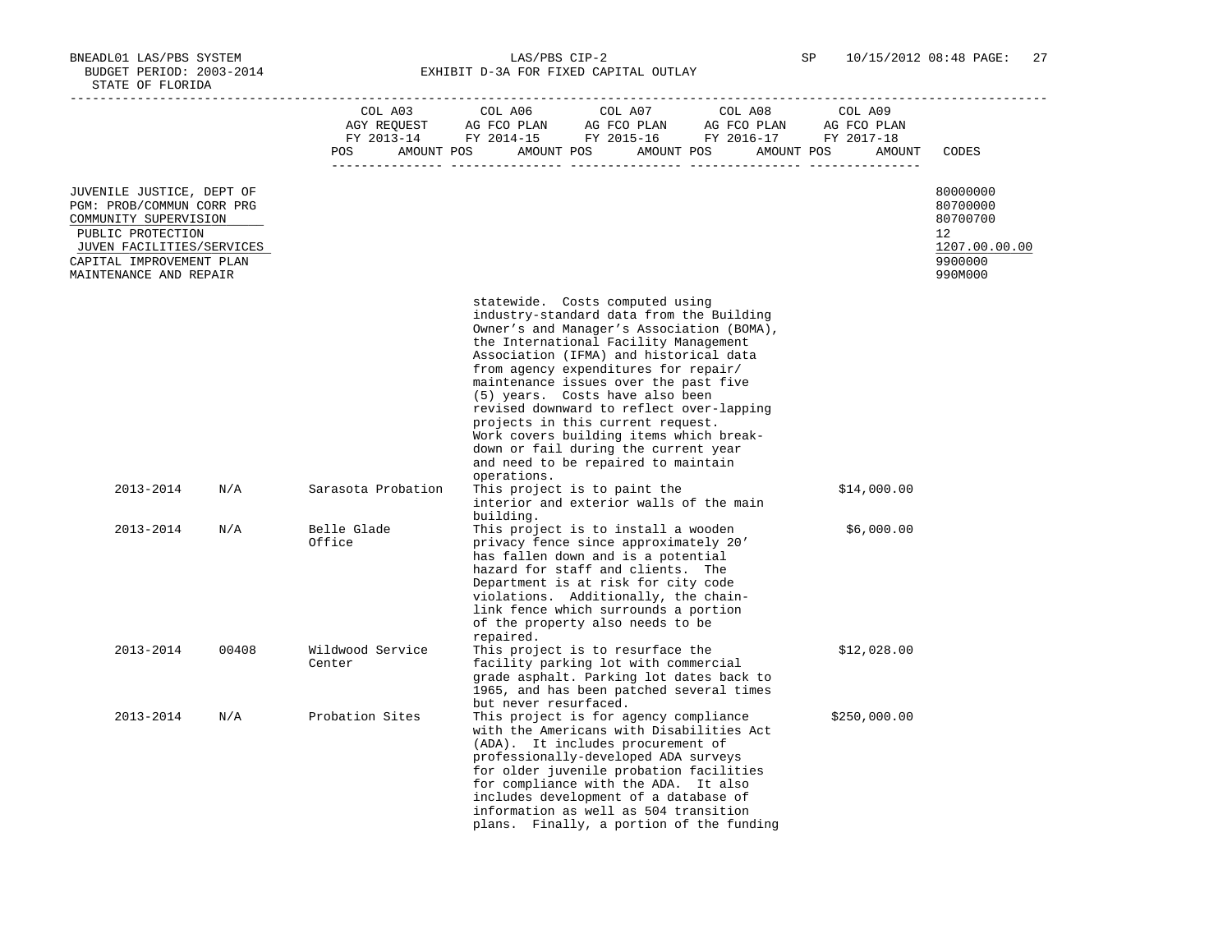BNEADL01 LAS/PBS SYSTEM LAS/PBS CIP-2 SP 10/15/2012 08:48 PAGE: 28 BUDGET PERIOD: 2003-2014 **EXHIBIT D-3A FOR FIXED CAPITAL OUTLAY** 

|                                                                                                                                   |       | COL A03<br>POS             | COL A06<br>COL A07<br>COL A08<br>COL A09<br>COL A03 COL A06 COL A07 COL A08 COL A09<br>AGY REQUEST AG FCO PLAN AG FCO PLAN AG FCO PLAN AG FCO PLAN FY 2013-14 FY 2014-15 FY 2015-16 FY 2016-17 FY 2017-18<br>AMOUNT POS AMOUNT POS AMOUNT POS AMOUNT POS<br>AMOUNT                               | CODES                                                   |
|-----------------------------------------------------------------------------------------------------------------------------------|-------|----------------------------|--------------------------------------------------------------------------------------------------------------------------------------------------------------------------------------------------------------------------------------------------------------------------------------------------|---------------------------------------------------------|
| JUVENILE JUSTICE, DEPT OF<br>PGM: PROB/COMMUN CORR PRG<br>COMMUNITY SUPERVISION<br>PUBLIC PROTECTION<br>JUVEN FACILITIES/SERVICES |       |                            |                                                                                                                                                                                                                                                                                                  | 80000000<br>80700000<br>80700700<br>12<br>1207.00.00.00 |
| CAPITAL IMPROVEMENT PLAN<br>MAINTENANCE AND REPAIR                                                                                |       |                            |                                                                                                                                                                                                                                                                                                  | 9900000<br>990M000                                      |
| 2014-2015                                                                                                                         | N/A   | Dade Group<br>Treatment    | would go to phase-one corrective action<br>for a portion of these identified issues.<br>This project is to paint the exterior of the<br>\$11,000.00<br>supply building and add a water chlorinator                                                                                               |                                                         |
| 2014-2015                                                                                                                         | 00408 | Wildwood Service           | as required by Miami-Dade Health Department.<br>This project is to clean the HVAC ducts<br>\$33,000.00                                                                                                                                                                                           |                                                         |
| 2014-2015                                                                                                                         | 02363 | Center<br>602 Miami        | in the complex.<br>This project is to install a new<br>\$24,800.00<br>alarm system and the associated                                                                                                                                                                                            |                                                         |
| 2014-2015                                                                                                                         | 02363 | 602 Miami                  | emergency signage.<br>This project is for elevator upgrades<br>\$100,000.00<br>and other improvements to make the                                                                                                                                                                                |                                                         |
| 2014-2015                                                                                                                         | 00408 | Wildwood Service<br>Center | building interiors more functional.<br>This project is to replace selected areas<br>\$10,500.00<br>of the building with new carpet. Carpet in<br>some areas is a tripping hazard that needs<br>to be fixed. This is an 11,993 square foot<br>building.                                           |                                                         |
| 2014-2015                                                                                                                         | 00436 | Sunland                    | This project is to remove and replace<br>\$15,000.00<br>the existing roof. This is a standard<br>asphalt roof suspected to date back to<br>1984 and requires replacement.                                                                                                                        |                                                         |
| 2014-2015                                                                                                                         | 00436 | Sunland                    | This project is to replace/recoat metal<br>\$80,000.00<br>roof system on building 8500 with a new<br>elastomeric roof coating and install<br>gutters as required. This will extend<br>the life of the building at least 20<br>years. Building is the official "back-up"<br>site for DJJ network. |                                                         |
| 2015-2016                                                                                                                         | 00436 | Sunland                    | \$6,827.00<br>This project is to network buildings<br>that are not currently networked.<br>This project would install a fiber box and<br>fiber connections from outlying<br>buildings to main complex. Due to<br>the distance, fiber would be the only option.                                   |                                                         |
| 2015-2016                                                                                                                         | 00408 | Wildwood Service<br>Center | This project is to provide outside<br>\$16,500.00<br>maintenance to include parking lot<br>lighting, building painting,<br>courtyard security lighting, and<br>repairs to gutters.                                                                                                               |                                                         |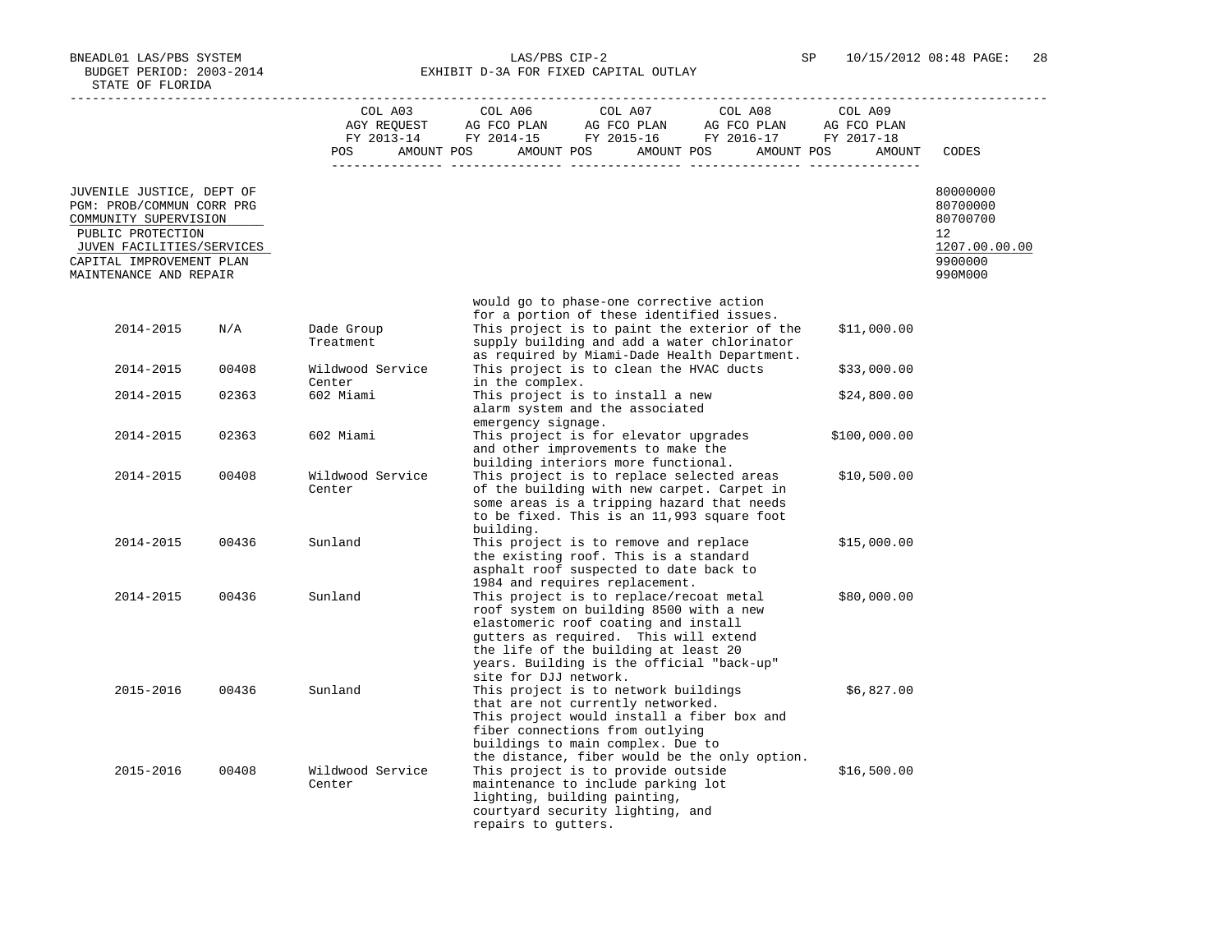BNEADL01 LAS/PBS SYSTEM LAS/PBS CIP-2 SP 10/15/2012 08:48 PAGE: 29 BUDGET PERIOD: 2003-2014 **EXHIBIT D-3A FOR FIXED CAPITAL OUTLAY** 

|                                                                                 |       | COL A03            | COL A06<br>COL A07<br>COL A08<br>COL A09                                                                                                                                                                                                                                                                              |                                  |
|---------------------------------------------------------------------------------|-------|--------------------|-----------------------------------------------------------------------------------------------------------------------------------------------------------------------------------------------------------------------------------------------------------------------------------------------------------------------|----------------------------------|
|                                                                                 |       |                    |                                                                                                                                                                                                                                                                                                                       |                                  |
|                                                                                 |       | POS                | AMOUNT POS AMOUNT POS<br>AMOUNT POS<br>AMOUNT POS<br>AMOUNT                                                                                                                                                                                                                                                           | CODES                            |
| JUVENILE JUSTICE, DEPT OF<br>PGM: PROB/COMMUN CORR PRG<br>COMMUNITY SUPERVISION |       |                    |                                                                                                                                                                                                                                                                                                                       | 80000000<br>80700000<br>80700700 |
| PUBLIC PROTECTION                                                               |       |                    |                                                                                                                                                                                                                                                                                                                       | 12                               |
| JUVEN FACILITIES/SERVICES                                                       |       |                    |                                                                                                                                                                                                                                                                                                                       | 1207.00.00.00<br>9900000         |
| CAPITAL IMPROVEMENT PLAN<br>MAINTENANCE AND REPAIR                              |       |                    |                                                                                                                                                                                                                                                                                                                       | 990M000                          |
| 2015-2016                                                                       | 00436 | Sunland            | This project is to restore the<br>\$32,000.00<br>warehouse roof system with new<br>elastomeric roof coating, replace<br>and restore translucent skylights and<br>install new gutters and downspouts.<br>The building is used to store client<br>case files.                                                           |                                  |
| 2016-2017                                                                       | 00436 | Sunland            | This project is to replace the HVAC<br>\$7,975.00<br>system in the Juvenile Justice<br>Information System (JJIS) training lab,<br>restroom and break room. Many<br>HVAC system have been replaced, but this<br>3-ton unit only services these areas.                                                                  |                                  |
| 2016-2017                                                                       | 00436 | Sunland            | This project is to replace the 3.5-ton<br>\$5,960.00<br>A/C with roof top condenser and<br>ceiling HVAC unit. This is a separate<br>area from the main building A/C systems.                                                                                                                                          |                                  |
| 2016-2017                                                                       | 00436 | Sunland            | This project is to replace existing<br>\$5,000.00<br>wall A/C units with 1.5 ton ductless<br>mini-split for the warehouse office<br>and scanner room.                                                                                                                                                                 |                                  |
| 2016-2017                                                                       | 00436 | Sunland            | This project is to replace carpet in the<br>\$10,802.00<br>Juvenile Probation Office (JPO) building.<br>Carpet is in a high traffic area. Carpet<br>has separated from backing.                                                                                                                                       |                                  |
| 2016-2017                                                                       | N/A   | Sarasota Probation | This project is to install planter/bollards<br>\$5,000.00<br>to improve safety due to the expansion<br>of State Road 301 from 2 to 4 high speed<br>lanes.                                                                                                                                                             |                                  |
| 2016-2017                                                                       | 00436 | Sunland            | This project is to install anti-theft chain-<br>\$5,000.00<br>link fences around HVAC units. During Fiscal<br>Year 2011-2012, four incidents were reported<br>of vandalism or theft. A Closed Circuit<br>Television (CCTV) system was installed,<br>but a fence is required to prevent future<br>theft of HVAC units. |                                  |
| 2017-2018                                                                       | 00436 | Sunland            | This project is for the duct cleaning<br>\$15,500.00<br>of the HVAC system of a 22,000 square<br>foot building. The building dates back<br>to the 1930s but was renovated in the                                                                                                                                      |                                  |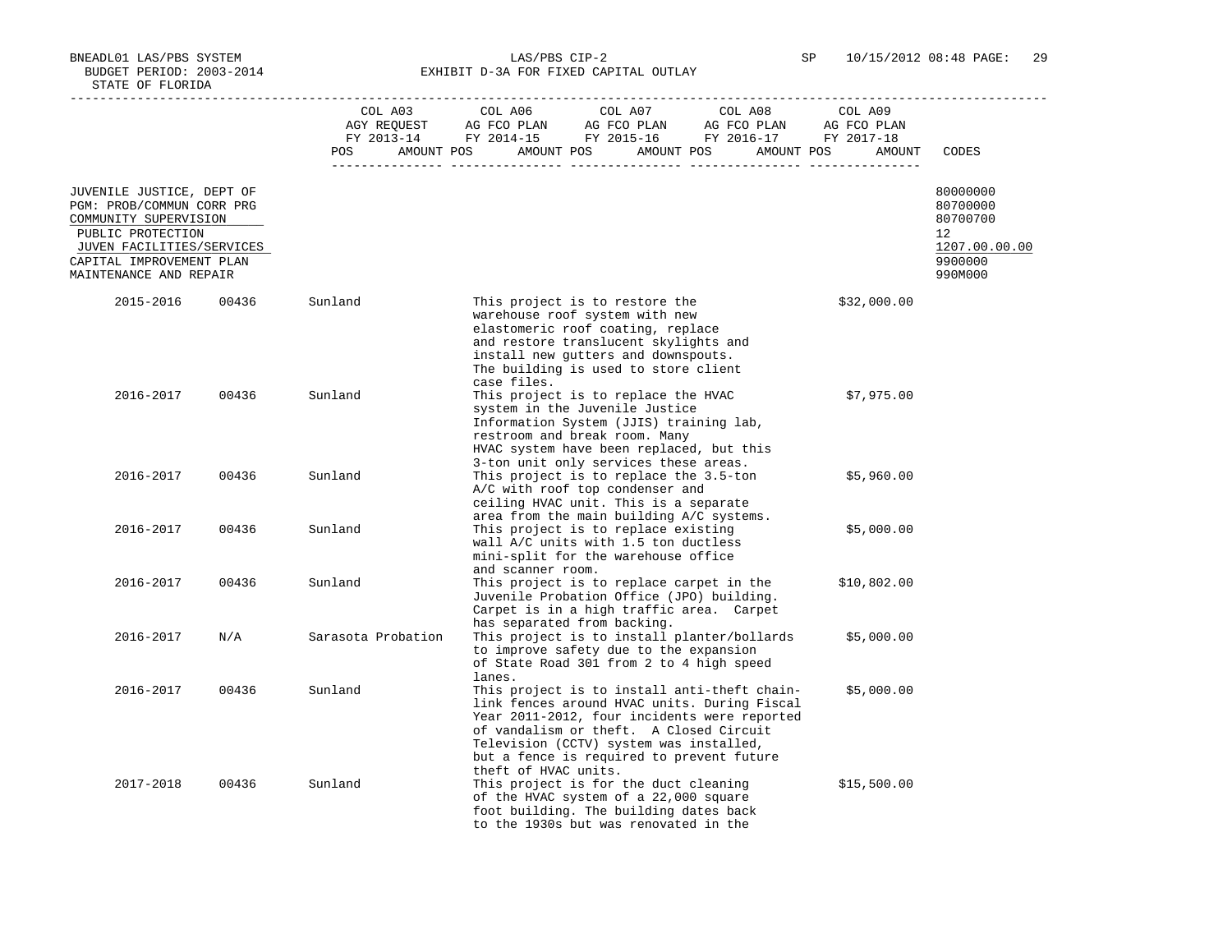BNEADL01 LAS/PBS SYSTEM LAS/PBS CIP-2 SP 10/15/2012 08:48 PAGE: 30 BUDGET PERIOD: 2003-2014 **EXHIBIT D-3A FOR FIXED CAPITAL OUTLAY** 

|                                                                                                                                                                                         | POS                | COL A03 COL A06 COL A07 COL A08 COL A09<br>AGY REOUEST AG FCO PLAN AG FCO PLAN AG FCO PLAN AG FCO PLAN<br>FY 2013-14 FY 2014-15 FY 2015-16 FY 2016-17 FY 2017-18<br>AMOUNT POS AMOUNT POS AMOUNT POS AMOUNT POS<br>AMOUNT                                                                   | CODES                                                                         |
|-----------------------------------------------------------------------------------------------------------------------------------------------------------------------------------------|--------------------|---------------------------------------------------------------------------------------------------------------------------------------------------------------------------------------------------------------------------------------------------------------------------------------------|-------------------------------------------------------------------------------|
| JUVENILE JUSTICE, DEPT OF<br>PGM: PROB/COMMUN CORR PRG<br>COMMUNITY SUPERVISION<br>PUBLIC PROTECTION<br>JUVEN FACILITIES/SERVICES<br>CAPITAL IMPROVEMENT PLAN<br>MAINTENANCE AND REPAIR |                    |                                                                                                                                                                                                                                                                                             | 80000000<br>80700000<br>80700700<br>12<br>1207.00.00.00<br>9900000<br>990M000 |
| 2017-2018<br>00436                                                                                                                                                                      | Sunland            | 1970s. However, ducts have never been<br>cleaned.<br>\$5,000.00<br>This project is to replace old CCTV<br>system with new digital system. The<br>current system is not picking up the<br>numerous thefts to the area as<br>it is an old analogue system.<br>The current system will be used |                                                                               |
| 2017-2018<br>N/A                                                                                                                                                                        | Sarasota Probation | in another part of the complex.<br>This project is for exterior building<br>\$5,600.00<br>pressure washing, painting, and sealing.<br>This is a metal "Butler" building and<br>requires maintenance painting to prevent<br>water damage.                                                    |                                                                               |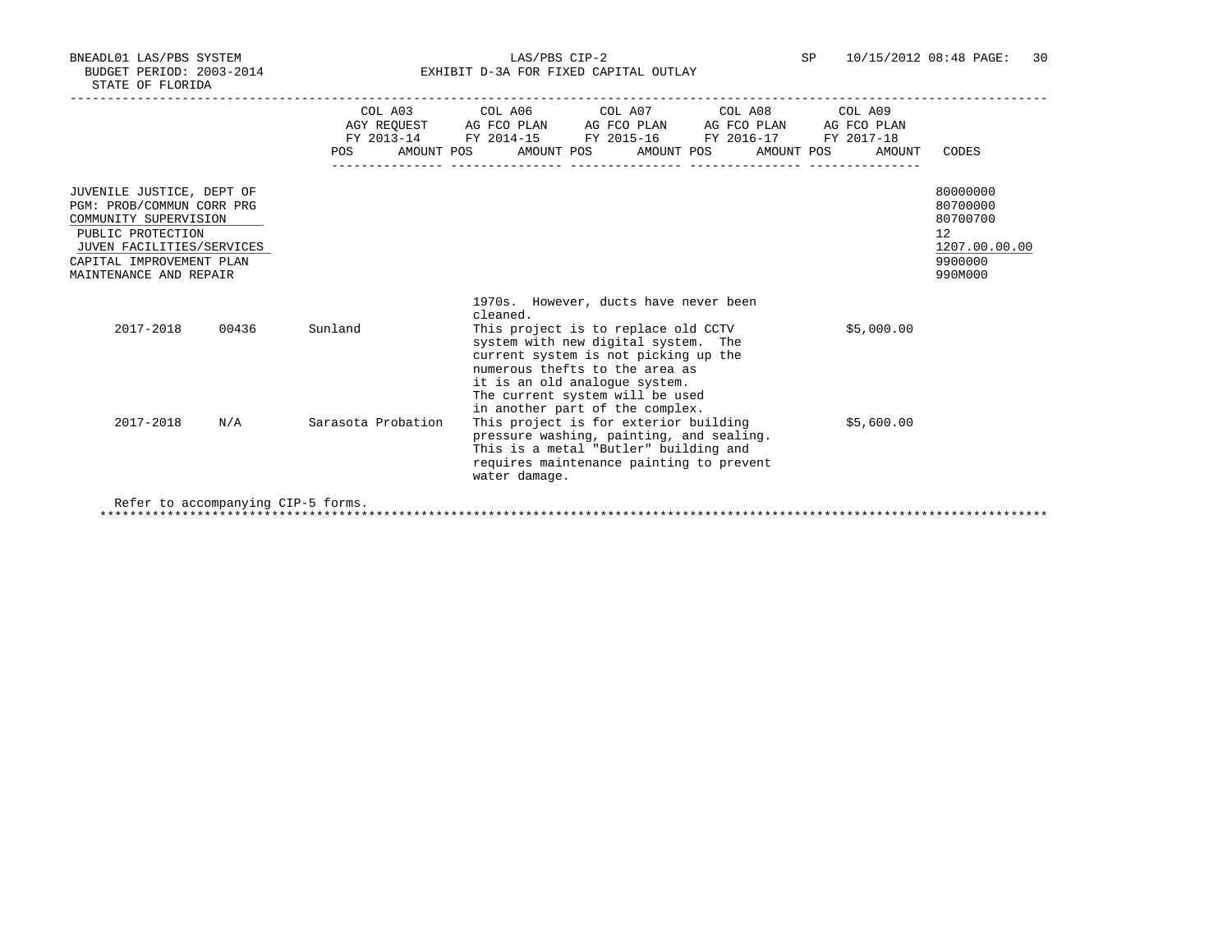BNEADL01 LAS/PBS SYSTEM LAS/PBS CIP-2 SP 10/15/2012 08:48 PAGE: 31 BUDGET PERIOD: 2003-2014 **EXHIBIT D-3A FOR FIXED CAPITAL OUTLAY** 

|                                                                                                                                                                                                                                              | POS.   | COL A03<br>AGY REOUEST<br>FY 2013-14<br>AMOUNT POS | AG FCO PLAN<br>FY 2014-15<br>AMOUNT POS | COL A06 COL A07<br>AG FCO PLAN<br>FY 2015-16<br>AMOUNT POS | COL A08<br>AG FCO PLAN<br>FY 2016-17<br>AMOUNT POS | COL A09<br>AG FCO PLAN<br>FY 2017-18<br>AMOUNT | CODES                                                                                             |
|----------------------------------------------------------------------------------------------------------------------------------------------------------------------------------------------------------------------------------------------|--------|----------------------------------------------------|-----------------------------------------|------------------------------------------------------------|----------------------------------------------------|------------------------------------------------|---------------------------------------------------------------------------------------------------|
| JUVENILE JUSTICE, DEPT OF<br>PGM: RESIDENTIAL CORR PRG<br>NON-SECURE RESIDENT COMMIT<br>PUBLIC PROTECTION<br>JUVEN FACILITIES/SERVICES<br>CAPITAL IMPROVEMENT PLAN<br>CODE CORRECTIONS<br>FIXED CAPITAL OUTLAY<br>DJJ MAIN/REPAIR-STATE BLDG |        |                                                    |                                         |                                                            |                                                    |                                                | 80000000<br>80800000<br>80800100<br>12<br>1207.00.00.00<br>9900000<br>990C000<br>080000<br>080410 |
| GENERAL REVENUE FUND                                                                                                                                                                                                                         | -STATE | 2,102,825                                          | 11,568                                  |                                                            |                                                    |                                                | 1000 1                                                                                            |
|                                                                                                                                                                                                                                              |        |                                                    |                                         |                                                            |                                                    |                                                |                                                                                                   |

AGENCY NARRATIVE:

2013-2014 BUDGET YEAR NARRATIVE: DJJ MAIN/REPAIR-STATE BLDG IT COMPONENT? NO

 The following maintenance projects are requested under group "LS" Life Safety. These are deficiencies noted under the life safety provisions of the National Fire Prevention Association or Florida Building Code which need to be addressed for the health and safety of youth and staff. Some deficiencies include antiquated electrical distribution systems and emergency power generators required for air circulation in buildings during power loss.

 The following maintenance projects are requested under group "LH" Handicapped. These requests are typically for accessibility projects which will make building spaces more accessible to persons with physical disabilities. Examples of such projects are remodeling of bathrooms to make layouts meet current accessibility guidelines and replacement of non-compliant Americans with Disabilities Act (ADA) hardware on doors to create barrier-free environments.

Fiscal Year

| Requested |     | DMS Bldg. # Location     | Project Description                                                                                                                                                                                                                                                                                                                                                                                                 | Amount       |
|-----------|-----|--------------------------|---------------------------------------------------------------------------------------------------------------------------------------------------------------------------------------------------------------------------------------------------------------------------------------------------------------------------------------------------------------------------------------------------------------------|--------------|
| 2013-2014 | N/A | All Residential<br>Sites | This project is to evaluate all of our<br>buildings for suicide risk. At the<br>completion of this assessment, repairs<br>and/or modifications are going to be<br>needed to replace existing items (anchor<br>points, etc.) and/or to build out<br>specific areas within the facility that<br>will be especially equipped for youth<br>who exhibit the potential of suicide.                                        | \$750,000.00 |
| 2013-2014 | N/A | All Residential          | This project is for agency compliance<br>with the ADA. It includes procurement<br>of professionally-developed ADA surveys<br>for older residential non-secure<br>facilities for compliance with the<br>ADA. It also includes development<br>of a database of information as well as 504<br>transition plans. Finally, a portion of<br>the funding would go to phase-one<br>corrective action for a portion of these | \$500,000.00 |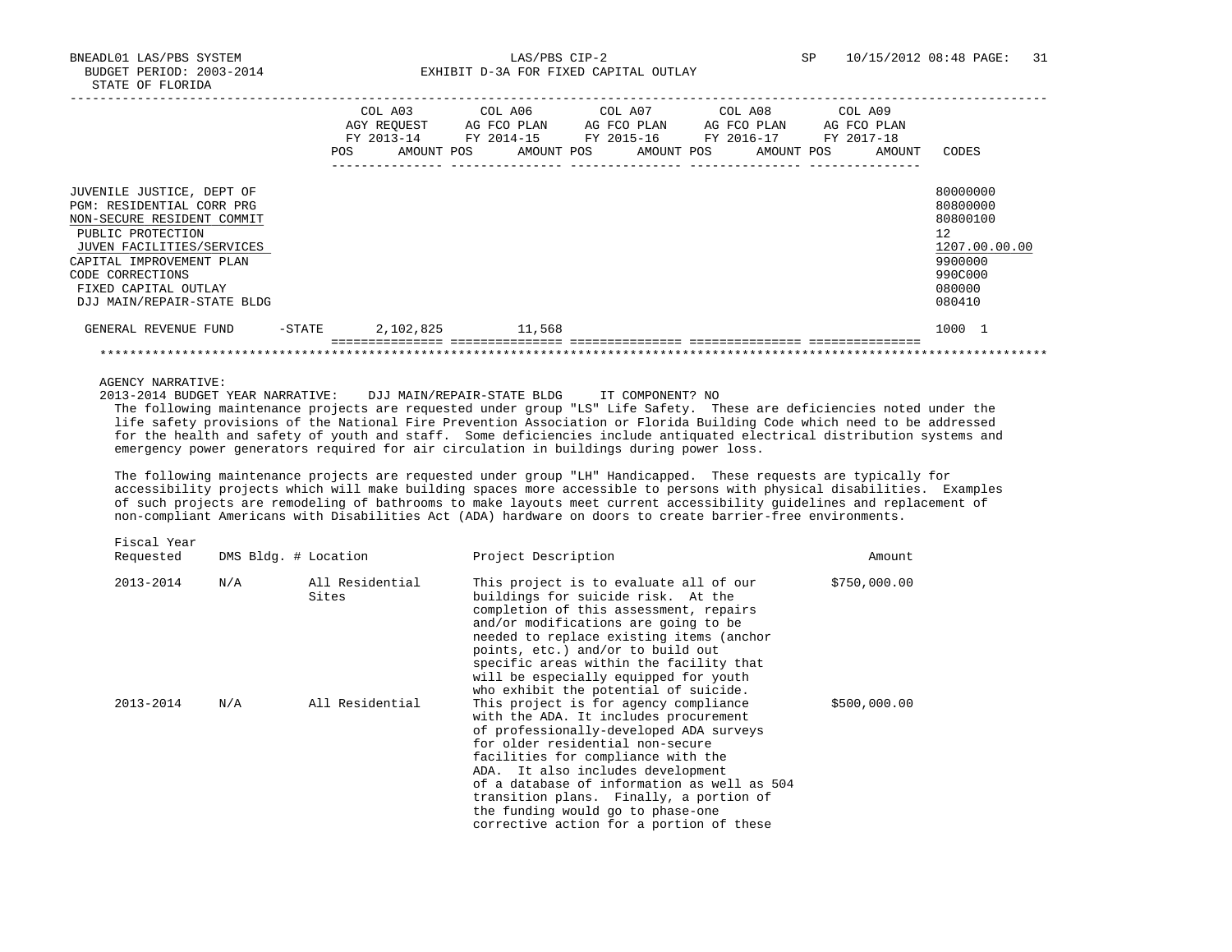BNEADL01 LAS/PBS SYSTEM LAS/PBS CIP-2 SP 10/15/2012 08:48 PAGE: 32 BUDGET PERIOD: 2003-2014 **EXHIBIT D-3A FOR FIXED CAPITAL OUTLAY** 

|                                                                                                                                                                                        |       | COL A03                     | COL A06                 | COL A07<br>AGY REQUEST AG FCO PLAN AG FCO PLAN AG FCO PLAN<br>FY 2013-14 FY 2014-15 FY 2015-16 FY 2016-17 FY 2017-18                                                                                                                                                                                                                                                                                                                     | COL A08    | COL A09<br>AG FCO PLAN |                                                                                         |
|----------------------------------------------------------------------------------------------------------------------------------------------------------------------------------------|-------|-----------------------------|-------------------------|------------------------------------------------------------------------------------------------------------------------------------------------------------------------------------------------------------------------------------------------------------------------------------------------------------------------------------------------------------------------------------------------------------------------------------------|------------|------------------------|-----------------------------------------------------------------------------------------|
|                                                                                                                                                                                        |       | AMOUNT POS<br>POS           |                         | AMOUNT POS<br>AMOUNT POS                                                                                                                                                                                                                                                                                                                                                                                                                 | AMOUNT POS | AMOUNT                 | CODES                                                                                   |
| JUVENILE JUSTICE, DEPT OF<br>PGM: RESIDENTIAL CORR PRG<br>NON-SECURE RESIDENT COMMIT<br>PUBLIC PROTECTION<br>JUVEN FACILITIES/SERVICES<br>CAPITAL IMPROVEMENT PLAN<br>CODE CORRECTIONS |       |                             |                         |                                                                                                                                                                                                                                                                                                                                                                                                                                          |            |                        | 80000000<br>80800000<br>80800100<br>$12^{\circ}$<br>1207.00.00.00<br>9900000<br>990C000 |
| 2013-2014                                                                                                                                                                              | 05086 | Avon Park<br>Youth Academy  | identified issues.      | This project is to connect the fire<br>alarm to an additional twenty-three (23)<br>units on the complex site which are<br>currently without fire alarms.                                                                                                                                                                                                                                                                                 |            | \$25,000.00            |                                                                                         |
| 2013-2014                                                                                                                                                                              | N/A   | New Beginnings<br>Youth     |                         | This project is to improve internal/<br>external security system to include<br>integration of monitors & voice/<br>audio electronic controls for main<br>gate. Only one camera is serving<br>the building i.e., entrance gate.<br>Upgrading the security system will<br>enhance safety for staff and clients.                                                                                                                            |            | \$22,000.00            |                                                                                         |
| 2013-2014                                                                                                                                                                              | N/A   | Dade JRF                    | repairs.                | This project is to replace the fire<br>alarm system for the entire complex<br>due to the age and the constant                                                                                                                                                                                                                                                                                                                            |            | \$112,000.00           |                                                                                         |
| 2013-2014                                                                                                                                                                              | 02324 | Les Peters Halfway<br>House |                         | This project is to provide separate<br>restroom facilities for male and female<br>staff that are ADA compatible.                                                                                                                                                                                                                                                                                                                         |            | \$115,000.00           |                                                                                         |
| 2013-2014                                                                                                                                                                              | 02324 | Les Peters Halfway<br>House |                         | This project is to replace door handles<br>with ADA accessible hardware.                                                                                                                                                                                                                                                                                                                                                                 |            | \$10,700.00            |                                                                                         |
| 2013-2014                                                                                                                                                                              | 00473 | Price Halfway<br>House      | staff and visitors.     | This project is to remodel the existing<br>bathrooms to accommodate men and women                                                                                                                                                                                                                                                                                                                                                        |            | \$68,125.00            |                                                                                         |
| 2013-2014                                                                                                                                                                              | N/A   | All Residential<br>Sites    |                         | This allocation is for agency compliance<br>with the ADA. It includes procurement of<br>professionally-developed ADA surveys for<br>older residential non-secure facilities<br>for compliance with the ADA. It also<br>includes development of a database<br>of information as well as 504 transition<br>plans. Finally a portion of the funding<br>would go to phase-one corrective action<br>for a portion of these identified issues. |            | \$500,000.00           |                                                                                         |
| 2014-2015                                                                                                                                                                              | N/A   | Polk Halfway<br>House       | door and window alarms. | This project is to replace current                                                                                                                                                                                                                                                                                                                                                                                                       |            | \$11,568.00            |                                                                                         |

Refer to accompanying CIP-5 forms.

\*\*\*\*\*\*\*\*\*\*\*\*\*\*\*\*\*\*\*\*\*\*\*\*\*\*\*\*\*\*\*\*\*\*\*\*\*\*\*\*\*\*\*\*\*\*\*\*\*\*\*\*\*\*\*\*\*\*\*\*\*\*\*\*\*\*\*\*\*\*\*\*\*\*\*\*\*\*\*\*\*\*\*\*\*\*\*\*\*\*\*\*\*\*\*\*\*\*\*\*\*\*\*\*\*\*\*\*\*\*\*\*\*\*\*\*\*\*\*\*\*\*\*\*\*\*\*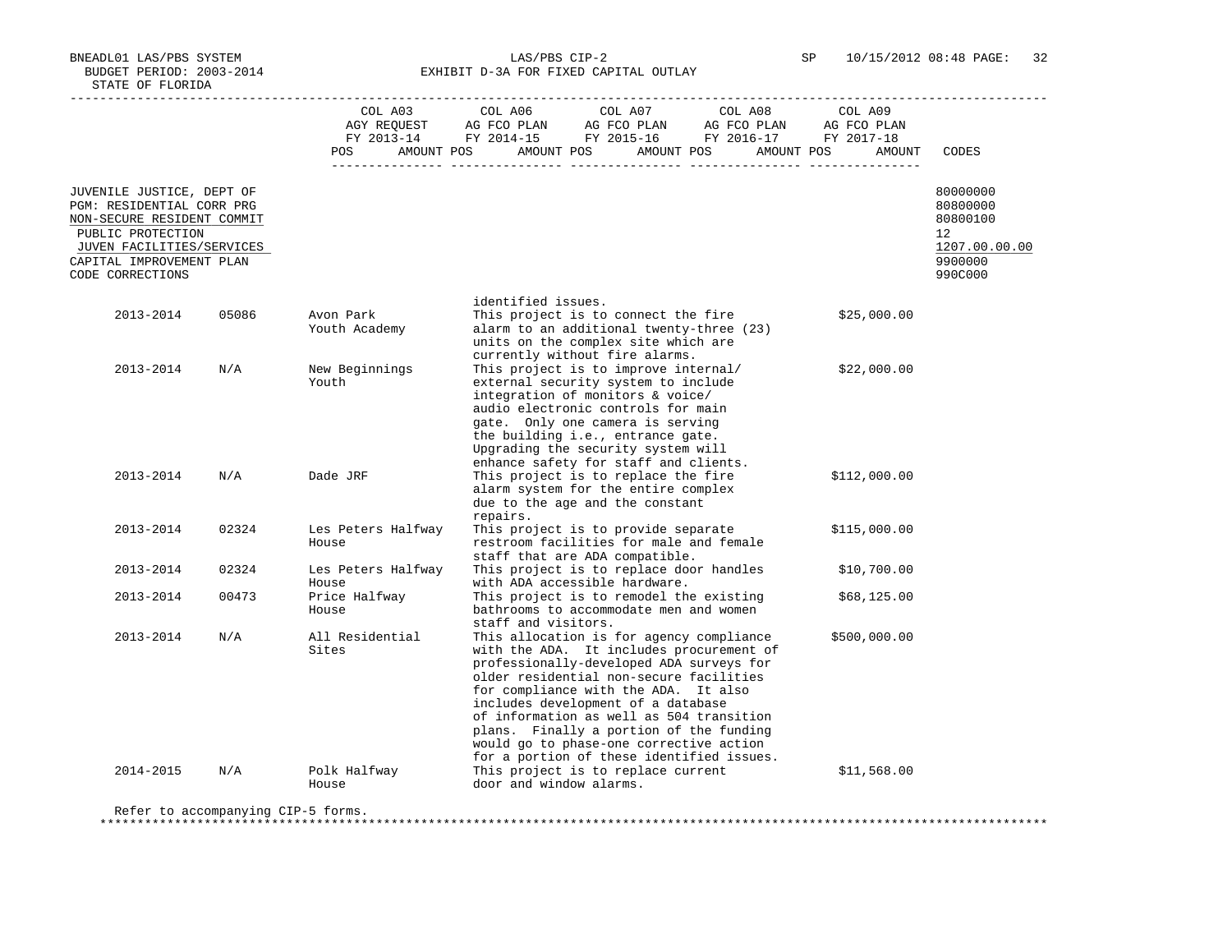BNEADL01 LAS/PBS SYSTEM LAS/PBS CIP-2 SP 10/15/2012 08:48 PAGE: 33 BUDGET PERIOD: 2003-2014 **EXHIBIT D-3A FOR FIXED CAPITAL OUTLAY** 

|                                                                                                                                                                                                                                                |           | COL A03<br>AGY REOUEST<br>FY 2013-14 | FY 2014-15 | COL A06<br>AG FCO PLAN | COL A07<br>AG FCO PLAN<br>FY 2015-16 | COL A08<br>AG FCO PLAN<br>FY 2016-17 | COL A09<br>AG FCO PLAN<br>FY 2017-18 |                                                                                                   |
|------------------------------------------------------------------------------------------------------------------------------------------------------------------------------------------------------------------------------------------------|-----------|--------------------------------------|------------|------------------------|--------------------------------------|--------------------------------------|--------------------------------------|---------------------------------------------------------------------------------------------------|
|                                                                                                                                                                                                                                                | POS       | AMOUNT POS                           |            | AMOUNT POS             | AMOUNT POS                           | AMOUNT POS                           | AMOUNT                               | CODES                                                                                             |
| JUVENILE JUSTICE, DEPT OF<br>PGM: RESIDENTIAL CORR PRG<br>NON-SECURE RESIDENT COMMIT<br>PUBLIC PROTECTION<br>JUVEN FACILITIES/SERVICES<br>CAPITAL IMPROVEMENT PLAN<br>SUPPORT FACILITIES<br>FIXED CAPITAL OUTLAY<br>DJJ MAIN/REPAIR-STATE BLDG |           |                                      |            |                        |                                      |                                      |                                      | 80000000<br>80800000<br>80800100<br>12<br>1207.00.00.00<br>9900000<br>990F000<br>080000<br>080410 |
| GENERAL REVENUE FUND                                                                                                                                                                                                                           | $-$ STATE | 218,800                              |            | 154,280                | 55,750                               | 25,000                               |                                      | 1000 1                                                                                            |
|                                                                                                                                                                                                                                                |           |                                      |            |                        |                                      |                                      |                                      |                                                                                                   |

AGENCY NARRATIVE:

Fiscal Year

 2013-2014 BUDGET YEAR NARRATIVE: DJJ MAIN/REPAIR-STATE BLDG IT COMPONENT? NO The following projects are requested under group "SFS" Security. The requests under this category are issues needed to maintain the security and operation of the sites and ensure the safety of both youth and staff. These projects include items such as upgrading of Close Circuit Television (CCTV) camera systems, fencing, and similar security projects.

| Requested     | DMS Bldg. # Location |                                 | Project Description                                                                                                                                                                          | Amount      |
|---------------|----------------------|---------------------------------|----------------------------------------------------------------------------------------------------------------------------------------------------------------------------------------------|-------------|
| $2013 - 2014$ | 05086                | Avon Park<br>Youth Academy      | This project is to add fifteen (15)<br>new color CCTV cameras, three<br>multiplexers and three<br>monitors to provide better<br>security coverage.                                           | \$66,800.00 |
| 2013-2014     | 02324                | Les Peters<br>Halfway House     | This project is to upgrade<br>the CCTV system. It is in need<br>of upgrading/replacing cameras,<br>recorders, etc., due to age of<br>the current system.                                     | \$25,000.00 |
| $2013 - 2014$ | 04149                | Okaloosa Youth<br>Academy       | This project is to partition<br>off the area behind the dormitories<br>not seen on camera for security<br>purposes.                                                                          | \$15,000.00 |
| 2013-2014     | 00473                | Price Halfway<br>House          | This project is to improve the<br>internal/external security<br>system to include integration<br>of monitors & voice/audio electronic<br>controls for the main and vehicle<br>service gates. | \$56,000.00 |
| $2013 - 2014$ | 04126                | Youth Environmental<br>Services | This project is to install a<br>CCTV system. The program does<br>not have any surveillance systems<br>that would enhance security to<br>youth and staff.                                     | \$56,000.00 |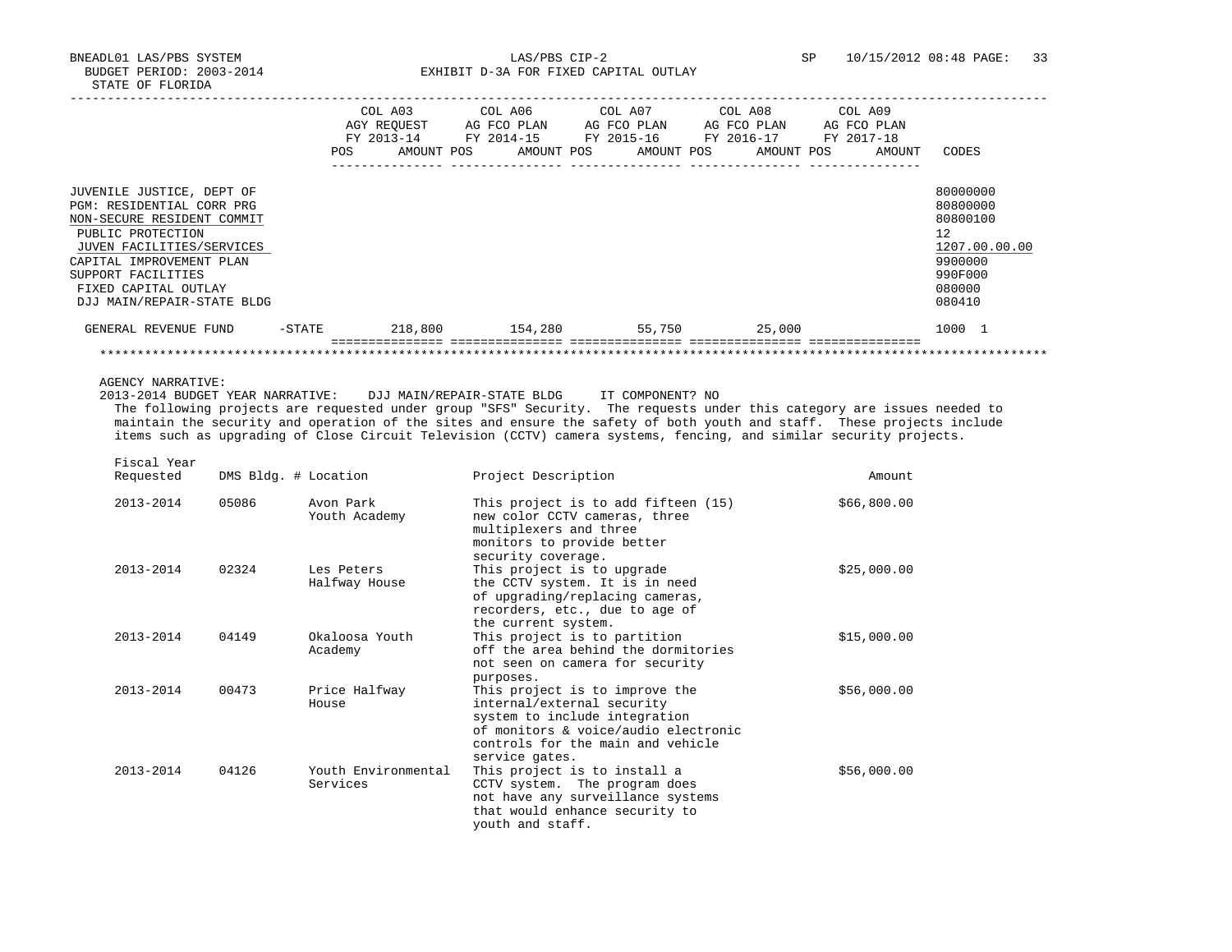BNEADL01 LAS/PBS SYSTEM LAS/PBS CIP-2 SP 10/15/2012 08:48 PAGE: 34 BUDGET PERIOD: 2003-2014 **EXHIBIT D-3A FOR FIXED CAPITAL OUTLAY** 

|                                                                                                                                                                                          |       |                              | $\begin{tabular}{lcccc} COL A03 & COL A06 & COL A07 & COL A08 & COL A09 \\ AGY REQUEST & AG FCO PLAN & AG FCO PLAN & AG FCO PLAN & AG FCO PLAN \\ FY & 2013-14 & FY & 2014-15 & FY & 2015-16 & FY & 2016-17 & FY & 2017-18 \\ \end{tabular}$<br>POS AMOUNT POS AMOUNT POS AMOUNT POS AMOUNT POS | AMOUNT      | CODES                                                                         |
|------------------------------------------------------------------------------------------------------------------------------------------------------------------------------------------|-------|------------------------------|-------------------------------------------------------------------------------------------------------------------------------------------------------------------------------------------------------------------------------------------------------------------------------------------------|-------------|-------------------------------------------------------------------------------|
| JUVENILE JUSTICE, DEPT OF<br>PGM: RESIDENTIAL CORR PRG<br>NON-SECURE RESIDENT COMMIT<br>PUBLIC PROTECTION<br>JUVEN FACILITIES/SERVICES<br>CAPITAL IMPROVEMENT PLAN<br>SUPPORT FACILITIES |       |                              |                                                                                                                                                                                                                                                                                                 |             | 80000000<br>80800000<br>80800100<br>12<br>1207.00.00.00<br>9900000<br>990F000 |
| 2014-2015                                                                                                                                                                                | 04174 | Joann Bridges                | This project is to install a<br>swipe card system on the main<br>door of the facility for                                                                                                                                                                                                       | \$5,800.00  |                                                                               |
| 2014-2015                                                                                                                                                                                | 04149 | Okaloosa Youth<br>Academy    | added security.<br>This project is for the<br>addition of a security fence/<br>gate enclosure to improve<br>safety and security. Currently,<br>there is no security enclosure<br>from the back door of the kitchen<br>to the parking lot.                                                       | \$24,000.00 |                                                                               |
| 2014-2015                                                                                                                                                                                | 04149 | Okaloosa Youth<br>Academy    | This project is to upgrade<br>sallyport gate with an electronic<br>opener for added security.                                                                                                                                                                                                   | \$13,080.00 |                                                                               |
| 2014-2015                                                                                                                                                                                | 00480 | Spring Lake<br>Youth Academy | This project is to re-key the<br>facility so all locks are<br>accessible with one key.<br>Currently, the facility has<br>over 40 different keys in use.                                                                                                                                         | \$9,600.00  |                                                                               |
| 2014-2015                                                                                                                                                                                | 00634 | Pompano SATC                 | This project is to replace the worn<br>exit and security doors.                                                                                                                                                                                                                                 | \$16,800.00 |                                                                               |
| 2014-2015                                                                                                                                                                                | 00634 | Pompano SATC                 | This project is to improve<br>security and provide a secure<br>intake area (sallyport)<br>for incoming offenders.                                                                                                                                                                               | \$45,000.00 |                                                                               |
| 2014-2015                                                                                                                                                                                | 02324 | Les Peters<br>Halfway House  | This project is to install an additional<br>security fence along the back perimeter<br>for safety.                                                                                                                                                                                              | \$40,000.00 |                                                                               |
| 2015-2016                                                                                                                                                                                | 00634 | Pompano SATC                 | This project is for securing<br>open portions of the facility<br>with fencing for security<br>purposes.                                                                                                                                                                                         | \$15,750.00 |                                                                               |
| 2015-2016                                                                                                                                                                                | 03164 | Britt Halfway House          | This project is to extend the<br>current fence to enhance security.                                                                                                                                                                                                                             | \$15,000.00 |                                                                               |
| 2015-2016                                                                                                                                                                                | 02324 | Les Peters<br>Halfway House  | This project is to install secure<br>gates outside of four (4) currently<br>unsecured exterior doors.                                                                                                                                                                                           | \$10,000.00 |                                                                               |
| 2015-2016                                                                                                                                                                                | N/A   | Panther Success<br>Vacant    | This project is to remove razor wire<br>fence.                                                                                                                                                                                                                                                  | \$15,000.00 |                                                                               |
| 2016-2017                                                                                                                                                                                | 00235 | Alachua Academy              | This project is to install an                                                                                                                                                                                                                                                                   | \$25,000.00 |                                                                               |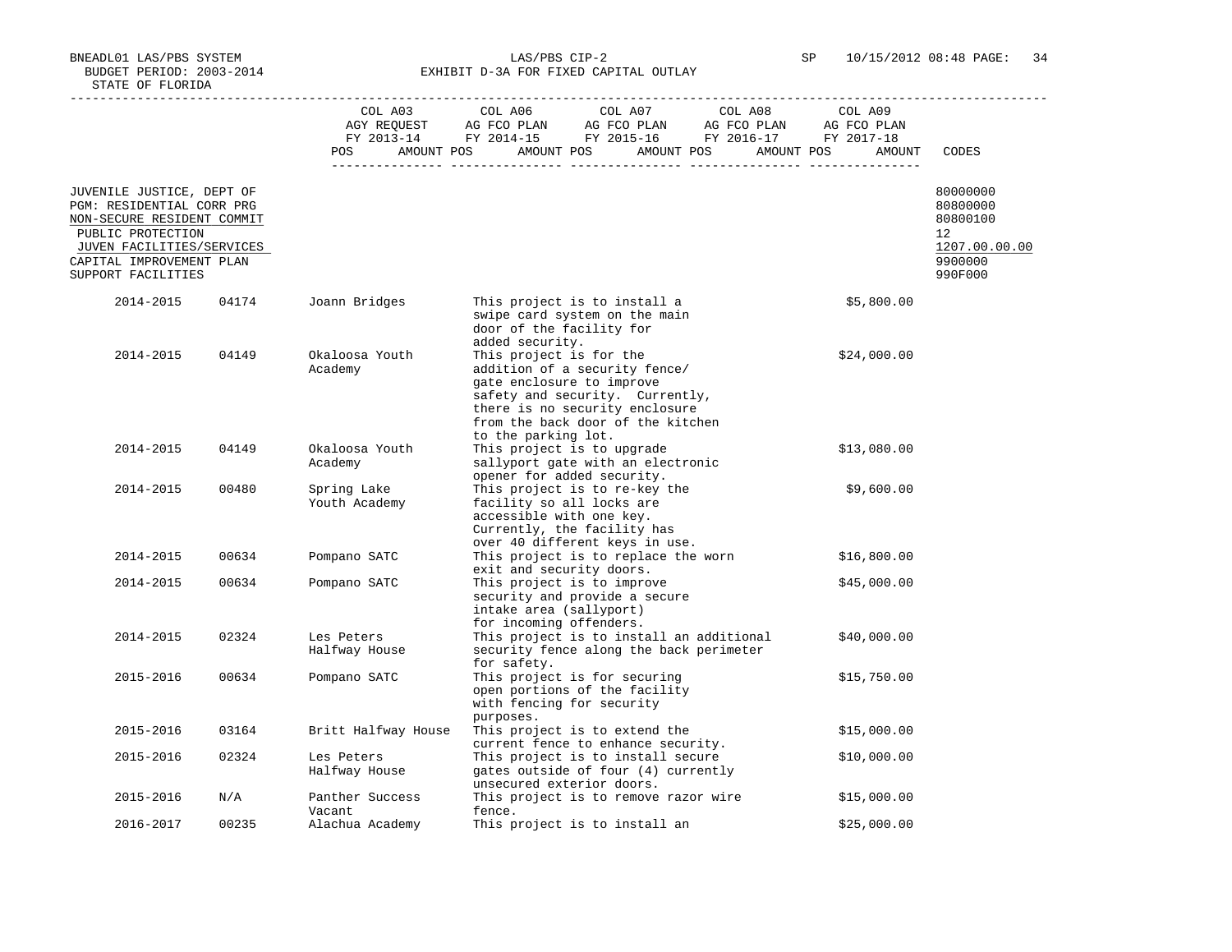BNEADL01 LAS/PBS SYSTEM LAS/PBS CIP-2 SP 10/15/2012 08:48 PAGE: 35 BUDGET PERIOD: 2003-2014 **EXHIBIT D-3A FOR FIXED CAPITAL OUTLAY** 

|                                                                                  |  | COL A03 COL A06 COL A07 COL A08 COL A09                     |  |               |
|----------------------------------------------------------------------------------|--|-------------------------------------------------------------|--|---------------|
|                                                                                  |  | AGY REQUEST AG FCO PLAN AG FCO PLAN AG FCO PLAN AG FCO PLAN |  |               |
|                                                                                  |  | FY 2013-14 FY 2014-15 FY 2015-16 FY 2016-17 FY 2017-18      |  |               |
|                                                                                  |  | POS AMOUNT POS AMOUNT POS AMOUNT POS AMOUNT POS AMOUNT      |  | CODES         |
|                                                                                  |  |                                                             |  |               |
|                                                                                  |  |                                                             |  |               |
| JUVENILE JUSTICE, DEPT OF                                                        |  |                                                             |  | 80000000      |
| PGM: RESIDENTIAL CORR PRG                                                        |  |                                                             |  | 80800000      |
| NON-SECURE RESIDENT COMMIT                                                       |  |                                                             |  | 80800100      |
|                                                                                  |  |                                                             |  |               |
| PUBLIC PROTECTION                                                                |  |                                                             |  | 12            |
| JUVEN FACILITIES/SERVICES                                                        |  |                                                             |  | 1207.00.00.00 |
| CAPITAL IMPROVEMENT PLAN                                                         |  |                                                             |  | 9900000       |
| SUPPORT FACILITIES                                                               |  |                                                             |  | 990F000       |
|                                                                                  |  |                                                             |  |               |
|                                                                                  |  | additional security fence on the                            |  |               |
|                                                                                  |  | recreation field for added security.                        |  |               |
|                                                                                  |  |                                                             |  |               |
| Refer to accompanying CIP-5 forms.                                               |  |                                                             |  |               |
|                                                                                  |  |                                                             |  |               |
|                                                                                  |  |                                                             |  |               |
|                                                                                  |  |                                                             |  |               |
| MAINTENANCE AND REPAIR                                                           |  |                                                             |  | 990M000       |
| FIXED CAPITAL OUTLAY                                                             |  |                                                             |  | 080000        |
| DJJ MAIN/REPAIR-STATE BLDG                                                       |  |                                                             |  | 080410        |
|                                                                                  |  |                                                             |  |               |
| GENERAL REVENUE FUND -STATE 1,946,886 2,263,920 1,035,074 261,000 208,145 1000 1 |  |                                                             |  |               |
|                                                                                  |  |                                                             |  |               |
|                                                                                  |  |                                                             |  |               |
|                                                                                  |  |                                                             |  |               |

AGENCY NARRATIVE:

2013-2014 BUDGET YEAR NARRATIVE: DJJ MAIN/REPAIR-STATE BLDG IT COMPONENT? NO

 The following maintenance projects are requested under group "BR" Roofing. These requests are typically for roofs, which are already leaking significantly due to age or wear and require replacement or repair. By not addressing these roof leaks, the department incurs additional expenses to repair interior water damage including but not limited to potential mold issues.

 The following maintenance projects are requested under group "BM" Mechanical. These are also typically older sites and the mechanical systems have been repaired numerous times and are at the end of their life-span. If these systems fail suddenly youth may have to be moved to other facilities or temporary units brought-in for cooling at significant expense. These projects typically include repair or replacement of existing Heating Ventilation and Air-Conditioning (HVAC) or ventilation systems and related controls.

 The following maintenance projects are requested under group "BE" Electrical. The requests noted under this group are issues that will enhance the functionality of the sites. These projects include such items as interior lighting and lightning protection.

 The following maintenance projects are requested under group "BD" Special Circumstances. The requests noted under this group are issues that would ensure the operation of the sites. Some projects include building covered areas for youth and recreation and courtyard areas.

 The following maintenance projects are requested under group "BG" Site. The requests noted under this group are issues that will ensure the functionality, security and safety of the sites. These projects include covered walkways, exterior lighting, fencing and erosion issues.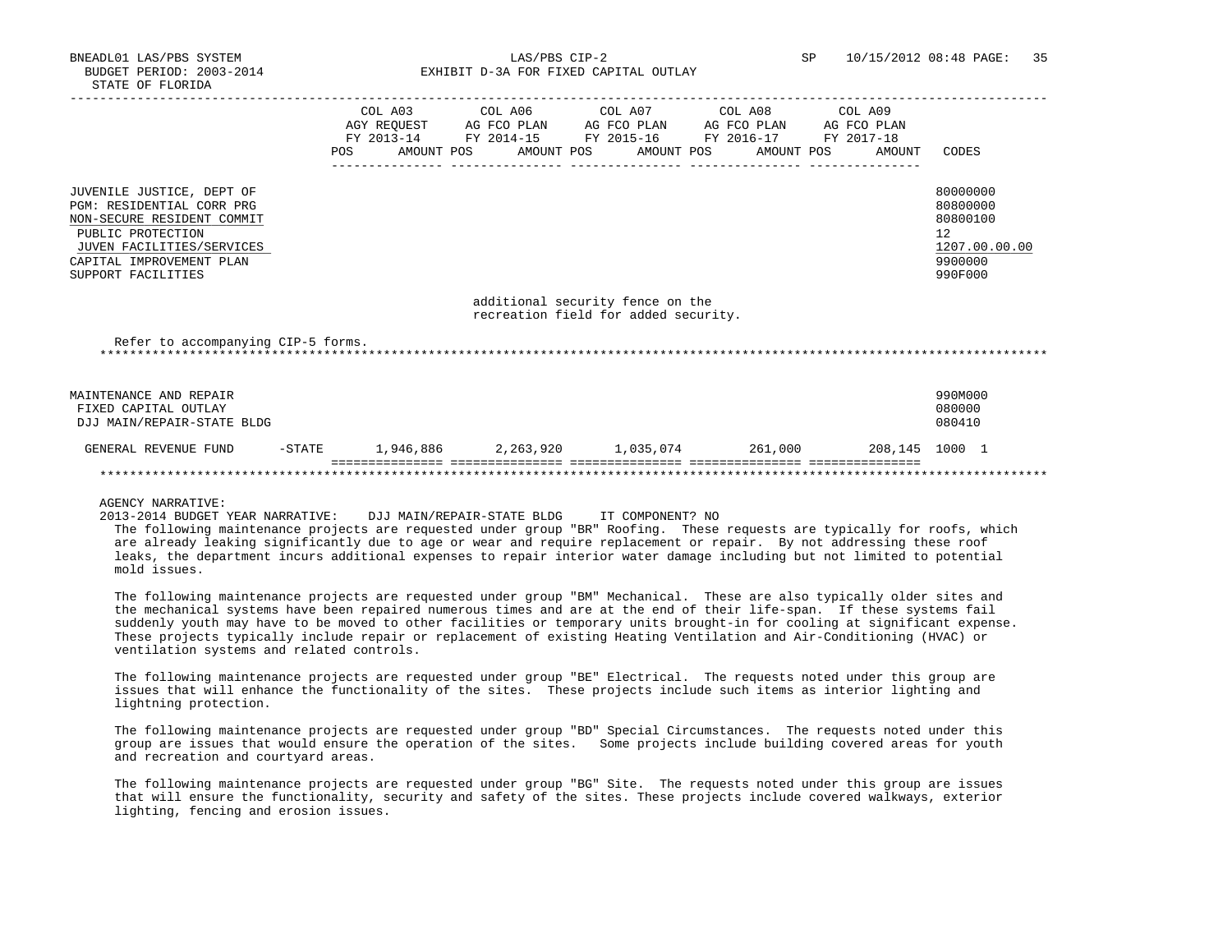Fiscal Year

 BNEADL01 LAS/PBS SYSTEM LAS/PBS CIP-2 SP 10/15/2012 08:48 PAGE: 36 BUDGET PERIOD: 2003-2014 **EXHIBIT D-3A FOR FIXED CAPITAL OUTLAY** 

|                                                                                                                                                                                              | COL A03<br>AGY REOUEST<br>FY 2013-14<br>POS. | COL A06<br>AG FCO PLAN<br>FY 2014-15<br>AMOUNT POS<br>AMOUNT POS | COL A07<br>AG FCO PLAN<br>FY 2015-16<br>AMOUNT POS | COL A08<br>AG FCO PLAN<br>FY 2016-17<br>AMOUNT POS | COL A09<br>AG FCO PLAN<br>FY 2017-18<br>AMOUNT | CODES                                                                         |
|----------------------------------------------------------------------------------------------------------------------------------------------------------------------------------------------|----------------------------------------------|------------------------------------------------------------------|----------------------------------------------------|----------------------------------------------------|------------------------------------------------|-------------------------------------------------------------------------------|
| JUVENILE JUSTICE, DEPT OF<br>PGM: RESIDENTIAL CORR PRG<br>NON-SECURE RESIDENT COMMIT<br>PUBLIC PROTECTION<br>JUVEN FACILITIES/SERVICES<br>CAPITAL IMPROVEMENT PLAN<br>MAINTENANCE AND REPAIR |                                              |                                                                  |                                                    |                                                    |                                                | 80000000<br>80800000<br>80800100<br>12<br>1207.00.00.00<br>9900000<br>990M000 |

 The following maintenance projects are requested under group "BI" Interior. The requests noted under this group are issues that will ensure the functionality and safety of the sites. Many of the sites are old and the interiors are showing substantial signs of deterioration which leads to safety concerns. These projects need to be completed to stop the deterioration of the buildings and extend their useful life-span. These projects include floor surface replacements, painting, minor renovations, etc.

 The following maintenance projects are requested under group "BP" Plumbing. These are typically older sites and the plumbing systems and fixtures have been repaired numerous times and are at the end of their life-span. These projects include items such as piping, fixture replacement and water control/mixing valve system repairs.

 The following maintenance projects are requested under group "CP" Paving (other). The requests noted under this group are issues that need to be addressed to ensure the safety of the sites and make them more functional. These are older sites that have unsafe parking lots for both staff and visitors. These projects include recreation paving, parking lot paving and parking lot expansion.

 The following maintenance projects are requested under group "BS" Structure. The request noted under this group are issues that will ensure the functionality and safety of the facility and also include the request for the annual repair and maintenance allocation for all residential non-secure facilities statewide.

 The following maintenance projects are requested under group "BX" Envelope (building exterior). The requests noted under this category are issues that need to be addressed to ensure security of the buildings as well as protect the exterior. These are older sites and the buildings are in need of maintenance to prolong their life.

| Requested     | DMS Bldg. # Location |                                 | Project Description                                                                                                                                                                                                                                                                                  | Amount       |
|---------------|----------------------|---------------------------------|------------------------------------------------------------------------------------------------------------------------------------------------------------------------------------------------------------------------------------------------------------------------------------------------------|--------------|
| 2013-2014     | 00480                | Spring Lake YA                  | This project is to replace old and worn<br>HVAC units which are at the end of their<br>useful life-cycles.                                                                                                                                                                                           | \$15,000.00  |
| $2013 - 2014$ | 04126                | Youth Environmental<br>Services | This project is to replace old<br>and worn HVAC units which are<br>at the end of their useful life-<br>cycles.                                                                                                                                                                                       | \$25,000.00  |
| $2013 - 2014$ | N/A                  | All Residential<br>Sites        | This project is phase-one of a<br>multiple-phase project to perform energy-<br>saving lighting retrofits statewide.<br>Lighting retrofits are an energy<br>conservation measure which allow energy<br>savings by replacing the entire fixture or<br>components to achieve a reduction in electricity | \$150,000.00 |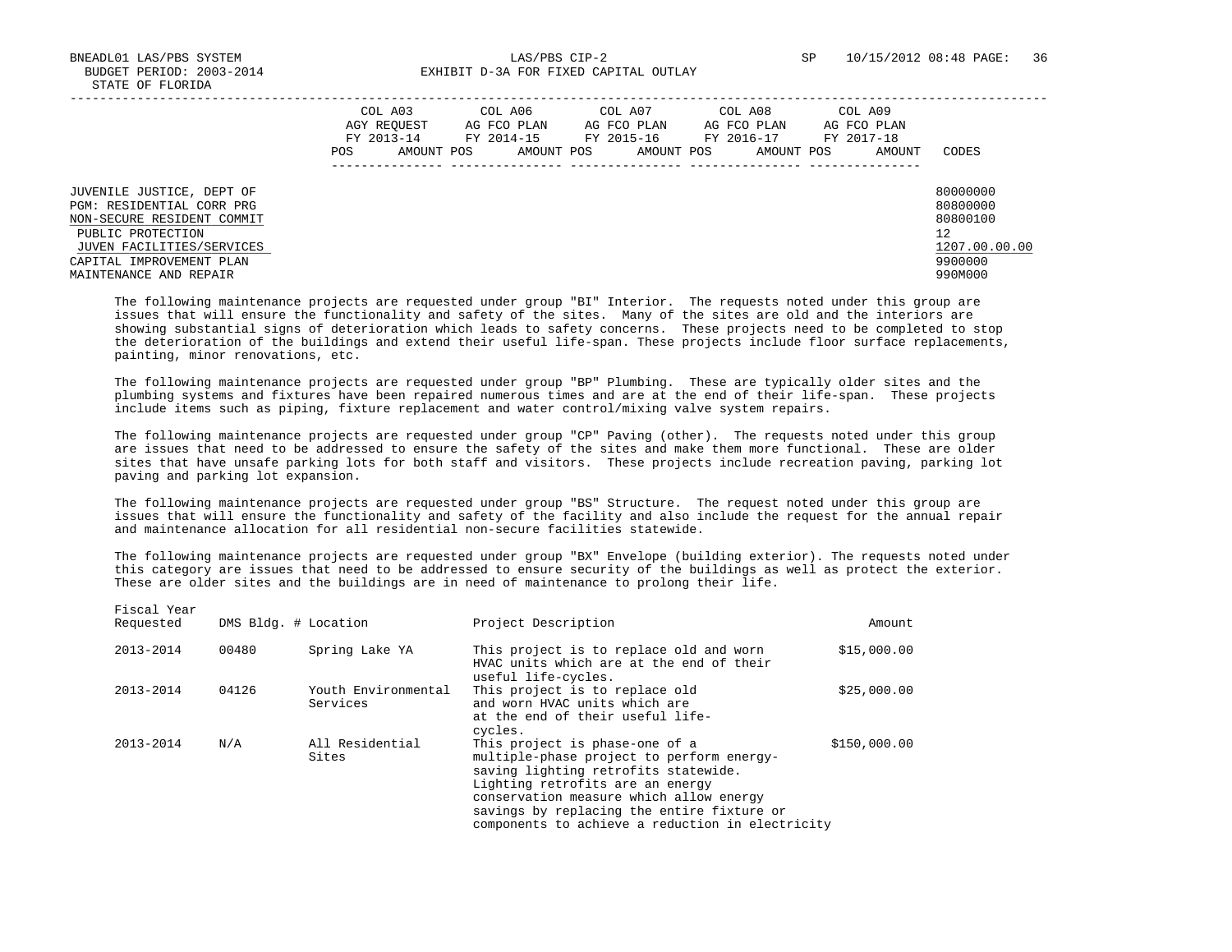BNEADL01 LAS/PBS SYSTEM LAS/PBS CIP-2 SP 10/15/2012 08:48 PAGE: 37 BUDGET PERIOD: 2003-2014 **EXHIBIT D-3A FOR FIXED CAPITAL OUTLAY** 

|                                                                                                                                                                                              |       | POS<br>$- - - - - -$                   | $\begin{tabular}{lcccccc} CDL A03 & CDL A06 & CDL A07 & CDL A08 & CDL A09 \\ AGY REQUEST & AG FCO PLAN & AG FCO PLAN & AG FCO PLAN & AG FCO PLAN \\ FY & 2013-14 & FY & 2014-15 & FY & 2015-16 & FY & 2016-17 & FY & 2017-18 \\ \end{tabular}$<br>AMOUNT POS AMOUNT POS AMOUNT POS AMOUNT POS | AMOUNT       | CODES                                                                         |
|----------------------------------------------------------------------------------------------------------------------------------------------------------------------------------------------|-------|----------------------------------------|-----------------------------------------------------------------------------------------------------------------------------------------------------------------------------------------------------------------------------------------------------------------------------------------------|--------------|-------------------------------------------------------------------------------|
| JUVENILE JUSTICE, DEPT OF<br>PGM: RESIDENTIAL CORR PRG<br>NON-SECURE RESIDENT COMMIT<br>PUBLIC PROTECTION<br>JUVEN FACILITIES/SERVICES<br>CAPITAL IMPROVEMENT PLAN<br>MAINTENANCE AND REPAIR |       |                                        |                                                                                                                                                                                                                                                                                               |              | 80000000<br>80800000<br>80800100<br>12<br>1207.00.00.00<br>9900000<br>990M000 |
|                                                                                                                                                                                              |       |                                        | use and nitrogen oxide emissions.<br>The first buildings to be retrofitted are<br>Falkenburg Academy, Britt, Price,                                                                                                                                                                           |              |                                                                               |
| 2013-2014                                                                                                                                                                                    | 02309 | Miami SATC                             | and Les Peters Halfway Houses.<br>This project is to install a new 125 KW<br>generator with a transfer switch for                                                                                                                                                                             | \$150,000.00 |                                                                               |
| 2013-2014                                                                                                                                                                                    | 04126 | Youth Environmental<br>Service         | emergency power to the facility.<br>This project is to install a new 125 KW<br>generator with a transfer switch for<br>emergency power to the facility.                                                                                                                                       | \$120,000.00 |                                                                               |
| 2013-2014                                                                                                                                                                                    | 04144 | Pensacola Boys<br>Boys Base            | This project is to replace all main<br>and sub-power panels in building.<br>The current panels were manufactured by<br>Challenger who are no longer in business.<br>Replacement parts and breakers are<br>impossible to find.                                                                 | \$8,900.00   |                                                                               |
| 2013-2014                                                                                                                                                                                    | 05086 | Avon Park YA                           | This project is to hook the pre-existing<br>generator to power additional areas of<br>the facility.                                                                                                                                                                                           | \$60,000.00  |                                                                               |
| 2013-2014                                                                                                                                                                                    | 05086 | Avon Park YA                           | This project is to upgrade the fire alarm                                                                                                                                                                                                                                                     | \$76,000.00  |                                                                               |
| 2013-2014                                                                                                                                                                                    | 04615 | Hasting Youth                          | systems.<br>This project is to replace eight(8)<br>dining hall tables which are<br>old and broken.                                                                                                                                                                                            | \$10,886.00  |                                                                               |
| 2013-2014                                                                                                                                                                                    | 05086 | Avon Park YA                           | This project is to upgrade lighting on<br>the west side of the complex.                                                                                                                                                                                                                       | \$25,000.00  |                                                                               |
| 2013-2014                                                                                                                                                                                    | 02324 | Les Peters<br>Halfway House            | This project is to replace and extend<br>the east fence area.                                                                                                                                                                                                                                 | \$12,000.00  |                                                                               |
| 2013-2014                                                                                                                                                                                    | 04166 | Vacant Bldg (Prev.<br>Panther Success) | This project is to replace carpet in<br>classroom and administration buildings<br>with carpet or tile.                                                                                                                                                                                        | \$10,500.00  |                                                                               |
| 2013-2014                                                                                                                                                                                    | 00426 | New Beginning YA                       | This project is to replace existing<br>worn carpet in dorm/day room areas.                                                                                                                                                                                                                    | \$8,000.00   |                                                                               |
| 2013-2014                                                                                                                                                                                    | 02324 | Les Peters                             | This project is to replace old hot water<br>heaters which are failing.                                                                                                                                                                                                                        | \$12,000.00  |                                                                               |
| 2013-2014                                                                                                                                                                                    | 00511 | Pasco Girls                            | This project is to upgrade the drain<br>field with additional dirt for sanitary<br>reasons.                                                                                                                                                                                                   | \$13,600.00  |                                                                               |
| 2013-2014                                                                                                                                                                                    | N/A   | All Residential<br>Sites               | This allocation is for the continued<br>upkeep and maintenance of all                                                                                                                                                                                                                         | \$500,000.00 |                                                                               |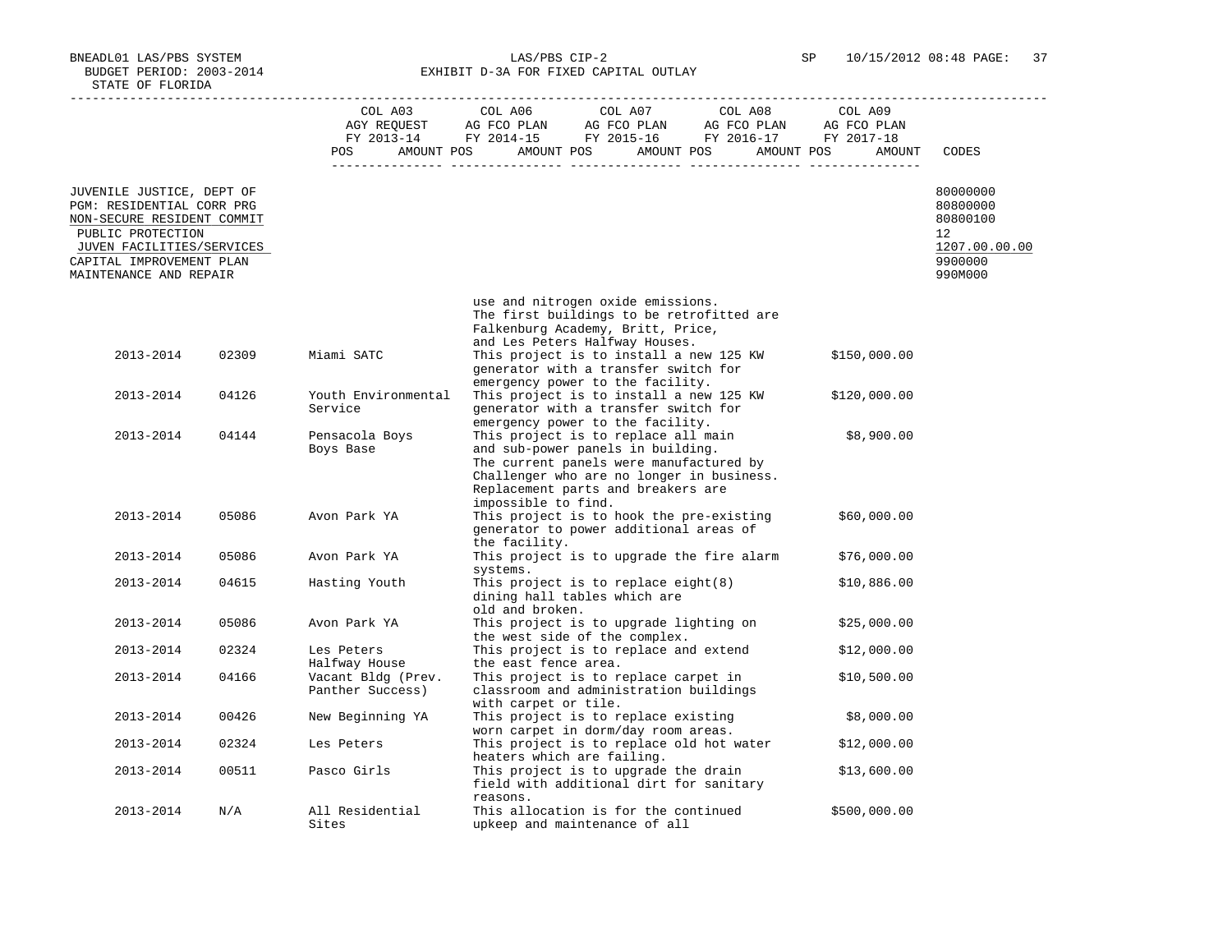BNEADL01 LAS/PBS SYSTEM LAS/PBS CIP-2 SP 10/15/2012 08:48 PAGE: 38 BUDGET PERIOD: 2003-2014 **EXHIBIT D-3A FOR FIXED CAPITAL OUTLAY** 

|                                                                                                                                                                                              |       | COL A03<br>POS                  | COL A06<br>COL A07<br>COL A08<br>COL AU3 COL AU6 COL AU7 COL AU8 COL AU9<br>AGY REQUEST AG FCO PLAN AG FCO PLAN AG FCO PLAN AG FCO PLAN FY 2013-14 FY 2014-15 FY 2015-16 FY 2016-17 FY 2017-18<br>AMOUNT POS AMOUNT POS AMOUNT POS AMOUNT POS                                                                                                                                                                                                                                                                                                                                                                                                                                                                                                                                                                                                                                                                                                                                                                                             | COL A09<br>AMOUNT | CODES                                                                         |
|----------------------------------------------------------------------------------------------------------------------------------------------------------------------------------------------|-------|---------------------------------|-------------------------------------------------------------------------------------------------------------------------------------------------------------------------------------------------------------------------------------------------------------------------------------------------------------------------------------------------------------------------------------------------------------------------------------------------------------------------------------------------------------------------------------------------------------------------------------------------------------------------------------------------------------------------------------------------------------------------------------------------------------------------------------------------------------------------------------------------------------------------------------------------------------------------------------------------------------------------------------------------------------------------------------------|-------------------|-------------------------------------------------------------------------------|
| JUVENILE JUSTICE, DEPT OF<br>PGM: RESIDENTIAL CORR PRG<br>NON-SECURE RESIDENT COMMIT<br>PUBLIC PROTECTION<br>JUVEN FACILITIES/SERVICES<br>CAPITAL IMPROVEMENT PLAN<br>MAINTENANCE AND REPAIR |       |                                 |                                                                                                                                                                                                                                                                                                                                                                                                                                                                                                                                                                                                                                                                                                                                                                                                                                                                                                                                                                                                                                           |                   | 80000000<br>80800000<br>80800100<br>12<br>1207.00.00.00<br>9900000<br>990M000 |
| 2013-2014                                                                                                                                                                                    | N/A   | Select Residential<br>Sites     | residential non-secure facilities<br>statewide. Costs computed using<br>industry-standard data from the Building<br>Owner's and Manager's Association (BOMA),<br>the International Facility Management<br>Association (IFMA) and historical data<br>from agency expenditures for repair/<br>maintenance issues over the past five<br>(5) years. Costs have also been<br>revised downward to reflect over-lapping<br>projects in this current request.<br>Work covers building items which break-<br>down or fail during the current year<br>and need to be repaired to maintain<br>operations.<br>This project is for an architectural study<br>to investigate and begin design development<br>phase drawings for the possible replacement<br>or renovation of the following residential<br>non-secure facilities: Volusia Halfway<br>House, Camp E-Ma Chamee, Avon Park, Pasco<br>Girls Academy, Francis Walker Halfway<br>House, Okeechobee Girls Academy,<br>Okeechobee Youth Development Center,<br>and the Administrative Buildings. | \$750,000.00      |                                                                               |
| 2014-2015                                                                                                                                                                                    | 04144 | Pensacola Boys<br>Base          | This project is to replace the<br>youth activity area awning that is<br>damaged.                                                                                                                                                                                                                                                                                                                                                                                                                                                                                                                                                                                                                                                                                                                                                                                                                                                                                                                                                          | \$10,000.00       |                                                                               |
| 2014-2015                                                                                                                                                                                    | 04126 | Youth Environmental<br>Services | This project is to install a new roof<br>on the classrooms, dorms, and kitchen<br>as the old roofs are leaking.                                                                                                                                                                                                                                                                                                                                                                                                                                                                                                                                                                                                                                                                                                                                                                                                                                                                                                                           | \$40,000.00       |                                                                               |
| 2014-2015                                                                                                                                                                                    | 05086 | Avon Park Youth<br>Academy      | This project is to replace roofs<br>for resident units 7, 8, 10, 15, 21, 22,<br>23, quads 9, 11, 12, 14, staff 1, 2,<br>and bowling alley.                                                                                                                                                                                                                                                                                                                                                                                                                                                                                                                                                                                                                                                                                                                                                                                                                                                                                                | \$168,056.00      |                                                                               |
| 2014-2015                                                                                                                                                                                    | 05086 | Avon Park Youth<br>Academy      | This project is to replace old<br>and worn HVAC units which are at<br>the end of their useful life-cycles.                                                                                                                                                                                                                                                                                                                                                                                                                                                                                                                                                                                                                                                                                                                                                                                                                                                                                                                                | \$88,000.00       |                                                                               |
| 2014-2015                                                                                                                                                                                    | 04173 | Bristol Youth<br>Academy        | This project is to replace old<br>and worn HVAC units which are                                                                                                                                                                                                                                                                                                                                                                                                                                                                                                                                                                                                                                                                                                                                                                                                                                                                                                                                                                           | \$50,000.00       |                                                                               |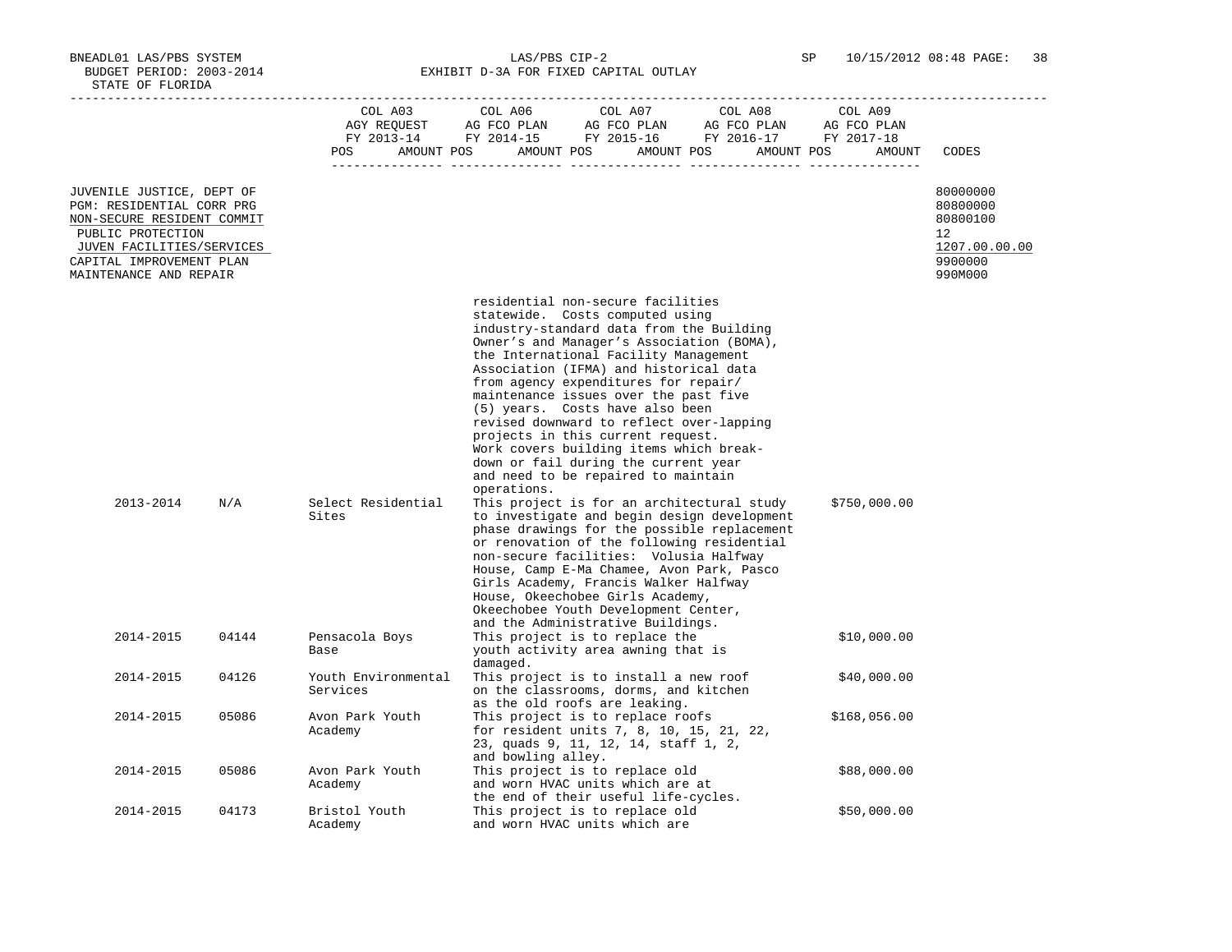BNEADL01 LAS/PBS SYSTEM LAS/PBS CIP-2 SP 10/15/2012 08:48 PAGE: 39 BUDGET PERIOD: 2003-2014 **EXHIBIT D-3A FOR FIXED CAPITAL OUTLAY** 

|                                                                                                                                                                                              |       |                             | $\begin{tabular}{lcccc} COL A03 & COL A06 & COL A07 & COL A08 & COL A09 \\ AGY REQUEST & AG FCO PLAN & AG FCO PLAN & AG FCO PLAN & AG FCO PLAN \\ FY & 2013-14 & FY & 2014-15 & FY & 2015-16 & FY & 2016-17 & FY & 2017-18 \\ \end{tabular}$ |              |                                                                               |
|----------------------------------------------------------------------------------------------------------------------------------------------------------------------------------------------|-------|-----------------------------|----------------------------------------------------------------------------------------------------------------------------------------------------------------------------------------------------------------------------------------------|--------------|-------------------------------------------------------------------------------|
|                                                                                                                                                                                              |       |                             | POS AMOUNT POS AMOUNT POS AMOUNT POS AMOUNT POS                                                                                                                                                                                              | AMOUNT       | CODES                                                                         |
| JUVENILE JUSTICE, DEPT OF<br>PGM: RESIDENTIAL CORR PRG<br>NON-SECURE RESIDENT COMMIT<br>PUBLIC PROTECTION<br>JUVEN FACILITIES/SERVICES<br>CAPITAL IMPROVEMENT PLAN<br>MAINTENANCE AND REPAIR |       |                             |                                                                                                                                                                                                                                              |              | 80000000<br>80800000<br>80800100<br>12<br>1207.00.00.00<br>9900000<br>990M000 |
| 2014-2015                                                                                                                                                                                    | 04615 | Hasting Youth<br>Academy    | at the end of their useful life-cycles.<br>This project is to replace old and<br>worn HVAC units which are at the                                                                                                                            | \$105,000.00 |                                                                               |
| 2014-2015                                                                                                                                                                                    | 02309 | Miami SATC                  | end of their useful life-cycles.<br>This project is to replace old<br>and worn HVAC units which are                                                                                                                                          | \$30,000.00  |                                                                               |
| 2014-2015                                                                                                                                                                                    | 04374 | Milton Girls<br>Facility    | at the end of their useful life-cycle.<br>This project is to replace<br>old and worn HVAC units which<br>are at the end of their useful                                                                                                      | \$55,000.00  |                                                                               |
| 2014-2015                                                                                                                                                                                    | 00634 | Pompano SATC                | life-cycle.<br>This project is to replace old and worn<br>HVAC units which are at the end of their<br>useful life-cycle.                                                                                                                     | \$30,000.00  |                                                                               |
| 2014-2015                                                                                                                                                                                    | 04388 | Okeechobee Girls<br>Academy | This project is to replace old<br>and worn HVAC units which are at                                                                                                                                                                           | \$17,000.00  |                                                                               |
| 2014-2015                                                                                                                                                                                    | 00395 | Volusia HH                  | the end of their useful life-cycles.<br>This project is to replace air handler<br>unit.                                                                                                                                                      | \$40,000.00  |                                                                               |
| 2014-2015                                                                                                                                                                                    | 00429 | Frances Walker HWH          | This project is to install a new generator                                                                                                                                                                                                   | \$39,400.00  |                                                                               |
| 2014-2015                                                                                                                                                                                    | 02324 | Les Peters<br>Halfway House | for emergency power during storm season.<br>This project is to install a<br>lightning suppression system at<br>the facility which loses vital<br>electrical equipment due to frequent<br>power surges as a result of lightning<br>strikes.   | \$48,000.00  |                                                                               |
| 2014-2015                                                                                                                                                                                    | 02324 | Les Peters<br>Halfway House | This project is to upgrade<br>the lighting in the sleeping<br>rooms with tamper proof lights<br>for safety reasons.                                                                                                                          | \$5,000.00   |                                                                               |
| 2014-2015                                                                                                                                                                                    | 02324 | Les Peters<br>Halfway House | This project is to upgrade-entry<br>gate from manual to electronic<br>for security purposes.                                                                                                                                                 | \$17,000.00  |                                                                               |
| 2014-2015                                                                                                                                                                                    | 04374 | Milton Girls                | This project is to extend the run<br>time of the emergency power generator<br>during storms by adding a larger fuel tank.                                                                                                                    | \$17,808.00  |                                                                               |
| 2014-2015                                                                                                                                                                                    | 04149 | Okaloosa Youth<br>Academy   | This project is to extend the run<br>time of the emergency power generator<br>during storms by adding a larger fuel tank.                                                                                                                    | \$17,808.00  |                                                                               |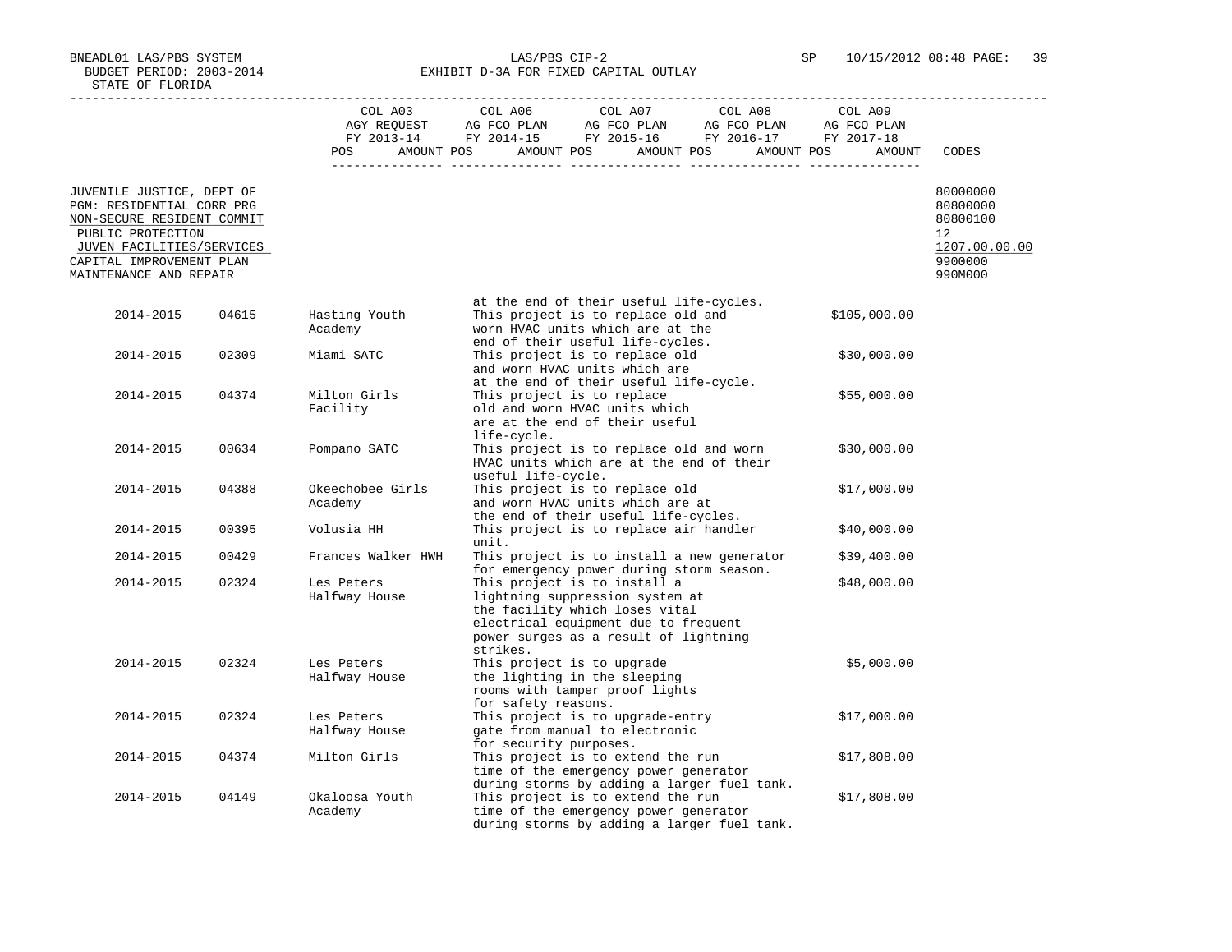BNEADL01 LAS/PBS SYSTEM LAS/PBS CIP-2 SP 10/15/2012 08:48 PAGE: 40 BUDGET PERIOD: 2003-2014 **EXHIBIT D-3A FOR FIXED CAPITAL OUTLAY** 

|                                                                                                                                                                                              |                         | COL A03                         | COL A06<br>COL A07<br>COL A08                                                                                                                                        | COL A09      |                                                                                              |
|----------------------------------------------------------------------------------------------------------------------------------------------------------------------------------------------|-------------------------|---------------------------------|----------------------------------------------------------------------------------------------------------------------------------------------------------------------|--------------|----------------------------------------------------------------------------------------------|
|                                                                                                                                                                                              |                         | POS                             | AMOUNT POS AMOUNT POS AMOUNT POS AMOUNT POS                                                                                                                          | AMOUNT       | CODES                                                                                        |
| JUVENILE JUSTICE, DEPT OF<br>PGM: RESIDENTIAL CORR PRG<br>NON-SECURE RESIDENT COMMIT<br>PUBLIC PROTECTION<br>JUVEN FACILITIES/SERVICES<br>CAPITAL IMPROVEMENT PLAN<br>MAINTENANCE AND REPAIR |                         |                                 |                                                                                                                                                                      |              | 80000000<br>80800000<br>80800100<br>$12 \overline{ }$<br>1207.00.00.00<br>9900000<br>990M000 |
| 2014-2015                                                                                                                                                                                    | 00480                   | Spring Lake YA                  | This project is to install a new<br>generator for emergency power during<br>power outages.                                                                           | \$19,300.00  |                                                                                              |
| 2014-2015                                                                                                                                                                                    | 04144                   | Pensacola Boys Base             | This project is to install an emergency<br>generator during power outages.                                                                                           | \$55,000.00  |                                                                                              |
| 2014-2015                                                                                                                                                                                    | 00473                   | Price Halfway House             | This project is to install a new<br>emergency generator as current generator<br>will not provide adequate electrical power<br>to allow for continuity of operations. | \$150,000.00 |                                                                                              |
| 2014-2015                                                                                                                                                                                    | 04173                   | Bristol Youth<br>Academy        | This project is to replace all T-12<br>with security grade T-8 light fixtures,<br>facility wide.                                                                     | \$32,500.00  |                                                                                              |
| 2014-2015                                                                                                                                                                                    | 00426                   | Polk Halfway House              | This project is to install 300 KW<br>generator as backup power to the<br>facility.                                                                                   | \$63,920.00  |                                                                                              |
| 2014-2015                                                                                                                                                                                    | 00426                   | New Beginning YA                | This project is to install a new<br>generator for emergency power during<br>power outages.                                                                           | \$80,000.00  |                                                                                              |
| 2014-2015                                                                                                                                                                                    | 02324                   | Les Peters<br>Halfway House     | This project is to replace the chairs<br>and settees in the dorm areas and the<br>tables and chairs in the dining hall.                                              | \$10,000.00  |                                                                                              |
| 2014-2015                                                                                                                                                                                    | 04149                   | Okaloosa Youth<br>Academy (OYA) | This project is to replace youth beds.                                                                                                                               | \$21,800.00  |                                                                                              |
| 2014-2015                                                                                                                                                                                    | 02324                   | Les Peters<br>Halfway House     | This project is to replace the washers<br>and dryers which are non-functional.                                                                                       | \$5,000.00   |                                                                                              |
| 2014-2015                                                                                                                                                                                    | 04381                   | Columbus JRF                    | This project is to install two (2) sets<br>each of commercial washers and dryers.<br>The existing equipment is beyond repair.                                        | \$20,000.00  |                                                                                              |
| 2014-2015                                                                                                                                                                                    | N/A                     | Alachua Academy                 | This project is to replace a heavy duty<br>electric range.                                                                                                           | \$6,003.00   |                                                                                              |
| 2014-2015                                                                                                                                                                                    | $\mathrm{N}/\mathrm{A}$ | Alachua Academy                 | This project is to replace a heavy duty<br>reach-in food service freezer.                                                                                            | \$8,000.00   |                                                                                              |
| 2014-2015                                                                                                                                                                                    | 04374                   | Milton Girls                    | This project is to construct a shelter<br>in the recreation yard for outside youth<br>activities and visitation.                                                     | \$115,000.00 |                                                                                              |
| 2014-2015                                                                                                                                                                                    | 04144                   | Pensacola Boys Base             | This project is to replace the<br>greenhouses used for school projects<br>which were completely destroyed.                                                           | \$12,000.00  |                                                                                              |
| 2014-2015                                                                                                                                                                                    | 00395                   | Volusia HH                      | This project is to install exterior<br>security lighting in rear of facility.                                                                                        | \$7,000.00   |                                                                                              |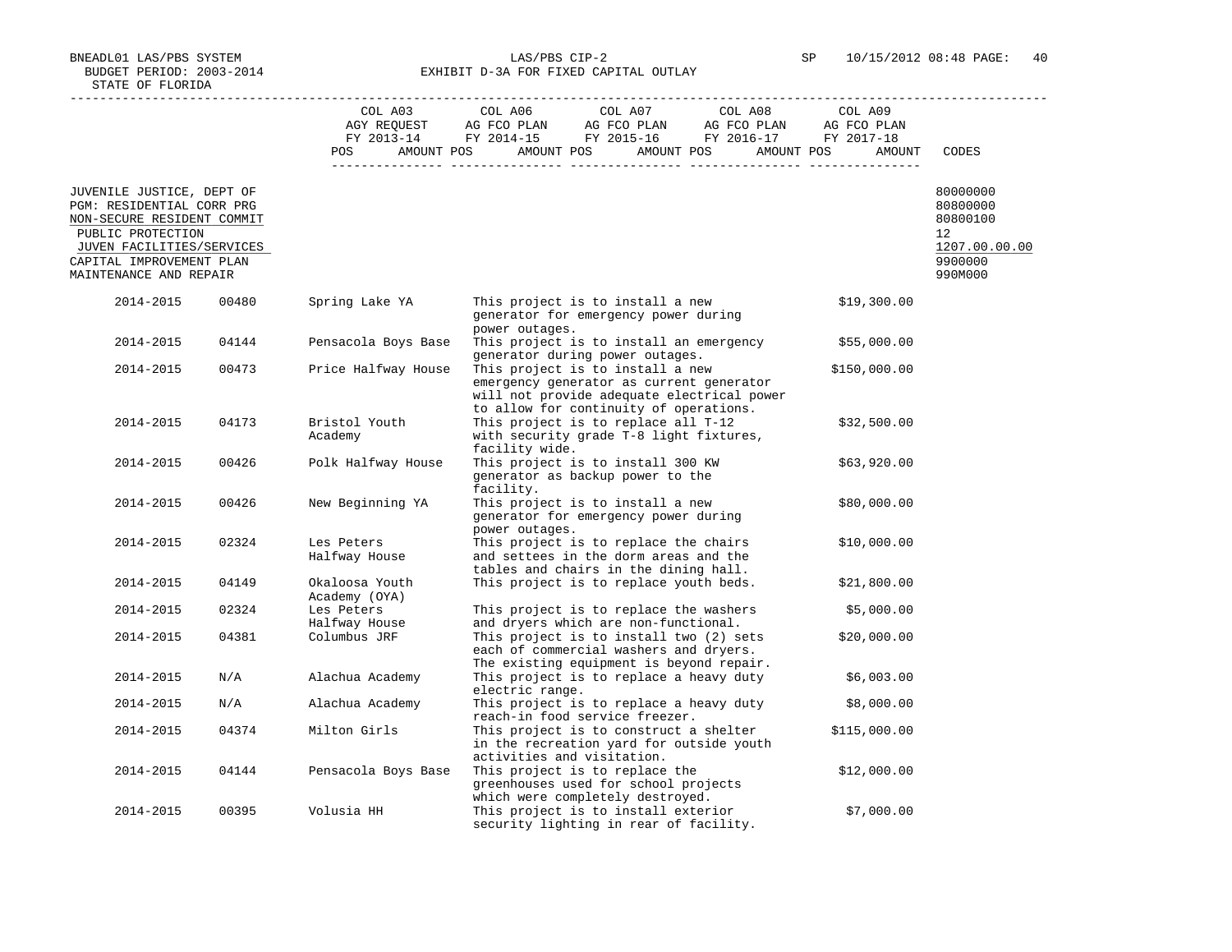BNEADL01 LAS/PBS SYSTEM LAS/PBS CIP-2 SP 10/15/2012 08:48 PAGE: 41 BUDGET PERIOD: 2003-2014 **EXHIBIT D-3A FOR FIXED CAPITAL OUTLAY** 

|                                                                                                                                                                                              |       |                             | COL A03 COL A06 COL A07 COL A08                                                                                                              | COL A09      |                                                                               |
|----------------------------------------------------------------------------------------------------------------------------------------------------------------------------------------------|-------|-----------------------------|----------------------------------------------------------------------------------------------------------------------------------------------|--------------|-------------------------------------------------------------------------------|
|                                                                                                                                                                                              |       |                             | POS AMOUNT POS AMOUNT POS AMOUNT POS AMOUNT POS                                                                                              | AMOUNT       | CODES                                                                         |
| JUVENILE JUSTICE, DEPT OF<br>PGM: RESIDENTIAL CORR PRG<br>NON-SECURE RESIDENT COMMIT<br>PUBLIC PROTECTION<br>JUVEN FACILITIES/SERVICES<br>CAPITAL IMPROVEMENT PLAN<br>MAINTENANCE AND REPAIR |       |                             |                                                                                                                                              |              | 80000000<br>80800000<br>80800100<br>12<br>1207.00.00.00<br>9900000<br>990M000 |
|                                                                                                                                                                                              |       |                             | Ballasts, bulbs and electrical wiring<br>are needed.                                                                                         |              |                                                                               |
| 2014-2015                                                                                                                                                                                    | 05086 | Avon Park YA                | This project is for continuation<br>of perimeter lighting for the west<br>side of the facility to include the                                | \$35,000.00  |                                                                               |
| 2014-2015                                                                                                                                                                                    | 02324 | Les Peters<br>Halfway House | parking lots.<br>This project is to replace the<br>tile, sinks, countertops and shower<br>heads in the dorm bathrooms.                       | \$22,500.00  |                                                                               |
| 2014-2015                                                                                                                                                                                    | 04149 | Okaloosa Youth              | This project is to add acoustical<br>panels to reduce noise in the dayrooms<br>of dormitories.                                               | \$13,625.00  |                                                                               |
| 2014-2015                                                                                                                                                                                    | 04153 | Graceville YA               | This project is to restore three (3)<br>residence buildings to the original<br>design for increased functionality.                           | \$250,000.00 |                                                                               |
| 2014-2015                                                                                                                                                                                    | 00637 | WINGS                       | This project is to tile the hall of<br>building B to match building C.                                                                       | \$5,700.00   |                                                                               |
| 2014-2015                                                                                                                                                                                    | 00511 | Pasco Girls                 | This project is to connect to the<br>city water and sewage for code compliance.                                                              | \$168,000.00 |                                                                               |
| 2014-2015                                                                                                                                                                                    | 00560 | Okeechobee IHWH             | This project is for the repair of<br>the plumbing fixtures and pipes in<br>building 84 and 85 which leak constantly.                         | \$85,000.00  |                                                                               |
| 2014-2015                                                                                                                                                                                    | 00473 | Price Halfway<br>House      | This project is to replace the water<br>mixing valves which are corroded and<br>require replacement by order of the Health<br>Department.    | \$5,000.00   |                                                                               |
| 2014-2015                                                                                                                                                                                    | 04616 | Union JRF                   | This project is to replace the bathroom<br>floor and fix the plumbing.                                                                       | \$8,000.00   |                                                                               |
| 2014-2015                                                                                                                                                                                    | 04615 | Hastings Youth<br>Academy   | This project is to add an outside<br>covered pavilion for outside activities<br>with facility staff, youth and parents.                      | \$100,000.00 |                                                                               |
| 2014-2015                                                                                                                                                                                    | 02324 | Les Peters<br>Halfway House | This project is for the construction<br>of two (2) additional offices which<br>are needed to accommodate increased<br>programmatic services. | \$150,000.00 |                                                                               |
| 2014-2015                                                                                                                                                                                    | 04173 | Bristol Youth<br>Academy    | This project is to install roof<br>coverage over the basketball<br>court allowing youth to participate<br>outside.                           | \$12,000.00  |                                                                               |
| 2014-2015                                                                                                                                                                                    | 04174 | JoAnn Bridges               | This project is to re-paint and seal                                                                                                         | \$25,500.00  |                                                                               |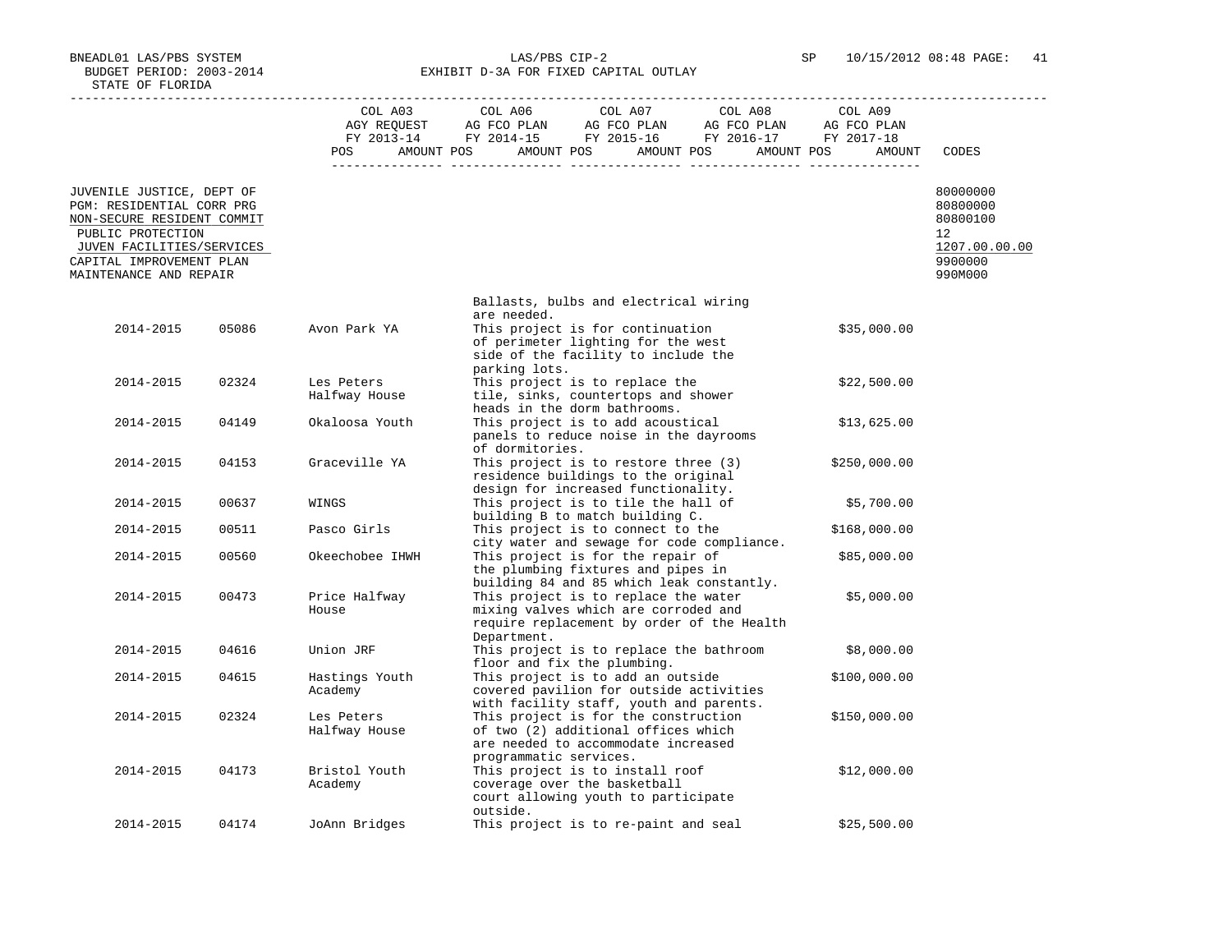BNEADL01 LAS/PBS SYSTEM LAS/PBS CIP-2 SP 10/15/2012 08:48 PAGE: 42 BUDGET PERIOD: 2003-2014 **EXHIBIT D-3A FOR FIXED CAPITAL OUTLAY** 

|                                                                                                                                                                                              |       |                                        | $\begin{tabular}{lcccc} COL A03 & COL A06 & COL A07 & COL A08 & COL A09 \\ AGY REQUEST & AG FCO PLAN & AG FCO PLAN & AG FCO PLAN & AG FCO PLAN \\ FY & 2013-14 & FY & 2014-15 & FY & 2015-16 & FY & 2016-17 & FY & 2017-18 \\ \end{tabular}$ |             |                                                                               |
|----------------------------------------------------------------------------------------------------------------------------------------------------------------------------------------------|-------|----------------------------------------|----------------------------------------------------------------------------------------------------------------------------------------------------------------------------------------------------------------------------------------------|-------------|-------------------------------------------------------------------------------|
|                                                                                                                                                                                              |       | <b>POS</b>                             | AMOUNT POS AMOUNT POS AMOUNT POS AMOUNT POS                                                                                                                                                                                                  | AMOUNT      | CODES                                                                         |
| JUVENILE JUSTICE, DEPT OF<br>PGM: RESIDENTIAL CORR PRG<br>NON-SECURE RESIDENT COMMIT<br>PUBLIC PROTECTION<br>JUVEN FACILITIES/SERVICES<br>CAPITAL IMPROVEMENT PLAN<br>MAINTENANCE AND REPAIR |       |                                        |                                                                                                                                                                                                                                              |             | 80000000<br>80800000<br>80800100<br>12<br>1207.00.00.00<br>9900000<br>990M000 |
|                                                                                                                                                                                              |       |                                        | exterior of the building, re-paint<br>interior of the building, and re-paint                                                                                                                                                                 |             |                                                                               |
| 2015-2016                                                                                                                                                                                    | 04381 | Columbus JRF                           | gym floor.<br>This project is to replace old and worn<br>HVAC units which are at the end of<br>their useful life-cycle.                                                                                                                      | \$75,000.00 |                                                                               |
| 2015-2016                                                                                                                                                                                    | 02324 | Les Peters<br>Halfway House            | This project is to sanitize<br>and clean all A/C ducts.                                                                                                                                                                                      | \$6,000.00  |                                                                               |
| 2015-2016                                                                                                                                                                                    | 00473 | Price Halfway House                    | This project is to replace old and worn<br>HVAC units which are at the end of<br>their useful life-cycle.                                                                                                                                    | \$60,000.00 |                                                                               |
| 2015-2016                                                                                                                                                                                    | 05086 | Avon Park YA                           | This project is to replace ice machines<br>that are old and worn out and need<br>to be replaced in the dining hall<br>and residential area.                                                                                                  | \$13,400.00 |                                                                               |
| 2015-2016                                                                                                                                                                                    | 04381 | Columbus JRF                           | This project is to install awnings<br>above all egress doors to prevent<br>water intrusion.                                                                                                                                                  | \$10,600.00 |                                                                               |
| 2015-2016                                                                                                                                                                                    | 03164 | Britt Halfway<br>House                 | This project is to replace telephone<br>system which is becoming inoperable.                                                                                                                                                                 | \$7,585.00  |                                                                               |
| 2015-2016                                                                                                                                                                                    | 05086 | Avon Park YA                           | This project is to replace the old<br>and worn kitchen equipment including<br>deep fryers, gas ranges, ovens,<br>dishwashers, ice machines, etc.                                                                                             | \$70,000.00 |                                                                               |
| 2015-2016                                                                                                                                                                                    | 05086 | Avon Park YA                           | This project is to replace the old and<br>worn appliances in the residential units<br>with new appliances including twenty-four<br>(24) sets of washers and dryers, six (6)<br>refrigerators and two (2) stoves.                             | \$30,000.00 |                                                                               |
| 2015-2016                                                                                                                                                                                    | 05086 | Avon Park YA                           | This project is to replace the telephone<br>system which is becoming inoperable.                                                                                                                                                             | \$8,000.00  |                                                                               |
| 2015-2016                                                                                                                                                                                    | 04166 | Vacant Bldg (Prev.<br>Panther Success) | This project is to install twenty (20)<br>doors and locks.                                                                                                                                                                                   | \$8,500.00  |                                                                               |
| 2015-2016                                                                                                                                                                                    | 00426 | Polk Halfway House                     | This project is to purchase two (2)<br>commercial washer/dryer units<br>and electrically update the laundry<br>room to accommodate the power usage.                                                                                          | \$6,000.00  |                                                                               |
| 2015-2016                                                                                                                                                                                    | 00426 | Polk Halfway House                     | This project is to purchase new<br>furniture for the youth dayroom.                                                                                                                                                                          | \$14,781.00 |                                                                               |
| 2015-2016                                                                                                                                                                                    | 04381 | Columbus JRF                           | This project is to construct an                                                                                                                                                                                                              | \$6,000.00  |                                                                               |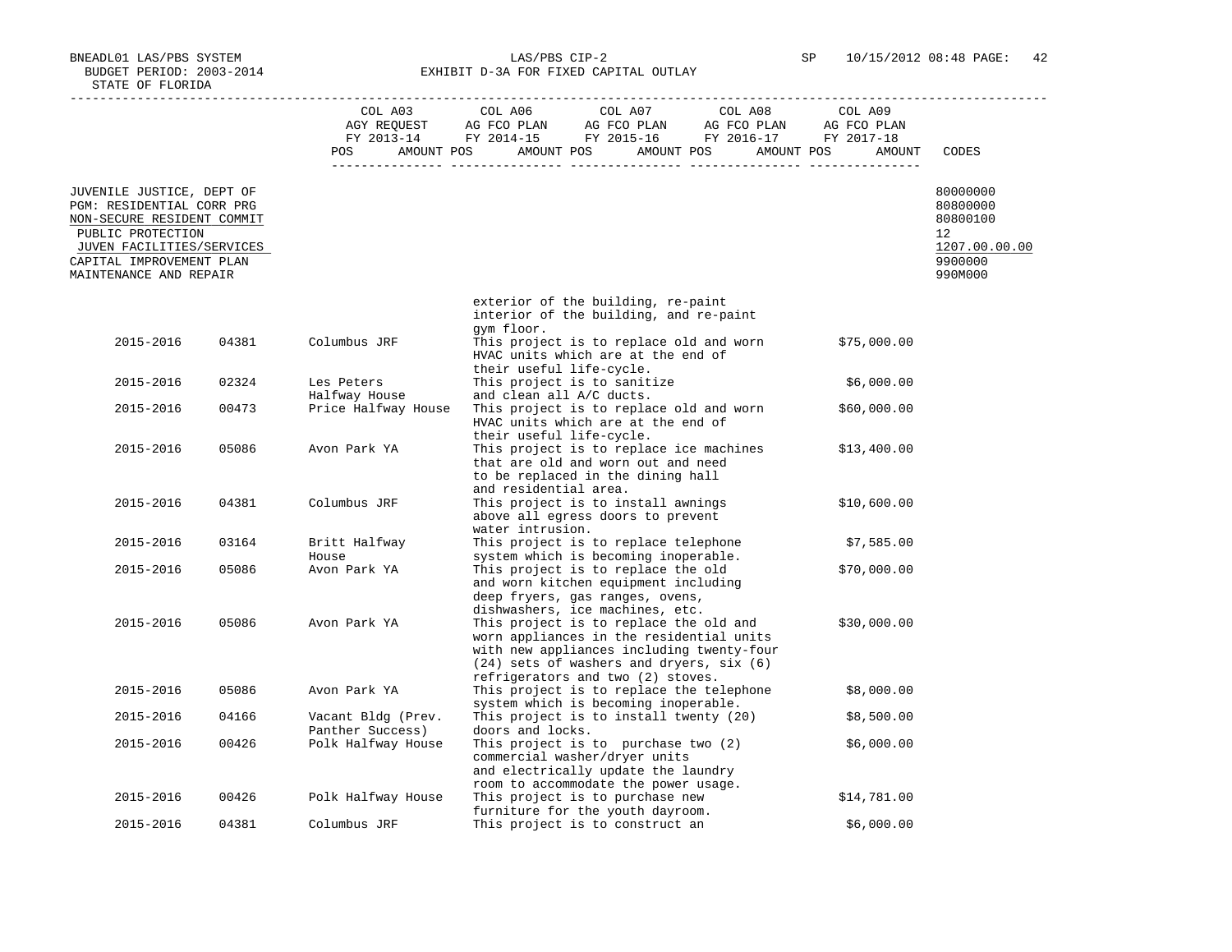BNEADL01 LAS/PBS SYSTEM LAS/PBS CIP-2 SP 10/15/2012 08:48 PAGE: 43 BUDGET PERIOD: 2003-2014 **EXHIBIT D-3A FOR FIXED CAPITAL OUTLAY** 

|                                                                                                                                                                                              |       | COL A03<br><b>POS</b>       | COL A06<br>COL A07<br>COL A08<br>COL A09<br>COL A03 COL A06 COL A07 COL A08 COL A09<br>AGY REQUEST AG FCO PLAN AG FCO PLAN AG FCO PLAN AG FCO PLAN FY 2013-14 FY 2014-15 FY 2015-16 FY 2016-17 FY 2017-18<br>AMOUNT POS AMOUNT POS AMOUNT POS AMOUNT POS<br>AMOUNT                                                                                                     | CODES                                                                         |
|----------------------------------------------------------------------------------------------------------------------------------------------------------------------------------------------|-------|-----------------------------|------------------------------------------------------------------------------------------------------------------------------------------------------------------------------------------------------------------------------------------------------------------------------------------------------------------------------------------------------------------------|-------------------------------------------------------------------------------|
| JUVENILE JUSTICE, DEPT OF<br>PGM: RESIDENTIAL CORR PRG<br>NON-SECURE RESIDENT COMMIT<br>PUBLIC PROTECTION<br>JUVEN FACILITIES/SERVICES<br>CAPITAL IMPROVEMENT PLAN<br>MAINTENANCE AND REPAIR |       |                             |                                                                                                                                                                                                                                                                                                                                                                        | 80000000<br>80800000<br>80800100<br>12<br>1207.00.00.00<br>9900000<br>990M000 |
|                                                                                                                                                                                              |       |                             | outdoor pavilion to cover the concrete<br>recreation area. This remote location<br>of the facility becomes unbearably hot<br>during summer months and a shaded area<br>would benefit the youth's ability to<br>enjoy outdoor recreational activities<br>and not have to participate in in-door<br>recreational activities for three to<br>four months out of the year. |                                                                               |
| 2015-2016                                                                                                                                                                                    | 00634 | Pompano SATC                | This project is to replace the old<br>\$16,500.00<br>and worn tile throughout the facility.                                                                                                                                                                                                                                                                            |                                                                               |
| 2015-2016                                                                                                                                                                                    | 04144 | Pensacola<br>Boys Base      | This project is to remove the existing<br>sheet vinyl and cove base in the main<br>\$25,800.00<br>corridor, day room, medical storage<br>and fourteen (14) dorm rooms and<br>install new flooring.                                                                                                                                                                     |                                                                               |
| 2015-2016                                                                                                                                                                                    | 04166 | Panther Success<br>Vacant   | This project is to paint the interior<br>\$8,500.00<br>wall of the recreation building<br>and dorm 1.                                                                                                                                                                                                                                                                  |                                                                               |
| 2015-2016                                                                                                                                                                                    | N/A   | St. John's YA               | This project is to replace old floor<br>\$20,000.00<br>tile with new floor tile in the dorm<br>shower areas.                                                                                                                                                                                                                                                           |                                                                               |
| 2015-2016                                                                                                                                                                                    | 02324 | Les Peters<br>Halfway House | This project is to install running<br>\$8,000.00<br>water in the medical unit at the<br>facility.                                                                                                                                                                                                                                                                      |                                                                               |
| 2015-2016                                                                                                                                                                                    | N/A   | Santa Rosa JRF              | This project is to remove and<br>\$9,960.00<br>replace six (6) leaking shower units,<br>shower valves, install new drains<br>and miscellaneous pipe and fittings,<br>and repair the dilapidated tile floor.                                                                                                                                                            |                                                                               |
| 2015-2016                                                                                                                                                                                    | 00511 | Pasco Girls<br>Academy      | This project is to modify and resurface<br>\$75,000.00<br>the parking lot to include fill,<br>curbing and striping.                                                                                                                                                                                                                                                    |                                                                               |
| 2015-2016                                                                                                                                                                                    | 02324 | Les Peters<br>Halfway House | This project is to resurface the<br>parking lot. Parking lot needs to be<br>\$5,750.00<br>resurfaced and modified to include fill,                                                                                                                                                                                                                                     |                                                                               |
| 2015-2016                                                                                                                                                                                    | 00560 | Okeechobee IHWH             | curbing and striping.<br>This project is to construct a<br>\$30,000.00<br>basketball court for outdoor recreation<br>for the youth.                                                                                                                                                                                                                                    |                                                                               |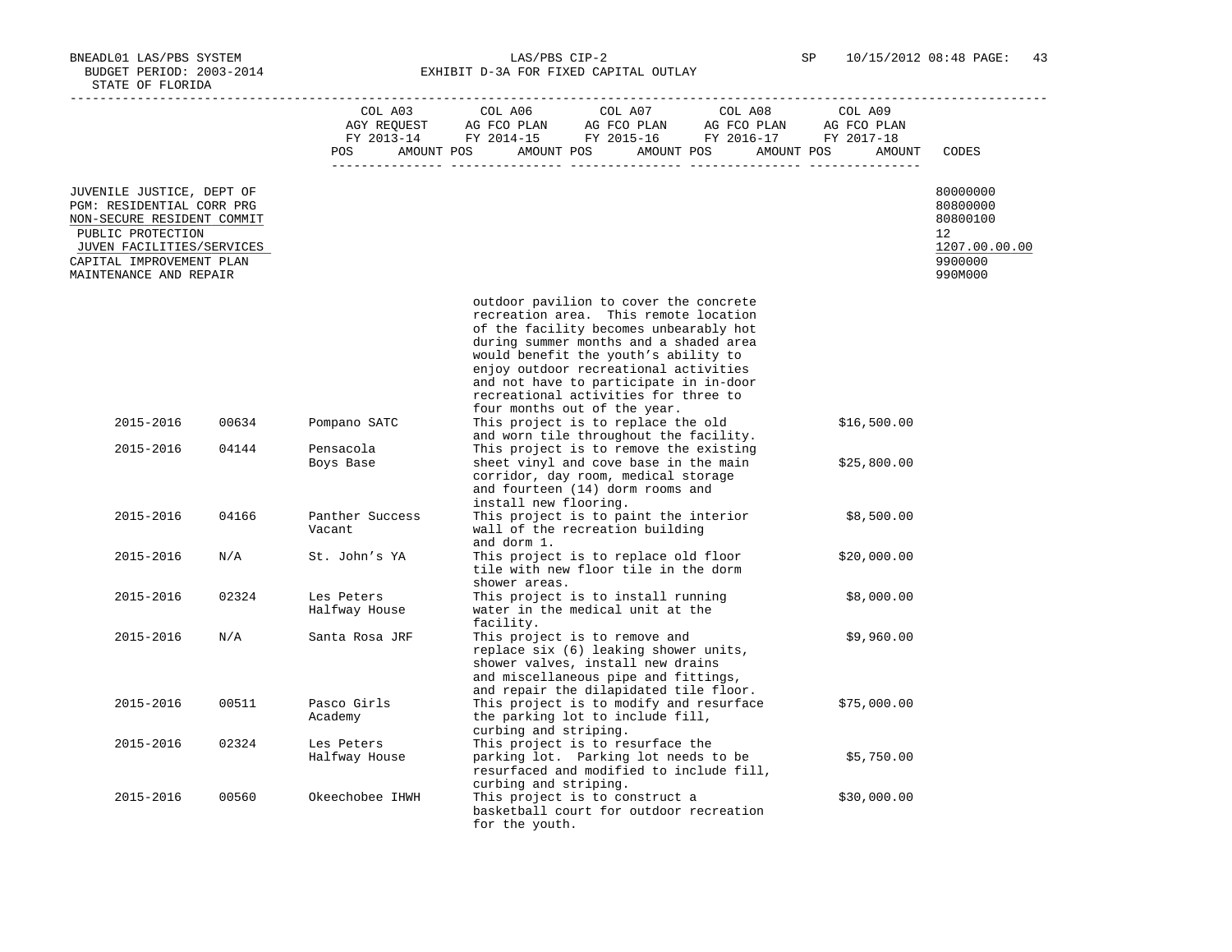BNEADL01 LAS/PBS SYSTEM LAS/PBS CIP-2 SP 10/15/2012 08:48 PAGE: 44 BUDGET PERIOD: 2003-2014 **EXHIBIT D-3A FOR FIXED CAPITAL OUTLAY** 

|                                                                                                                                                                                              |       | COL A03                                | COL A06                  | COL A07<br>AGY REQUEST AG FCO PLAN AG FCO PLAN AG FCO PLAN AG FCO PLAN                                                                                                                       | COL A08 | COL A09      |                                                                               |
|----------------------------------------------------------------------------------------------------------------------------------------------------------------------------------------------|-------|----------------------------------------|--------------------------|----------------------------------------------------------------------------------------------------------------------------------------------------------------------------------------------|---------|--------------|-------------------------------------------------------------------------------|
|                                                                                                                                                                                              |       |                                        |                          | FY 2013-14 FY 2014-15 FY 2015-16 FY 2016-17 FY 2017-18                                                                                                                                       |         |              |                                                                               |
|                                                                                                                                                                                              |       | POS                                    |                          | AMOUNT POS AMOUNT POS AMOUNT POS AMOUNT POS                                                                                                                                                  |         | AMOUNT       | CODES                                                                         |
|                                                                                                                                                                                              |       |                                        |                          |                                                                                                                                                                                              |         |              |                                                                               |
| JUVENILE JUSTICE, DEPT OF<br>PGM: RESIDENTIAL CORR PRG<br>NON-SECURE RESIDENT COMMIT<br>PUBLIC PROTECTION<br>JUVEN FACILITIES/SERVICES<br>CAPITAL IMPROVEMENT PLAN<br>MAINTENANCE AND REPAIR |       |                                        |                          |                                                                                                                                                                                              |         |              | 80000000<br>80800000<br>80800100<br>12<br>1207.00.00.00<br>9900000<br>990M000 |
| 2015-2016                                                                                                                                                                                    | 04388 | Okeechobee Girls                       |                          | This project is to re-tile and remodel<br>existing dorms to be used for visitation,<br>recreation, academic group and behavior                                                               |         | \$40,000.00  |                                                                               |
|                                                                                                                                                                                              |       |                                        | activities.              |                                                                                                                                                                                              |         |              |                                                                               |
| 2015-2016                                                                                                                                                                                    | 00511 | Pasco Girls                            |                          | This project is to replace the current<br>administration building which is old.                                                                                                              |         | \$275,000.00 |                                                                               |
| 2015-2016                                                                                                                                                                                    | 00395 | Volusia HH                             | need upgrading.          | This project is to renovate the<br>kitchen, back of administration building<br>and training conference building which                                                                        |         | \$65,000.00  |                                                                               |
| 2015-2016                                                                                                                                                                                    | 00634 | Pompano SATC                           | during hurricanes.       | This project is to add storm<br>shutters to enhance building security                                                                                                                        |         | \$36,973.00  |                                                                               |
| 2015-2016                                                                                                                                                                                    | 04166 | Hasting Youth<br>Academy               |                          | This project is to re-paint the<br>facility on the inside and<br>outside for weather protection.                                                                                             |         | \$50,000.00  |                                                                               |
| 2015-2016                                                                                                                                                                                    | 02324 | Les Peters<br>Halfway House            |                          | This project is to paint the<br>outside of the building and to seal<br>cracks in the block which allows<br>bugs and insects into the building.                                               |         | \$13,125.00  |                                                                               |
| 2015-2016                                                                                                                                                                                    | 02324 | Les Peters<br>Halfway House            | area for safety reasons. | This project is to replace the broken<br>and chipped tile on facility back porch                                                                                                             |         | \$12,000.00  |                                                                               |
| 2015-2016                                                                                                                                                                                    | 00560 | Okeechobee IHWH                        |                          | This project is to replace all<br>the exterior doors which are made<br>of concrete fiber or wood and are<br>experiencing severe wear and tear.                                               |         | \$19,600.00  |                                                                               |
| 2015-2016                                                                                                                                                                                    | 00426 | New Beginning YA                       | exterior doors and ramp. | This project is to re-paint portable<br>unit: exterior walls, two (2) metal                                                                                                                  |         | \$8,000.00   |                                                                               |
| 2016-2017                                                                                                                                                                                    | 00511 | Pasco Girls                            |                          | This project is to repair the sidewalks                                                                                                                                                      |         | \$5,000.00   |                                                                               |
| 2016-2017                                                                                                                                                                                    | 04173 | Bristol Youth<br>Academy               |                          | which are uneven, cracked and unstable.<br>This project is to replace the<br>ceiling grid and tile in the<br>hallways and administration area of<br>the facility. Grid is metal and rusting. |         | \$15,000.00  |                                                                               |
| 2016-2017                                                                                                                                                                                    | 04166 | Vacant Bldg (Prev)<br>Panther Success) |                          | This project is to epoxy floor coating in<br>horticulture classroom, recreation<br>buildings and dorms 1 and 2.                                                                              |         | \$14,000.00  |                                                                               |
| 2016-2017                                                                                                                                                                                    | 00426 | New Beginning YA                       |                          | This project is to re-paint entire                                                                                                                                                           |         | \$6,000.00   |                                                                               |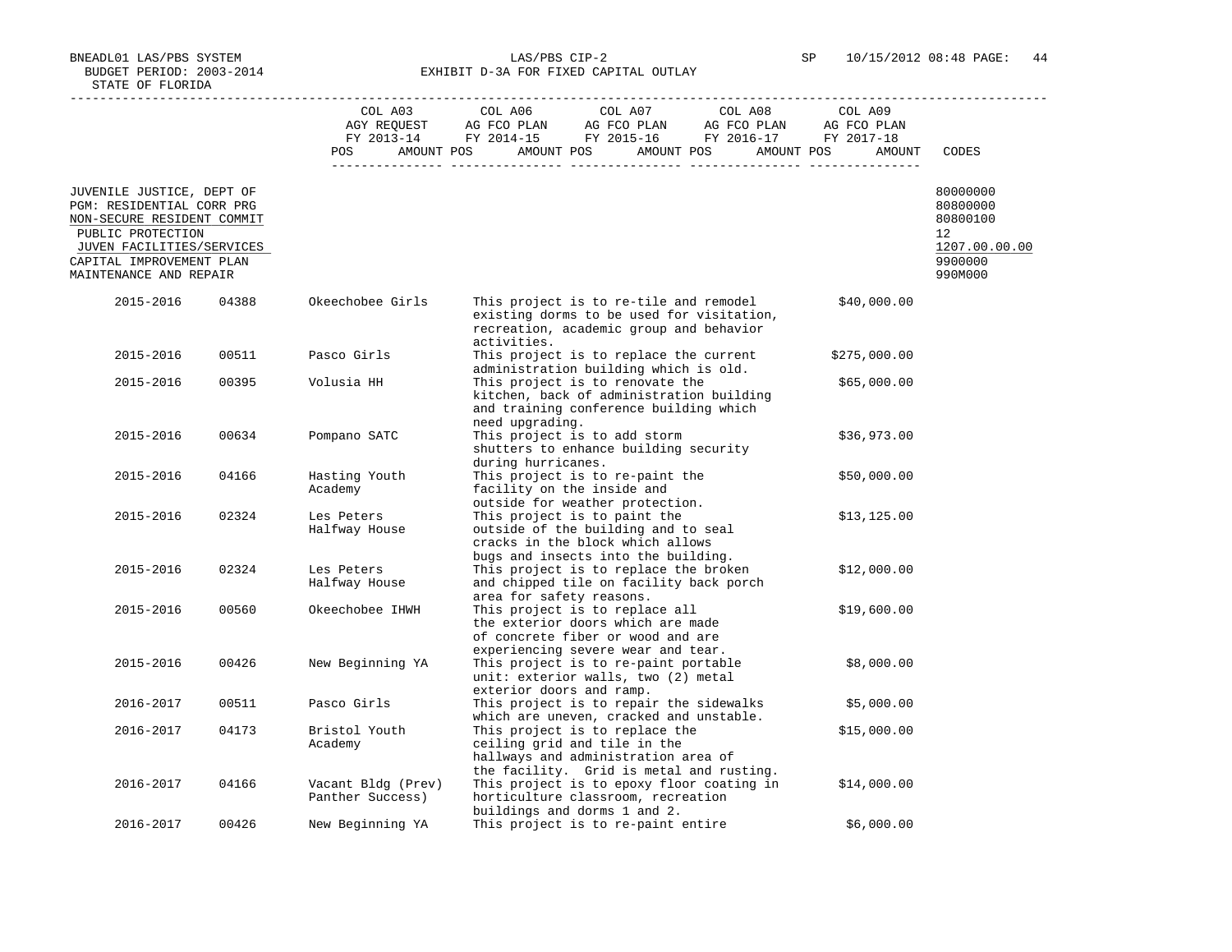BNEADL01 LAS/PBS SYSTEM LAS/PBS CIP-2 SP 10/15/2012 08:48 PAGE: 45 BUDGET PERIOD: 2003-2014 **EXHIBIT D-3A FOR FIXED CAPITAL OUTLAY** 

|                                                                                                                                                                                              |       | COL A03                         | COL A06<br>COL A07<br>COL A08<br>COL A03 COL A06 COL A07 COL A08 COL A09<br>AGY REQUEST AG FCO PLAN AG FCO PLAN AG FCO PLAN AG FCO PLAN<br>FY 2013-14 FY 2014-15 FY 2015-16 FY 2016-17 FY 2017-18<br>POS AMOUNT POS AMOUNT POS AMOUNT POS AMOUNT POS | COL A09<br>AMOUNT | CODES                                                                         |
|----------------------------------------------------------------------------------------------------------------------------------------------------------------------------------------------|-------|---------------------------------|------------------------------------------------------------------------------------------------------------------------------------------------------------------------------------------------------------------------------------------------------|-------------------|-------------------------------------------------------------------------------|
| JUVENILE JUSTICE, DEPT OF<br>PGM: RESIDENTIAL CORR PRG<br>NON-SECURE RESIDENT COMMIT<br>PUBLIC PROTECTION<br>JUVEN FACILITIES/SERVICES<br>CAPITAL IMPROVEMENT PLAN<br>MAINTENANCE AND REPAIR |       |                                 |                                                                                                                                                                                                                                                      |                   | 80000000<br>80800000<br>80800100<br>12<br>1207.00.00.00<br>9900000<br>990M000 |
| 2016-2017                                                                                                                                                                                    | 04126 | Youth Environmental<br>Services | interior building.<br>This project is to replace the copper<br>piping in the dorms, bathrooms and                                                                                                                                                    | \$36,000.00       |                                                                               |
|                                                                                                                                                                                              |       |                                 | kitchen which is oxidizing and has<br>numerous leaks.                                                                                                                                                                                                |                   |                                                                               |
| 2016-2017                                                                                                                                                                                    | 00473 | Price Halfway<br>House          | This project is to install a water<br>meter to read Price Halfway House to<br>be identified separately from the<br>detention center for billing purposes.                                                                                            | \$60,000.00       |                                                                               |
| 2016-2017                                                                                                                                                                                    | N/A   | Duval HH                        | This project is to pave the facility.<br>driveway.                                                                                                                                                                                                   | \$40,000.00       |                                                                               |
| 2016-2017                                                                                                                                                                                    | 05086 | Avon Park YA                    | This project is to build an outdoor<br>pavilion for the residential basketball<br>court to provide cover for the residents<br>during the year when there is extremely<br>hot and humid conditions.                                                   | \$55,000.00       |                                                                               |
| 2016-2017                                                                                                                                                                                    | 05086 | Avon Park YA                    | This project is to construct a small<br>warehouse building for the current<br>storage needs of the facility.                                                                                                                                         | \$30,000.00       |                                                                               |
| 2017-2018                                                                                                                                                                                    | 00473 | Price Halfway<br>House          | This project is to add a new maintenance/<br>storage shed which is old and worn.                                                                                                                                                                     | \$12,500.00       |                                                                               |
| 2017-2018                                                                                                                                                                                    | 00560 | Okeechobee IHWH                 | This project is to paint the interior<br>of buildings 84, 85 & 86 which are worn.                                                                                                                                                                    | \$10,000.00       |                                                                               |
| 2017-2018                                                                                                                                                                                    | 04144 | Pensacola Boys Base             | This project is to resurface the<br>basketball court and parking area. The<br>black top is weather-worn, cracked and<br>has holes.                                                                                                                   | \$15,000.00       |                                                                               |
| 2017-2018                                                                                                                                                                                    | 00634 | Pompano SATC                    | This project is to enclose the patio<br>to create shade and an indoor recreation<br>space for youth.                                                                                                                                                 | \$27,545.00       |                                                                               |
| 2017-2018                                                                                                                                                                                    | 04144 | Pensacola Boys Base             | This project is to construct<br>additional office space as the<br>facility needs a confidential area<br>for mental health treatment.                                                                                                                 | \$120,000.00      |                                                                               |
| 2017-2018                                                                                                                                                                                    | 04616 | Union JRF                       | This project is to paint the inside<br>and outside of the building to seal<br>cracks in the block which allows bugs<br>and insects into the building.                                                                                                | \$23,100.00       |                                                                               |

\*\*\*\*\*\*\*\*\*\*\*\*\*\*\*\*\*\*\*\*\*\*\*\*\*\*\*\*\*\*\*\*\*\*\*\*\*\*\*\*\*\*\*\*\*\*\*\*\*\*\*\*\*\*\*\*\*\*\*\*\*\*\*\*\*\*\*\*\*\*\*\*\*\*\*\*\*\*\*\*\*\*\*\*\*\*\*\*\*\*\*\*\*\*\*\*\*\*\*\*\*\*\*\*\*\*\*\*\*\*\*\*\*\*\*\*\*\*\*\*\*\*\*\*\*\*\*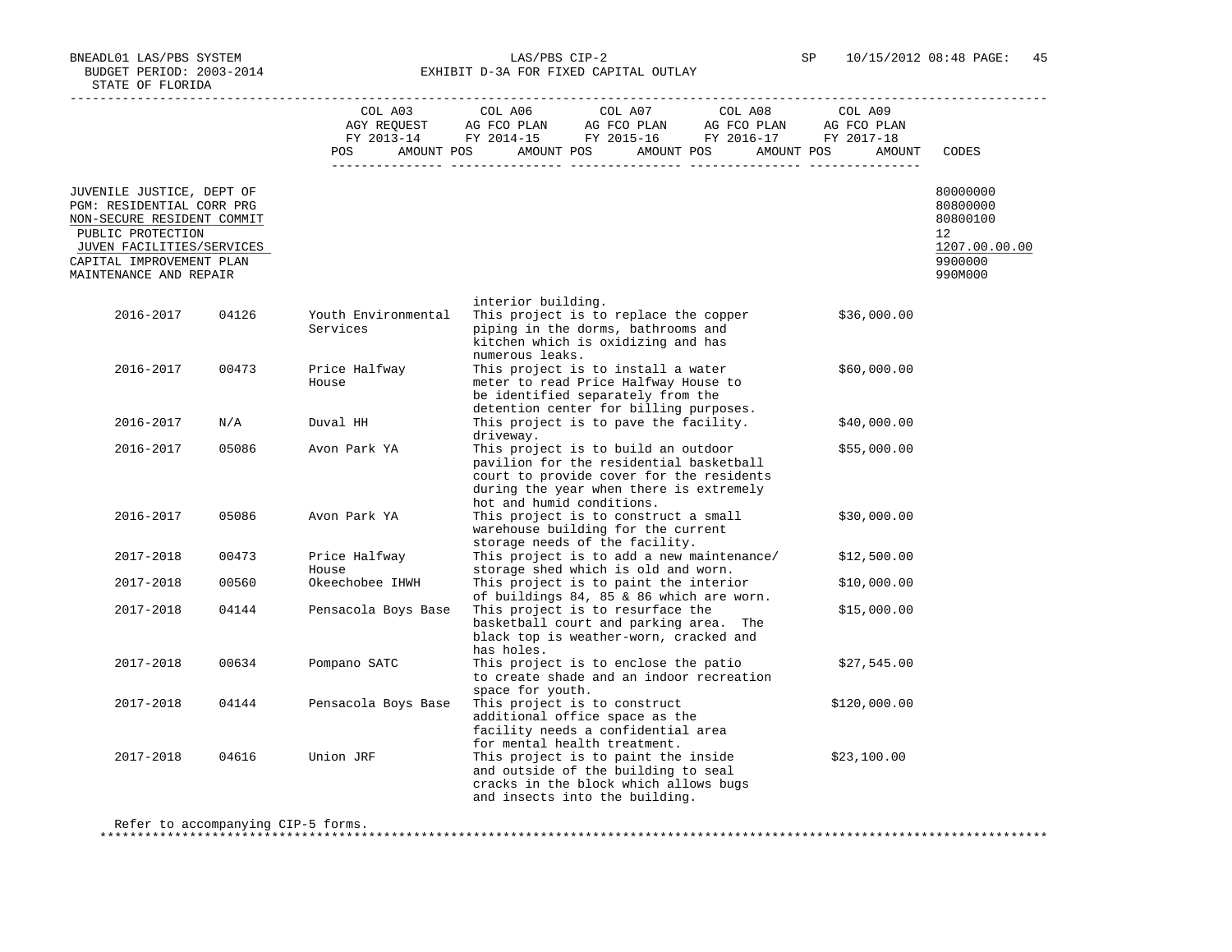BNEADL01 LAS/PBS SYSTEM LAS/PBS CIP-2 SP 10/15/2012 08:48 PAGE: 46 BUDGET PERIOD: 2003-2014 **EXHIBIT D-3A FOR FIXED CAPITAL OUTLAY** 

|                                                                                                                                        | COL A03<br>AGY REOUEST<br>FY 2013-14<br>POS. | AMOUNT POS | COL A06<br>AG FCO PLAN<br>FY 2014-15<br>AMOUNT POS | COL A07<br>AG FCO PLAN<br>FY 2015-16<br>AMOUNT POS | COL A08<br>AG FCO PLAN<br>FY 2016-17<br>AMOUNT POS | COL A09<br>AG FCO PLAN<br>FY 2017-18<br>AMOUNT | CODES                                                   |
|----------------------------------------------------------------------------------------------------------------------------------------|----------------------------------------------|------------|----------------------------------------------------|----------------------------------------------------|----------------------------------------------------|------------------------------------------------|---------------------------------------------------------|
| JUVENILE JUSTICE, DEPT OF<br>PGM: RESIDENTIAL CORR PRG<br>NON-SECURE RESIDENT COMMIT<br>PUBLIC PROTECTION<br>JUVEN FACILITIES/SERVICES |                                              |            |                                                    |                                                    |                                                    |                                                | 80000000<br>80800000<br>80800100<br>12<br>1207.00.00.00 |
| TOTAL: JUVEN FACILITIES/SERVICES<br>BY FUND TYPE                                                                                       |                                              |            |                                                    |                                                    |                                                    |                                                | 1207.00.00.00                                           |
| GENERAL REVENUE FUND                                                                                                                   |                                              | 4,268,511  | 2,429,768                                          | 1,090,824                                          | 286,000                                            | 208,145                                        | 1000                                                    |
|                                                                                                                                        |                                              |            |                                                    |                                                    |                                                    |                                                |                                                         |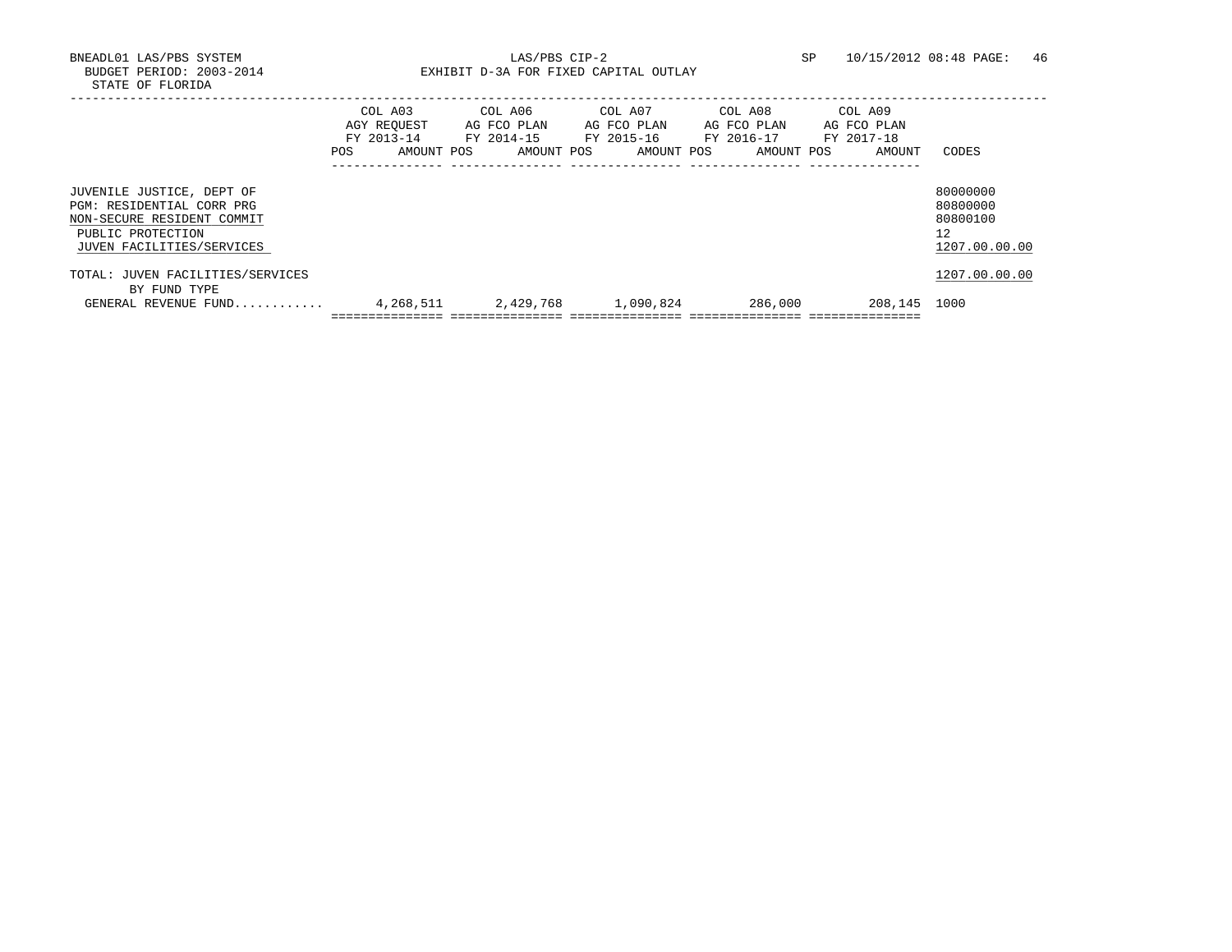BNEADL01 LAS/PBS SYSTEM LAS/PBS CIP-2 SP 10/15/2012 08:48 PAGE: 47 BUDGET PERIOD: 2003-2014 **EXHIBIT D-3A FOR FIXED CAPITAL OUTLAY** 

|                                                                                                                                                                                                                                             |           | <b>POS</b> | COL A03<br>AGY REOUEST<br>FY 2013-14<br>AMOUNT POS | COL A06<br>AG FCO PLAN<br>FY 2014-15<br>AMOUNT POS | COL A07 | AG FCO PLAN<br>FY 2015-16<br>AMOUNT POS | COL A08 | AG FCO PLAN<br>FY 2016-17<br>AMOUNT POS | COL A09<br>FY 2017-18 | AG FCO PLAN<br>AMOUNT | CODES                                                                                             |
|---------------------------------------------------------------------------------------------------------------------------------------------------------------------------------------------------------------------------------------------|-----------|------------|----------------------------------------------------|----------------------------------------------------|---------|-----------------------------------------|---------|-----------------------------------------|-----------------------|-----------------------|---------------------------------------------------------------------------------------------------|
|                                                                                                                                                                                                                                             |           |            |                                                    |                                                    |         |                                         |         |                                         |                       |                       |                                                                                                   |
| JUVENILE JUSTICE, DEPT OF<br>PGM: RESIDENTIAL CORR PRG<br>SECURE RESIDENTIAL COMMIT<br>PUBLIC PROTECTION<br>JUVEN FACILITIES/SERVICES<br>CAPITAL IMPROVEMENT PLAN<br>CODE CORRECTIONS<br>FIXED CAPITAL OUTLAY<br>DJJ MAIN/REPAIR-STATE BLDG |           |            |                                                    |                                                    |         |                                         |         |                                         |                       |                       | 80000000<br>80800000<br>80800200<br>12<br>1207.00.00.00<br>9900000<br>990C000<br>080000<br>080410 |
| GENERAL REVENUE FUND                                                                                                                                                                                                                        | $-$ STATE |            | 1,112,565                                          |                                                    |         | 100,000                                 |         |                                         |                       |                       | 1000 1                                                                                            |
|                                                                                                                                                                                                                                             |           |            |                                                    |                                                    |         |                                         |         |                                         |                       |                       |                                                                                                   |

AGENCY NARRATIVE:

 2013-2014 BUDGET YEAR NARRATIVE: DJJ MAIN/REPAIR-STATE BLDG IT COMPONENT? NO The following maintenance projects are requested under group "LS" Life Safety. These are deficiencies noted under the life safety provisions of the Florida Building Code or related agency standards and policies. These issues need to be addressed to ensure compliance with applicable standards and to ensure the health and safety of youth and staff.

Fiscal Year

| Requested     | DMS Bldg. # Location |                          | Project Description                                                                                                                                                                                                                                                                                                                                                                                                                                                     | Amount       |
|---------------|----------------------|--------------------------|-------------------------------------------------------------------------------------------------------------------------------------------------------------------------------------------------------------------------------------------------------------------------------------------------------------------------------------------------------------------------------------------------------------------------------------------------------------------------|--------------|
| 2013-2014     | N/A                  | All Residential<br>Sites | This project is to evaluate all of the<br>department's buildings for suicide risk.<br>At the completion of this assessment,<br>repairs and/or modifications are going<br>to be needed to replace existing items<br>(anchor points, etc.) and/or to build out<br>specific areas within the facility that<br>will be especially equipped for youth<br>who exhibit the potential of suicide.                                                                               | \$500,000.00 |
| $2013 - 2014$ | 00535                | Okeechobee YDC           | This project is to upgrade the existing<br>fire alarm system to meet fire codes as<br>cited by the State Fire Marshal. Buildings<br>80, 84, 85 and 86 require replacement.                                                                                                                                                                                                                                                                                              | \$112,565.00 |
| $2013 - 2014$ | N/A                  | All Residential<br>Sites | This project is for agency compliance<br>with the Americans with Disabilities Act<br>(ADA). It includes procurement of<br>professionally-developed ADA surveys for<br>older residential secure facilities for<br>compliance with the ADA. It also includes<br>development of a database of information<br>as well as 504 transition plans. Finally,<br>a portion of the funding would go to<br>phase-one corrective action for a portion of<br>these identified issues. | \$500,000.00 |
| 2015-2016     | 00394                | Kissimmee SOP            | This project is to replace existing                                                                                                                                                                                                                                                                                                                                                                                                                                     | \$100,000.00 |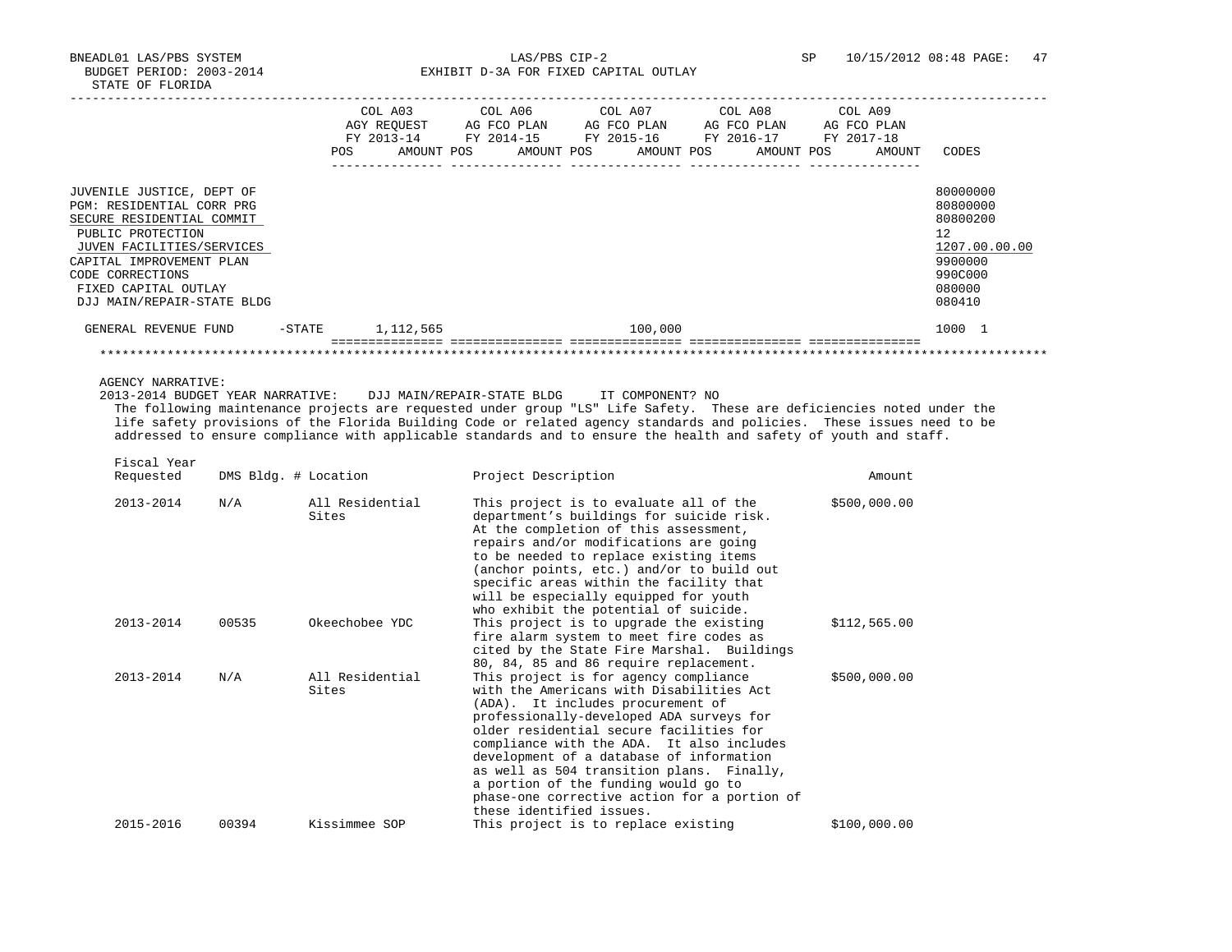BNEADL01 LAS/PBS SYSTEM LAS/PBS CIP-2 SP 10/15/2012 08:48 PAGE: 48 BUDGET PERIOD: 2003-2014 **EXHIBIT D-3A FOR FIXED CAPITAL OUTLAY** 

|                                                                                                                                                                                                                                                                                                                                                                                                                                                                                                                                                   |                      | COL A03<br>POS                        | COL A06<br>AMOUNT POS AMOUNT POS | COL A07 COL A08<br>AGY REQUEST AG FCO PLAN AG FCO PLAN AG FCO PLAN<br>FY 2013-14 FY 2014-15 FY 2015-16 FY 2016-17 FY 2017-18<br>AMOUNT POS                                   | AMOUNT POS | COL A09<br>AG FCO PLAN<br>AMOUNT | CODES                                                                         |
|---------------------------------------------------------------------------------------------------------------------------------------------------------------------------------------------------------------------------------------------------------------------------------------------------------------------------------------------------------------------------------------------------------------------------------------------------------------------------------------------------------------------------------------------------|----------------------|---------------------------------------|----------------------------------|------------------------------------------------------------------------------------------------------------------------------------------------------------------------------|------------|----------------------------------|-------------------------------------------------------------------------------|
| JUVENILE JUSTICE, DEPT OF<br>PGM: RESIDENTIAL CORR PRG<br>SECURE RESIDENTIAL COMMIT<br>PUBLIC PROTECTION<br>JUVEN FACILITIES/SERVICES<br>CAPITAL IMPROVEMENT PLAN<br>CODE CORRECTIONS                                                                                                                                                                                                                                                                                                                                                             |                      |                                       |                                  |                                                                                                                                                                              |            |                                  | 80000000<br>80800000<br>80800200<br>12<br>1207.00.00.00<br>9900000<br>990C000 |
|                                                                                                                                                                                                                                                                                                                                                                                                                                                                                                                                                   |                      |                                       | stainless steel units.           | porcelain toilets and sinks which are<br>unsafe and need to be replaced with                                                                                                 |            |                                  |                                                                               |
| Refer to accompanying CIP-5 forms.                                                                                                                                                                                                                                                                                                                                                                                                                                                                                                                |                      |                                       |                                  |                                                                                                                                                                              |            |                                  |                                                                               |
| DEBT SERVICE<br>FIXED CAPITAL OUTLAY<br>JUVENILE FAC-LEASE PURCH                                                                                                                                                                                                                                                                                                                                                                                                                                                                                  |                      |                                       |                                  |                                                                                                                                                                              |            |                                  | 990D000<br>080000<br>088126                                                   |
| GENERAL REVENUE FUND                                                                                                                                                                                                                                                                                                                                                                                                                                                                                                                              | $-$ STATE            |                                       |                                  | $1,806,244$ $1,806,244$ $1,806,244$ $1,806,244$ $1000$ 1                                                                                                                     |            |                                  |                                                                               |
| SUPPORT FACILITIES<br>FIXED CAPITAL OUTLAY<br>DJJ MAIN/REPAIR-STATE BLDG                                                                                                                                                                                                                                                                                                                                                                                                                                                                          |                      |                                       |                                  |                                                                                                                                                                              |            |                                  | 990F000<br>080000<br>080410                                                   |
| GENERAL REVENUE FUND                                                                                                                                                                                                                                                                                                                                                                                                                                                                                                                              |                      | -STATE 104,950 617,385 201,000 38,500 |                                  |                                                                                                                                                                              |            |                                  | 1000 1                                                                        |
|                                                                                                                                                                                                                                                                                                                                                                                                                                                                                                                                                   |                      |                                       |                                  |                                                                                                                                                                              |            |                                  |                                                                               |
| <b>AGENCY NARRATIVE:</b><br>2013-2014 BUDGET YEAR NARRATIVE: DJJ MAIN/REPAIR-STATE BLDG<br>The following maintenance projects are requested under group "SFS" Security. The requests noted under this category are<br>issues that are needed to maintain the security and operation of the sites. The following projects are requested to<br>correct the security systems and ensure the safety of both youth and staff. These projects include items such as the<br>upgrade of security camera systems and security control systems and fencing. |                      |                                       |                                  | IT COMPONENT? NO                                                                                                                                                             |            |                                  |                                                                               |
| Fiscal Year<br>Requested                                                                                                                                                                                                                                                                                                                                                                                                                                                                                                                          | DMS Bldg. # Location |                                       | Project Description              |                                                                                                                                                                              |            | Amount                           |                                                                               |
| 2013-2014<br>N/A                                                                                                                                                                                                                                                                                                                                                                                                                                                                                                                                  |                      | Falkenburg JCF<br>Mental Health       |                                  | This project is to replace current wooden<br>doors with metal doors in youth housing<br>areas. Twenty (20) each, security doors,<br>stainless steel detention surface pulls, |            | \$44,950.00                      |                                                                               |
| 2013-2014<br>04403                                                                                                                                                                                                                                                                                                                                                                                                                                                                                                                                |                      | Martin Girls                          |                                  | flush pulls, and deadlocks.<br>This project is to upgrade Closed Circuit                                                                                                     |            | \$30,000.00                      |                                                                               |

Academy Television (CCTV) system and add additional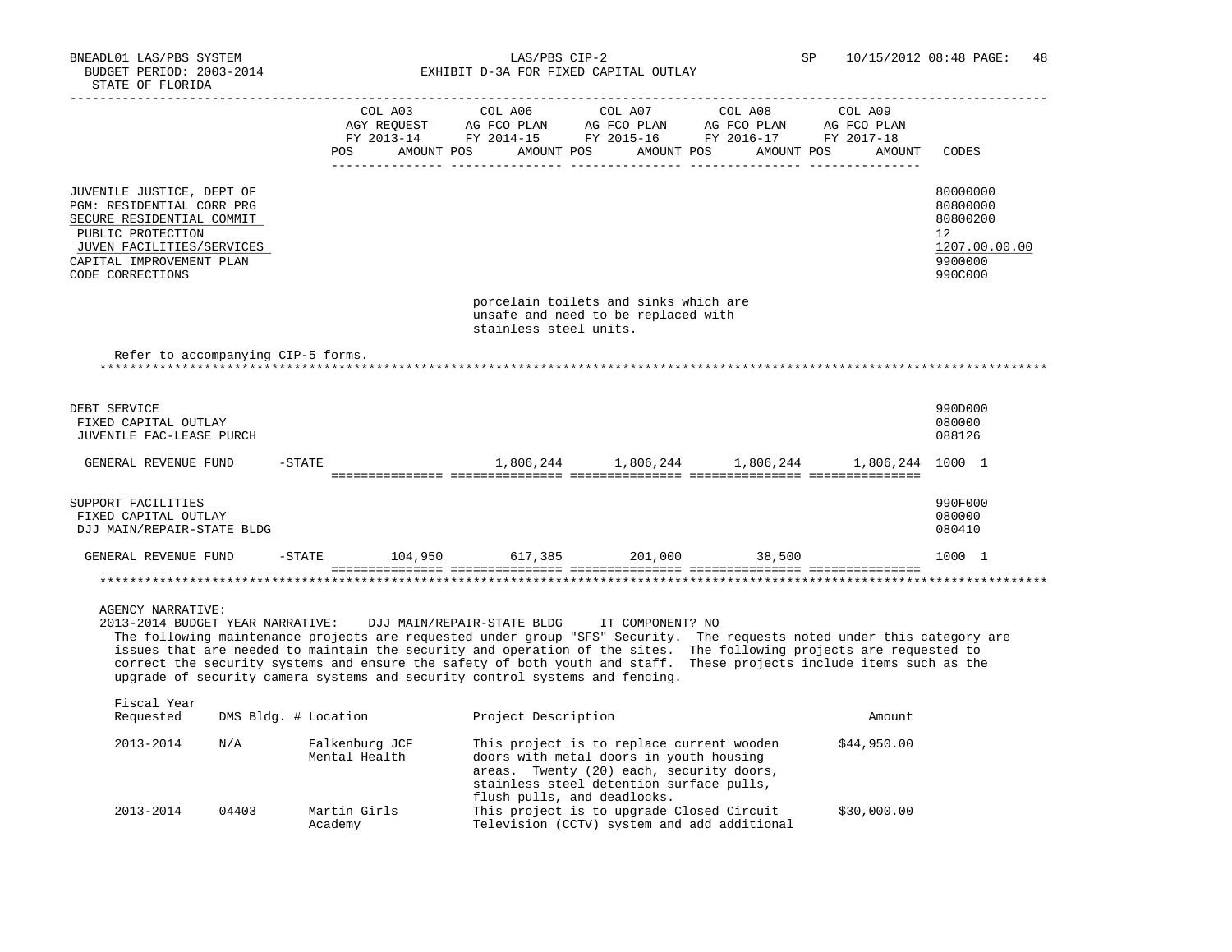BNEADL01 LAS/PBS SYSTEM LAS/PBS CIP-2 SP 10/15/2012 08:48 PAGE: 49 BUDGET PERIOD: 2003-2014 **EXHIBIT D-3A FOR FIXED CAPITAL OUTLAY** 

|                                                                                                                                                                                         |       | <b>POS</b>                         | $\begin{tabular}{lcccc} CDL A03 & CDL A06 & CDL A07 & CDL A08 & CDL A09 \\ AGY REQUEST & AG FCO PLAN & AG FCO PLAN & AG FCO PLAN & AG FCO PLAN \\ FY & 2013-14 & FY & 2014-15 & FY & 2015-16 & FY & 2016-17 & FY & 2017-18 \\ \end{tabular}$<br>AMOUNT POS AMOUNT POS AMOUNT POS AMOUNT POS<br>AMOUNT | CODES                                                                                   |
|-----------------------------------------------------------------------------------------------------------------------------------------------------------------------------------------|-------|------------------------------------|-------------------------------------------------------------------------------------------------------------------------------------------------------------------------------------------------------------------------------------------------------------------------------------------------------|-----------------------------------------------------------------------------------------|
| JUVENILE JUSTICE, DEPT OF<br>PGM: RESIDENTIAL CORR PRG<br>SECURE RESIDENTIAL COMMIT<br>PUBLIC PROTECTION<br>JUVEN FACILITIES/SERVICES<br>CAPITAL IMPROVEMENT PLAN<br>SUPPORT FACILITIES |       |                                    |                                                                                                                                                                                                                                                                                                       | 80000000<br>80800000<br>80800200<br>$12^{\circ}$<br>1207.00.00.00<br>9900000<br>990F000 |
|                                                                                                                                                                                         |       |                                    | cameras to enhance security by removing                                                                                                                                                                                                                                                               |                                                                                         |
| 2013-2014                                                                                                                                                                               | 00535 | Okeechobee YDC                     | blind spots.<br>This project is to repair/replace electric<br>\$30,000.00                                                                                                                                                                                                                             |                                                                                         |
|                                                                                                                                                                                         |       |                                    | door locks (parts only).                                                                                                                                                                                                                                                                              |                                                                                         |
| 2014-2015                                                                                                                                                                               | N/A   | Falkenburg JCF<br>Mental Health    | This project is to replace and upgrade the<br>\$30,000.00<br>existing hardware secure doors and locks<br>to improve program security and reduce<br>repair costs.                                                                                                                                      |                                                                                         |
| 2014-2015                                                                                                                                                                               | N/A   | Falkenburg JCF<br>Mental Health    | This project is to convert the gates on<br>\$34,880.00<br>the food services secure area and<br>transportation sallyport to electric<br>gates which will increase the security<br>of the facility.                                                                                                     |                                                                                         |
| 2014-2015                                                                                                                                                                               | N/A   | Falkenburg JCF<br>Mental Health    | This project is to install additional<br>\$60,000.00<br>perimeter fencing due to the redesign<br>of the program and for security purposes.                                                                                                                                                            |                                                                                         |
| 2014-2015                                                                                                                                                                               | 00394 | Kissimmee Sex<br>Offender (Vacant) | This project is to replace the current<br>\$117,480.00<br>master control board which is causing<br>malfunction problems such as cell<br>doors not locking or unlocking when needed.                                                                                                                   |                                                                                         |
| 2014-2015                                                                                                                                                                               | 00394 | Kissimmee Sex<br>Offender (Vacant) | This project is to replace the current<br>\$75,000.00<br>CCTV system which has poor visual quality.                                                                                                                                                                                                   |                                                                                         |
| 2014-2015                                                                                                                                                                               | 00535 | Okeechobee YDC                     | This project is to install electronic<br>\$125,000.00<br>doors and locks for the 50-bed facility<br>as current system is broken.                                                                                                                                                                      |                                                                                         |
| 2014-2015                                                                                                                                                                               | 04663 | Orange Youth<br>Academy            | This project is to upgrade facility<br>\$55,000.00<br>lighting which is poor and was<br>cited during a Quality and Assurance<br>review and security audit.                                                                                                                                            |                                                                                         |
| 2014-2015                                                                                                                                                                               | 04335 | Palmetto YA                        | This project is to upgrade existing CCTV<br>\$20,625.00<br>system for increased facility security.                                                                                                                                                                                                    |                                                                                         |
| 2014-2015                                                                                                                                                                               | 04666 | Okaloosa YDC                       | This project is to upgrade existing<br>\$20,000.00<br>security camera and DVR's for increased<br>facility security.                                                                                                                                                                                   |                                                                                         |
| 2014-2015                                                                                                                                                                               | N/A   | Daytona JRF                        | This project is to install a new cantilever<br>\$19,400.00<br>gate, gate operator, chain, etc., for back<br>gate.                                                                                                                                                                                     |                                                                                         |
| 2014-2015                                                                                                                                                                               | 04663 | Orange YA                          | This project is to replace existing room<br>\$60,000.00<br>and egress doors to reinforce facility<br>security.                                                                                                                                                                                        |                                                                                         |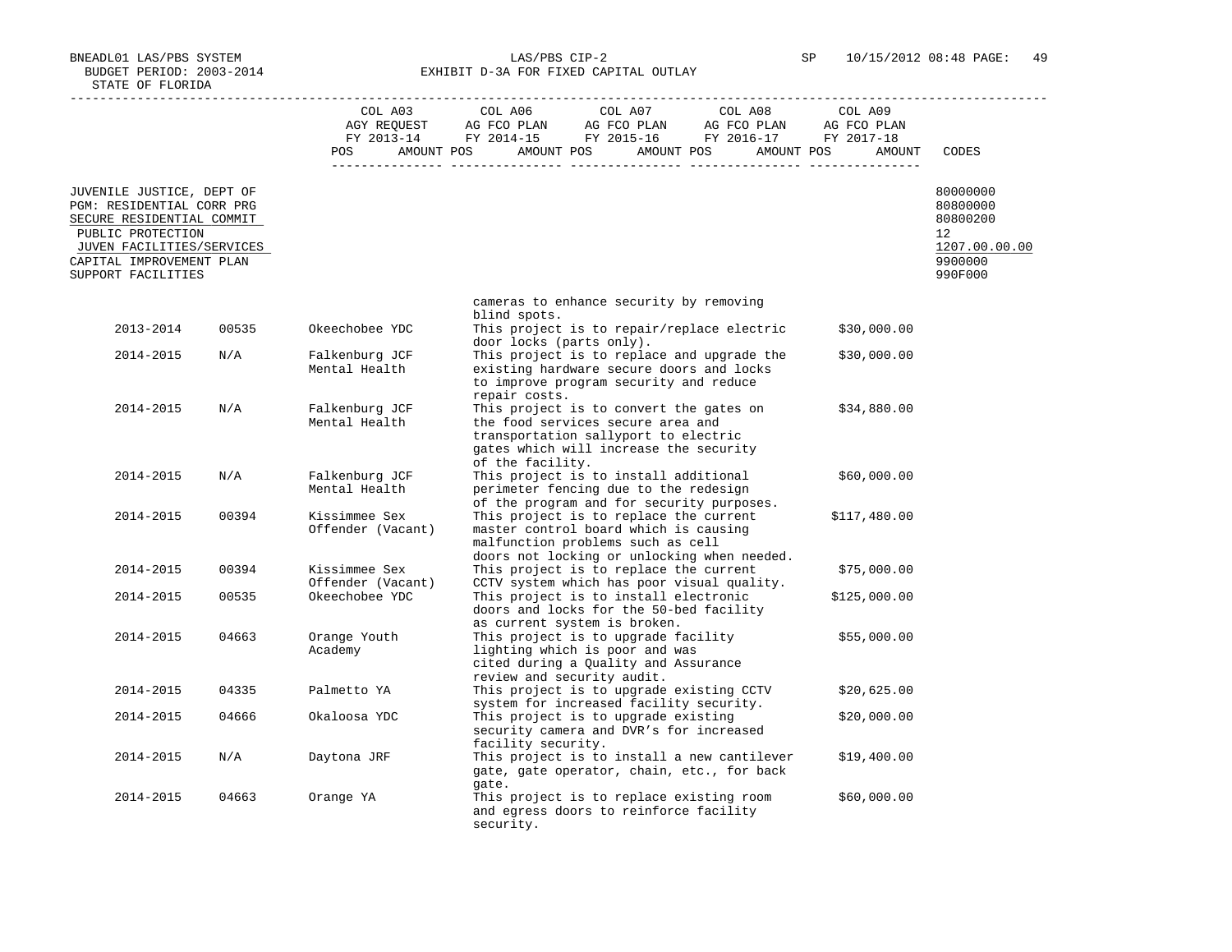BUDGET PERIOD: 2003-2014 **EXHIBIT D-3A FOR FIXED CAPITAL OUTLAY** 

|                                                                                                                                                                                         |       | POS             | COL A03 COL A06 COL A07 COL A08 COL A09<br>AGY REQUEST AG FCO PLAN AG FCO PLAN AG FCO PLAN AG FCO PLAN<br>FY 2013-14 FY 2014-15 FY 2015-16 FY 2016-17 FY 2017-18<br>AMOUNT POS<br>AMOUNT POS<br>AMOUNT POS | AMOUNT POS<br>AMOUNT | CODES                                                                                      |
|-----------------------------------------------------------------------------------------------------------------------------------------------------------------------------------------|-------|-----------------|------------------------------------------------------------------------------------------------------------------------------------------------------------------------------------------------------------|----------------------|--------------------------------------------------------------------------------------------|
| JUVENILE JUSTICE, DEPT OF<br>PGM: RESIDENTIAL CORR PRG<br>SECURE RESIDENTIAL COMMIT<br>PUBLIC PROTECTION<br>JUVEN FACILITIES/SERVICES<br>CAPITAL IMPROVEMENT PLAN<br>SUPPORT FACILITIES |       |                 |                                                                                                                                                                                                            |                      | 80000000<br>80800000<br>80800200<br>12 <sup>°</sup><br>1207.00.00.00<br>9900000<br>990F000 |
| 2015-2016                                                                                                                                                                               | 04148 | Okaloosa YDC    | This project is to install hard ceilings in<br>classrooms and replace suspended ceiling<br>tiles.                                                                                                          | \$60,000.00          |                                                                                            |
| 2015-2016                                                                                                                                                                               | 04389 | Okeechobee JOCC | This project is to provide secure<br>separation in the attic for all<br>living unit classrooms and day rooms.<br>These areas have ceiling tiles which<br>require reinforcement to prevent escapes.         | \$20,000.00          |                                                                                            |
| 2015-2016                                                                                                                                                                               | 00535 | Okeechobee YDC  | This project is to install a CCTV system<br>to monitor the entire campus for security<br>purposes.                                                                                                         | \$85,000.00          |                                                                                            |
| 2015-2016                                                                                                                                                                               | 04663 | Orange YA       | This project is to install mesh<br>(no climb) fencing on the perimeter<br>fence.                                                                                                                           | \$36,000.00          |                                                                                            |
| 2016-2017                                                                                                                                                                               | 04148 | Okaloosa YDC    | This project is to install fencing and<br>to add a new vehicle sallyport on west<br>side of building.                                                                                                      | \$32,500.00          |                                                                                            |
| 2016-2017                                                                                                                                                                               | 04148 | Okaloosa YDC    | This project is to upgrade master control<br>with new screens and a new computer for<br>increased security.                                                                                                | \$6,000.00           |                                                                                            |

| ESTIMATED EXPENDITURES - FIXED<br>CAPITAL OUTLAY<br>FIXED CAPITAL OUTLAY<br>JUVENILE FAC-LEASE PURCH |        |           | 990I000<br>080000<br>088126 |  |
|------------------------------------------------------------------------------------------------------|--------|-----------|-----------------------------|--|
| GENERAL REVENUE FUND                                                                                 | -STATE | 1,806,244 | 1000 1                      |  |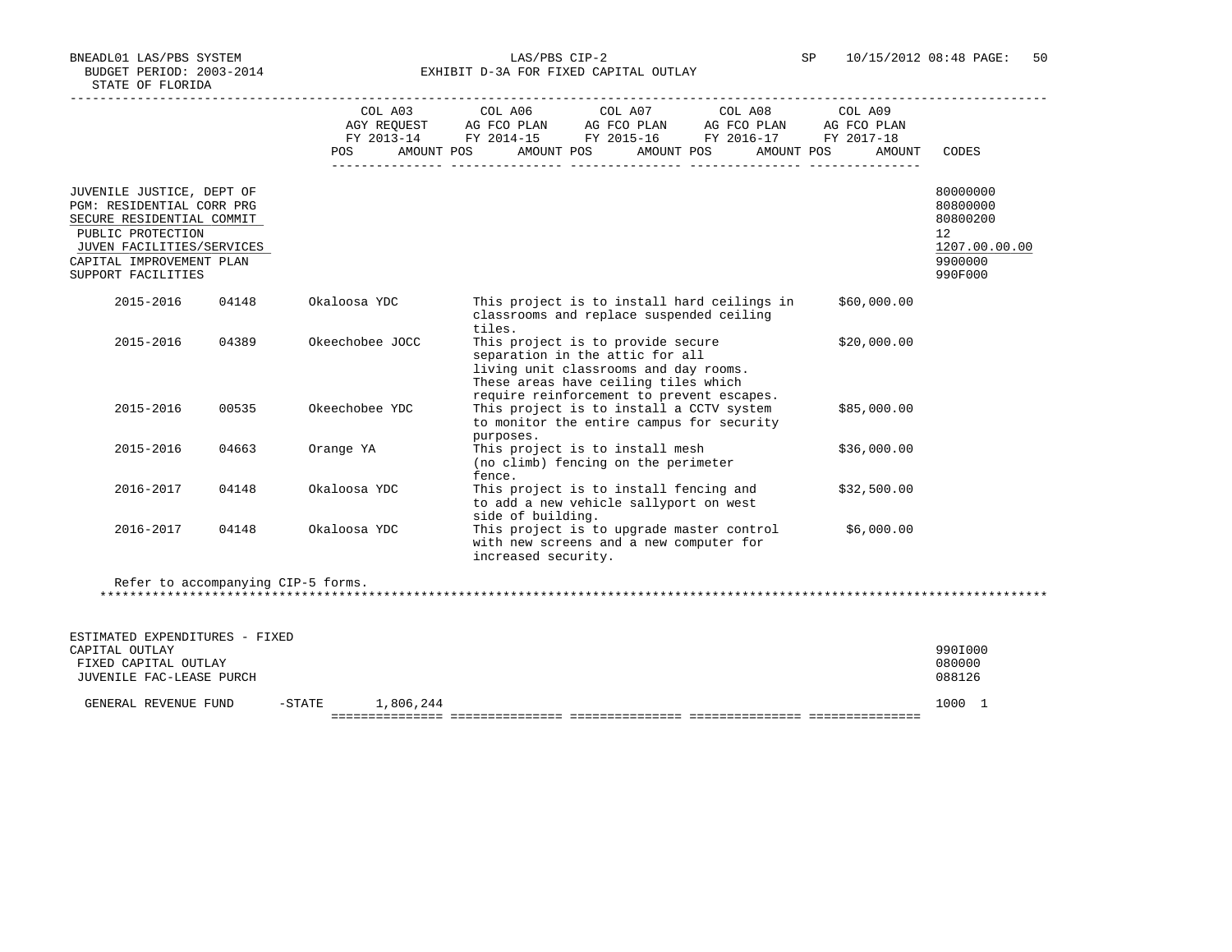BNEADL01 LAS/PBS SYSTEM LAS/PBS CIP-2 SP 10/15/2012 08:48 PAGE: 51 BUDGET PERIOD: 2003-2014 **EXHIBIT D-3A FOR FIXED CAPITAL OUTLAY** 

|                                                                                                                                                                                                                                                   | <b>POS</b> | COL A03<br>AGY REOUEST<br>FY 2013-14<br>AMOUNT POS | AG FCO PLAN<br>FY 2014-15<br>AMOUNT POS | COL A06 COL A07<br>AG FCO PLAN<br>FY 2015-16<br>AMOUNT POS | COL A08<br>AG FCO PLAN<br>FY 2016-17<br>AMOUNT POS | COL A09<br>AG FCO PLAN<br>FY 2017-18<br>AMOUNT | CODES                                                                                             |
|---------------------------------------------------------------------------------------------------------------------------------------------------------------------------------------------------------------------------------------------------|------------|----------------------------------------------------|-----------------------------------------|------------------------------------------------------------|----------------------------------------------------|------------------------------------------------|---------------------------------------------------------------------------------------------------|
| JUVENILE JUSTICE, DEPT OF<br>PGM: RESIDENTIAL CORR PRG<br>SECURE RESIDENTIAL COMMIT<br>PUBLIC PROTECTION<br>JUVEN FACILITIES/SERVICES<br>CAPITAL IMPROVEMENT PLAN<br>MAINTENANCE AND REPAIR<br>FIXED CAPITAL OUTLAY<br>DJJ MAIN/REPAIR-STATE BLDG |            |                                                    |                                         |                                                            |                                                    |                                                | 80000000<br>80800000<br>80800200<br>12<br>1207.00.00.00<br>9900000<br>990M000<br>080000<br>080410 |
| GENERAL REVENUE FUND                                                                                                                                                                                                                              | $-$ STATE  | 4,015,360                                          |                                         |                                                            | 2,578,935 1,994,745 1,222,951                      | 240,000                                        | 1000 1                                                                                            |
|                                                                                                                                                                                                                                                   |            |                                                    |                                         |                                                            |                                                    |                                                |                                                                                                   |

AGENCY NARRATIVE:

 2013-2014 BUDGET YEAR NARRATIVE: DJJ MAIN/REPAIR-STATE BLDG IT COMPONENT? YES The following maintenance projects are requested under group "BR" Roofing. These requests are typically for roofs which are already leaking significantly due to age or wear and require replacement or repair. By not addressing these roof leaks, additional expenses are incurred to repair interior water damage including but not limited to potential mold issues.

 The following maintenance projects are requested under group "BM" Mechanical. These are typically older sites and the mechanical systems have been repaired numerous times and are at the end of their life-span. If these systems fail suddenly youth may have to be moved to other facilities or temporary units brought-in for cooling at significant expense. These projects typically include repair or replacement of existing Heating Ventilation and Air-Condition (HVAC) or ventilation systems and related controls.

 The following maintenance projects are requested under group "BE" Electrical. The requests noted under this category are issues that will enhance the functionality of the sites. These projects include such items as interior lighting and lightning protection.

 The following maintenance projects are requested under group "US" Waste Treatment Systems. The deficiencies noted under this category are issues that are causing substantial, costly and ongoing repairs to keep the systems operating. These issues need to be addressed to ensure the health and safety of the youth and staff. The deficiencies include such items as sewer line replacement and other projects.

 The following maintenance projects are requested under group "UW" Water Treatment/Distribution. These projects include items such as the installation of water fountains in buildings which currently have none and the replacement of facility water distribution systems.

 The following maintenance projects are requested under group "BD" Special Circumstances. The requests noted under this group are issues that would ensure the operation of the sites. Some projects include building covered areas for youth and recreation and courtyard areas.

 The following maintenance projects are requested under group "BG" Site. The requests noted under this group are issues that will ensure the functionality, security and safety of the sites. These projects include covered walkways, exterior lighting, and fencing and erosion issues.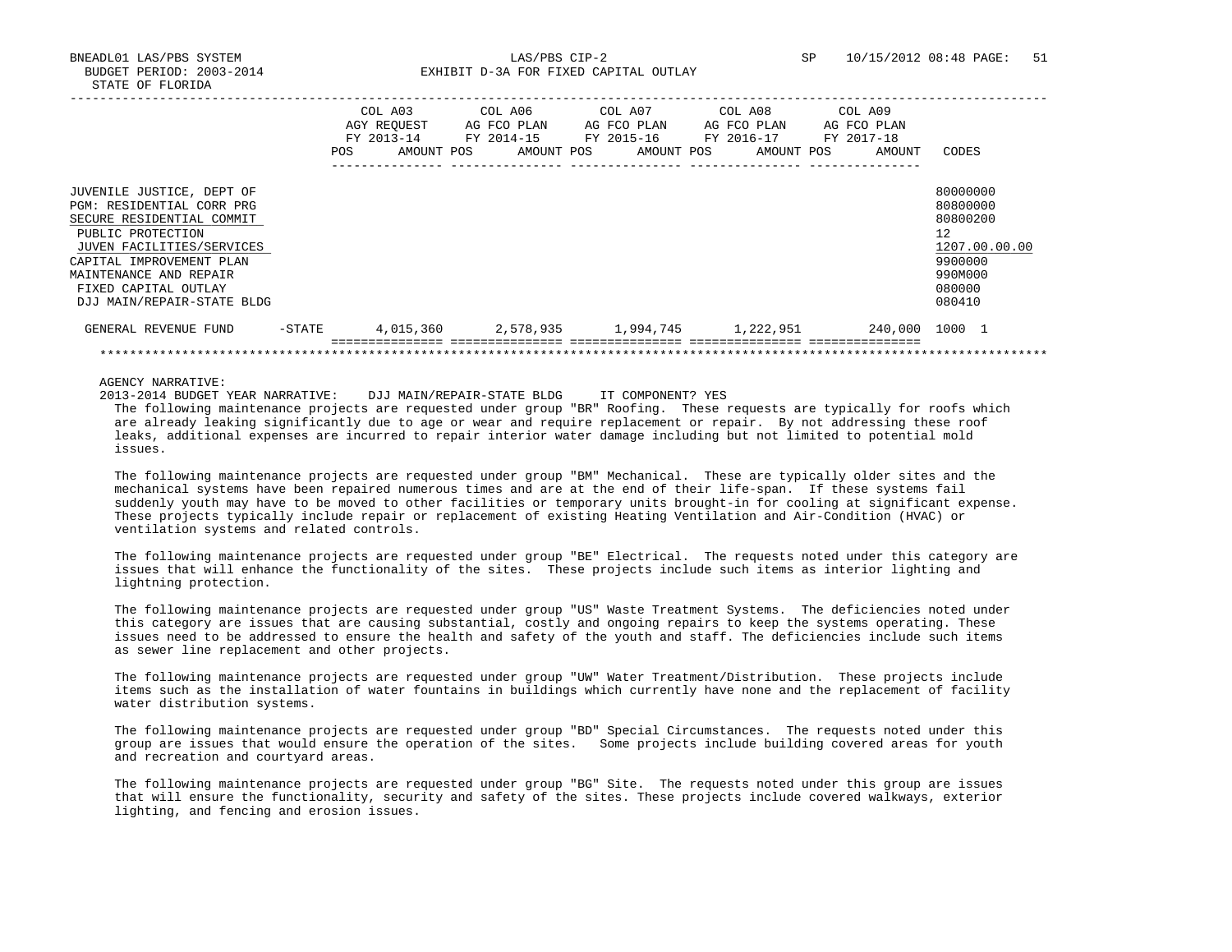BNEADL01 LAS/PBS SYSTEM LAS/PBS CIP-2 SP 10/15/2012 08:48 PAGE: 52 BUDGET PERIOD: 2003-2014 **EXHIBIT D-3A FOR FIXED CAPITAL OUTLAY** 

|                                                                                                                                                                                             | COL A03<br>AGY REOUEST<br>FY 2013-14<br>POS.<br>AMOUNT POS | COL A06<br>AG FCO PLAN<br>FY 2014-15<br>AMOUNT POS | COL A07<br>AG FCO PLAN<br>FY 2015-16<br>AMOUNT POS | COL A08<br>AG FCO PLAN<br>FY 2016-17<br>AMOUNT POS | COL A09<br>AG FCO PLAN<br>FY 2017-18<br>AMOUNT | CODES                                                                         |
|---------------------------------------------------------------------------------------------------------------------------------------------------------------------------------------------|------------------------------------------------------------|----------------------------------------------------|----------------------------------------------------|----------------------------------------------------|------------------------------------------------|-------------------------------------------------------------------------------|
| JUVENILE JUSTICE, DEPT OF<br>PGM: RESIDENTIAL CORR PRG<br>SECURE RESIDENTIAL COMMIT<br>PUBLIC PROTECTION<br>JUVEN FACILITIES/SERVICES<br>CAPITAL IMPROVEMENT PLAN<br>MAINTENANCE AND REPAIR |                                                            |                                                    |                                                    |                                                    |                                                | 80000000<br>80800000<br>80800200<br>12<br>1207.00.00.00<br>9900000<br>990M000 |

 The following maintenance projects are requested under group "BI" Interior. The requests noted under this group are issues that will ensure the functionality and safety of the sites. Many of the sites are old and the interiors are showing substantial signs of deterioration which leads to safety concerns. These request address the need to stop the deterioration of the buildings and extend their useful life. These projects include floor surface replacements, painting, minor renovations, etc.

 The following maintenance projects are requested under group "BP" Plumbing. These are also typically older sites and the plumbing systems and fixtures have been repaired numerous times and are at the end of their life-span. These projects include items such as piping, fixture replacement and water control/mixing valve system repairs.

 The following maintenance projects are requested under group "BX" Envelope (building exterior). The requests noted under this category are issues that need to be addressed to ensure security of the buildings as well as protect the exterior. These are older sites and the buildings are in need of maintenance to prolong their life.

 The following maintenance projects are requested under group "CP" Paving (other). The requests noted under this group are issues that need to be addressed to ensure the safety of the sites and make them more functional. These are older sites that have unsafe parking lots for both staff and visitors. These projects include recreation paving, parking lot paving and parking lot expansion.

 The following maintenance projects are requested under group "BS" Structure. The requests noted under this group are issues that will ensure the functionality and safety of the facility and also include the request for the annual repair and maintenance allocation for all residential secure facilities statewide.

| Requested     | DMS Bldg. # Location |                          | Project Description                                                                                                                                                                                                                                                                                                                                  | Amount       |
|---------------|----------------------|--------------------------|------------------------------------------------------------------------------------------------------------------------------------------------------------------------------------------------------------------------------------------------------------------------------------------------------------------------------------------------------|--------------|
| 2013-2014     | N/A                  | All Residential<br>Sites | This project is phase-one of a multiple-<br>phase project to perform energy saving<br>lighting retrofits statewide. Lighting<br>retrofits are an energy conservation<br>measure which allow buildings energy<br>savings by replacing the entire fixture<br>or components and achieve reduction of<br>electricity use and nitrogen oxide<br>emission. | \$150,000.00 |
| $2013 - 2014$ | N/A                  | Daytona JCF              | This project is to replace the<br>Administration building roof<br>which is worn and leaking.                                                                                                                                                                                                                                                         | \$138,000.00 |
| $2013 - 2014$ | 00535                | Okeechobee YDC           | This project is to re-roof the area over<br>the generator at the administrative                                                                                                                                                                                                                                                                      | \$14,000.00  |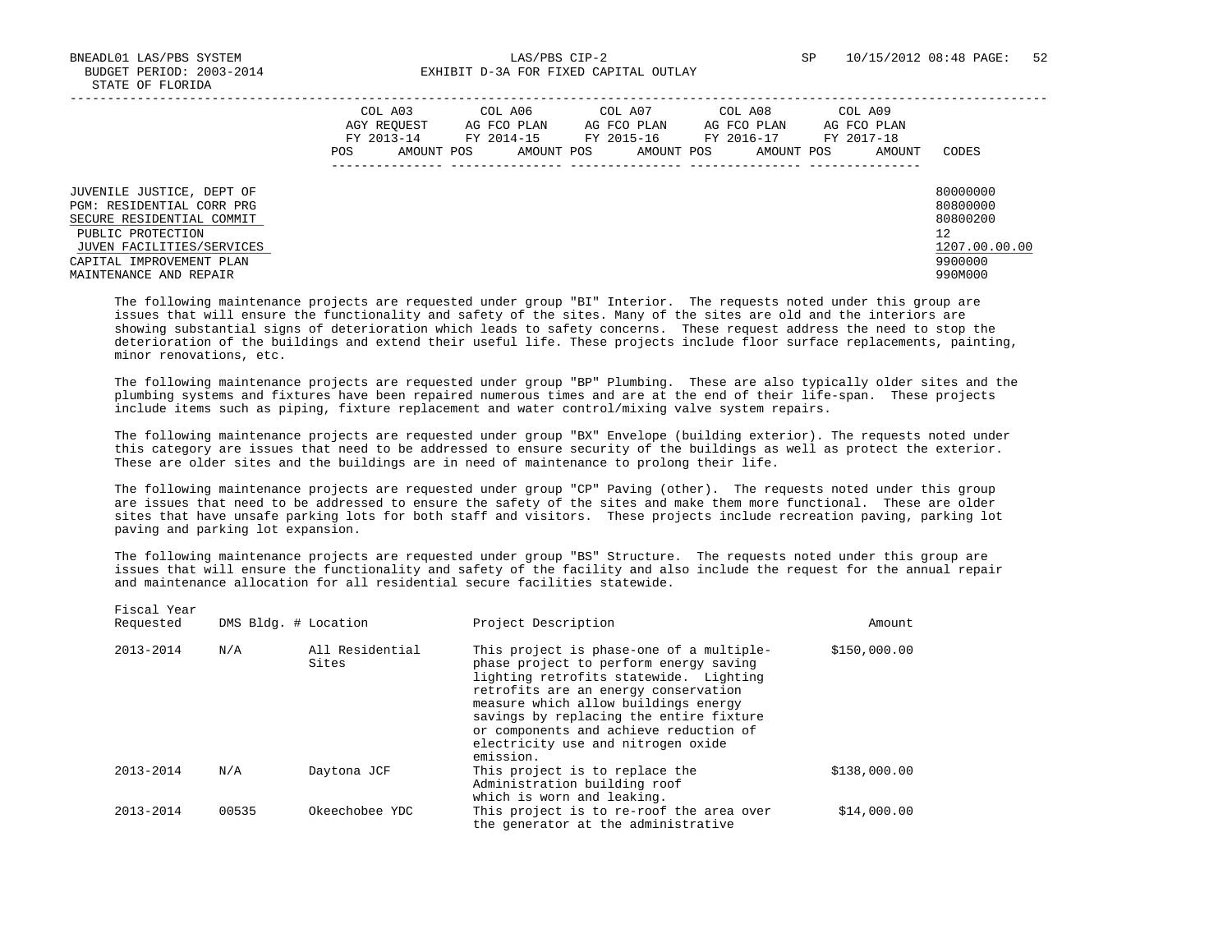BNEADL01 LAS/PBS SYSTEM LAS/PBS CIP-2 SP 10/15/2012 08:48 PAGE: 53 BUDGET PERIOD: 2003-2014 **EXHIBIT D-3A FOR FIXED CAPITAL OUTLAY** 

|                                                                                                          |       | <b>POS</b>              | $\begin{tabular}{lcccc} CDL A03 & CDL A06 & CDL A07 & CDL A08 & CDL A09 \\ AGY REQUEST & AG FCO PLAN & AG FCO PLAN & AG FCO PLAN & AG FCO PLAN \\ FY & 2013-14 & FY & 2014-15 & FY & 2015-16 & FY & 2016-17 & FY & 2017-18 \\ \end{tabular}$<br>AMOUNT POS AMOUNT POS AMOUNT POS AMOUNT POS | AMOUNT       | CODES                                  |
|----------------------------------------------------------------------------------------------------------|-------|-------------------------|---------------------------------------------------------------------------------------------------------------------------------------------------------------------------------------------------------------------------------------------------------------------------------------------|--------------|----------------------------------------|
| JUVENILE JUSTICE, DEPT OF<br>PGM: RESIDENTIAL CORR PRG<br>SECURE RESIDENTIAL COMMIT<br>PUBLIC PROTECTION |       |                         |                                                                                                                                                                                                                                                                                             |              | 80000000<br>80800000<br>80800200<br>12 |
| JUVEN FACILITIES/SERVICES<br>CAPITAL IMPROVEMENT PLAN<br>MAINTENANCE AND REPAIR                          |       |                         |                                                                                                                                                                                                                                                                                             |              | 1207.00.00.00<br>9900000<br>990M000    |
|                                                                                                          |       |                         | building.                                                                                                                                                                                                                                                                                   |              |                                        |
| 2013-2014                                                                                                | N/A   | Palm Beach JCF          | This project is to replace the roof<br>which is 12-14 years old.                                                                                                                                                                                                                            | \$201,267.00 |                                        |
| 2013-2014                                                                                                | 00394 | Kissimmee<br>SOP        | This project is to replace the remaining<br>HVAC units which are at the end of<br>their useful life-cycles.                                                                                                                                                                                 | \$130,000.00 |                                        |
| 2013-2014                                                                                                | 04663 | Orange YA               | This project is to replace two (2) HVAC<br>systems to allow for proper cooling<br>of youth rooms and living areas during                                                                                                                                                                    | \$15,000.00  |                                        |
| 2013-2014                                                                                                | 00394 | Kissimmee<br>SOP        | summer months.<br>This project is to replace remaining<br>HVAC units which are at the end of their                                                                                                                                                                                          | \$65,000.00  |                                        |
| 2013-2014                                                                                                | 03179 | Palm Beach JCF          | useful life-cycles.<br>This project is to completely replace                                                                                                                                                                                                                                | \$75,000.00  |                                        |
| 2013-2014                                                                                                | 03794 | Marion JCF              | the HVAC units.<br>This project is to add a surge protection<br>system to reduce the number of lightning<br>incidents to the electrical system.                                                                                                                                             | \$38,000.00  |                                        |
| 2013-2014                                                                                                | 04403 | Martin Girls<br>Academy | This project is to install a generator<br>for emergency power during storms.                                                                                                                                                                                                                | \$250,000.00 |                                        |
| 2013-2014                                                                                                | 04335 | Palmetto YA             | This project is to install a generator for                                                                                                                                                                                                                                                  | \$150,000.00 |                                        |
| 2013-2014                                                                                                | 00394 | Kissimmee<br>JCF        | emergency power during storms.<br>This project is to add a surge protection<br>system to reduce the number of lightning<br>incidents to the electrical system.                                                                                                                              | \$120,000.00 |                                        |
| 2013-2014                                                                                                | 04148 | Okaloosa YDC            | This project is to add a larger fuel<br>tank to the generator to extend the<br>run time of emergency power during<br>storms. This includes engineering<br>costs, wiring and a pump system.                                                                                                  | \$25,000.00  |                                        |
| 2013-2014                                                                                                | 04363 | Tiger Success<br>Center | This project is to install a generator<br>transfer switch on generator installed<br>from North Florida Youth Development<br>Center (NFYDC).                                                                                                                                                 | \$7,500.00   |                                        |
| 2013-2014                                                                                                | 04389 | Okeechobee JOCC         | This project is to repair/replace<br>the waste water collection system.<br>The existing water lines show wear<br>and calcification resulting in poor<br>water pressure throughout the facility.                                                                                             | \$26,000.00  |                                        |
| 2013-2014                                                                                                | 00535 | Okeechobee YDC          | This project is to clean and repair the                                                                                                                                                                                                                                                     | \$250,000.00 |                                        |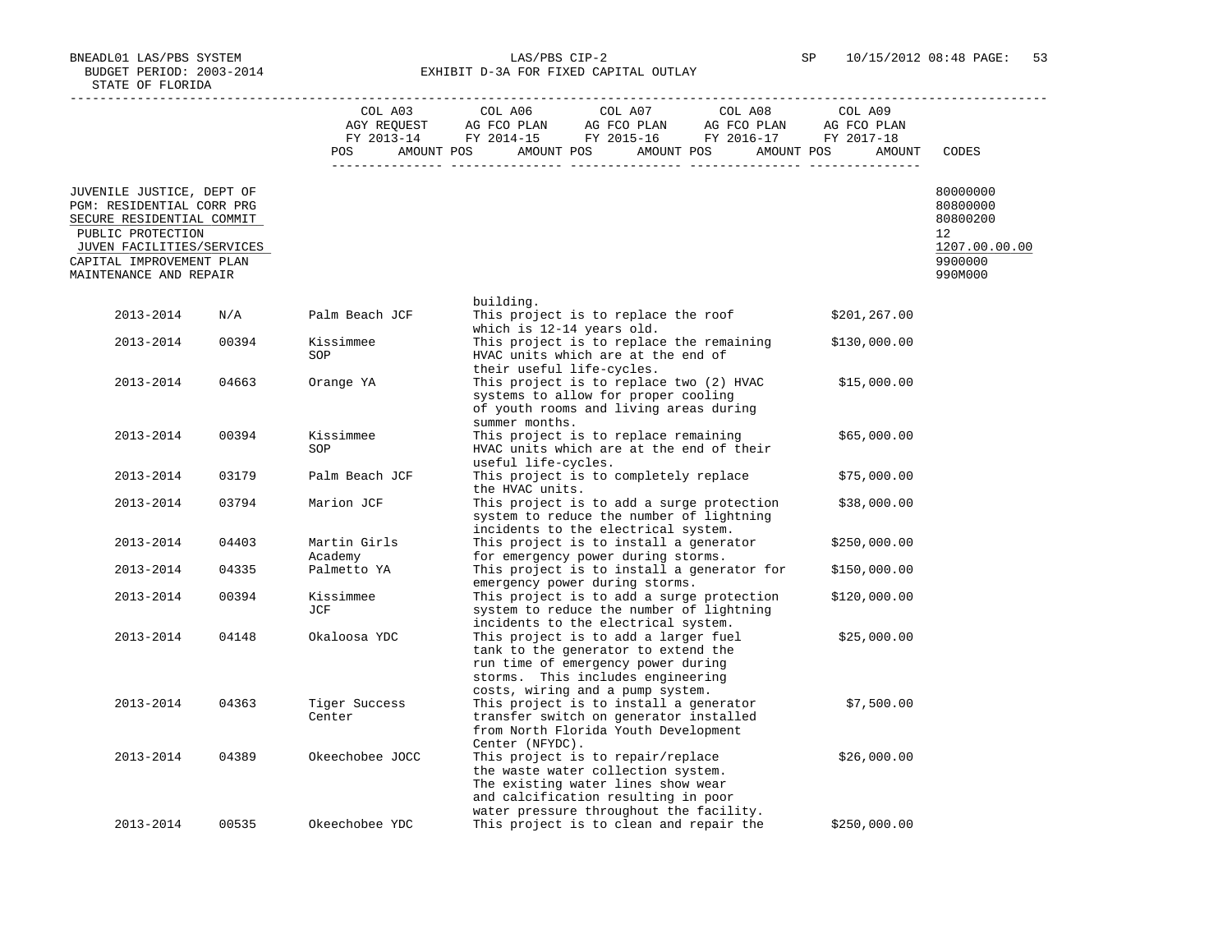BNEADL01 LAS/PBS SYSTEM LAS/PBS CIP-2 SP 10/15/2012 08:48 PAGE: 54 BUDGET PERIOD: 2003-2014 **EXHIBIT D-3A FOR FIXED CAPITAL OUTLAY** 

|                                                                                                                                                                                             |       | COL A03<br>POS<br>$- - - - -$   | COL A06<br>COL A07<br>COL A08<br>COL AU3 COL AU6 COL AU7 COL AU8 COL AU9<br>AGY REQUEST AG FCO PLAN AG FCO PLAN AG FCO PLAN AG FCO PLAN FY 2013-14 FY 2014-15 FY 2015-16 FY 2016-17 FY 2017-18<br>AMOUNT POS AMOUNT POS AMOUNT POS AMOUNT POS                                                                                                                                                                                                                                                                                                                                                                                                                       | COL A09<br>AMOUNT | CODES                                                                         |
|---------------------------------------------------------------------------------------------------------------------------------------------------------------------------------------------|-------|---------------------------------|---------------------------------------------------------------------------------------------------------------------------------------------------------------------------------------------------------------------------------------------------------------------------------------------------------------------------------------------------------------------------------------------------------------------------------------------------------------------------------------------------------------------------------------------------------------------------------------------------------------------------------------------------------------------|-------------------|-------------------------------------------------------------------------------|
| JUVENILE JUSTICE, DEPT OF<br>PGM: RESIDENTIAL CORR PRG<br>SECURE RESIDENTIAL COMMIT<br>PUBLIC PROTECTION<br>JUVEN FACILITIES/SERVICES<br>CAPITAL IMPROVEMENT PLAN<br>MAINTENANCE AND REPAIR |       |                                 |                                                                                                                                                                                                                                                                                                                                                                                                                                                                                                                                                                                                                                                                     |                   | 80000000<br>80800000<br>80800200<br>12<br>1207.00.00.00<br>9900000<br>990M000 |
|                                                                                                                                                                                             |       |                                 | water tower (will be required by<br>the Department of Environmental<br>Protection (DEP)) and add aerator                                                                                                                                                                                                                                                                                                                                                                                                                                                                                                                                                            |                   |                                                                               |
| 2013-2014                                                                                                                                                                                   | N/A   | Falkenburg JCF<br>Mental Health | to water system.<br>This project is to replace the old<br>and worn wood frame beds with new<br>security beds.                                                                                                                                                                                                                                                                                                                                                                                                                                                                                                                                                       | \$30,000.00       |                                                                               |
| 2013-2014                                                                                                                                                                                   | 03179 | Palm Beach JCF                  | This project is to install four $(4)$<br>sets of commercial washers & dryers.<br>Plumbing modifications and electrical<br>wiring may be needed.                                                                                                                                                                                                                                                                                                                                                                                                                                                                                                                     | \$21,000.00       |                                                                               |
| 2013-2014                                                                                                                                                                                   | N/A   | Falkenburg JCF<br>Mental Health | This project is to replace the ten<br>year old lavatory countertops,<br>install a prime coat system in the<br>shower stalls and replace the shower<br>heads in the dorm/barracks areas.                                                                                                                                                                                                                                                                                                                                                                                                                                                                             | \$85,000.00       |                                                                               |
| 2013-2014                                                                                                                                                                                   | 00535 | Okeechobee YDC                  | This project is to renovate the clinic<br>building, paint and install new carpet.                                                                                                                                                                                                                                                                                                                                                                                                                                                                                                                                                                                   | \$500,000.00      |                                                                               |
| 2013-2014                                                                                                                                                                                   | 00535 | Okeechobee YDC                  | This project is for renovations to<br>buildings 80 and 86.                                                                                                                                                                                                                                                                                                                                                                                                                                                                                                                                                                                                          | \$200,000.00      |                                                                               |
| 2013-2014                                                                                                                                                                                   | 00394 | Kissimmee<br>SOP (vacant)       | This project is to pressure clean and<br>paint the main building.                                                                                                                                                                                                                                                                                                                                                                                                                                                                                                                                                                                                   | \$17,363.00       |                                                                               |
| 2013-2014                                                                                                                                                                                   | N/A   | All Residential<br>Sites        | This allocation is for the continued<br>upkeep and maintenance of all<br>residential secure facilities<br>statewide. Costs computed using<br>industry-standard data from the Building<br>Owner's and Manager's Association (BOMA),<br>the International Facility Management<br>Association (IFMA) and historical data<br>from agency expenditures for repair/<br>maintenance issues over the past five<br>(5) years. Costs have also been<br>revised downward to reflect over-lapping<br>projects in this current request.<br>Work covers building items which break-<br>down or fail during the current year<br>and need to be repaired to maintain<br>operations. | \$500,000.00      |                                                                               |
| 2013-2014                                                                                                                                                                                   | N/A   | All Residential                 | This project is for agency compliance                                                                                                                                                                                                                                                                                                                                                                                                                                                                                                                                                                                                                               | \$500,000.00      |                                                                               |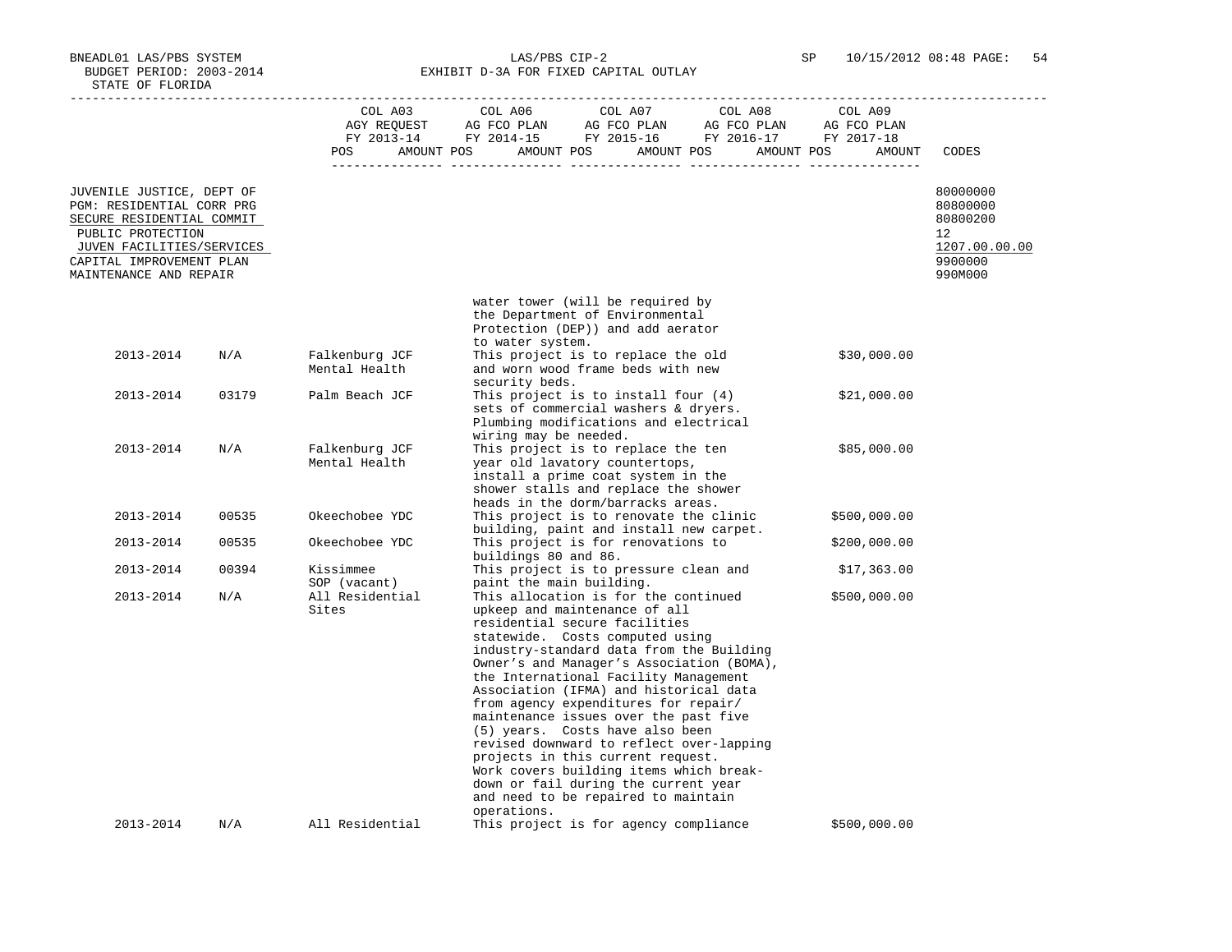BNEADL01 LAS/PBS SYSTEM LAS/PBS CIP-2 SP 10/15/2012 08:48 PAGE: 55 BUDGET PERIOD: 2003-2014 **EXHIBIT D-3A FOR FIXED CAPITAL OUTLAY** 

|                                                                                                                                                                                             |       | POS                             | $\begin{tabular}{lcccccc} CDL A03 & CDL A06 & CDL A07 & CDL A08 & CDL A09 \\ AGY REQUEST & AG FCO PLAN & AG FCO PLAN & AG FCO PLAN & AG FCO PLAN \\ FY & 2013-14 & FY & 2014-15 & FY & 2015-16 & FY & 2016-17 & FY & 2017-18 \\ \end{tabular}$<br>AMOUNT POS AMOUNT POS AMOUNT POS AMOUNT POS                                                                                                                                                                                                                                        | AMOUNT       | CODES                                                                         |
|---------------------------------------------------------------------------------------------------------------------------------------------------------------------------------------------|-------|---------------------------------|--------------------------------------------------------------------------------------------------------------------------------------------------------------------------------------------------------------------------------------------------------------------------------------------------------------------------------------------------------------------------------------------------------------------------------------------------------------------------------------------------------------------------------------|--------------|-------------------------------------------------------------------------------|
| JUVENILE JUSTICE, DEPT OF<br>PGM: RESIDENTIAL CORR PRG<br>SECURE RESIDENTIAL COMMIT<br>PUBLIC PROTECTION<br>JUVEN FACILITIES/SERVICES<br>CAPITAL IMPROVEMENT PLAN<br>MAINTENANCE AND REPAIR |       |                                 |                                                                                                                                                                                                                                                                                                                                                                                                                                                                                                                                      |              | 80000000<br>80800000<br>80800200<br>12<br>1207.00.00.00<br>9900000<br>990M000 |
|                                                                                                                                                                                             |       | Sites                           | with the Americans with Disabilities Act<br>ADA). It includes procurement of<br>professionally-developed ADA surveys<br>of a set number of residential secure<br>facilities for compliance with the ADA.<br>A portion of the funding would go to<br>facilities for compliance with the ADA.<br>A portion of the funding would go to phase-<br>one corrective actions for a portion of<br>these identified non-compliance<br>issues. It also includes development of<br>a database of information as well as 504<br>transition plans. |              |                                                                               |
| 2013-2014                                                                                                                                                                                   | N/A   | Falkenburg JCF<br>Mental Health | This project is to extend the administration<br>building to resolve additional staff and<br>medical issues due to the redesign of the<br>program.                                                                                                                                                                                                                                                                                                                                                                                    | \$250,000.00 |                                                                               |
| 2013-2014                                                                                                                                                                                   | 04389 | Okeechobee JOCC                 | This project is for the addition of<br>vocational classrooms to provide more<br>vocational training for youth who are<br>typically older and need job skills.                                                                                                                                                                                                                                                                                                                                                                        | \$200,000.00 |                                                                               |
| 2013-2014                                                                                                                                                                                   | 04633 | Orange YA                       | This project is to renovate the<br>classrooms due to their age.                                                                                                                                                                                                                                                                                                                                                                                                                                                                      | \$50,000.00  |                                                                               |
| 2013-2014                                                                                                                                                                                   | 04403 | Martin Girls<br>Girls           | This project is to install sound proofing<br>in three (3) group rooms to reduce the<br>noise levels.                                                                                                                                                                                                                                                                                                                                                                                                                                 | \$7,230.00   |                                                                               |
| 2014-2015                                                                                                                                                                                   | 04148 | Okeechobee YDC                  | This project is to re-roof all<br>staff houses and the maintenance<br>building.                                                                                                                                                                                                                                                                                                                                                                                                                                                      | \$580,000.00 |                                                                               |
| 2014-2015                                                                                                                                                                                   | N/A   | Falkenburg JCF<br>Mental Health | This project is to re-roof the<br>Charles unit.                                                                                                                                                                                                                                                                                                                                                                                                                                                                                      | \$42,000.00  |                                                                               |
| 2014-2015                                                                                                                                                                                   | N/A   | Falkenburg JCF                  | This project is to replace old and<br>worn HVAC units which are at the end<br>of their useful life-cycles.                                                                                                                                                                                                                                                                                                                                                                                                                           | \$115,000.00 |                                                                               |
| 2014-2015                                                                                                                                                                                   | 00535 | Okeechobee YDC                  | This project is to replace old HVAC unit<br>which are at the end of their useful life<br>-cycles.                                                                                                                                                                                                                                                                                                                                                                                                                                    | \$246,000.00 |                                                                               |
| 2014-2015                                                                                                                                                                                   | 04363 | Tiger Success<br>Center         | This project is to replace old HVAC units<br>which are at the end of their useful<br>life-cycles.                                                                                                                                                                                                                                                                                                                                                                                                                                    | \$12,000.00  |                                                                               |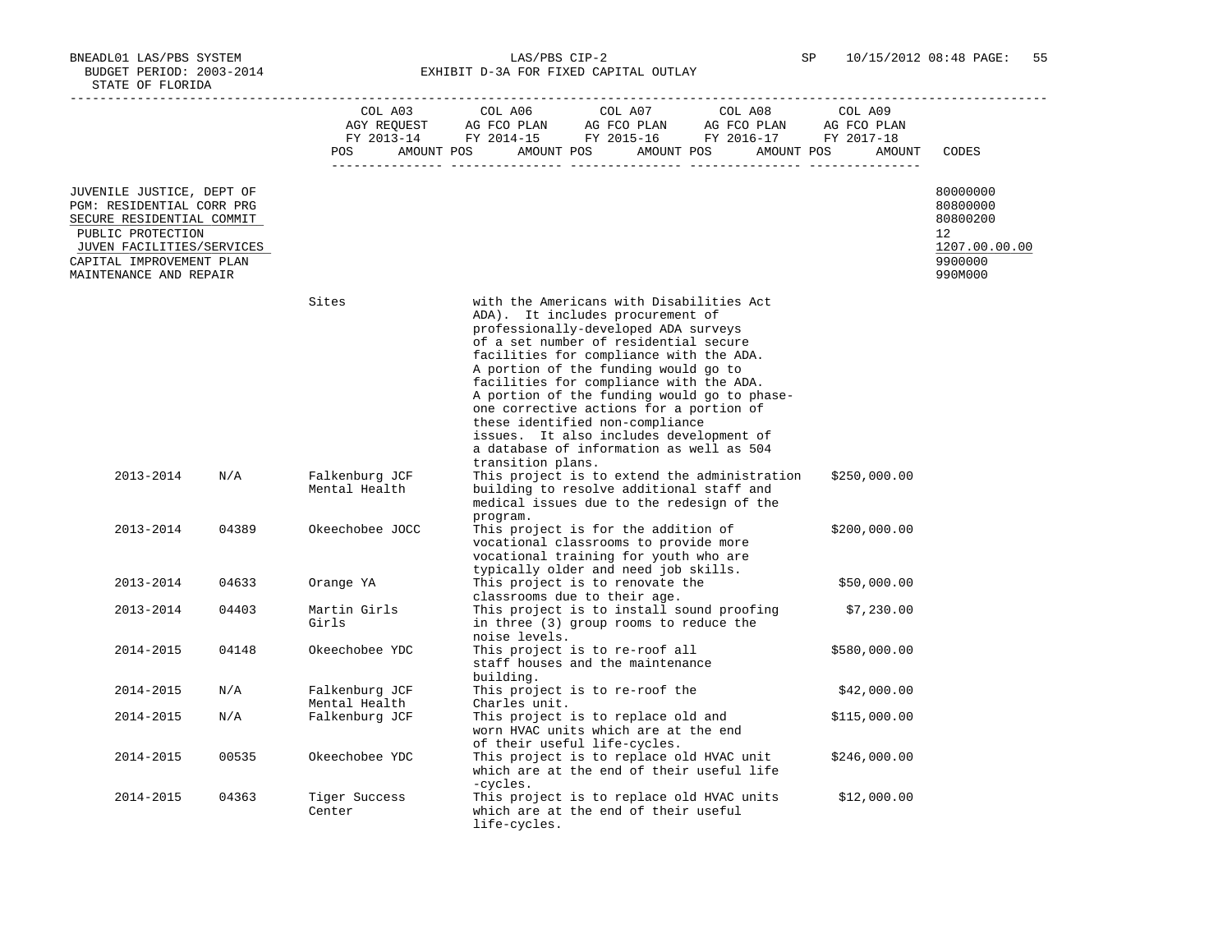BNEADL01 LAS/PBS SYSTEM LAS/PBS CIP-2 SP 10/15/2012 08:48 PAGE: 56 BUDGET PERIOD: 2003-2014 **EXHIBIT D-3A FOR FIXED CAPITAL OUTLAY** -----------------------------------------------------------------------------------------------------------------------------------

|                                                                                                                                                                                             |       | COL A03<br>POS                  | COL A06<br>AGY REQUEST AG FCO PLAN AG FCO PLAN AG FCO PLAN AG FCO PLAN FY 2013-14 FY 2014-15 FY 2015-16 FY 2016-17 FY 2017-18<br>AMOUNT POS<br>AMOUNT POS                                                                                                                       | COL A07 | COL A08<br>AMOUNT POS<br>AMOUNT POS          | COL A09<br>AG FCO PLAN<br>AMOUNT | CODES                                                                         |
|---------------------------------------------------------------------------------------------------------------------------------------------------------------------------------------------|-------|---------------------------------|---------------------------------------------------------------------------------------------------------------------------------------------------------------------------------------------------------------------------------------------------------------------------------|---------|----------------------------------------------|----------------------------------|-------------------------------------------------------------------------------|
| JUVENILE JUSTICE, DEPT OF<br>PGM: RESIDENTIAL CORR PRG<br>SECURE RESIDENTIAL COMMIT<br>PUBLIC PROTECTION<br>JUVEN FACILITIES/SERVICES<br>CAPITAL IMPROVEMENT PLAN<br>MAINTENANCE AND REPAIR |       |                                 |                                                                                                                                                                                                                                                                                 |         |                                              |                                  | 80000000<br>80800000<br>80800200<br>12<br>1207.00.00.00<br>9900000<br>990M000 |
| 2014-2015                                                                                                                                                                                   | 04403 | Martin Girls<br>Academy         | This project is to replace old HVAC units<br>which are at the end of their useful<br>life-cycles.                                                                                                                                                                               |         |                                              | \$60,000.00                      |                                                                               |
| 2014-2015                                                                                                                                                                                   | 04663 | Orange YA                       | This project is to add two (2) additional<br>HVAC units for serving the dorm and<br>administration areas.                                                                                                                                                                       |         |                                              | \$30,000.00                      |                                                                               |
| 2014-2015                                                                                                                                                                                   | 04403 | Martin Girls                    | This project is to replace A/C duct work<br>work is fiberglass tubing (flex hose)<br>rather than standard duct work.                                                                                                                                                            |         | that is deteriorating. The current A/C duct  | \$9,700.00                       |                                                                               |
| 2014-2015                                                                                                                                                                                   | N/A   | Falkenburg JCF<br>Mental Health | This project is to install a new<br>emergency generator as current<br>generator will not provide adequate<br>electrical power to allow for continuity<br>of operations.                                                                                                         |         |                                              | \$204,920.00                     |                                                                               |
| 2014-2015                                                                                                                                                                                   | 00535 | Okeechobee YDC                  | This project is to replace all T-12<br>with security grade T-8 light<br>fixtures, facility wide.                                                                                                                                                                                |         |                                              | \$65,000.00                      |                                                                               |
| 2014-2015                                                                                                                                                                                   | 05359 | Okeechobee JOCC                 | This project is to replace all T-12<br>with security grade T-8 light<br>fixtures, facility wide.                                                                                                                                                                                |         |                                              | \$255,000.00                     |                                                                               |
| 2014-2015                                                                                                                                                                                   | 04403 | Martin Girls                    | of commercial washers and dryers.<br>The existing equipment is getting<br>beyond repair.                                                                                                                                                                                        |         | This project is to install two (2) sets each | \$24,000.00                      |                                                                               |
| 2014-2015                                                                                                                                                                                   | N/A   | Falkenburg JCF<br>Mental Health | This project is to purchase new food<br>service equipment as existing equipment<br>is old and in poor condition.                                                                                                                                                                |         |                                              | \$61,000.00                      |                                                                               |
| 2014-2015                                                                                                                                                                                   | N/A   | Falkenburg JCF<br>Mental Health | This project is to replace the chairs<br>and settees in the dorm areas and the<br>tables and chairs in the dining hall.                                                                                                                                                         |         |                                              | \$26, 195.00                     |                                                                               |
| 2014-2015                                                                                                                                                                                   | 04389 | Okeechobee JOCC                 | This project is to upgrade/replace<br>the telephone system. There has been<br>an issue with the programming for the<br>lines, causing complaints from parents,<br>Juvenile Probation Officer's (JPO's), and<br>case workers that they are unable to get<br>through to facility. |         |                                              | \$7,350.00                       |                                                                               |
| 2014-2015                                                                                                                                                                                   | 00535 | Okeechobee YDC                  | This project is for a mandated DEP<br>petroleum clean-up of the site: 25% of                                                                                                                                                                                                    |         |                                              | \$150,000.00                     |                                                                               |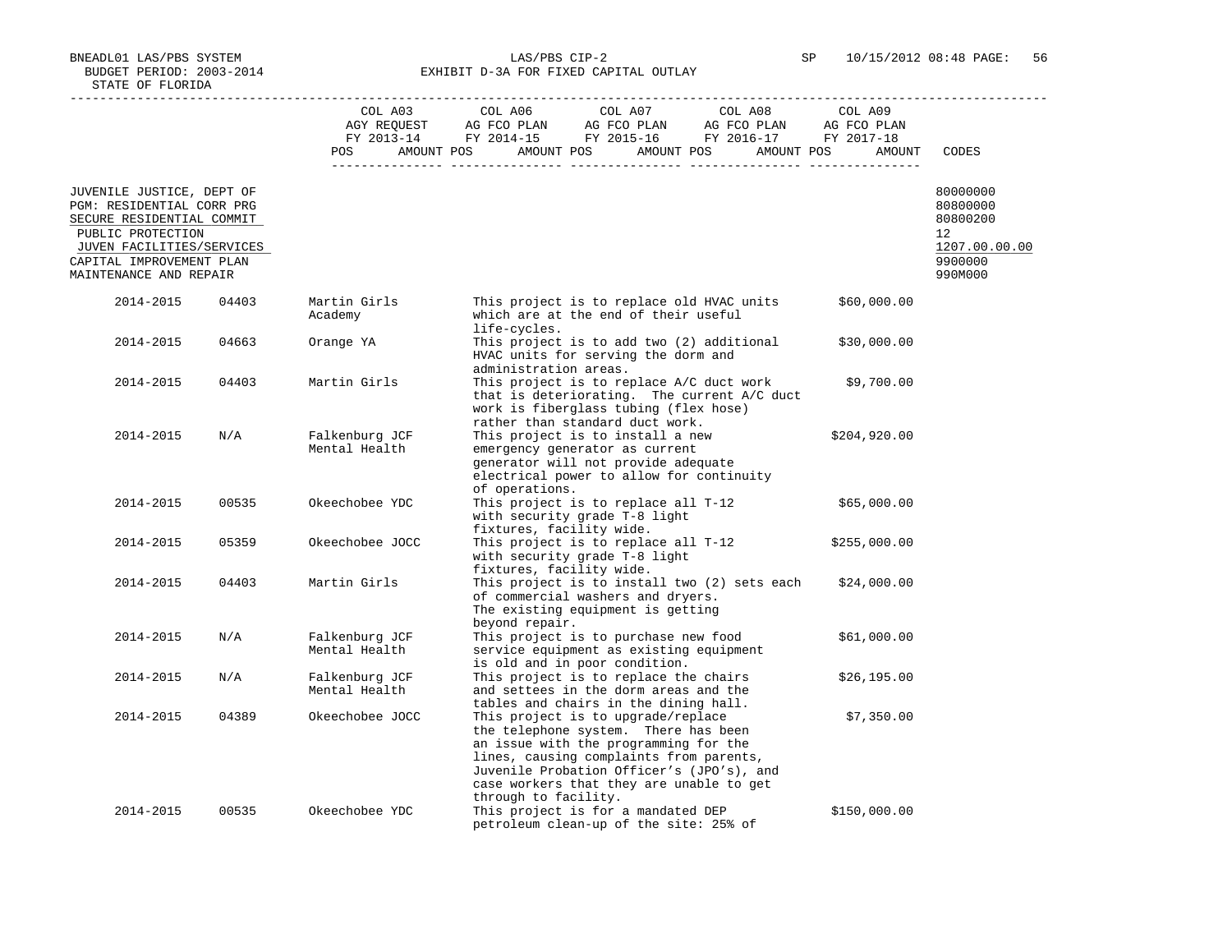BNEADL01 LAS/PBS SYSTEM LAS/PBS CIP-2 SP 10/15/2012 08:48 PAGE: 57 BUDGET PERIOD: 2003-2014 **EXHIBIT D-3A FOR FIXED CAPITAL OUTLAY** 

|                                                                                                                                                                   |       |                                 | $\begin{tabular}{lcccccc} CDL A03 & CDL A06 & CDL A07 & CDL A08 & CDL A09 \\ AGY REQUEST & AG FCO PLAN & AG FCO PLAN & AG FCO PLAN & AG FCO PLAN \\ FY & 2013-14 & FY & 2014-15 & FY & 2015-16 & FY & 2016-17 & FY & 2017-18 \\ \end{tabular}$<br>POS AMOUNT POS AMOUNT POS AMOUNT POS AMOUNT POS | AMOUNT       | CODES                                                              |
|-------------------------------------------------------------------------------------------------------------------------------------------------------------------|-------|---------------------------------|---------------------------------------------------------------------------------------------------------------------------------------------------------------------------------------------------------------------------------------------------------------------------------------------------|--------------|--------------------------------------------------------------------|
| JUVENILE JUSTICE, DEPT OF<br>PGM: RESIDENTIAL CORR PRG<br>SECURE RESIDENTIAL COMMIT<br>PUBLIC PROTECTION<br>JUVEN FACILITIES/SERVICES<br>CAPITAL IMPROVEMENT PLAN |       |                                 |                                                                                                                                                                                                                                                                                                   |              | 80000000<br>80800000<br>80800200<br>12<br>1207.00.00.00<br>9900000 |
| MAINTENANCE AND REPAIR                                                                                                                                            |       |                                 |                                                                                                                                                                                                                                                                                                   |              | 990M000                                                            |
|                                                                                                                                                                   |       |                                 | funding paid by DJJ and 75% are funded<br>by DEP.                                                                                                                                                                                                                                                 |              |                                                                    |
| 2014-2015                                                                                                                                                         | 00535 | Okeechobee YDC                  | This project is to fill in pool area<br>(across from cafeteria). Pool is unused<br>and is a safety issue.                                                                                                                                                                                         | \$20,000.00  |                                                                    |
| 2014-2015                                                                                                                                                         | N/A   | Falkenburg JCF<br>Mental Health | This project is to replace the carpet<br>which is worn.                                                                                                                                                                                                                                           | \$10,900.00  |                                                                    |
| 2014-2015                                                                                                                                                         | 00535 | Okeechobee YDC                  | This project is to renovate the old<br>cafeteria into a visitor area to<br>safely accommodate parents/visitors<br>on the campus.                                                                                                                                                                  | \$425,000.00 |                                                                    |
| 2014-2015                                                                                                                                                         | 04335 | Palmetto YA                     | This project is to replace broken and<br>worn floor tiles from base to ceiling.                                                                                                                                                                                                                   | \$12,000.00  |                                                                    |
| 2014-2015                                                                                                                                                         | 04389 | Okeechobee YDC                  | This project is to replace segregated<br>showers and flooring in units 5, 6, 7<br>and 8. These areas are dilapidated.                                                                                                                                                                             | \$34,000.00  |                                                                    |
| 2014-2015                                                                                                                                                         | 00535 | Okeechobee YDC                  | This project is to repair the main well.<br>The potable water needs to be re-cased<br>(DEP required).                                                                                                                                                                                             | \$100,000.00 |                                                                    |
| 2014-2015                                                                                                                                                         | 04335 | Palmetto YA                     | This project is to construct an outdoor<br>pavilion to cover the concrete recreation<br>area. The remote location of the facility<br>becomes unbearably hot during the summer<br>months and a shaded area would greatly<br>benefit the youth's ability to enjoy outdoor                           | \$13,870.00  |                                                                    |
| 2014-2015                                                                                                                                                         | N/A   | Falkenburg JCF<br>Mental Health | recreational activities.<br>This project is to add parking<br>as current parking is not adequate.<br>Staff members are forced to park<br>outside of designated parking areas.                                                                                                                     | \$75,000.00  |                                                                    |
| 2015-2016                                                                                                                                                         | N/A   | St. John's JCF                  | This project is to replace two (2) air<br>handling units.                                                                                                                                                                                                                                         | \$50,000.00  |                                                                    |
| 2015-2016                                                                                                                                                         | 00535 | Okeechobee YDC                  | This project is to install an electronic<br>locking system in the sallyport area.                                                                                                                                                                                                                 | \$30,000.00  |                                                                    |
| 2015-2016                                                                                                                                                         | 04335 | Palmetto YA                     | This project is to replace old HVAC units<br>which are at the end of their useful life<br>-cycles.                                                                                                                                                                                                | \$115,000.00 |                                                                    |
| 2015-2016                                                                                                                                                         | 04666 | Walton YDC                      | This project is to replace old HVAC units<br>which are at the end of their useful<br>life-cycles.                                                                                                                                                                                                 | \$45,000.00  |                                                                    |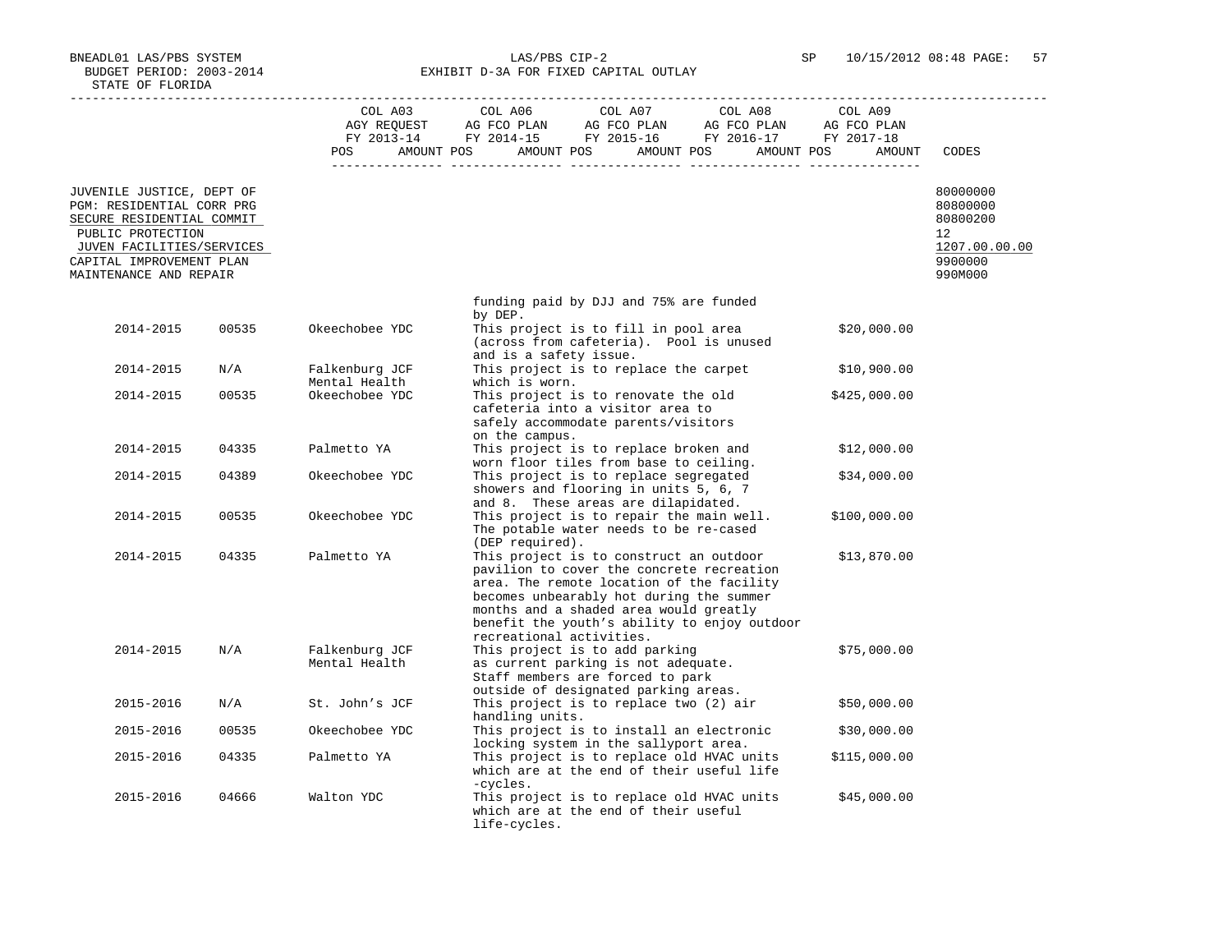BNEADL01 LAS/PBS SYSTEM LAS/PBS CIP-2 SP 10/15/2012 08:48 PAGE: 58 BUDGET PERIOD: 2003-2014 **EXHIBIT D-3A FOR FIXED CAPITAL OUTLAY** 

|                                                                                                                                                                                             |       | COL A03<br>POS<br>$- - - - - -$ | COL A06<br>COL A07<br>COL A08<br>AMOUNT POS AMOUNT POS AMOUNT POS AMOUNT POS                                                                                                                                                                    | COL A09<br>AMOUNT | CODES                                                                                   |
|---------------------------------------------------------------------------------------------------------------------------------------------------------------------------------------------|-------|---------------------------------|-------------------------------------------------------------------------------------------------------------------------------------------------------------------------------------------------------------------------------------------------|-------------------|-----------------------------------------------------------------------------------------|
| JUVENILE JUSTICE, DEPT OF<br>PGM: RESIDENTIAL CORR PRG<br>SECURE RESIDENTIAL COMMIT<br>PUBLIC PROTECTION<br>JUVEN FACILITIES/SERVICES<br>CAPITAL IMPROVEMENT PLAN<br>MAINTENANCE AND REPAIR |       |                                 |                                                                                                                                                                                                                                                 |                   | 80000000<br>80800000<br>80800200<br>$12^{\circ}$<br>1207.00.00.00<br>9900000<br>990M000 |
| 2015-2016                                                                                                                                                                                   | 04148 | Okaloosa YDC                    | This project is to provide an additional<br>generator for power to central control,<br>secondary air conditioning, outside<br>security lights and 25% of the<br>interior outlets. The current<br>generator only provides emergency<br>lighting. | \$225,000.00      |                                                                                         |
| 2015-2016                                                                                                                                                                                   | 03179 | Palm Beach JCF                  | This project is to replace kitchen<br>equipment, i.e. stove, steamer, reach-<br>in cooler, warmer, and garbage disposal.                                                                                                                        | \$22,500.00       |                                                                                         |
| 2015-2016                                                                                                                                                                                   | 04403 | Martin Girls                    | This project is to install lightning<br>rods on outer fences that are at the highest<br>point to reduce the damage of lightning<br>strikes (the underground conduit for CCTV<br>system is metal piping.)                                        | \$6,820.00        |                                                                                         |
| 2015-2016                                                                                                                                                                                   | 03179 | Palm Beach JCF                  | This project is to replace the facility<br>phone system.                                                                                                                                                                                        | \$13,950.00       |                                                                                         |
| 2015-2016                                                                                                                                                                                   | 04126 | Hillsborough<br>IRT             | This project is to replace the doors.<br>The current doors are 15 years old and<br>are inadequate and need to be replaced.                                                                                                                      | \$19,975.00       |                                                                                         |
| 2015-2016                                                                                                                                                                                   | N/A   | Daytona JRF                     | This project is to replace carpet in<br>building 1 with new carpet or tile.                                                                                                                                                                     | \$13,000.00       |                                                                                         |
| 2015-2016                                                                                                                                                                                   | 04363 | Tiger Success<br>Center         | This project is to replace carpet in the<br>administrative area with new carpet or tile.                                                                                                                                                        | \$8,500.00        |                                                                                         |
| 2015-2016                                                                                                                                                                                   | 00535 | Okeechobee YDC                  | This project is to re-paint and re-carpet<br>the interior of Administration building.                                                                                                                                                           | \$15,500.00       |                                                                                         |
| 2015-2016                                                                                                                                                                                   | N/A   | Falkenburg JCF<br>Mental Health | This project is to paint the outside of<br>the building and to seal cracks in the block.                                                                                                                                                        | \$50,000.00       |                                                                                         |
| 2015-2016                                                                                                                                                                                   | 04663 | Orange YA                       | This project is for re-painting all of the<br>exterior of the complex which is weathered.                                                                                                                                                       | \$35,000.00       |                                                                                         |
| 2015-2016                                                                                                                                                                                   | N/A   | Falkenburg JCF<br>Mental Health | This project is to resurface the basketball<br>court and parking lot. The parking lot and<br>basketball court needs to be resurfaced<br>and modified to include fill, curbing<br>and striping.                                                  | \$75,000.00       |                                                                                         |
| 2015-2016                                                                                                                                                                                   | 00535 | Okeechobee YDC                  | This project is to resurface roads<br>surrounding the facility.                                                                                                                                                                                 | \$150,000.00      |                                                                                         |
| 2015-2016                                                                                                                                                                                   | N/A   | Falkenburg JCF<br>Mental Health | This project is to increase the<br>Administration building by adding<br>areas for medical, intake and employee                                                                                                                                  | \$200,000.00      |                                                                                         |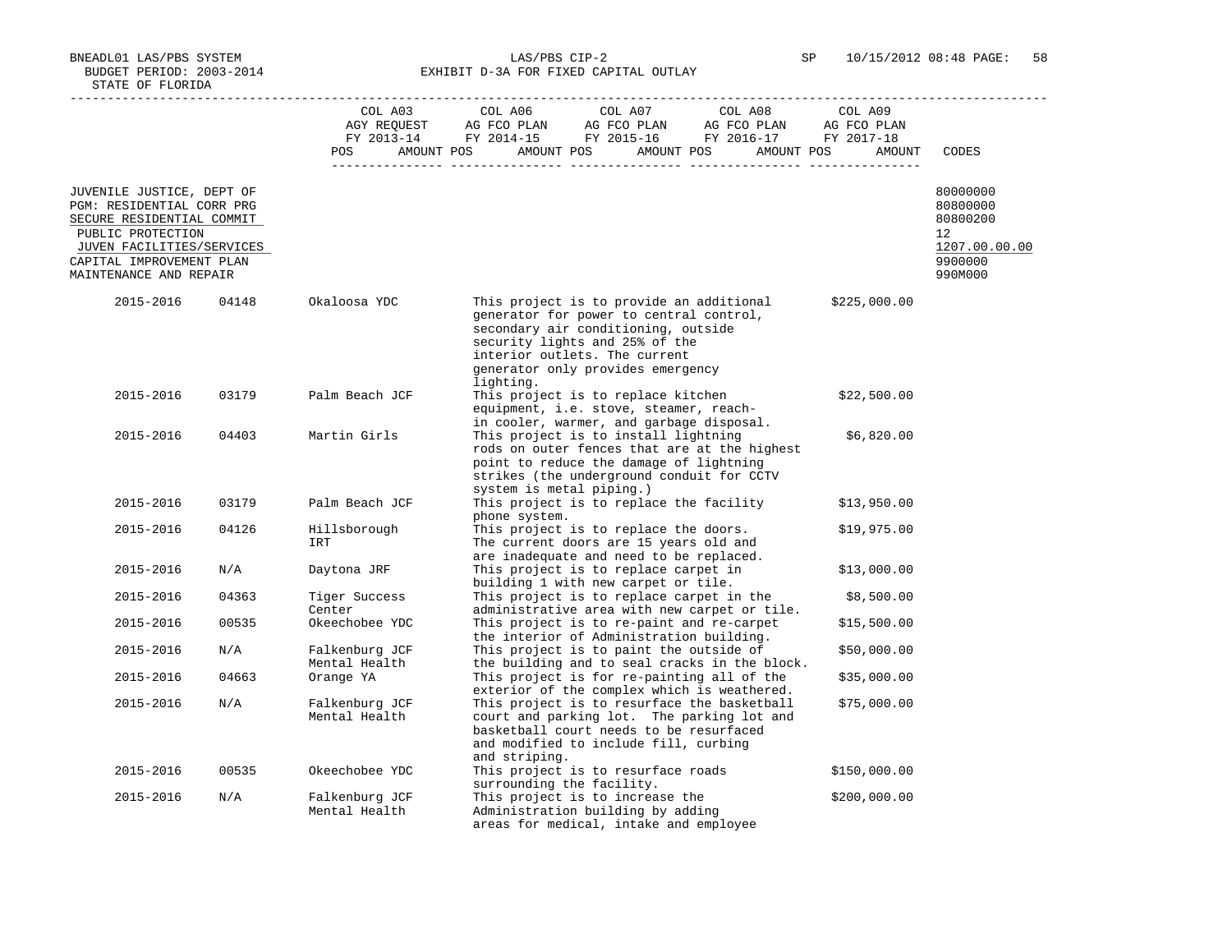BNEADL01 LAS/PBS SYSTEM LAS/PBS CIP-2 SP 10/15/2012 08:48 PAGE: 59 BUDGET PERIOD: 2003-2014 **EXHIBIT D-3A FOR FIXED CAPITAL OUTLAY** 

|                                                                                     |       |                                 | COL A06                                                                                                                                   |                      |                                  |
|-------------------------------------------------------------------------------------|-------|---------------------------------|-------------------------------------------------------------------------------------------------------------------------------------------|----------------------|----------------------------------|
|                                                                                     |       | COL A03                         | COL A07<br>COL A08                                                                                                                        | COL A09              |                                  |
|                                                                                     |       |                                 | AMOUNT POS                                                                                                                                |                      |                                  |
|                                                                                     |       | POS                             | AMOUNT POS AMOUNT POS                                                                                                                     | AMOUNT POS<br>AMOUNT | CODES                            |
| JUVENILE JUSTICE, DEPT OF<br>PGM: RESIDENTIAL CORR PRG<br>SECURE RESIDENTIAL COMMIT |       |                                 |                                                                                                                                           |                      | 80000000<br>80800000<br>80800200 |
| PUBLIC PROTECTION                                                                   |       |                                 |                                                                                                                                           |                      | 12                               |
| JUVEN FACILITIES/SERVICES                                                           |       |                                 |                                                                                                                                           |                      | 1207.00.00.00                    |
| CAPITAL IMPROVEMENT PLAN<br>MAINTENANCE AND REPAIR                                  |       |                                 |                                                                                                                                           |                      | 9900000<br>990M000               |
|                                                                                     |       |                                 | break rooms.                                                                                                                              |                      |                                  |
| 2015-2016                                                                           | 04148 | Okaloosa YDC                    | This project is to add two (2) storage<br>buildings for cleaning supplies,<br>linens and clothing, and facility<br>maintenance equipment. | \$15,500.00          |                                  |
| 2015-2016                                                                           | 04389 | Okeechobee JOCC                 | This project is to construct a covered                                                                                                    | \$200,000.00         |                                  |
|                                                                                     |       |                                 | recreational facility since there is                                                                                                      |                      |                                  |
|                                                                                     |       |                                 | no access to indoor recreation. During<br>inclement weather residents must                                                                |                      |                                  |
|                                                                                     |       |                                 | remain inside.                                                                                                                            |                      |                                  |
| 2015-2016                                                                           | 00535 | Okeechobee YDC                  | This project is to renovate building 18                                                                                                   | \$100,000.00         |                                  |
|                                                                                     |       |                                 | and create a recreation area for the<br>youth.                                                                                            |                      |                                  |
| 2015-2016                                                                           | 00535 | Okeechobee YDC                  | This project is to renovate building 79                                                                                                   | \$500,000.00         |                                  |
|                                                                                     |       |                                 | and create a training area for the                                                                                                        |                      |                                  |
| 2015-2016                                                                           | 04148 | Okaloosa YDC                    | youth and staff.<br>This project is to construct an outdoor                                                                               | \$22,000.00          |                                  |
|                                                                                     |       |                                 | pavilion to cover the concrete recreation                                                                                                 |                      |                                  |
|                                                                                     |       |                                 | area. This remote location of the                                                                                                         |                      |                                  |
|                                                                                     |       |                                 | facility becomes unbearably hot during<br>summer months and a shaded area would                                                           |                      |                                  |
|                                                                                     |       |                                 | benefit the youth's ability to enjoy                                                                                                      |                      |                                  |
|                                                                                     |       |                                 | outdoor recreational activities.                                                                                                          |                      |                                  |
| 2015-2016                                                                           | 03179 | Palm Beach JCF                  | This project is to create coverage                                                                                                        | \$36,000.00          |                                  |
|                                                                                     |       |                                 | from severe climates for youth and<br>families when outside for extended                                                                  |                      |                                  |
|                                                                                     |       |                                 | periods of family reunification events.                                                                                                   |                      |                                  |
| 2015-2016                                                                           | N/A   | Falkenburg JCF                  | This project is for restoration of the                                                                                                    | \$46,000.00          |                                  |
| 2016-2017                                                                           | 00535 | Mental Health<br>Okeechobee YDC | Vocational portable.<br>This project is to repair/replace                                                                                 | \$500,000.00         |                                  |
|                                                                                     |       |                                 | the waste water collection system.                                                                                                        |                      |                                  |
|                                                                                     |       |                                 | The existing water lines show wear                                                                                                        |                      |                                  |
|                                                                                     |       |                                 | and calcification resulting in poor                                                                                                       |                      |                                  |
| 2016-2017                                                                           | 00535 | Okeechobee YDC                  | water pressure throughout the facility.<br>This project is to repair/replace the                                                          | \$500,000.00         |                                  |
|                                                                                     |       |                                 | water distribution system. The existing                                                                                                   |                      |                                  |
|                                                                                     |       |                                 | water lines show wear and calcification                                                                                                   |                      |                                  |
|                                                                                     |       |                                 | resulting in poor water pressure throughout<br>the facility.                                                                              |                      |                                  |
| 2016-2017                                                                           | 04389 | Okeechobee JOCC                 | This project is to repair/replace water                                                                                                   | \$50,000.00          |                                  |